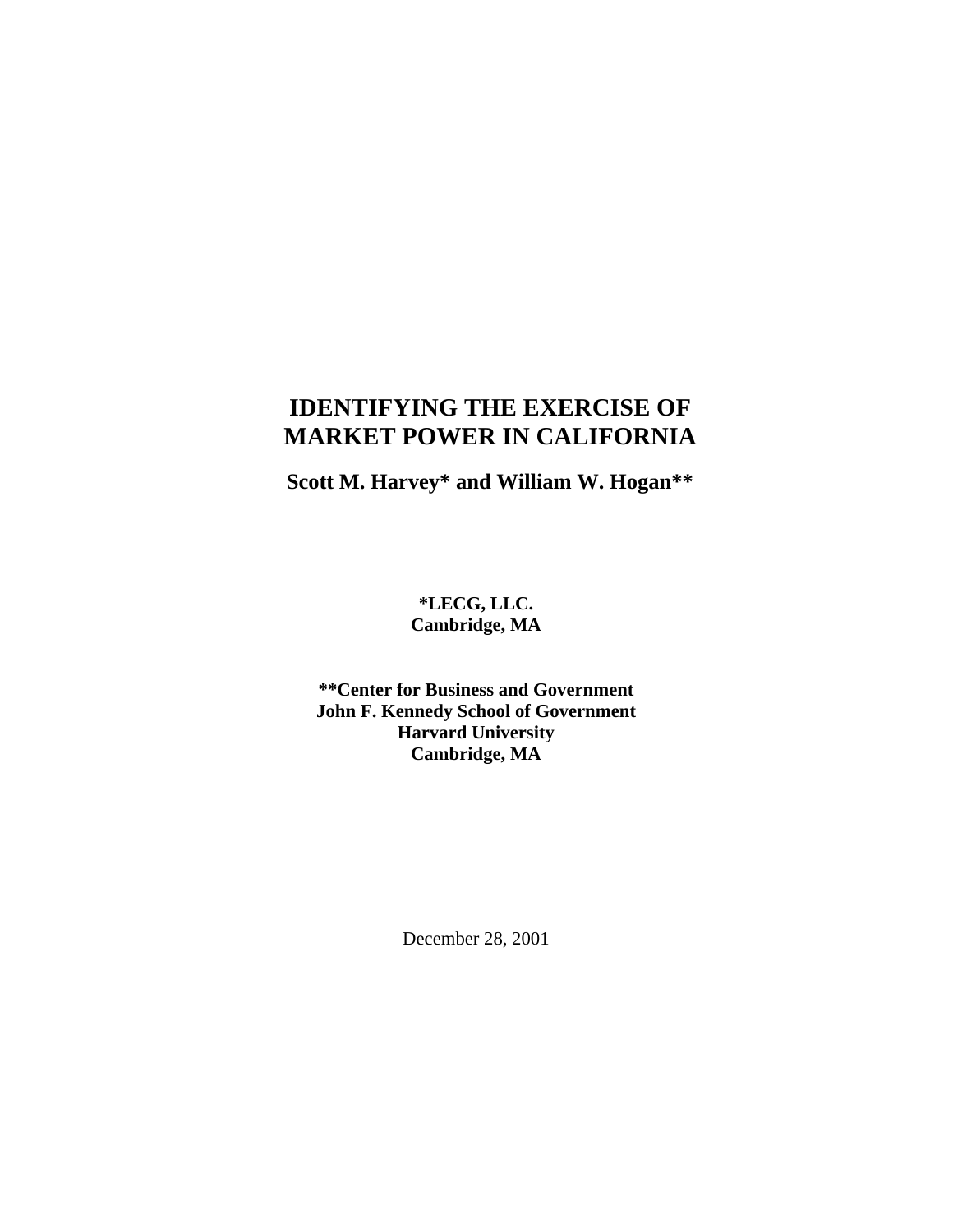## **Table of Contents**

|     |                                          | Page |
|-----|------------------------------------------|------|
|     | <b>EXECUTIVE SUMMARY</b>                 | iii  |
| I.  | <b>Introduction</b>                      | 1    |
| II. | <b>Start-Up and Minimum Load Costs</b>   | 3    |
|     |                                          |      |
|     |                                          |      |
|     |                                          |      |
|     |                                          |      |
|     | Е.                                       |      |
|     | F.                                       |      |
|     | 1.                                       |      |
|     | 2.<br>3.                                 |      |
|     | 4.                                       |      |
|     | 5.                                       |      |
|     | 6.                                       |      |
|     |                                          |      |
| Ш.  | <b>Revised Price Simulation Analyses</b> | 33   |
|     |                                          |      |
|     |                                          |      |
|     |                                          |      |
|     |                                          |      |
|     |                                          |      |
|     |                                          |      |
|     | 2.                                       |      |
|     | 3.                                       |      |
|     | 4.<br>5.                                 |      |
|     | F.                                       |      |
|     |                                          |      |
| IV. | <b>Withholding Analysis</b>              | 47   |
|     |                                          |      |
|     |                                          |      |
|     |                                          |      |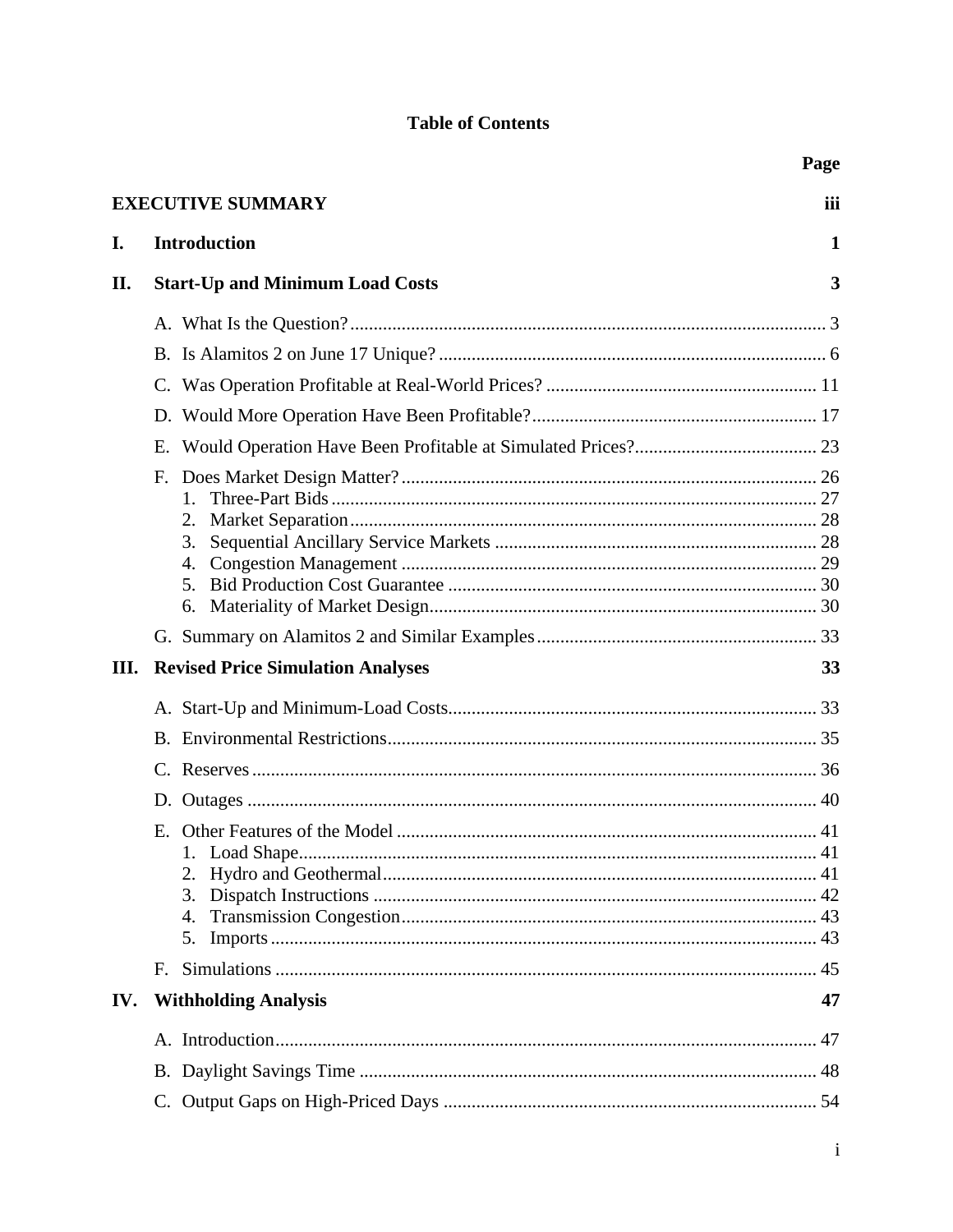| V. Physical Withholding   | 73 |
|---------------------------|----|
| VI. Market Power Analysis | 78 |
| <b>VII.</b> Conclusion    | 80 |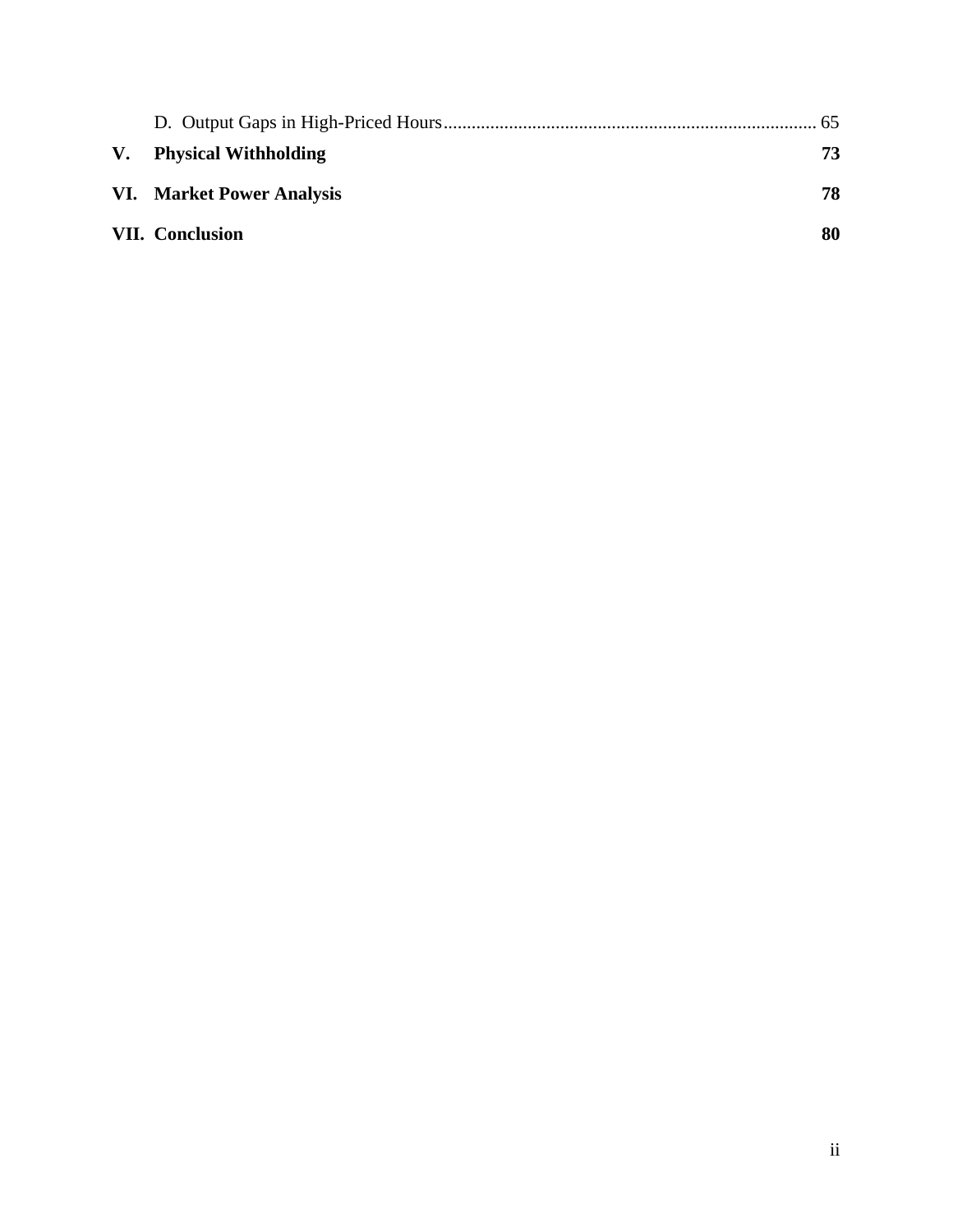#### **IDENTIFYING THE EXERCISE OF MARKET POWER IN CALIFORNIA**

#### **Scott M. Harvey and William W. Hogan**

### **EXECUTIVE SUMMARY**

The unexpected and suddenly high prices in the California electricity market, beginning in June 2000, precipitated a variety of responses with far-reaching consequences. One central issue requires identifying and analyzing the scope and significance of any exercise of market power. A complete analysis of this issue would be important, but has not been done. The nature of the California market and the highly stressed conditions of that period present significant complications in separating the exercise of market power from other activities that would have substantially different policy implications.

A full analysis of the exercise of market power would require use of data available to the California system operator but not available in the public domain. These data have not been disclosed, nor apparently used in any study of the California market. However, the importance of the matter has prompted use of the publicly available data to attempt to assess the relative importance of market power in the California crisis. Employing simulation models to estimate prices and other approaches to identify economic and physical withholding, a series of studies have been offered in support of a conclusion that there was substantial market power exercised in California.

By contrast, another series of sensitivity analyses have concluded that the simplifying assumptions of the simulation models and the other analyses with publicly available data were enough to introduce errors as large as the effect that was to be estimated. In other words, the publicly available data were not up to the task of detecting a substantial exercise of market power.

The present paper stands in this series of analyses with conflicting conclusions. Here we go further into the sensitivity analyses in response to previous comments and critiques. The principal purpose is to clarify and bolster the analysis of what is at issue and why the impacts of the simplifications are not on their face either negligible or irrelevant.

Our further sensitivity analyses reinforce the conclusion that we cannot demonstrate the existence or the absence of an exercise of market power. However, there is no ambiguity in the conclusion that there are other features of the California market design that are fundamentally flawed and need to be corrected as part of the unique situation in California and the larger discussion of the implementation of Regional Transmission Organizations. These market reforms would be important no matter what the resolution of the analysis of the exercise of market power.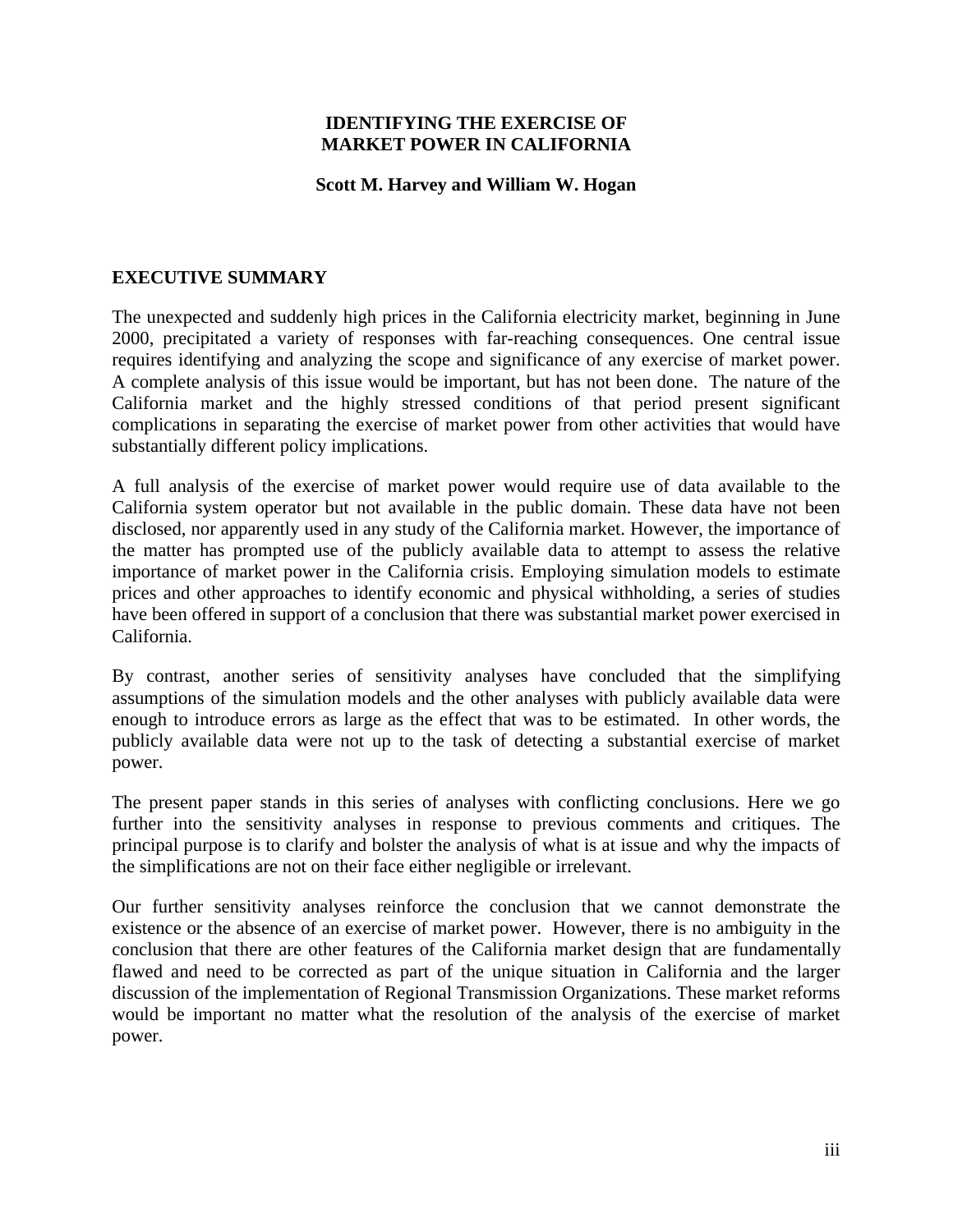#### **IDENTIFYING THE EXERCISE OF MARKET POWER IN CALIFORNIA**

#### **Scott M. Harvey and William W. Hogan**<sup>1</sup>

December 28, 2001

#### **I. INTRODUCTION**

1

The tumult of the California electricity market and high prices beginning in June of 2000 raised the specter of an exercise of market power. A complete analysis of this issue would be important, but has not been done. Given the importance of the issues, however, even incomplete data have been applied and spawned debates about the size and scope of the exercise of market power. A recent paper of ours discusses further some of the theoretical issues and explains why we conclude that this is an empirical question.<sup>2</sup> Ideally, we would wait until all the data were available to address the empirical matters, but the importance of the issue and the pace of events preclude this more deliberate approach. Here we continue the discussion of the empirical matters, carrying further the sensitivity analyses and using some additional information obtained from the Mirant Corporation, which sponsored this work. The conclusion remains that:

"With the available data in the public domain, and the special complications introduced by the California market design, the margin of error in estimating the extent of the possible exercise of market power through strategic withholding of electric generation is of the same order of magnitude as the effect being measured. On balance, to date the publicly available data provides no reason for the Federal Energy Regulatory Commission to change its conclusion that there is no evidence of strategic withholding nor any proof that no strategic withholding has occurred.

<sup>1</sup> Scott Harvey is a Director with LECG, LLC, an economic and management consulting company. William Hogan is the Lucius N. Littauer Professor of Public Policy and Administration at the John F. Kennedy School of Government, Harvard University. This paper was supported by Mirant. The authors are or have been consultants on electricity market design and transmission pricing, market power or generation valuation issues for American National Power; Brazil Power Exchange Administrator (ASMAE); British National Grid Company; Calpine Corporation; Commission Reguladora De Energia (CRE, Mexico); Commonwealth Edison; Conectiv; Constellation Power Source; Detroit Edison; Duquesne Light Company; Dynegy; Edison Electric Intitute; Electricity Corporation of New Zealand; Electric Power Supply Association; Entergy; General Electric Capital; GPU, Inc. (and the Supporting Companies of PJM); GPU PowerNet Pty Ltd.; ISO New England; Midwest ISO; National Independent Energy Producers; New England Power; New York Energy Association; New York ISO; New York Power Pool; New York Utilities Collaborative; Niagara Mohawk Corporation; Ontario IMO; PJM Office of the Interconnection; Pepco; Public Service Electric & Gas Company; Reliant Energy; San Diego Gas & Electric; Sempra Energy; Mirant/Southern Energy; SPP; TransÉnergie; Transpower of New Zealand Ltd.; Westbrook Power; Williams Energy Group; and Wisconsin Electric Power Company. John Jankowski, Christine Jimenez, Sherida Powell, Joel Sachar, Erik Voigt and Matthew Kunkle provided comments and research assistance. The views presented here are not necessarily attributable to any of those mentioned, and any errors are solely the responsibility of the authors.

<sup>2</sup> Scott M. Harvey and William W. Hogan, "Further Analysis of The Exercise Of Market Power In The California Electricity Market," November 21, 2001, hereafter Harvey-Hogan (November).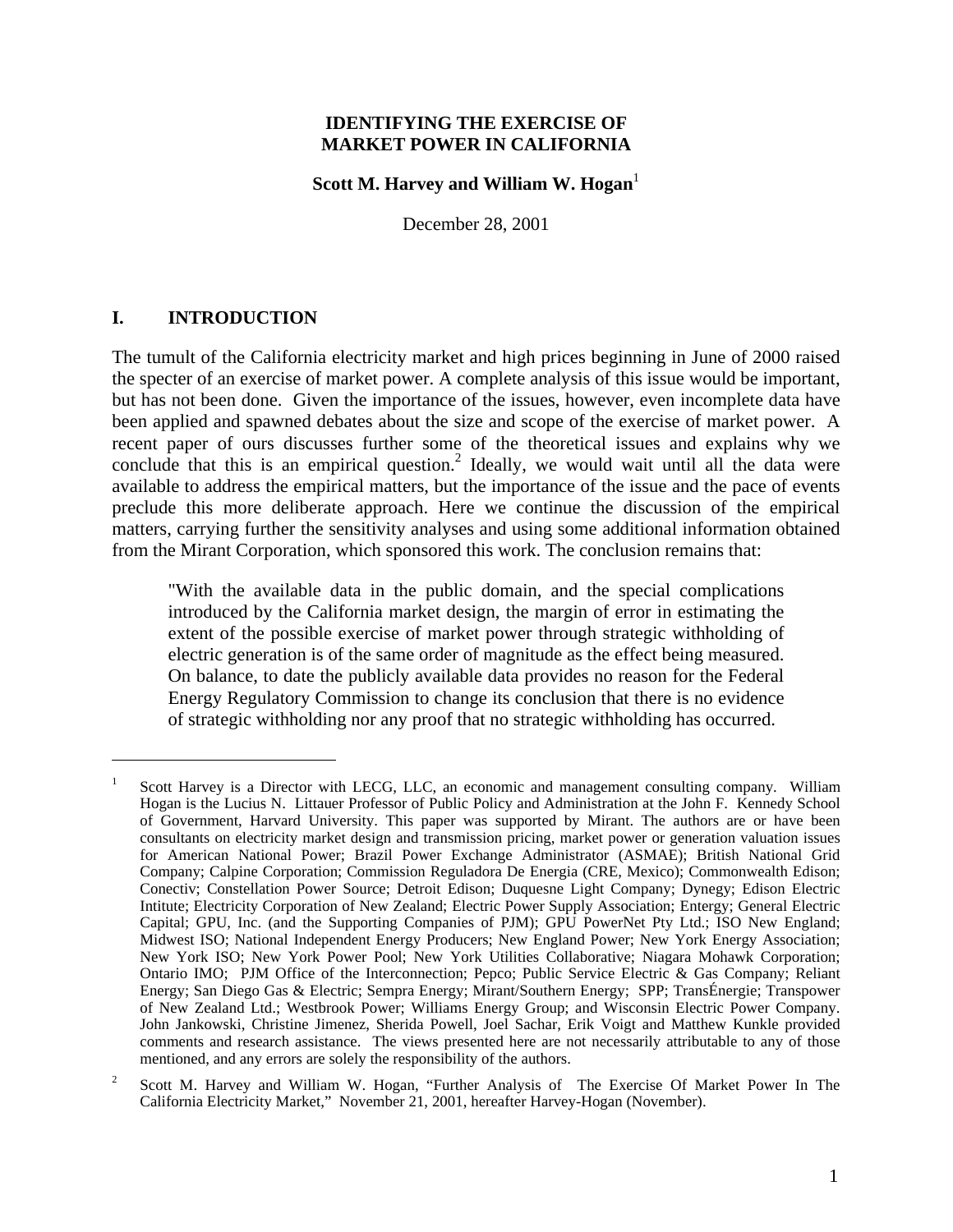By contrast, there is general agreement that the California electricity market design is 'seriously flawed.' Furthermore, there is evidence that the policy responses that have been adopted in California have accelerated an already serious market collapse. Hence, without dismissing the possibility of the exercise of market power, the principal policy focus should be on fashioning workable solutions for the other more serious problems in market design that relate to the underlying causes of the market meltdown."<sup>3</sup>

The proximate motivation of the present paper is to continue the discussion extended in the July  $2001$  Joskow and Kahn paper<sup>4</sup> commenting on our April 2001 paper,<sup>5</sup> which raises four empirical issues affecting the analysis of the exercise of market power in California. First, Joskow-Kahn argues that if minimum load costs are taken into account, the units that actually operated in California during high priced hours in June 2000 were not losing money.<sup>6</sup> As discussed further below, this is not the issue we raised. Rather, we asked whether the units that did not actually operate in California during high-priced hours in 2000 could have operated profitably at the simulated prices and further suggested that one cannot answer this question without taking account of start-up and minimum load costs. Moreover, the data consistently show that these costs are sufficiently large in magnitude to materially impact the answer to this question.

Second, Joskow-Kahn states that after modifying the simulation model to take account of the issues we raised in our April paper, they still find that their simulated price of electricity in California is materially less than real-world prices during June  $2000$ .<sup>7</sup> They interpret this as evidence that could best be explained as an exercise of market power through withholding of capacity. The new simulation model, however, largely does not address the problems we pointed out in April and introduces new problems that predictably underestimate competitive prices. Simulation models that leave out important real supply constraints will predictably calculate prices that are lower than real-world prices, but such a difference does not provide a basis for conclusions regarding the existence or exercise of market power.

Third, Joskow-Kahn repeats the withholding analysis for somewhat different combinations of hours than in their earlier paper and again find an output gap.<sup>8</sup> The calculations largely ignore the observations we made in our April paper and the limitations remain. That is, the output gap includes the capacity of unavailable units, excludes deratings or environmental output limitations, uses capacities that may overstate the sustainable output of the units, and ignores whether units were coming on-line or would have been changing their output in response to

 $3$  Harvey-Hogan (April), p. ii.

<sup>4</sup> Paul Joskow and Edward Kahn, "Identifying the Exercise of Market Power: Refining the Estimates," July 5, 2001 (hereafter referred to as Joskow-Kahn (July)).

<sup>5</sup> Scott M. Harvey and William W. Hogan, "On the Exercise of Market Power Through Strategic Withholding in California," April 24, 2001 (hereafter Harvey-Hogan (April)).

<sup>6</sup> Joskow-Kahn (July), pp. 5, 14-17.

<sup>7</sup> Joskow-Kahn (July), p. 13.

<sup>8</sup> Joskow-Kahn (July), pp. 19-20, 27.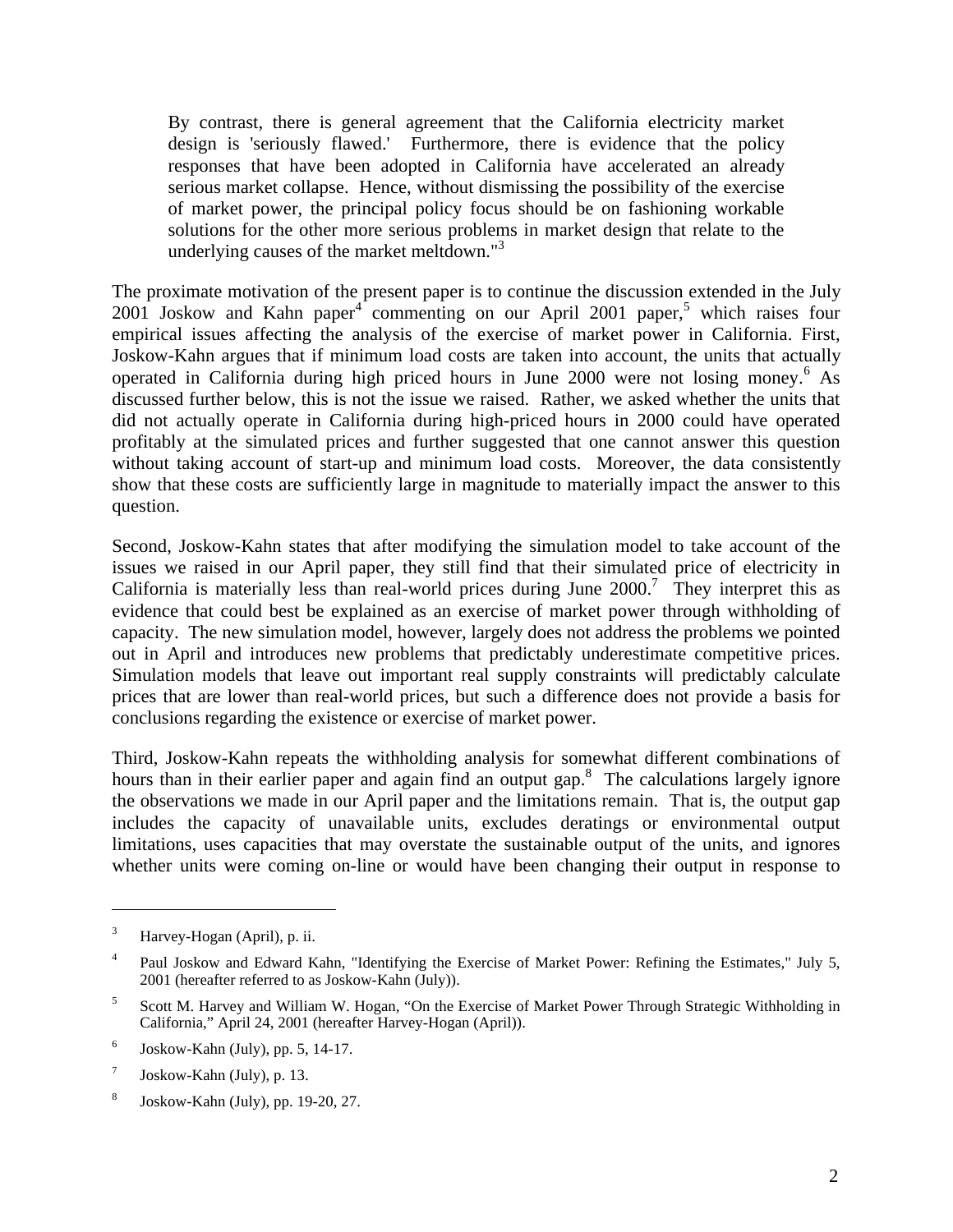sudden price changes. The magnitude by which these calculations overstate the actual output gap can be seen by analyzing the output gap calculated using the methodology during the hours of stage 1 and stage 2 emergency in which it is known that there was a shortage of capacity at any price.

Fourth, they state that they find clear evidence of physical withholding, but Joskow-Kahn provides no supporting evidence.

## **II. START-UP AND MINIMUM LOAD COSTS**

## **A. What Is the Question?**

The example of Alamitos 2 on June 17, 2000 was used in Harvey-Hogan (April) to make an analytical point. In particular, neglect of start-up, minimum load costs and operating limitations could result in material errors in an estimation of profitability, especially important for marginal units. The choice of Alamitos 2 was made because of its characteristics and because on June 17 we had real data for operations over a wide range of plant output conditions. The data showed that ignoring these complicating factors would result in material errors in calculating the profitability of this marginal unit, to the extent of the possibility that it lost money from operating.

Joskow-Kahn argues that the particular results for Alamitos 2 were rare or unique. Joskow-Kahn's discussion of the Alamitos 2 example misses the point of the example and our paper, and does not address the discussion of an important limitation of the simulation analysis. Joskow-Kahn suggests that we have argued that our calculations of the profitability of Alamitos 2 on June 17, 2000 demonstrate that other units actually operating on high priced days during June 2000 operated unprofitably.<sup>10</sup> This was not what we said and not the point of the example. Indeed, such a claim would be irrelevant to the issues we have raised. We discussed the Alamitos 2 example in the context of the Joskow-Kahn simulation analysis.<sup>11</sup> Our point was and is that because the simulation methodology does not take account of start-up costs, minimum load costs, and unit inflexibilities such as minimum down times and up times, the simulation methodology does not replicate the choices that would determine the competitive level of electricity prices.

Tables 7, 8, and 9 in our April paper focused on the material difference between the apparent profitability of operating Alamitos 2 in an economic evaluation based on incremental heat rates and units that can turn on and off, hour to hour, and the real-world profitability of Alamitos 2. The difference was large. The point of this example was and is that simulations that dispatch generation to meet load and estimate prices based on incremental heat rates, in non-chronological models that do not consider start-up and minimum load costs or unit inflexibilities, will meet

<sup>9</sup> Joskow-Kahn (July), p. 23.

 $10$  Joskow-Kahn (July), pp. 14.

 $11$  Harvey-Hogan (April), pp. 25-33.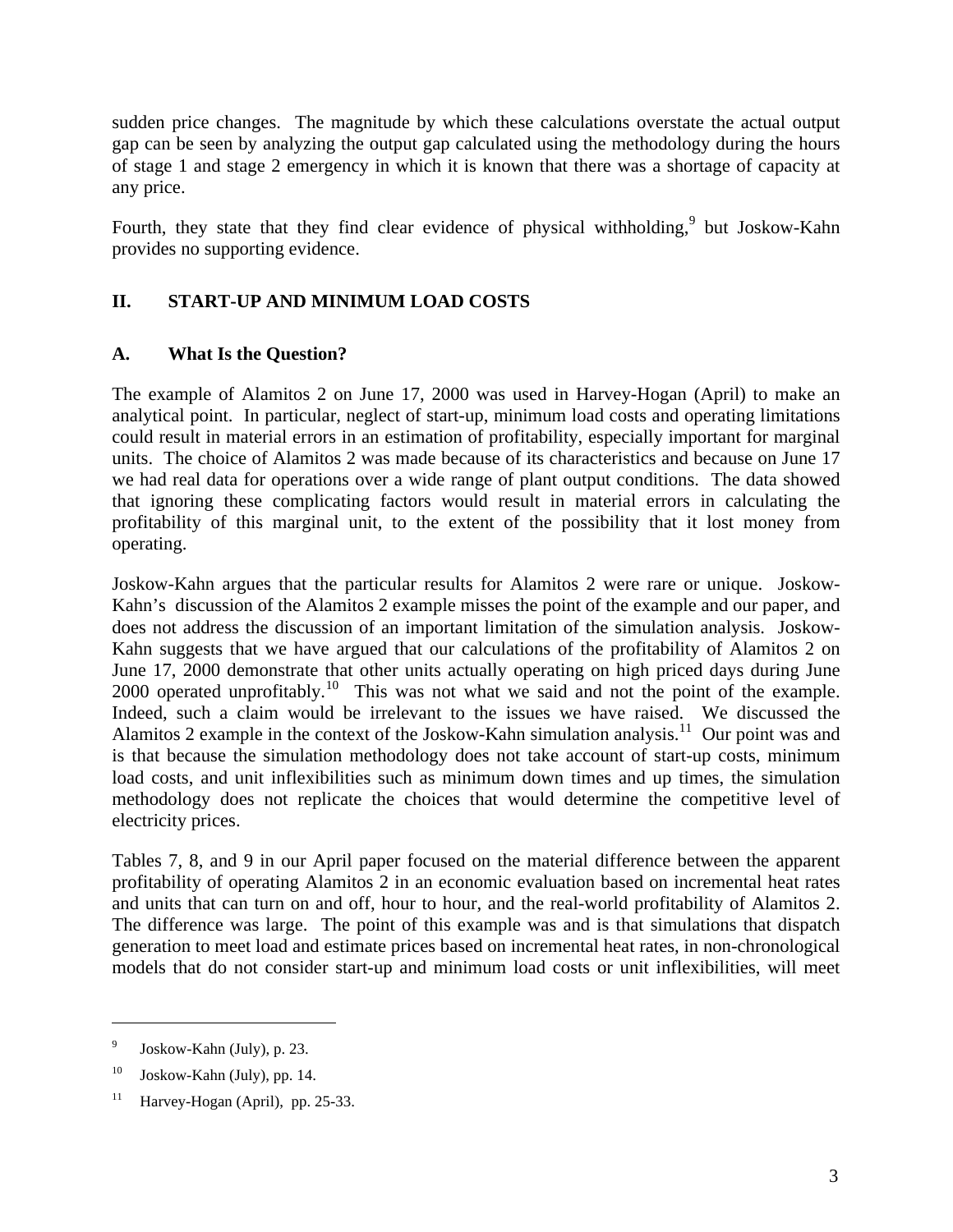load with resources that could not always have operated profitably at those prices in the real system. As a result, the simulated prices may not measure the competitive level of energy prices.

Given the complexity of the market, it is not surprising to find an example of a plant actually operating and losing money even though prices were high in some hours. However, the Joskow-Kahn withholding conclusion does not depend only on showing that this event is rare or unique. The Joskow-Kahn conclusion requires showing that at even lower prices, the errors in calculating profitability would be negligible and that plants that were not operating would have been profitable. Furthermore, given the evidence of Alamitos 2 of the magnitude of the difference between profitability evaluated hour by hour based on incremental energy costs and profitability, when evaluated taking account of actual heat rates and the constraints of minimum load and start-up costs, it would be surprising to find that all of the plants that were not operating in the real-system but were dispatched based on incremental energy costs in the simulation could actually have operated profitably at much lower prices if we account for all of the costs.

It is not responsive to this observation and example to state that other units actually operating on June 17, or even all other units actually operating on every other high priced day, were profitable to operate based on real-world output, real world prices and actual operating patterns. The issue is whether the resources that were not used to meet load in the real world but were used to meet load in the simulation could actually have operated profitably at the simulated prices.

In using Alamitos 2 as an illustration of the importance of actual generator cost functions and inflexibilities, we had in mind a set of 13 generators included in the Joskow-Kahn simulation study that have relatively high heat rates for the minimum load block, as portrayed in Table 1. It can be seen based on the Klein and CEMS data reported in Table 1 that all of these units have relatively high minimum-load heat rates and some also have relatively high emissions rates. Six of these units, Alamitos 1 and 2, El Segundo 1 and 2 and Redondo Beach 5 and 6 (the "Sickly Six?") also have relatively high NOx emissions rates. In aggregate, these 13 units account for roughly 2,929 MW of capacity, so whether they are on line and operating would have a material impact on supply and prices.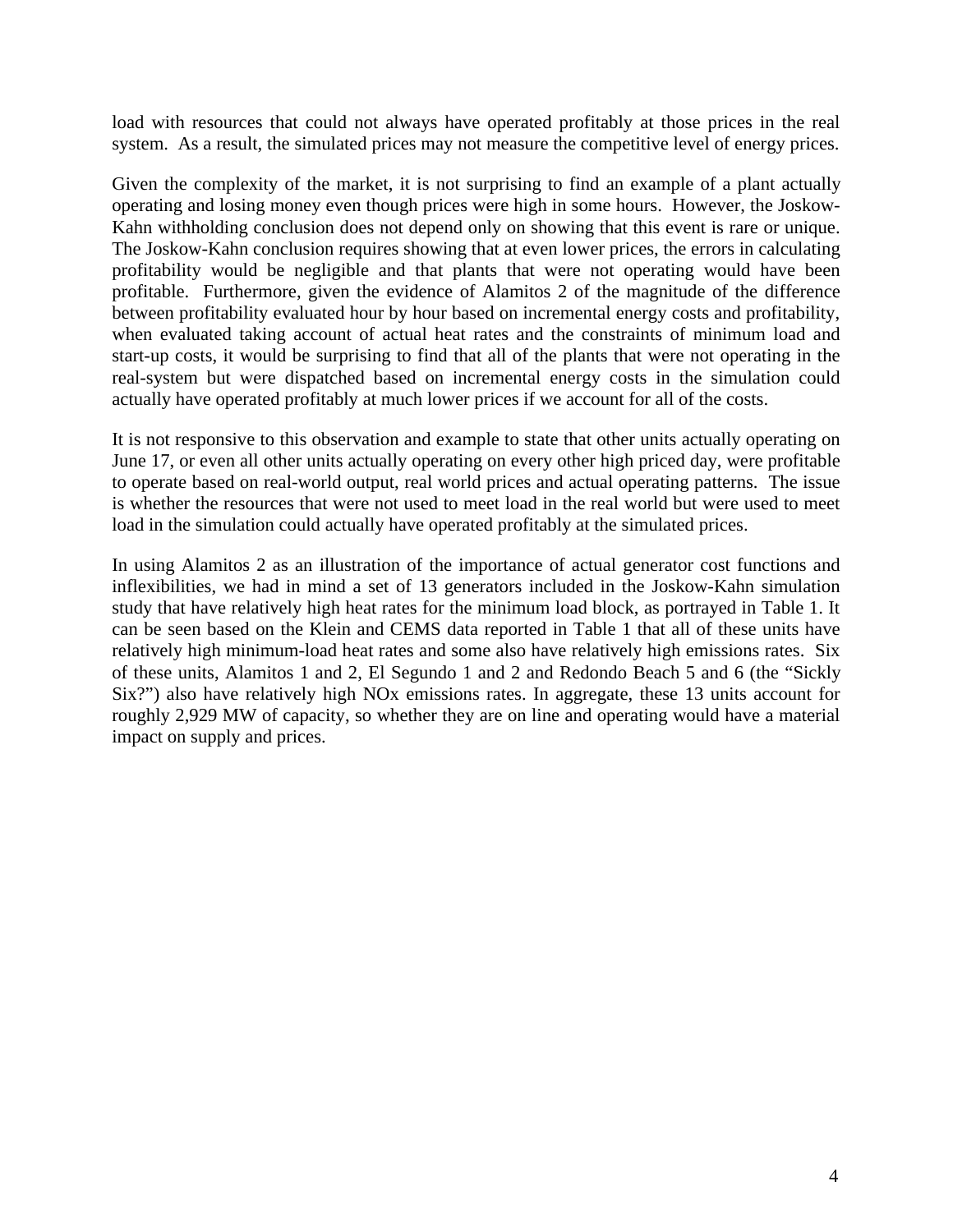| <b>Table 1</b><br><b>Characteristics of High Cost Units</b> |                                 |                                               |                                    |                                            |                                 |  |  |
|-------------------------------------------------------------|---------------------------------|-----------------------------------------------|------------------------------------|--------------------------------------------|---------------------------------|--|--|
|                                                             |                                 |                                               |                                    |                                            |                                 |  |  |
| <b>Minimum</b><br>Load<br><b>Heat Rate</b><br>(A)           | <b>Emissions</b><br>Rate<br>(B) | <b>Incremental</b><br><b>Heat Rate</b><br>(C) | Average<br><b>Heat Rate</b><br>(D) | <b>Minimum</b><br><b>Load Block</b><br>(E) | <b>Klein</b><br>Capacity<br>(F) |  |  |
| 28,899                                                      | 0.123                           | 10,056                                        | 10,663                             | 10                                         | 175                             |  |  |
| 28,899                                                      | 0.189                           | 10,056                                        | 10,663                             | 10                                         | 175                             |  |  |
| 25,283                                                      | 0.076                           | 9,338                                         | 9,898                              | 20                                         | 320                             |  |  |
| 25,283                                                      | 0.060                           | 9,338                                         | 9,898                              | 20                                         | 320                             |  |  |
| 27,838                                                      | 0.125                           | 9,901                                         | 10,591                             | 10                                         | 175                             |  |  |
| 27,838                                                      | 0.136                           | 9,901                                         | 10,591                             | 10                                         | 175                             |  |  |
| 24,628                                                      | 0.061                           | 9,201                                         | 9,741                              | 20                                         | 335                             |  |  |
| 24,848                                                      | 0.081                           | 10,724                                        | 11,072                             | 10                                         | 132                             |  |  |
| 24,848                                                      | 0.089                           | 10,724                                        | 11,072                             | 10                                         | 132                             |  |  |
| 22,980                                                      | 0.047                           | 9,292                                         | 9,731                              | 20                                         | 320                             |  |  |
| 22,980                                                      | 0.049                           | 9,292                                         | 9,731                              | 20                                         | 320                             |  |  |
| 31,617                                                      | 0.168                           | 9,532                                         | 10,530                             | 10                                         | 175                             |  |  |
| 31,617                                                      | 0.094                           | 9,532                                         | 10,530                             | 10                                         | 175                             |  |  |
|                                                             |                                 |                                               |                                    | <b>Full Load</b>                           |                                 |  |  |

Sources:

Cols. A, C, D, E, F – Joel Klein, "The Use of Heat Rates in Production Cost Modeling and Market Modeling, April 17, 1998 (hereafter Klein (April 1998)).

Col. B emissions 2Q, 2000 CEMS.

Asking whether there were many units that were actually operating in the real world on high priced days that would have lost money at actual PX day-ahead prices has little bearing on the issue we raised. One question that would be relevant would be to ask whether any of the units that were not operating in the real world, but were dispatched to operate in particular hours in the Joskow-Kahn simulation, would have been profitable or unprofitable to operate in those hours at real-world prices taking into account real-world minimum load costs and operating inflexibilities. A second question to ask would be whether the units that actually were operating in the real world, would have been able to operate profitably at the prices simulated by Joskow and Kahn. Joskow and Kahn did not address either question in their reply. Instead, they suggest that the units that actually operated in the real world, operated profitably in the real world, evaluated at real-world prices. Whether this claim is correct or not, it is largely irrelevant to the issues we have raised regarding their simulation methodology.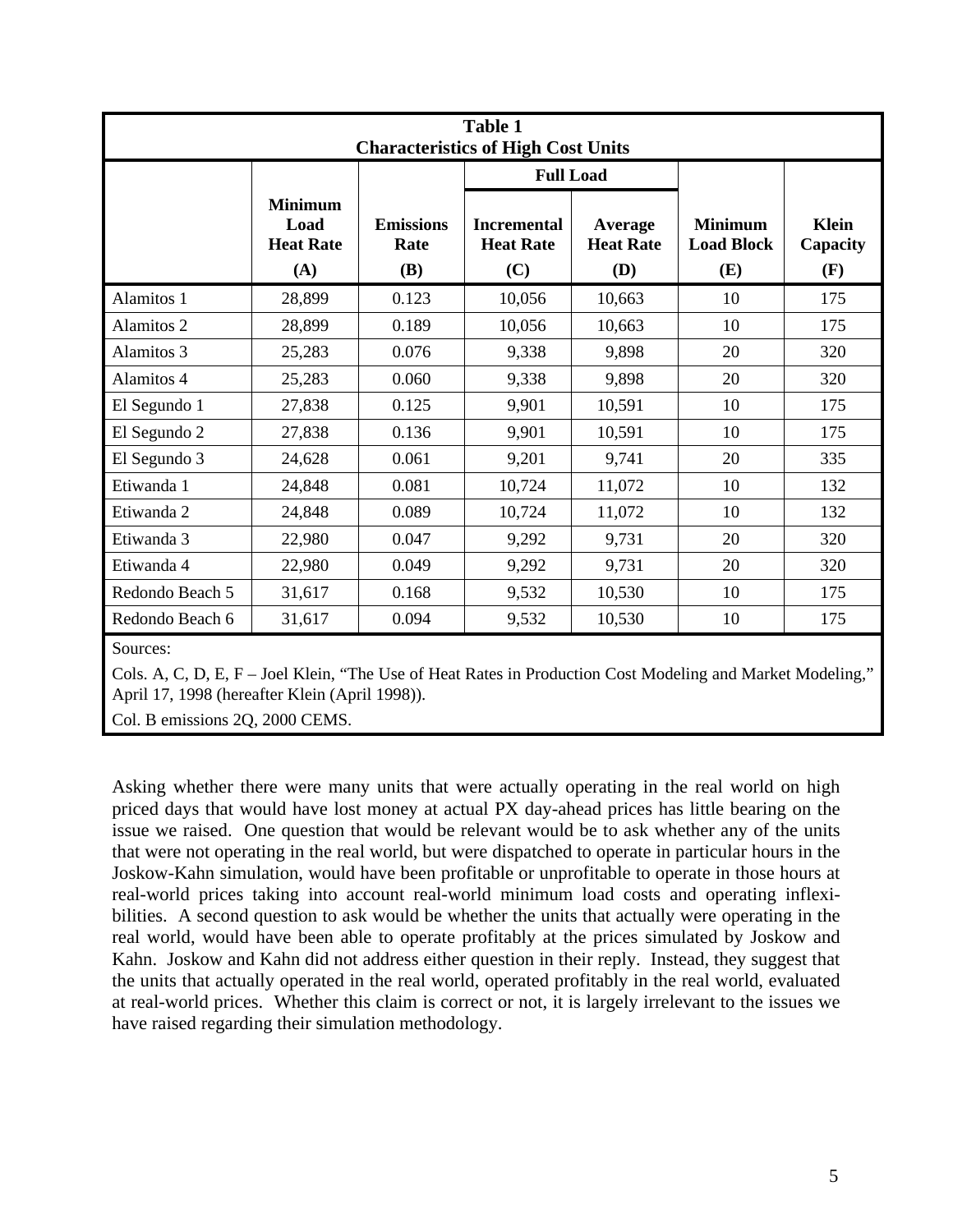#### **B. Is Alamitos 2 on June 17 Unique?**

In discussing our example of Alamitos 2 on June 17, Joskow-Kahn suggests that our statement that our "calculations for Alamitos 2 are only illustrative and we have not repeated this calculation for every unit for every day of June. The point of these calculations is that the financial impact of minimum load costs and operating inflexibilities is not necessarily insignificant"<sup>12</sup> was misleading. They suggest that this statement was misleading because:

"readers may gain the impression that the Alamitos 2 example is typical of other units on other days and that "unprofitability" is an important explanation for the withholding behavior that we identified. However, Harvey & Hogan do not actually display similar calculations for any other units or days. We have now performed profitability calculations for every day listed in Table 5: the days which have the high-price hours that we focus on in our analysis of withholding behavior. This task was not unduly onerous, and Harvey-Hogan could have performed it had they wished. We find that there was only one unit on one day in June which was unprofitable under the Harvey-Hogan criteria using hourly CEMS data to account for minimum-load costs."<sup>13</sup>

The Joskow-Kahn comments are misdirected on several matters. First, the point of our analysis was not that the units that actually operated on high priced days in the real world were operating unprofitably in the real world. Our point was that ignoring minimum load costs and physical unit characteristics materially changes the apparent profitability of supplying output, and analyses that ignore these costs are estimating a supply curve that may be materially different from the real supply curve. Not only did our quoted statement explicitly refer to the financial impact of minimum load costs and operating inflexibilities, but it followed six pages discussing how the apparent profitability of supplying incremental output *changed* when minimum load costs and inflexibilities were taken into account.<sup>14</sup> It is even more surprising to miss the point of our comment since it appeared directly below Table 9 in the April paper, reproduced as Table 2 below with one adjustment.

The Alamitos 2 example shows the potential for mistaken conclusions regarding the profitability of increased output that arises when these added costs are ignored. The problem would be compounded if in place of the actual prices observed in the market the profitability analysis were done at the lower prices in the Joskow-Kahn simulation.

Table 9 in our first paper used the same set of "profitable hours" whether allowance costs were added or not. The calculations in Table 2 only include as profitable those hours that were profitable with allowance costs included. Tables 3 through 6 follow this convention. Table 9 does not merely report that the operation of Alamitos 2 would have been unprofitable under certain assumptions. Instead, it portrays a series of comparisons illustrating how substantially the apparent profitability of operation could change, when account was taken of minimum load costs

 $12$  Harvey-Hogan (April), p. 32.

 $13$  Joskow-Kahn (July), p. 15.

<sup>&</sup>lt;sup>14</sup> Harvey-Hogan (April), pp. 25-32.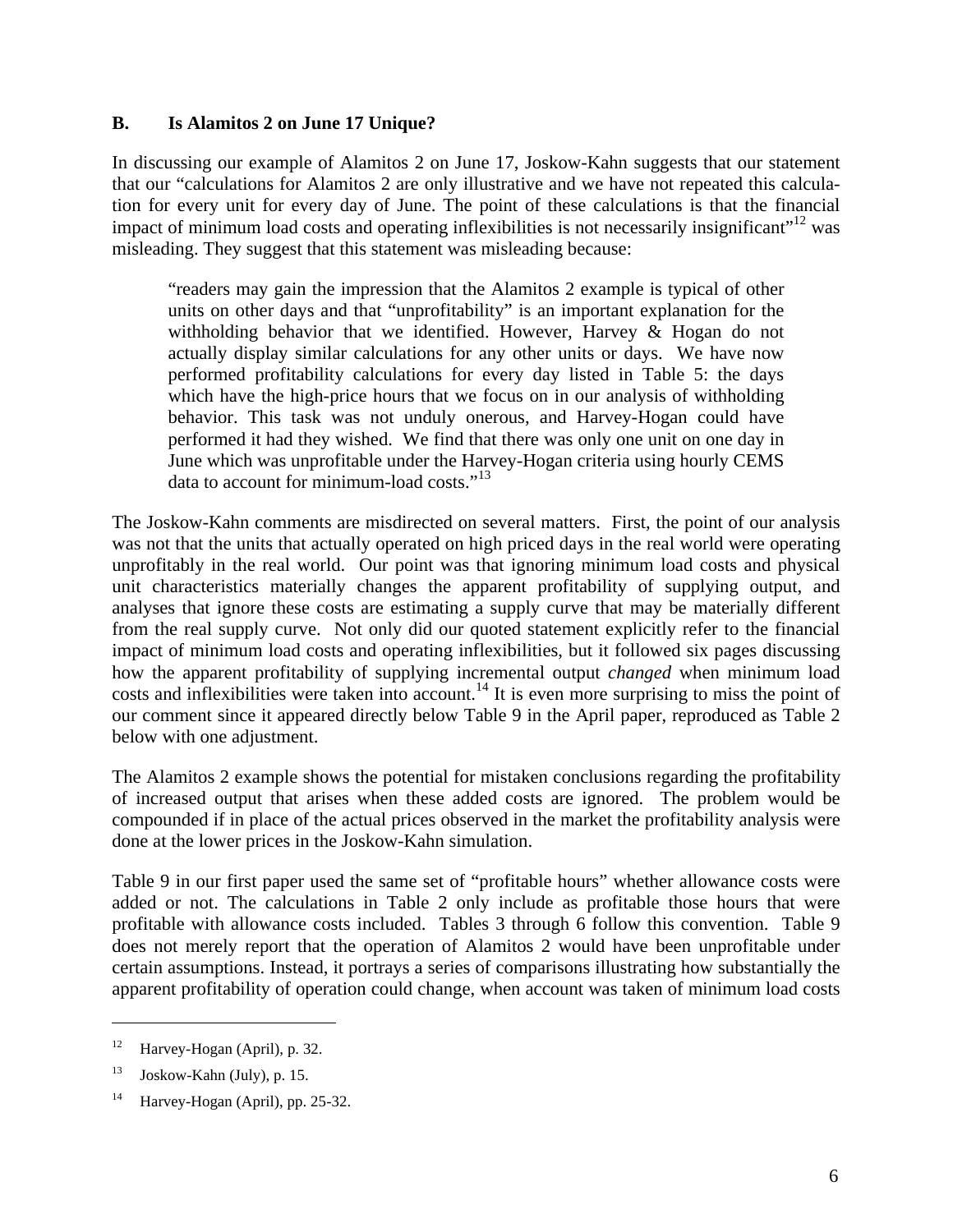and operating inflexibilities. This difference is important in assessing whether units that were *not operating* in the real world could have operated profitably in the real world in the hours the Joskow-Kahn simulation dispatches them based on their incremental costs. Moreover, this difference is also important in assessing whether units that did operate in the real world could have operated profitably *at the prices simulated by Joskow and Kahn*, rather than at real-world prices. Joskow-Kahn addresses neither of these issues in the reply.

| Table 2<br><b>Alamitos 2 Profitability June 17, 2000</b><br><b>With and Without Emissions Allowance Costs</b>                                                                                                                                                                                                                                                                      |                                             |           |        |        |  |
|------------------------------------------------------------------------------------------------------------------------------------------------------------------------------------------------------------------------------------------------------------------------------------------------------------------------------------------------------------------------------------|---------------------------------------------|-----------|--------|--------|--|
|                                                                                                                                                                                                                                                                                                                                                                                    | <b>All Hours</b><br><b>Profitable Hours</b> |           |        |        |  |
| <b>No Allowance</b><br><b>No Allowance</b><br><b>Allowance</b><br><b>Allowance</b><br><b>Costs</b><br><b>Costs</b><br>Costs<br><b>Costs</b>                                                                                                                                                                                                                                        |                                             |           |        |        |  |
| <b>Actual Heat Rate</b>                                                                                                                                                                                                                                                                                                                                                            | (1,724)                                     | (36, 382) | 22,119 | 7,981  |  |
| <b>Incremental Heat Rate</b>                                                                                                                                                                                                                                                                                                                                                       | 45,573                                      | 25,027    | 47,870 | 30,906 |  |
| Notes:<br>Actual heat rate calculations use the SP-15 PX price.<br>Incremental heat rate calculations use the unconstrained PX price.<br>Gas Price $=$ \$4.99.<br>Allowance $Cost = $10/lb$ .<br>Emissions Rate = $0.189$ lb./mmBtu per CEMS.<br>Calculated profitability does not include variable O&M or station costs.<br>CEMS data are not adjusted for Daylight Savings Time. |                                             |           |        |        |  |
| Source:<br>Harvey-Hogan (April), Table 9, p. 32.                                                                                                                                                                                                                                                                                                                                   |                                             |           |        |        |  |

Instead, Joskow-Kahn addresses the implications of not calculating the profitability at real prices of the units that were actually operating on 14 high priced days. Joskow and Kahn indicate that they have made a similar calculation for every unit on these 14 days (not every day in June) and have found that Alamitos 2 is unique.<sup>15</sup> In fact, however, they did not repeat our calculations to show the *change* in apparent profitability when start-up costs, minimum-load costs and unit inflexibilities are taken into account for even a single unit on a single day, let alone for every unit on many days. The calculations in Table 9 of our April paper, reproduced as Table 2 above, calculated the apparent profitability of Alamitos 2 operation under a variety of assumptions regarding heat rates, allowances and inflexibilities to show the large differences in apparent profitability of operating Alamitos 2 in the real world and in the Joskow-Kahn simulation.<sup>16</sup>

 $^{15}$  Joskow-Kahn (July), p. 15.

<sup>16</sup> The calculations based on the actual heat rate also used the actual SP-15 day-ahead price, while the calculations using the incremental heat rate used the hypothetical PX unconstrained price to which Joskow and Kahn (March) compared their simulation results (p. 14).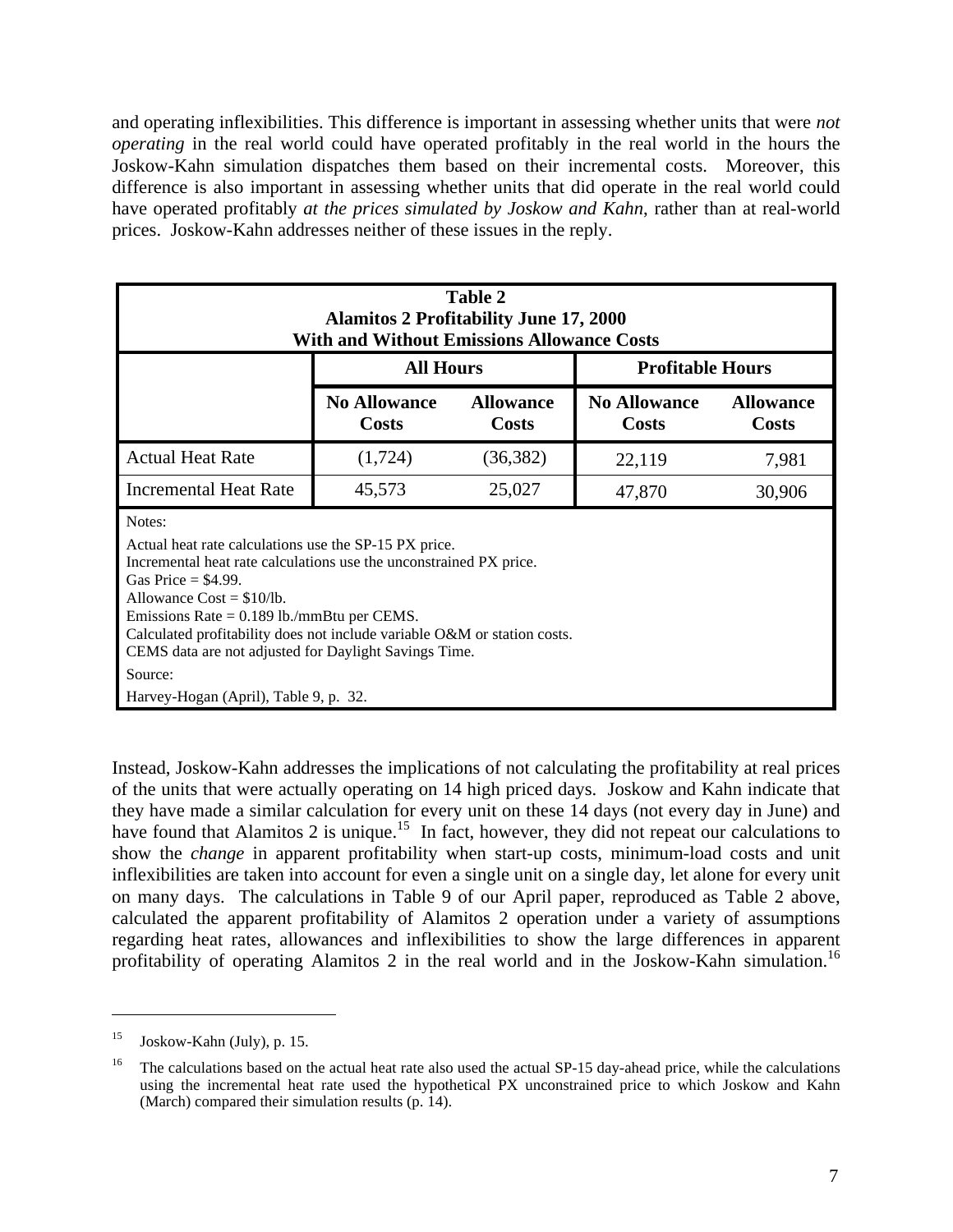There is no such calculation in the Joskow-Kahn paper.<sup>17</sup> To make the point, we do not need repeat these calculations for every unit on every day. We have repeated them for Alamitos 3 and 4 on June 17 and 23, days on which the calculations show that the operation of these units would have been profitable at real-world PX prices (see Tables 3 to 6 below). Our comparisons again show, however, that the apparent profitability of operating these units is materially affected if the calculation does not take account of actual heat rates, minimum load costs and operating inflexibilities. We have now undertaken these calculations for five unit days, which reinforces the point that the changes matter.

On June 17, the difference between the apparent profitability of operating Alamitos 3 and 4 based on incremental heat rates for the profitable hours of the day was approximately \$100,000 higher than the profitability evaluated at actual heat rates over the day as a whole. This is an even larger error than in the case of Alamitos 2 on June 17.

The impact on prices could be important. For instance, a 200 MW plant operating with 5 high-priced hours over the day would need a price increase of \$1/MW to make up each \$1,000 of cost difference.<sup>18</sup> Hence, a price increase of \$100/MW would be required during these highpriced hours to make up a \$100,000 difference in profits. How this would play out in the complex California market is far from certain, but the error does not appear on its face to be negligible.

| <b>Table 2 (Adjusted CEMS Data)</b><br><b>Alamitos 2 Profitability June 17, 2000</b><br><b>With and Without Emissions Allowance Costs</b>                                                                                                                                                                                 |                  |           |                         |        |  |
|---------------------------------------------------------------------------------------------------------------------------------------------------------------------------------------------------------------------------------------------------------------------------------------------------------------------------|------------------|-----------|-------------------------|--------|--|
|                                                                                                                                                                                                                                                                                                                           | <b>All Hours</b> |           | <b>Profitable Hours</b> |        |  |
| <b>No Allowance</b><br><b>No Allowance</b><br><b>Allowance</b><br><b>Allowance</b><br>Costs<br>Costs<br>Costs<br>Costs                                                                                                                                                                                                    |                  |           |                         |        |  |
| <b>Actual Heat Rate</b>                                                                                                                                                                                                                                                                                                   | (43)             | (34, 585) | 22,902                  | 8,752  |  |
| <b>Incremental Heat Rate</b>                                                                                                                                                                                                                                                                                              | 46.710           | 26.279    | 48,530                  | 31,324 |  |
| Notes:<br>Actual heat rate calculations use the SP-15 PX price.<br>Incremental heat rate calculations use the unconstrained PX price.<br>Gas Price $=$ \$4.99.<br>Allowance $Cost = $10/lb$ .<br>Emissions Rate = $0.189$ lb./mmBtu per CEMS.<br>Calculated profitability does not include variable O&M or station costs. |                  |           |                         |        |  |

<sup>&</sup>lt;sup>18</sup> The numbers are illustrative for simplicity. The Alamitos 2 plant has a Klein capacity of 175 MW.

<sup>&</sup>lt;sup>17</sup> The comparisons in the April paper would be slightly affected by adjusting the CEMS data for Daylight Savings Time, discussed in Section IV below. The adjusted comparison is: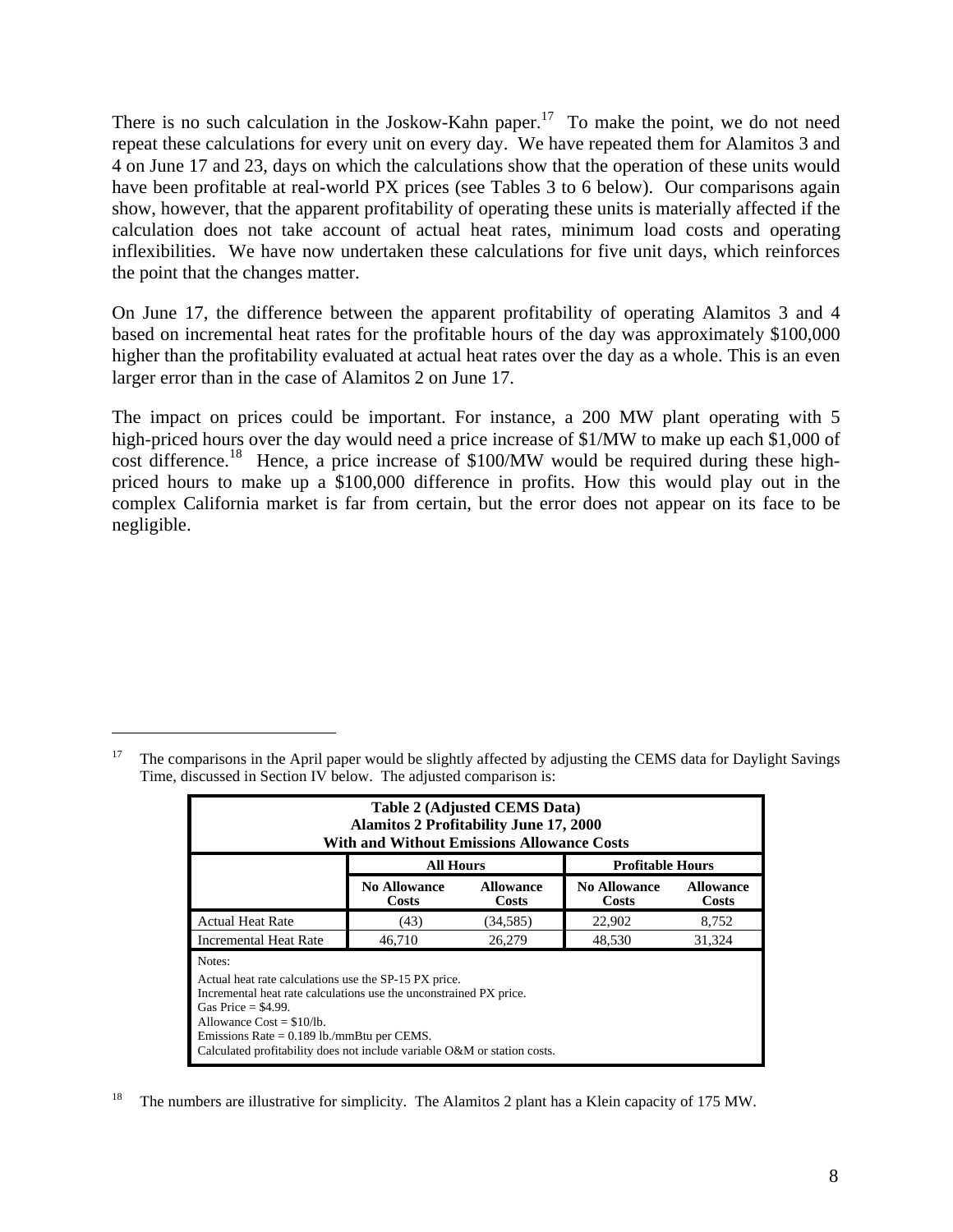| Table 3<br><b>Alamitos 3 Profitability June 17,2000</b><br><b>With and Without Emissions Allowance Costs</b>                                                                                                                                  |         |         |         |         |  |  |
|-----------------------------------------------------------------------------------------------------------------------------------------------------------------------------------------------------------------------------------------------|---------|---------|---------|---------|--|--|
| <b>All Hours</b><br><b>Profitable Hours</b>                                                                                                                                                                                                   |         |         |         |         |  |  |
| <b>No Allowance</b><br><b>Allowance</b><br><b>No Allowance</b><br><b>Allowance</b><br><b>Costs</b><br><b>Costs</b><br><b>Costs</b><br><b>Costs</b>                                                                                            |         |         |         |         |  |  |
| <b>Actual Heat Rate</b>                                                                                                                                                                                                                       | 118,186 | 79,746  | 145,828 | 119,543 |  |  |
| Incremental Heat Rate                                                                                                                                                                                                                         | 201,993 | 168,503 | 205,636 | 176,116 |  |  |
| Notes:<br>Actual heat rate calculations use the SP-15 PX price.<br>Incremental heat rate calculations use the unconstrained PX price.<br>Gas Price $=$ \$4.99.<br>Allowance $Cost = $10/lb$ .<br>Emissions Rate = $0.076$ lb./mmBtu per CEMS. |         |         |         |         |  |  |

Calculated profitability does not include variable O&M or station costs.

CEMS data, adjusted for Daylight Savings Time.

CEMS data, adjusted for Daylight Savings Time.

| Table 4<br><b>Alamitos 4 Profitability June 17,2000</b><br><b>With and Without Emissions Allowance Costs</b>                                                                                                                                                                                                              |                                             |         |         |         |  |  |
|---------------------------------------------------------------------------------------------------------------------------------------------------------------------------------------------------------------------------------------------------------------------------------------------------------------------------|---------------------------------------------|---------|---------|---------|--|--|
|                                                                                                                                                                                                                                                                                                                           | <b>All Hours</b><br><b>Profitable Hours</b> |         |         |         |  |  |
| <b>No Allowance</b><br><b>Allowance</b><br><b>No Allowance</b><br><b>Allowance</b><br><b>Costs</b><br><b>Costs</b><br><b>Costs</b><br>Costs                                                                                                                                                                               |                                             |         |         |         |  |  |
| <b>Actual Heat Rate</b>                                                                                                                                                                                                                                                                                                   | 114,489                                     | 83,242  | 143,262 | 122,033 |  |  |
| <b>Incremental Heat Rate</b>                                                                                                                                                                                                                                                                                              | 204,425                                     | 177,448 | 207,835 | 183,695 |  |  |
| Notes:<br>Actual heat rate calculations use the SP-15 PX price.<br>Incremental heat rate calculations use the unconstrained PX price.<br>Gas Price $=$ \$4.99.<br>Allowance $Cost = $10/lb$ .<br>Emissions Rate = $0.060$ lb./mmBtu per CEMS.<br>Calculated profitability does not include variable O&M or station costs. |                                             |         |         |         |  |  |

On June 23, the difference between the profitability of operating evaluated based on incremental heat rates in the profitable hours and based on actual heat rates over the day was lower, but still exceeded \$40,000 for both of these units.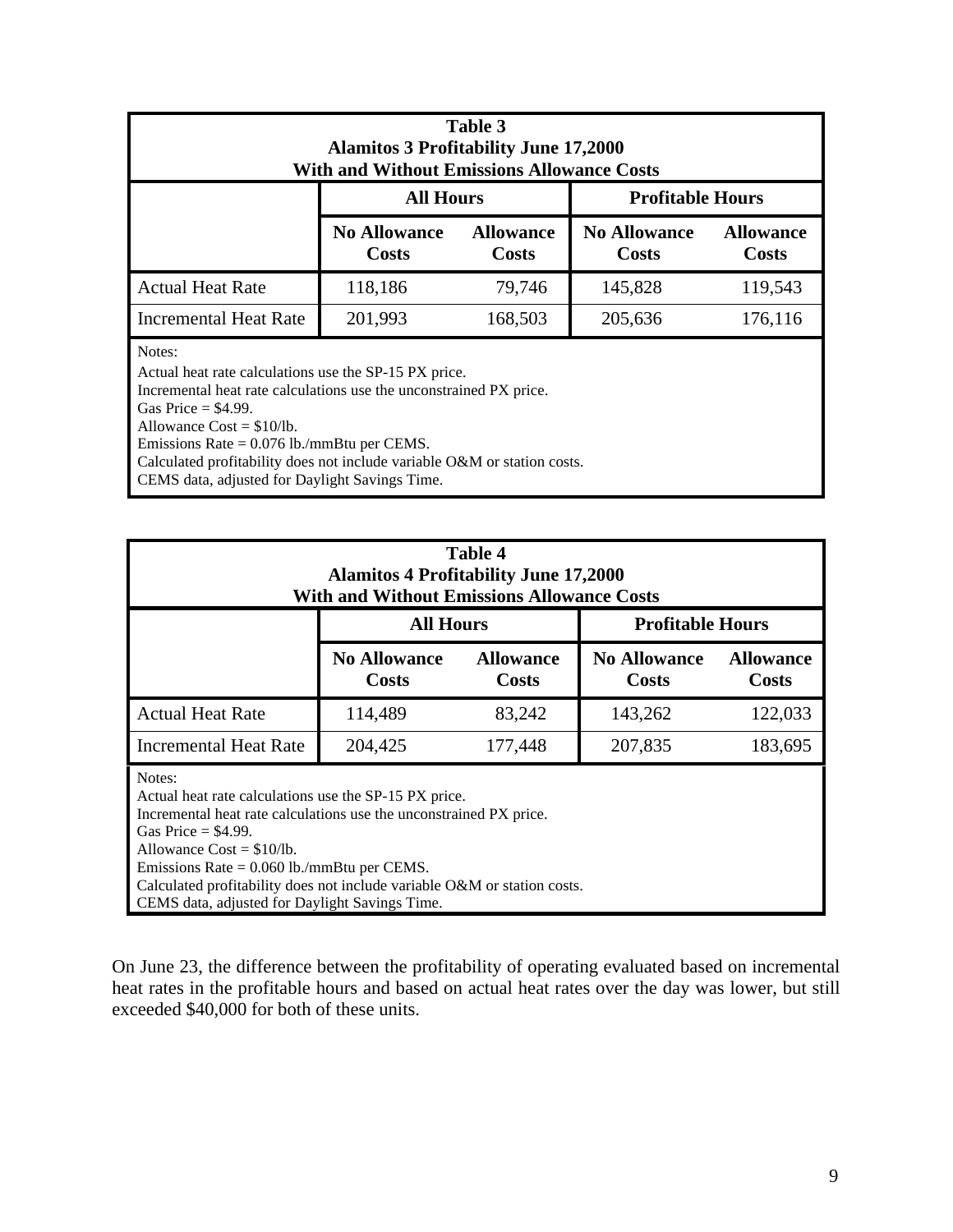| Table 5<br><b>Alamitos 3 Profitability June 23,2000</b><br><b>With and Without Emissions Allowance Costs</b>                                                                                                                           |                                     |                                  |         |         |  |  |
|----------------------------------------------------------------------------------------------------------------------------------------------------------------------------------------------------------------------------------------|-------------------------------------|----------------------------------|---------|---------|--|--|
| <b>All Hours</b><br><b>Profitable Hours</b>                                                                                                                                                                                            |                                     |                                  |         |         |  |  |
|                                                                                                                                                                                                                                        | <b>No Allowance</b><br><b>Costs</b> | <b>Allowance</b><br><b>Costs</b> |         |         |  |  |
| <b>Actual Heat Rate</b>                                                                                                                                                                                                                | 328,036                             | 286,047                          | 343,258 | 309,615 |  |  |
| <b>Incremental Heat Rate</b>                                                                                                                                                                                                           | 361,020                             | 323,981                          | 362,068 | 328,876 |  |  |
| Notes:<br>Actual heat rate calculations use the SP-15 PX price.<br>Incremental heat rate calculations use the unconstrained PX price.<br>Gas Price $=$ \$4.99.<br>Allowance $Cost = $10/lb$ .<br>$Pmin = 0.076$ lk $ min$ $max$ $CEMR$ |                                     |                                  |         |         |  |  |

Emissions Rate = 0.076 lb./mmBtu per CEMS.

Calculated profitability does not include variable O&M or station costs.

CEMS data, adjusted for Daylight Savings Time.

| Table 6<br><b>Alamitos 4 Profitability June 23, 2000</b><br><b>With and Without Emissions Allowance Costs</b>                                                                                |                                     |                                  |                                     |                           |  |  |
|----------------------------------------------------------------------------------------------------------------------------------------------------------------------------------------------|-------------------------------------|----------------------------------|-------------------------------------|---------------------------|--|--|
| <b>All Hours</b><br><b>Profitable Hours</b>                                                                                                                                                  |                                     |                                  |                                     |                           |  |  |
|                                                                                                                                                                                              | <b>No Allowance</b><br><b>Costs</b> | <b>Allowance</b><br><b>Costs</b> | <b>No Allowance</b><br><b>Costs</b> | <b>Allowance</b><br>Costs |  |  |
| <b>Actual Heat Rate</b>                                                                                                                                                                      | 320,302                             | 287,111                          | 337,129                             | 310,529                   |  |  |
| <b>Incremental Heat Rate</b>                                                                                                                                                                 | 357,976                             | 329,233                          | 358,934                             | 332,575                   |  |  |
| Notes:<br>Actual heat rate calculations use the SP-15 PX price.<br>Incremental heat rate calculations use the unconstrained PX price.<br>Gas Price $=$ \$4.99.<br>Allowance $Cost = $10/b$ . |                                     |                                  |                                     |                           |  |  |

Emissions Rate = 0.060 lb./mmBtu per CEMS. Calculated profitability does not include variable O&M or station costs.

CEMS data, adjusted for Daylight Savings Time.

Hence, the example of Alamitos 2 on June 17 was not unique, for the point it was offered to illustrate.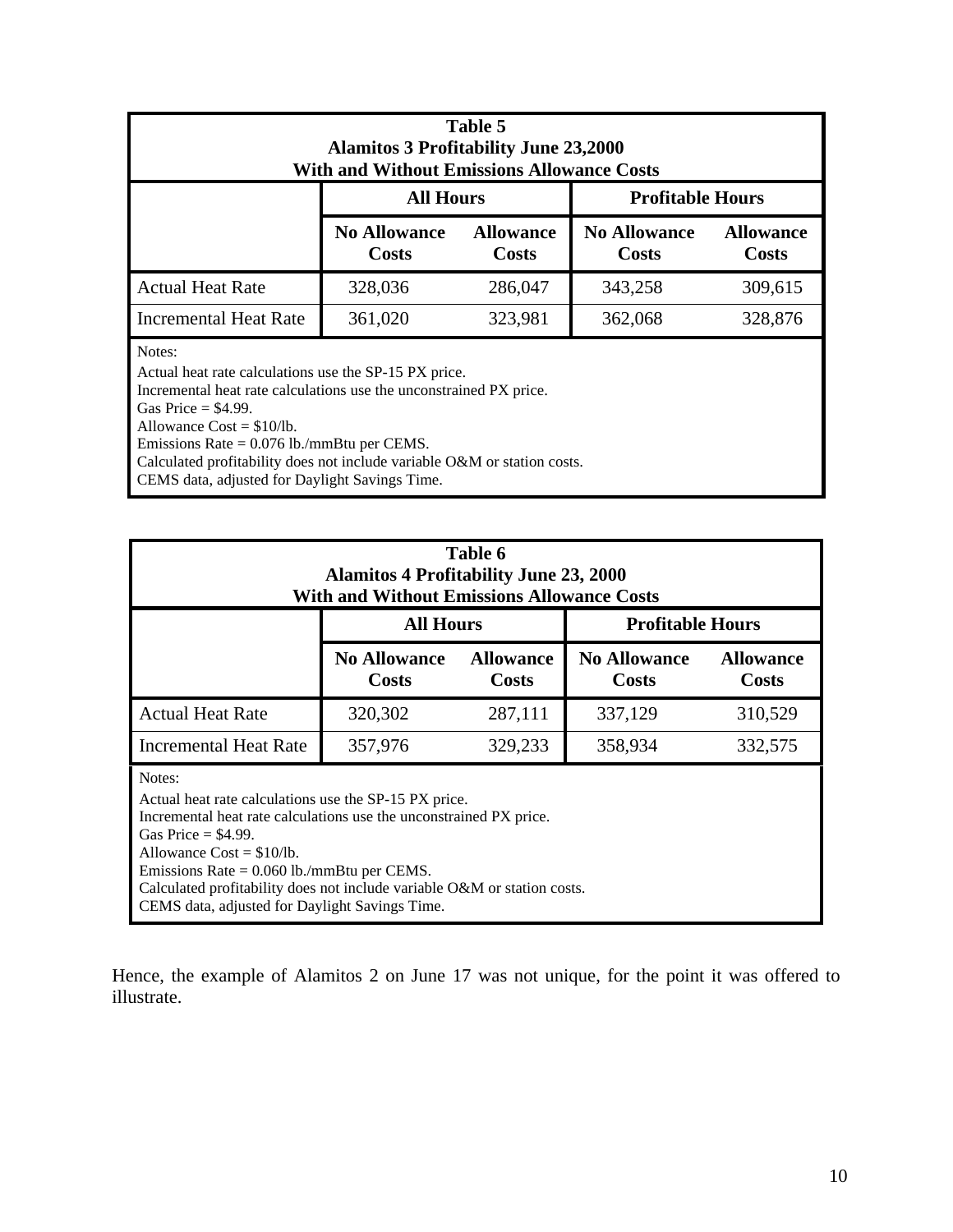## **C. Was Operation Profitable at Real-World Prices?**

Second, Joskow and Kahn's comment is also mistaken in suggesting that the operation of all of these units would have been profitable at PX prices for their real-time output during these relatively high priced days, taking into account minimum load costs and average heat rates. In reality, the six high cost units (Alamitos 1, 2; El Segundo 1, 2; Redondo Beach 5 and 6) were operating on the days of June 17, 21 and 23 in only nine instances and their operation would have been unprofitable at PX prices and actual output in six of these instances, when emission allowance costs are taken into account (see Table 7 below, and Table 7 in Joskow-Kahn  $(\text{July}))$ .<sup>19</sup>

| <b>Table 7</b>                                                                                                                                                                                                                                                             |                      |                      |                      |               |  |  |
|----------------------------------------------------------------------------------------------------------------------------------------------------------------------------------------------------------------------------------------------------------------------------|----------------------|----------------------|----------------------|---------------|--|--|
| <b>High Heat Rate Unit Operating Profitability</b><br>Day-Ahead PX Prices and Real-Time Schedules                                                                                                                                                                          |                      |                      |                      |               |  |  |
|                                                                                                                                                                                                                                                                            | <b>June 16, 2000</b> | <b>June 17, 2000</b> | <b>June 21, 2000</b> | June 23, 2000 |  |  |
|                                                                                                                                                                                                                                                                            |                      |                      |                      |               |  |  |
| Alamitos 1                                                                                                                                                                                                                                                                 |                      |                      | (13, 144)            | (3,991)       |  |  |
| Alamitos 2                                                                                                                                                                                                                                                                 | 146,884              | (34, 585)            | (20, 502)            | 15,615        |  |  |
| Alamitos 3                                                                                                                                                                                                                                                                 | 1,427,307            | 79,746               | 65,164               | 286,047       |  |  |
| Alamitos 4                                                                                                                                                                                                                                                                 | 1,401,572            | 83,242               | 72,084               | 287,111       |  |  |
| El Segundo 1                                                                                                                                                                                                                                                               | 224,362              |                      |                      |               |  |  |
| El Segundo 2                                                                                                                                                                                                                                                               | 239,846              |                      | 19,904               | (12,230)      |  |  |
| El Segundo 3                                                                                                                                                                                                                                                               | 113,506              | 27,937               |                      | 169,447       |  |  |
| Etiwanda 1                                                                                                                                                                                                                                                                 | 358,102              |                      |                      |               |  |  |
| Etiwanda 2                                                                                                                                                                                                                                                                 | 301,613              |                      |                      |               |  |  |
| Etiwanda 3                                                                                                                                                                                                                                                                 | 1,021,846            | 66,865               | (998)                | 260,470       |  |  |
| Etiwanda 4                                                                                                                                                                                                                                                                 | 902,691              | 51,400               | (315)                | 270,656       |  |  |
| Redondo Beach 5                                                                                                                                                                                                                                                            |                      |                      |                      |               |  |  |
| Redondo Beach 6                                                                                                                                                                                                                                                            |                      |                      | (18, 235)            | 4,921         |  |  |
| Notes:<br>CEMS heat rates.<br>Gas Price $=$ \$4.99.<br>Allowance $Cost = $10/lb$ .<br>Emissions rates per CEMS.<br>$Price = SP-15 PX price.$<br>Calculated profitability does not include variable O&M or station costs.<br>CEMS data, adjusted for Daylight Savings Time. |                      |                      |                      |               |  |  |

<sup>19</sup> See Joskow-Kahn (July) Table 7, p. 17.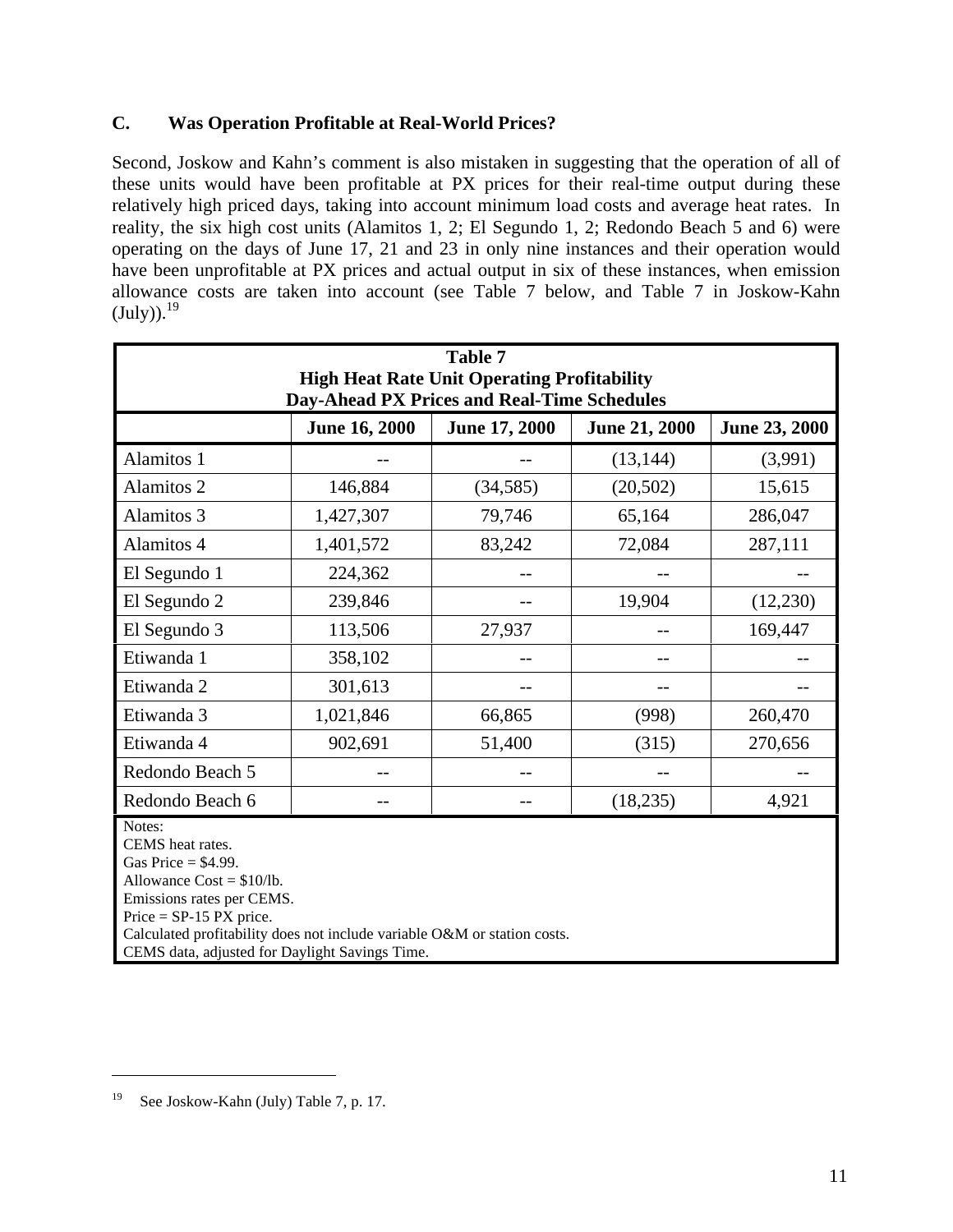Joskow and Kahn reach the conclusion that the operation of several of these units would have been profitable in the real world by apparently either omitting emissions  $costs^{20}$  or adding to profits their assessment of ancillary service revenues. Emission costs were included in our earlier analysis and as seen in Table 7 (as well as Table 7 in the Joskow-Kahn reply), the operation of several additional units was unprofitable applying the criteria used in our April paper.

The Joskow-Kahn conclusion that the operation of all of these units would have been profitable at real-world prices may be based on calculations that include additional revenues that Joskow and Kahn attribute to the supply of ancillary services,  $2<sup>1</sup>$  a revenue source not included in our original illustration.<sup>22</sup> It could be appropriate to include estimated ancillary service costs in an assessment of the profitability of unit operation. Recall, however, that the point of our original analysis was to illustrate the impact of alternative assumptions regarding minimum load costs and operating inflexibilities on apparent profitability. If one were interested in the absolute profitability of these units, rather than the change in apparent profitability, it would be necessary to take account of variable O&M costs (not included in the Joskow-Kahn profitability calculations) and to calculate revenues based on the net output available for sale, rather than gross output including electricity consumed at the plant.<sup>23</sup> Table 9 in our April paper noted that we were omitting both of these costs from our illustrative calculations, which as we have observed above, were intended to illustrate the error in profitability estimates if minimum load costs are nor taken into account. Moreover, the Joskow-Kahn estimates of ancillary service revenues have a number of problematic features.

The first limitation of the Joskow-Kahn assessment of ancillary service revenues is that the calculations appear to assume that the same ramping capacity could be used to simultaneously provide AGC, spinning reserve and non-spinning reserve.<sup>24</sup> In reality, the ten-minute ramping capability could be used only to provide ten minutes of ramping capability of spinning and non-

<sup>&</sup>lt;sup>20</sup> Joskow-Kahn (July), p. 15-16.

 $21$  Joskow-Kahn (July), p. 17.

 $22$  This was pointed out in our paper in observing that our calculations did not reflect the actual day-ahead revenues. Harvey-Hogan (April), footnote 54, p. 28.

<sup>&</sup>lt;sup>23</sup> This was noted in Harvey-Hogan (April) (footnote 52, p. 26 and the notes for Tables 6, 7, 8 and 9). The CEMS data on which we, and Joskow and Kahn, have based these calculations measure the gross output of the units (which includes electricity consumed in operation of the units, i.e., station costs). Other factors not included in these calculations are the actual level of day-ahead sales (day-ahead sales could have been either greater or less than real-time output) and actual incremental emissions (the average emissions data may not reflect actual emissions for these particular dispatch patterns). Moreover, Alamitos 4 and Redondo Beach 5 and 6 were RMR units and may have opted to operate at contract rather than market rates because day-ahead prices were too low to recover their costs.

<sup>&</sup>lt;sup>24</sup> We have not been able to locate the "publicly available" RMR contracts between the generators and the ISOs on which Joskow and Kahn state they relied in their ancillary service analysis. We have, however, obtained similar data for a number of the units from the divestiture disclosure documents. See "Capacity Sale and Tolling Agreement by and among AES Alamitos, L.L.C., AES Huntington Beach, L.L.C., AES Redondo Beach, L.L.C., and Williams Energy Services Company," Schedule A, FERC Docket No. ER98-2184, -2185 and – 2186, July 15, 1999. See also "Application for Authority to Sell Specific Ancillary Services at Market-based Rates and Request for Expedited Consideration," FERC Docket No. ER98-2977, May 13, 1998. The Etiwanda units are not included in the discussion below because we have not been able to locate data on their ramp rates.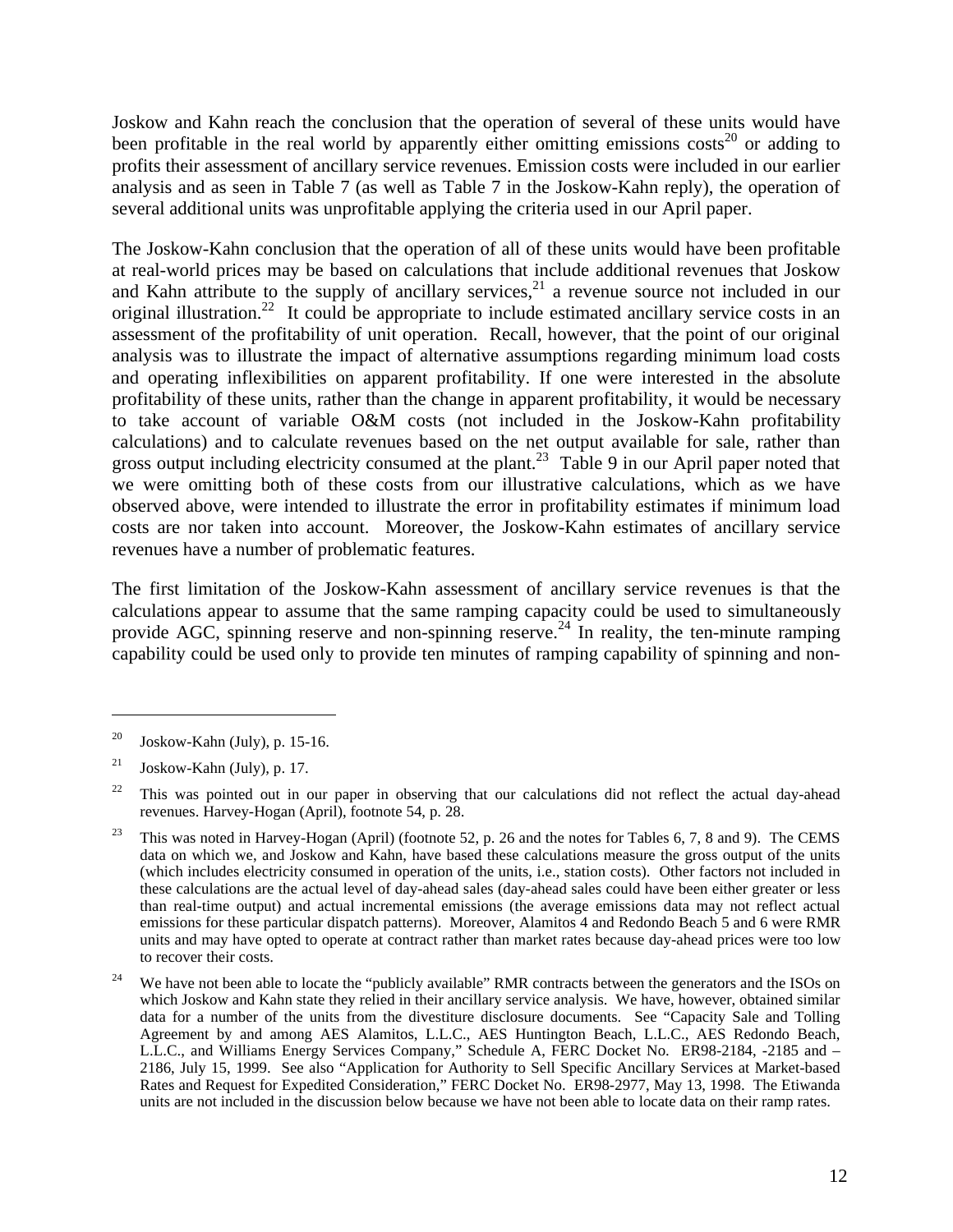spinning reserves in total.<sup>25</sup> This assumption serves to overstate ancillary service capacity and revenues. Second, they prorate down the amount of ancillary services any individual unit could hypothetically provide based on total ancillary services supplied. While this adjustment makes their revenue figures look more reasonable, it has no economic basis. If these units could economically supply the assumed amount of ancillary services, they could have bid all of it into the market, not merely a prorated share of it. Thus, this procedure tends to understate potential ancillary revenues and offset the first methodological problem. Third, the ancillary service profit calculations are based on the higher of day-ahead or real-time prices.<sup>26</sup> This approach unambiguously overstates the profits that real-world firms could derive from the sale of ancillary services. Fourth, much of the assumed ancillary service revenues derive from the supply of regulation, but no account is taken in these calculations of the increased operating costs in terms of higher heat rates that are associated with the provision of regulation. The provision of regulation by these steam units would indeed be highly profitable at these prices if it were costless, but it is not costless, which is why regulation prices are high.<sup>27</sup> Fifth, although Joskow and Kahn state that they used RMR data on  $\overline{AGC}$  minimum operating levels,<sup>28</sup> the illustrative calculations they provide assign regulation to several units that appear to have been operating well below their AGC minimums. $^{29}$ 

To provide a better reflection of plausible ancillary service revenues, we have estimated ancillary services revenues for the units and days in Table 7 above assuming that each unit sold capacity equal to its 10 minute ramp rate (up to total unit capacity) at the day-ahead spinning reserve price, or at the 50-50 weighted average of the day-ahead spinning reserve and non-spinning reserves prices. We have not added any allowance for AGC profits because the calculation of such a profit margin requires knowledge of the cost of providing AGC (in terms of the heat rate performance penalty) on these units. While the inclusion of estimated ancillary services revenues makes operation profitable for one unit on June 23, the operation of several units remains unprofitable on June 17 and 21.

<sup>&</sup>lt;sup>25</sup> See Yenren Liu, Mark Rothleder, Ziad Alaywan, Mehdi Assadian, and Farrokh A. Rahimi, "Implementing Rational Buyer's Algorithm at California ISO," August 17, 2001. Joskow and Kahn "account for how much capacity has already been scheduled for the generator," p. 33, but the capacity limit appears to have been the total capacity of the unit, rather than the ten-minute ramping capacity.

<sup>&</sup>lt;sup>26</sup> This is not stated in the Joskow-Kahn Reply and Joskow and Kahn did not identify the prices used in this calculation, but it is apparent that revenues reported in Table A2.2 Joskow-Kahn (July), p. 34 were based on hour-ahead ancillary service prices for June 21 as hour-ahead spin and non-spin prices were high while dayahead prices were quite low. The revenues reported for June 23, however, must have been calculated based on day-ahead prices as non-spin prices were quite low in the hour-ahead market.

<sup>&</sup>lt;sup>27</sup> Although the cost of regulating may at the margin be set by steam units, most of California's regulation was likely provided by hydro units which do not incur similar costs in providing regulation. The price of regulation would therefore likely be set by the costs of the steam units that could most efficiently provide this service, and the supply of regulation would likely have been uneconomic for run of the mill steam units.

 $28$  Joskow-Kahn (July), p. 32.

<sup>&</sup>lt;sup>29</sup> Joskow-Kahn (July), p. 33. For example, Table A2.1 shows that, according to the CEMS data, in the first hour of June 21, 2000, Alamitos 1 generated 12 MW. Joskow and Kahn ascribe 105 MW of capacity available to provide regulation up. However, according to the "Capacity Sale and Tolling Agreement," the unit is not AGC capable at this level of output, but needs to produce at 40 MW before it becomes AGC capable. Similarly, Huntington Beach 1 is shown with output of 21 MW, with 129 MW available for regulation up. According to the "Capacity Sale and Tolling Agreement," this unit is not AGC capable in the 20-65 MW range.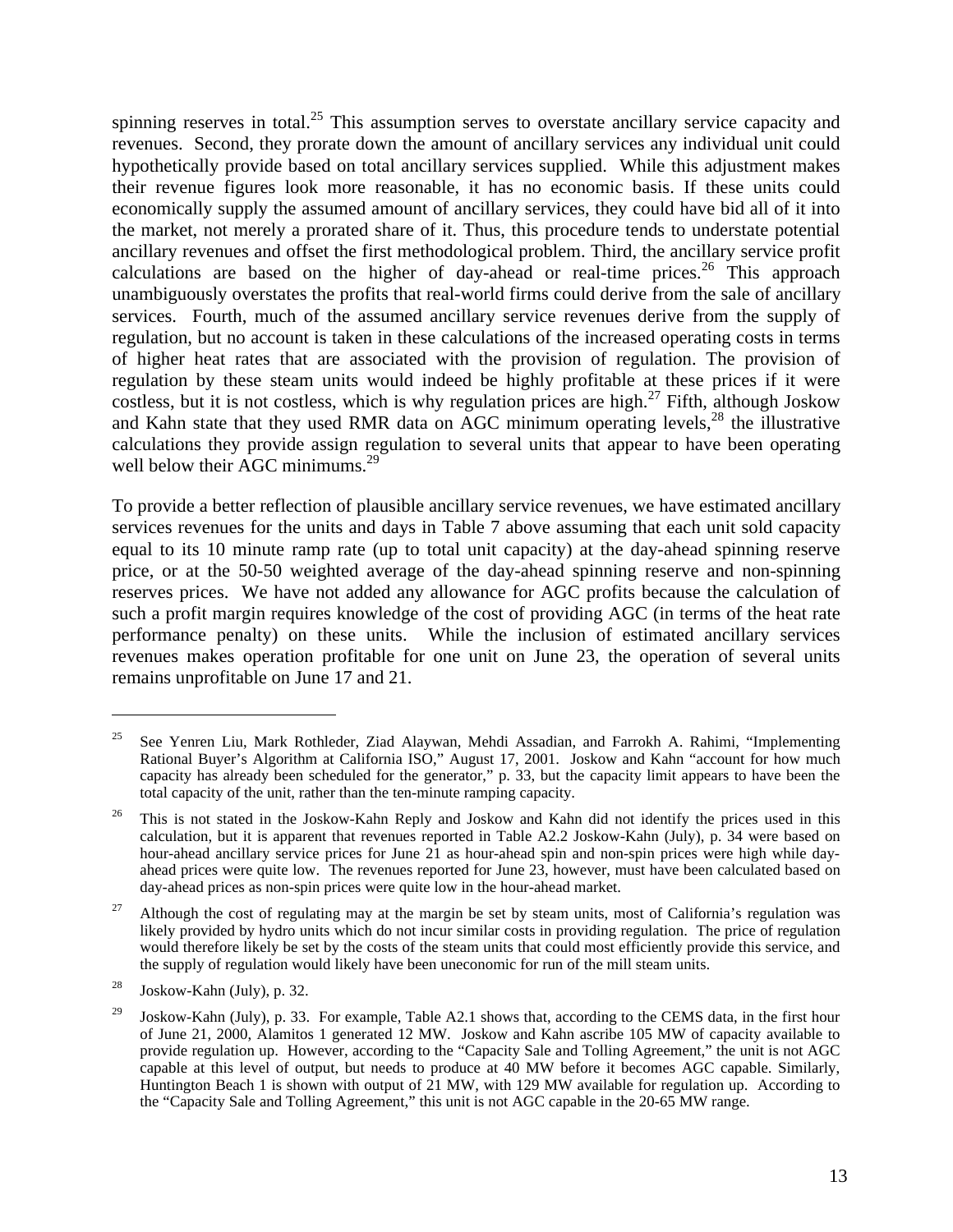| <b>Table 8</b>    |                                                                                   |               |                      |               |  |
|-------------------|-----------------------------------------------------------------------------------|---------------|----------------------|---------------|--|
|                   | <b>High Heat Rate Unit Operating Profitability with Spinning Reserve Revenues</b> |               |                      |               |  |
| <b>PX Profits</b> | <b>June 16, 2000</b>                                                              | June 17, 2000 | <b>June 21, 2000</b> | June 23, 2000 |  |
| Alamitos 1        |                                                                                   |               | (6,066)              | 18,194        |  |
| Alamitos 2        | 273,330                                                                           | (31,351)      | (13,526)             | 37,800        |  |
| Alamitos 3        | 1,456,940                                                                         | 80,771        | 71,347               | 290,344       |  |
| Alamitos 4        | 1,455,769                                                                         | 85,010        | 76,070               | 292,958       |  |
| El Segundo 1      | 350,681                                                                           |               |                      |               |  |
| El Segundo 2      | 366,165                                                                           |               | 25,197               | (11,273)      |  |
| El Segundo 3      | 311,935                                                                           | 34,129        |                      | 211,916       |  |
| Redondo Beach 5   | --                                                                                | --            | --                   |               |  |
| Redondo Beach 6   | --                                                                                |               | (13,296)             | 27,106        |  |

Notes:

Ancillary services revenues are calculated for those hours in which the unit had positive generation. Etiwanda units are not included because we lack ramp rates for those units.

CEMS data, adjusted for Daylight Savings Time.

Energy revenues from Table 7.

Calculations do not include variable O&M or station costs.

Day-ahead ancillary service prices were used.

| Table 9<br><b>High Heat Rate Unit Operating Profitability with Ancillary Service Revenues</b><br>50% Spinning Reserve, 50% Non-Spinning Reserve |                      |               |                      |               |  |  |
|-------------------------------------------------------------------------------------------------------------------------------------------------|----------------------|---------------|----------------------|---------------|--|--|
| <b>PX Profits</b>                                                                                                                               | <b>June 16, 2000</b> | June 17, 2000 | <b>June 21, 2000</b> | June 23, 2000 |  |  |
| Alamitos 1                                                                                                                                      |                      |               | (6,712)              | 79,657        |  |  |
| Alamitos 2                                                                                                                                      | 247,884              | (31, 362)     | (14, 141)            | 99,262        |  |  |
| Alamitos 3                                                                                                                                      | 1,447,841            | 81,013        | 70,737               | 296,573       |  |  |
| Alamitos 4                                                                                                                                      | 1,442,668            | 85,090        | 75,683               | 302,681       |  |  |
| El Segundo 1                                                                                                                                    | 325,264              | $-$           |                      |               |  |  |
| El Segundo 2                                                                                                                                    | 340,748              |               | 24,806               | (11,282)      |  |  |
| El Segundo 3                                                                                                                                    | 281,804              | 34,107        |                      | 329,572       |  |  |
| Redondo Beach 5                                                                                                                                 | --                   |               |                      |               |  |  |
| Redondo Beach 6                                                                                                                                 |                      |               | (13, 343)            | 88,568        |  |  |

Notes:

Ancillary services revenues are calculated for those hours in which the unit had positive generation. Etiwanda units are not included because we lack ramp rates for those units.

CEMS data, adjusted for Daylight Savings Time.

Energy revenues from Table 7.

Calculations do not include variable O&M or station costs.

Day-ahead ancillary service prices were used.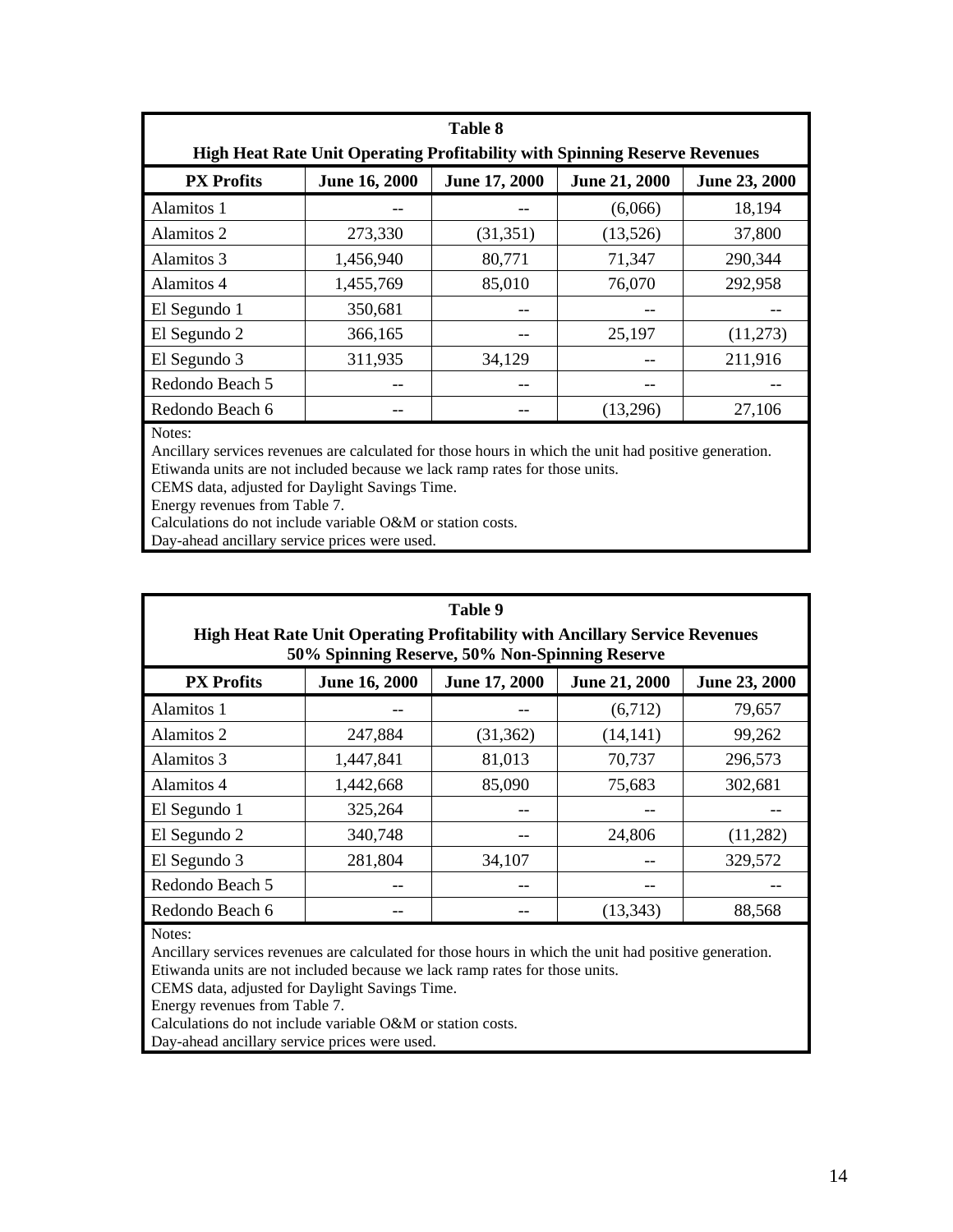Moreover, it should be recognized that the profitability portrayed in Tables 8 and 9 is the profitability of generation able to bid into day-ahead markets such as those coordinated by PJM-ISO and the NYISO, in which the generator submits three part bids and its schedule is optimized over the day. California generators did not have the option of bidding into such a market. If such an option existed, perhaps market performance would have been different.<sup>30</sup>

Joskow-Kahn also suggests that real-time revenues could increase the profitability of operation on days with high–real-time prices.<sup>31</sup> This is correct on days on which real-time prices were higher than day-ahead prices, but output that is not sold at day-ahead prices may also be sold at real-time prices that are lower than day-ahead prices, as was the case on June 16, 17 and 23.

In fact, all but one of the nine high cost units we have discussed lost money by operating in realtime on June 16 and 17 (El Segundo 3 on June 16 under one measure of potential real-time ancillary service revenues). That is, with the benefit of perfect hindsight, they should have shutdown and covered their day-ahead positions (if any) at real-time spot prices.<sup>32</sup> This is true whether ancillary service revenues are calculated as 100 percent spinning prices or 50 percent spinning and 50 percent non-spinning prices and even though no account is taken of variable O&M costs or station costs (see Tables 10 and 11). Moreover, on June 23 the more efficient of these plants were profitable to operate at real-time prices, but every one of the high-cost six that was operating, was unprofitable to operate at real-time prices. Once again, with the benefit of 20-20 hindsight, the plants should have been taken off line.

<sup>&</sup>lt;sup>30</sup> This point is discussed below in Section F.

 $31$  Joskow-Kahn (July), p. 17.

 $32$  Alamitos 4 and Redondo 6 are RMR units and may have had RMR schedules requiring their operation on some or all of these days.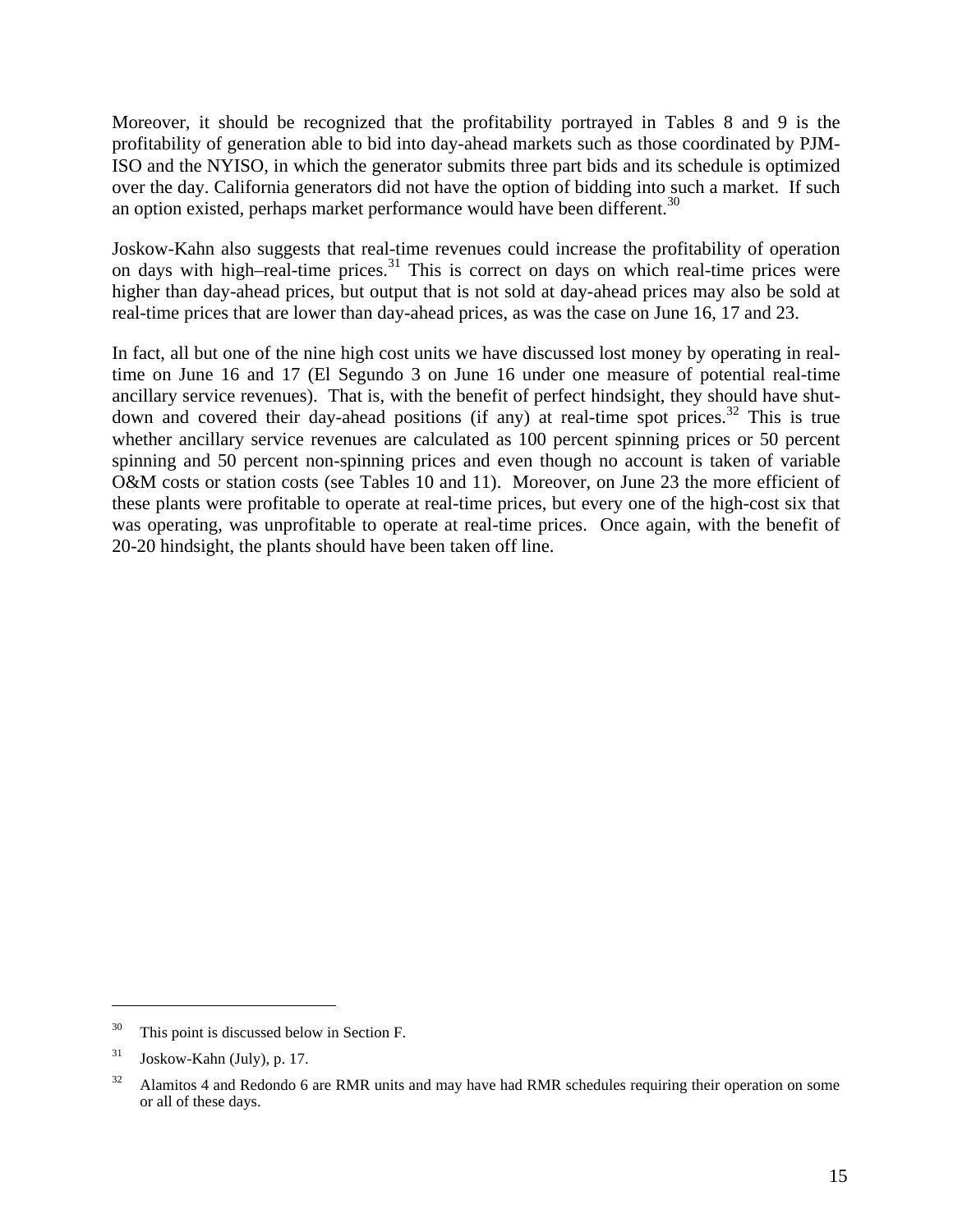|                 | Table 10<br><b>High Heat Rate Unit Operating Profitability</b><br><b>Actual Real-Time Energy and Spinning Reserve Prices</b> |               |                      |               |  |  |  |  |  |  |  |  |
|-----------------|------------------------------------------------------------------------------------------------------------------------------|---------------|----------------------|---------------|--|--|--|--|--|--|--|--|
|                 | June 16, 2000                                                                                                                | June 17, 2000 | <b>June 21, 2000</b> | June 23, 2000 |  |  |  |  |  |  |  |  |
| Alamitos 1      |                                                                                                                              |               | 372,952              | (21, 163)     |  |  |  |  |  |  |  |  |
| Alamitos 2      | (51,046)                                                                                                                     | (60, 799)     | 442,433              | (26,965)      |  |  |  |  |  |  |  |  |
| Alamitos 3      | (64, 412)                                                                                                                    | (48, 602)     | 1,145,762            | 71,013        |  |  |  |  |  |  |  |  |
| Alamitos 4      | (67, 557)                                                                                                                    | (42,219)      | 1,168,820            | 72,650        |  |  |  |  |  |  |  |  |
| El Segundo 1    | (22, 822)                                                                                                                    |               |                      |               |  |  |  |  |  |  |  |  |
| El Segundo 2    | (19,400)                                                                                                                     |               | 543,904              | (12, 544)     |  |  |  |  |  |  |  |  |
| El Segundo 3    | (5,178)                                                                                                                      | (7,859)       |                      | 51,030        |  |  |  |  |  |  |  |  |
| Redondo Beach 5 | --                                                                                                                           |               | --                   |               |  |  |  |  |  |  |  |  |
| Redondo Beach 6 |                                                                                                                              |               | 528,398              | (46, 255)     |  |  |  |  |  |  |  |  |

Notes:

Ancillary service revenues are only calculated for those hours in which the unit had positive generation. Etiwanda units are not included because we lack ramp rates for those units.

CEMS data, adjusted for Daylight Savings Time.

Calculations do not include variable O&M or station costs.

Hour-ahead ancillary service prices were used.

|                 |                      | Table 11<br><b>High Heat Rate Unit Operating Profitability</b><br><b>Actual Real-Time Energy and Spinning/Non-Spinning Reserve Prices</b> |                      |               |
|-----------------|----------------------|-------------------------------------------------------------------------------------------------------------------------------------------|----------------------|---------------|
|                 | <b>June 16, 2000</b> | June 17, 2000                                                                                                                             | <b>June 21, 2000</b> | June 23, 2000 |
| Alamitos 1      |                      |                                                                                                                                           | 368,233              | (21,260)      |
| Alamitos 2      | (47,169)             | (60, 904)                                                                                                                                 | 437,788              | (27,062)      |
| Alamitos 3      | (63,599)             | (48, 668)                                                                                                                                 | 1,123,977            | 70,534        |
| Alamitos 4      | (66,004)             | (42, 298)                                                                                                                                 | 1,167,511            | 72,187        |
| El Segundo 1    | (18,934)             | --                                                                                                                                        |                      |               |
| El Segundo 2    | (15,512)             | --                                                                                                                                        | 539,829              | (12, 819)     |
| El Segundo 3    | 4,774                | (8,061)                                                                                                                                   |                      | 50,844        |
| Redondo Beach 5 |                      |                                                                                                                                           |                      |               |
| Redondo Beach 6 |                      |                                                                                                                                           | 518,212              | (46, 352)     |

Notes:

Ancillary services revenues are only calculated for those hours in which the unit had positive generation. Etiwanda units are not included because we lack ramp rates for those units.

CEMS data, adjusted for Daylight Savings Time.

Calculations do not include variable O&M or station costs.

Hour-ahead ancillary service prices were used.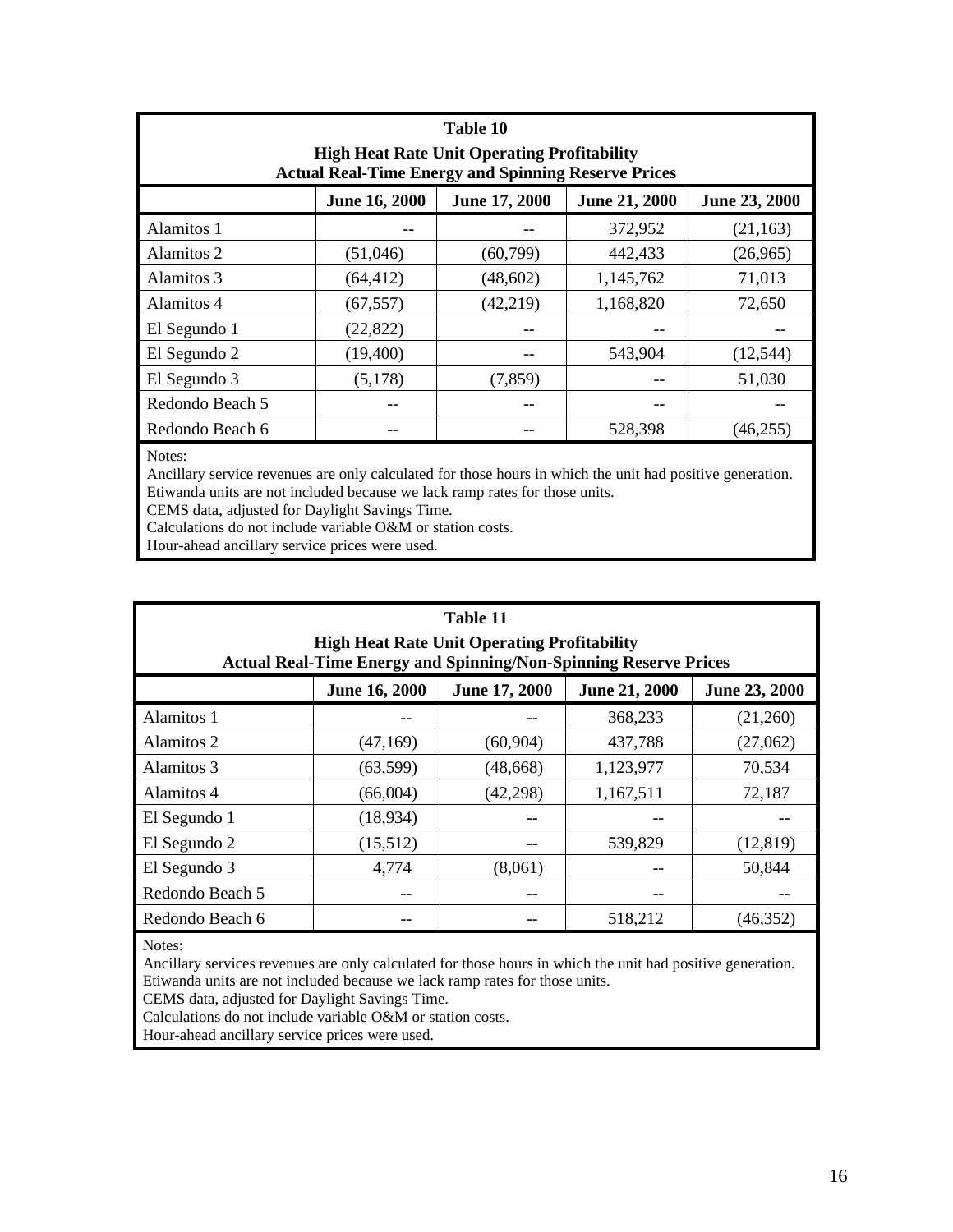Overall, the data suggest that the magnitude of the difference between revenues calculated based on incremental heat rates without consideration of operating inflexibilities, and the profitability of real-world operation is sufficiently large for some units to turn apparent highly profitable operation in a simulation into unprofitable operation in the real system.

## **D. Would More Operation Have Been Profitable?**

With this background, let us return to the issue that the Alamitos 2 example was intended to illustrate, that non-chronological simulations based on incremental heat rates have the potential to understate the competitive level of prices, and underestimate the slope of the competitive supply curve because they meet load by dispatching resources that did not operate in the real world and could not operate profitably in the real world.

Going beyond the errors in the calculation of profits, the next question in assessing the impact of this consideration on the Joskow-Kahn simulation results would be to ask whether there were units that were not operating in the real system that would be dispatched to operate in one or more hours on those days in the Joskow-Kahn simulation. And if so, would their operation have been profitable in the real system. We cannot fully address this issue because we do not have access to the actual Joskow-Kahn simulation analysis nor data on which units were dispatched in which hours in the simulation, nor the simulated hourly prices for the Joskow-Kahn results. Based on our understanding of their methodology, however, their analysis dispatched generators to meet load based on the assumed incremental heat rates and  $NO<sub>x</sub>$  emissions. To approximate this dispatch, we have used the Klein incremental heat rates at full load and the second quarter 2000 average  $NO<sub>x</sub>$  emissions rate for each unit to calculate incremental dispatch prices (see Table 12). These data are presumably not the precise figures that Joskow and Kahn utilized in their simulation analysis but should be sufficiently similar to illustrate the methodological issues.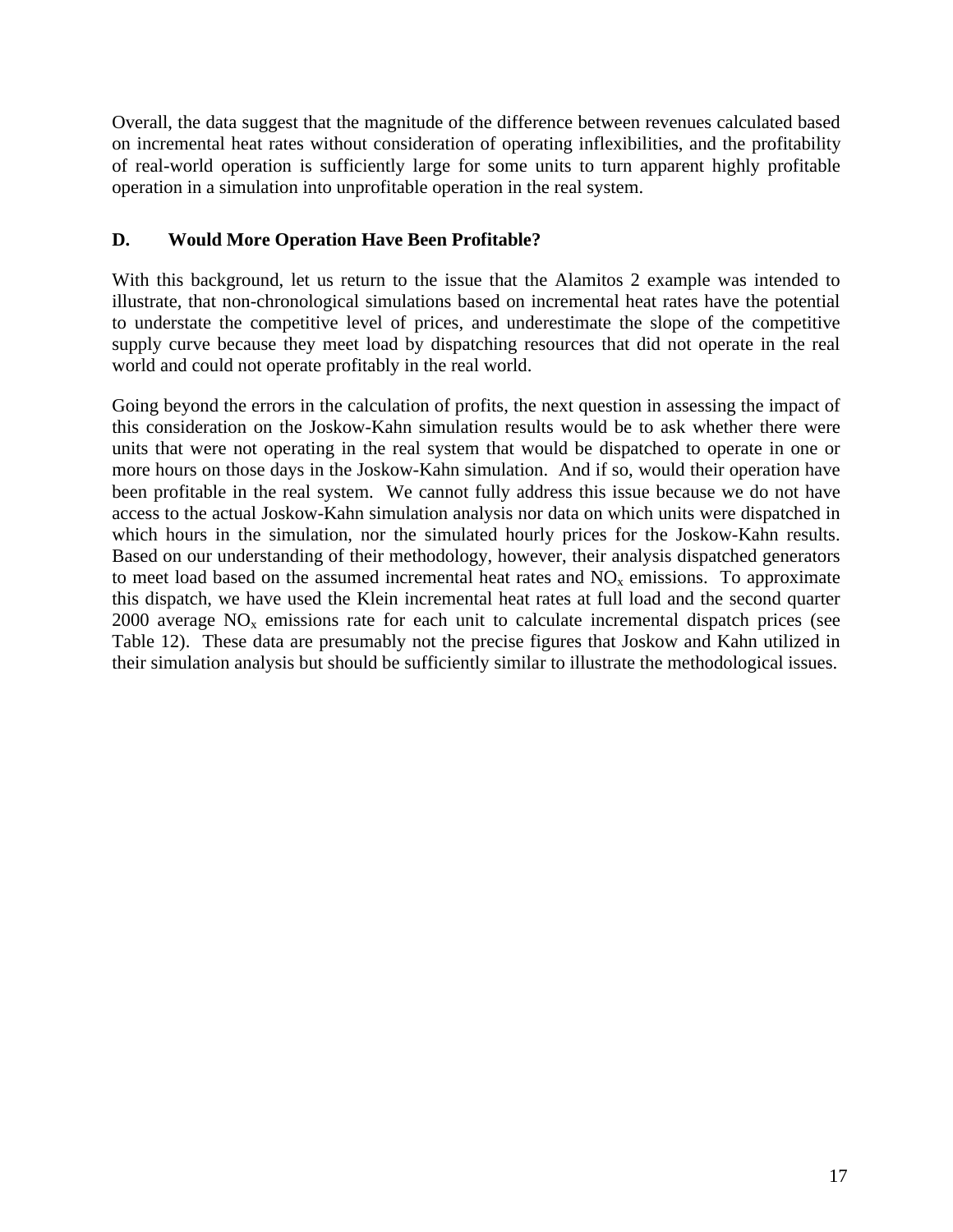|                                                                                                                     |                                              |                                               |                                                                                  |                                      | Table 12                      |                        |                                    |                                     |                          |                      |  |
|---------------------------------------------------------------------------------------------------------------------|----------------------------------------------|-----------------------------------------------|----------------------------------------------------------------------------------|--------------------------------------|-------------------------------|------------------------|------------------------------------|-------------------------------------|--------------------------|----------------------|--|
|                                                                                                                     |                                              |                                               | <b>Incremental Dispatch Price Based on Full Load Incremental Heat Rates</b>      |                                      |                               |                        |                                    |                                     |                          |                      |  |
| Unit                                                                                                                | <b>Dispatch</b><br>Price<br>$(\frac{5}{MW})$ | Klein<br><b>Full Load</b><br>Capacity<br>(MW) | Klein<br><b>Full Load</b><br><b>Incremental</b><br><b>Heat Rate</b><br>(Btu/kWh) | Gas<br><b>Price</b><br>\$/<br>mmBtu) | Gas<br><b>Burned</b><br>mmBtu | <b>Gas Cost</b><br>\$) | <b>Emissions</b><br>(lb)<br>mmBtu) | <b>Emission</b><br>Cost<br>(\$/lb.) | <b>Allowance</b><br>Cost | <b>Total</b><br>Cost |  |
|                                                                                                                     | $\mathbf A$                                  | B                                             | $\mathcal{C}$                                                                    | D                                    | ${\bf E}$                     | $\mathbf{F}$           | G                                  | H                                   | $\bf{I}$                 | J                    |  |
| Alamitos 1                                                                                                          | 62.55                                        | 175                                           | 10,056                                                                           | 4.99                                 | 1,760                         | \$8,781                | 0.123                              | 10                                  | \$2,165                  | \$10,946             |  |
| Alamitos 2                                                                                                          | 69.19                                        | 175                                           | 10,056                                                                           | 4.99                                 | 1,760                         | 8,781                  | 0.189                              | 10                                  | 3,326                    | 12,107               |  |
| Alamitos 3                                                                                                          | 53.69                                        | 320                                           | 9,338                                                                            | 4.99                                 | 2,988                         | 14,911                 | 0.076                              | 10                                  | 2,271                    | 17,182               |  |
| Alamitos 4                                                                                                          | 52.20                                        | 320                                           | 9,338                                                                            | 4.99                                 | 2,988                         | 14,911                 | 0.060                              | 10                                  | 1,793                    | 16,704               |  |
| El Segundo 1                                                                                                        | 61.78                                        | 175                                           | 9,901                                                                            | 4.99                                 | 1,733                         | 8,646                  | 0.125                              | 10                                  | 2,166                    | 10,812               |  |
| El Segundo 2                                                                                                        | 62.87                                        | 175                                           | 9,901                                                                            | 4.99                                 | 1,733                         | 8,646                  | 0.136                              | 10                                  | 2,356                    | 11,002               |  |
| El Segundo 3                                                                                                        | 51.53                                        | 335                                           | 9,201                                                                            | 4.99                                 | 3,082                         | 15,381                 | 0.061                              | 10                                  | 1,880                    | 17,261               |  |
| Etiwanda 1                                                                                                          | 62.20                                        | 132                                           | 10,724                                                                           | 4.99                                 | 1,416                         | 7,064                  | 0.081                              | 10                                  | 1,147                    | 8,210                |  |
| Etiwanda 2                                                                                                          | 63.06                                        | 132                                           | 10,724                                                                           | 4.99                                 | 1,416                         | 7,064                  | 0.089                              | 10                                  | 1,260                    | 8,324                |  |
| Etiwanda 3                                                                                                          | 50.73                                        | 320                                           | 9.292                                                                            | 4.99                                 | 2,973                         | 14,837                 | 0.047                              | 10                                  | 1,398                    | 16,235               |  |
| Etiwanda 4                                                                                                          | 50.92                                        | 320                                           | 9,292                                                                            | 4.99                                 | 2,973                         | 14,837                 | 0.049                              | 10                                  | 1,457                    | 16,294               |  |
| Redondo<br>Beach 5                                                                                                  | 63.58                                        | 175                                           | 9,532                                                                            | 4.99                                 | 1,668                         | 8,324                  | 0.168                              | 10                                  | 2,802                    | 11,126               |  |
| Redondo<br>Beach 6                                                                                                  | 56.52                                        | 175                                           | 9,532                                                                            | 4.99                                 | 1,668                         | 8,324                  | 0.094                              | 10                                  | 1,568                    | 9,892                |  |
| Notes:                                                                                                              |                                              |                                               |                                                                                  |                                      |                               |                        |                                    |                                     |                          |                      |  |
| $A = J/B$ .<br>$B =$ Klein (April 1998).<br>$C =$ Klein (April 1998).<br>$D = Joskow-Kahn.$<br>$E = B * C/1,000.$   |                                              |                                               |                                                                                  |                                      |                               |                        |                                    |                                     |                          |                      |  |
| $F = (B*C*D)/1,000.$<br>$G = 2nd$ Quarter 2000 CEMS data.<br>$H = Joskow-Kahn.$<br>$I = (E*G*H).$<br>$J = (F)+(I).$ |                                              |                                               |                                                                                  |                                      |                               |                        |                                    |                                     |                          |                      |  |
|                                                                                                                     |                                              |                                               |                                                                                  |                                      |                               |                        |                                    |                                     |                          |                      |  |

We have not analyzed every day in June, but have selected the period June 1-11 as illustrative of relatively low priced days in early June and the days of June 16, 17, 21 and 23, as illustrative of the higher priced days. We have developed approximations of the profits (based on day-ahead PX prices) of units that were off-line in the real world but would have been dispatched in the Joskow-Kahn simulation by assuming that these units would have been dispatched to operate at full load in all hours in which the real-world price exceeded their incremental dispatch price but further assumed that these units would have operated at minimum load in all other hours of that day. In practice, the units would have been dispatched up and down during some of the hours of the day and from hour to hour, would have been subject to a variety of other ISO instructions, and would have had to incur start-up costs if they were off-line.

It can be seen in Table 13 that under the Joskow-Kahn simulation methodology every one of the eight high cost units that were off-line at times during the June 1 to June 11 period in the real world would have been dispatched in a simulation based on incremental heat rates for at least one hour in every day during the period June 1-June 9 and a few would even be dispatched on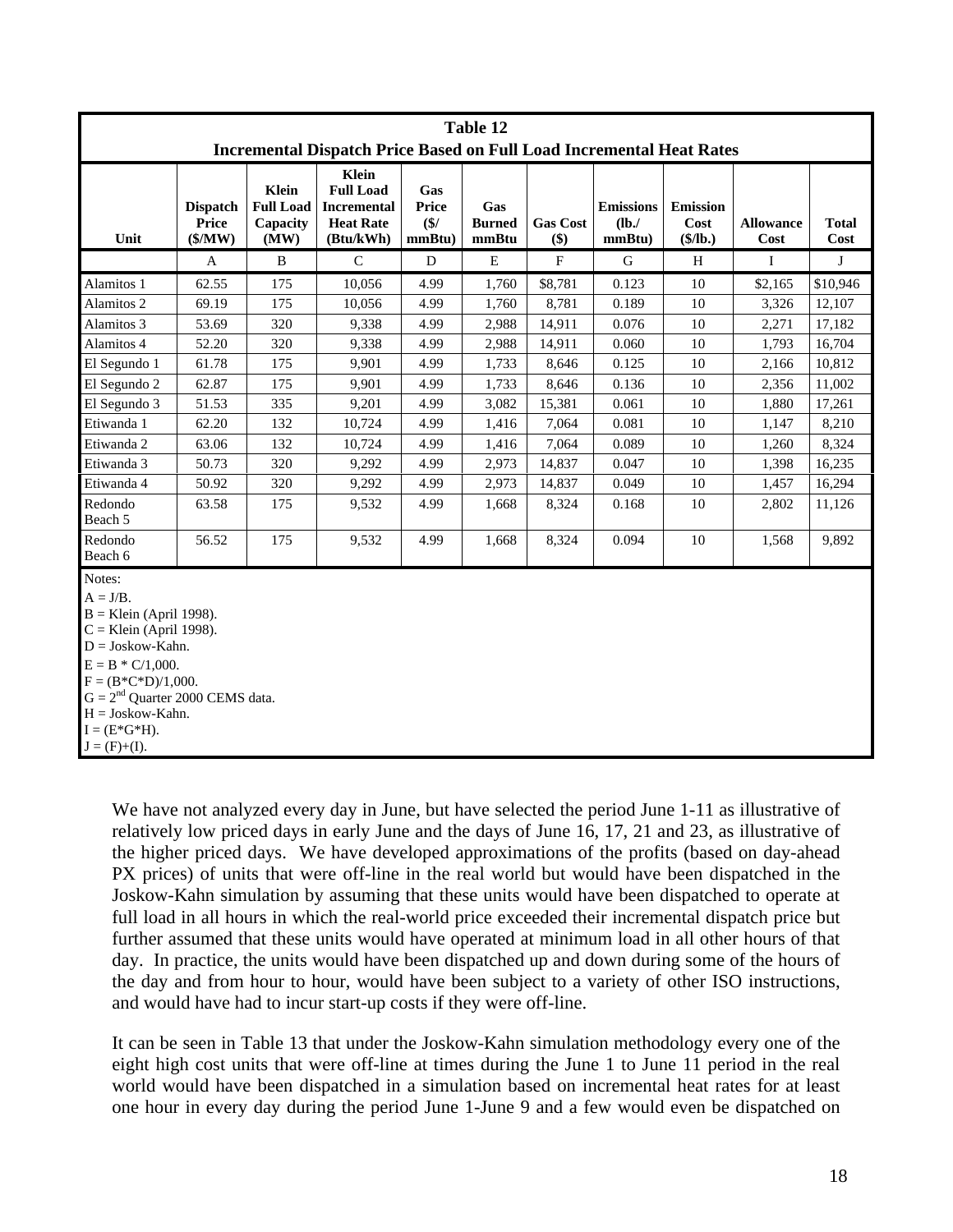June 10 and 11. This dispatch of additional resources would depress the simulated prices relative to real-world prices, consistent with the findings of the Joskow-Kahn simulation study. The profitability calculations, however, indicate that the operation of a number of these units would have been unprofitable on many of these days, even ignoring start-up costs.

Leaving Alamitos 1 in operation after June 7 would have lost about \$40,000 by June 9. The operation of El Segundo 1 would have been profitable on June 3 and 4, but cumulatively the decision to turn the unit off after June 2 had saved about \$17,000 by June 11. El Segundo 2 would have made a little money had it turned on June 2 rather than June 5, but it would have lost over \$40,000 had it remained on after June 7. El Segundo 3 would have lost almost \$80,000 just remaining on for the two days of June 10 and 11. Etiwanda 1 and 2 were not operating and would have lost money had they operated over the June  $1-9<sup>33</sup>$  Redondo Beach 5 could have operated profitably only on a single day, and would have lost well over \$100,000 had the unit operated over the period June 1-9, even ignoring start-up costs.<sup>34</sup>

<sup>&</sup>lt;sup>33</sup> Etiwanda 1 and 2 could have operated profitably had they been able to costlessly start on June 2 and shut down on June 4, but this pattern of operating would have required recovery of start-up costs as well as minimum load costs.

 $34$  It should be kept in mind that these units may have been unavailable in the real world due to forced outages, or maintenance outages needed to restore full capacity on derated units rather than economics.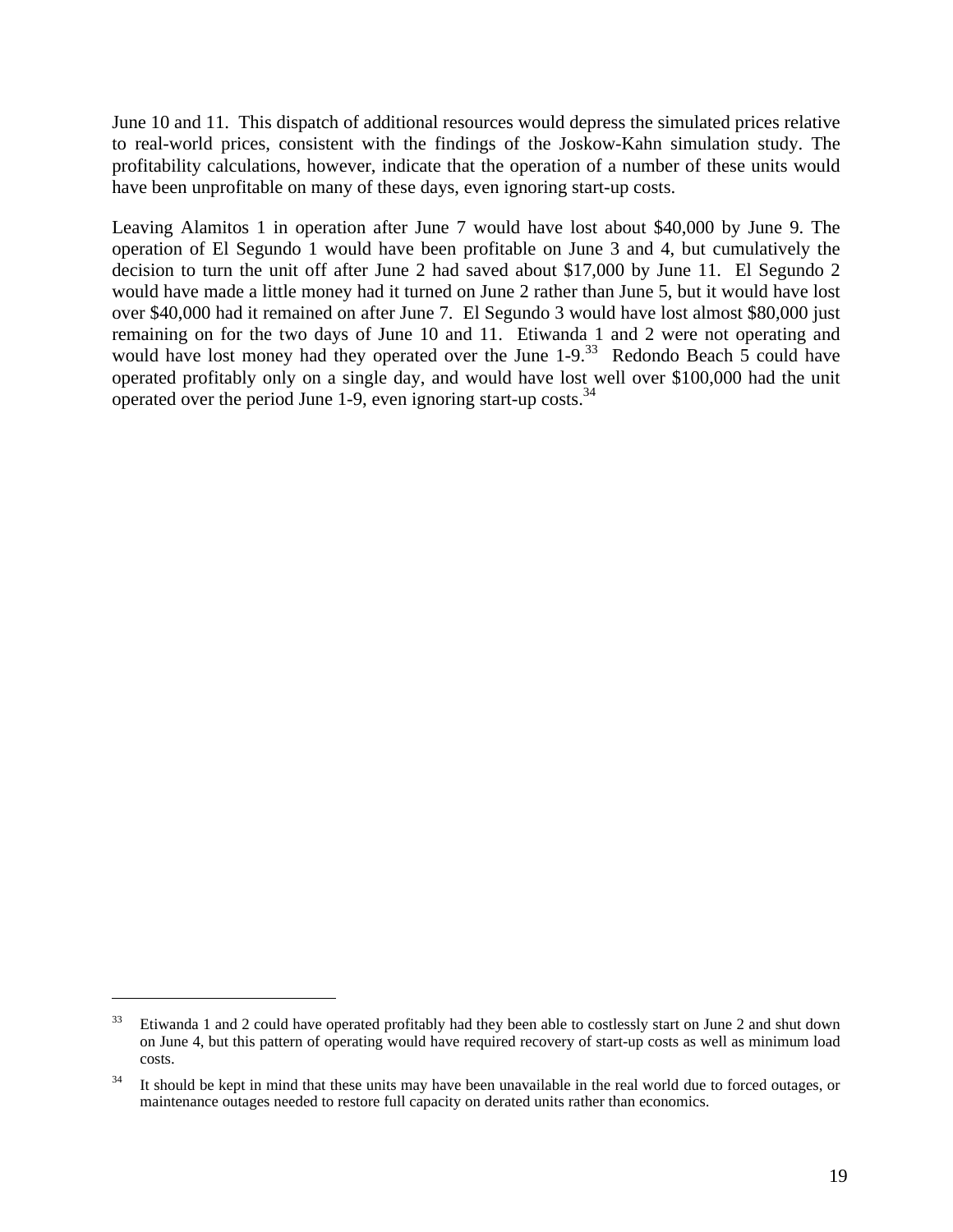| June 1,<br><b>PX</b> Profit<br>2000<br>Alamitos 1<br>El Segundo 1<br>Running<br>El Segundo 2<br>(28, 727)<br>El Segundo 3<br>Running<br>Etiwanda 1<br>Etiwanda 2<br>(21, 101) | Hypothetical Profits for Off-Line Units Based on Average Heat Rates and SP-15 PX Prices<br>June 2,<br>2000<br>Running<br>1,985<br>Running<br>6,351                                                                                                                                                                                                                                                                                                                                                                                                                                                                                                                                                                                                                                                                | June 3.<br>2000<br>Running<br>34,356<br>31,369<br>Running                                          | June 4.<br>2000<br>Running<br>7,337<br>4,523 | June 5,<br>2000<br>Running<br>(7,750) | June 6,<br>2000<br>Running                                                 | June 7,<br><b>2000</b> | June 8,<br>2000 | June 9,<br>2000 | <b>June 10.</b><br>2000 | <b>June 11,</b> |  |  |  |  |
|-------------------------------------------------------------------------------------------------------------------------------------------------------------------------------|-------------------------------------------------------------------------------------------------------------------------------------------------------------------------------------------------------------------------------------------------------------------------------------------------------------------------------------------------------------------------------------------------------------------------------------------------------------------------------------------------------------------------------------------------------------------------------------------------------------------------------------------------------------------------------------------------------------------------------------------------------------------------------------------------------------------|----------------------------------------------------------------------------------------------------|----------------------------------------------|---------------------------------------|----------------------------------------------------------------------------|------------------------|-----------------|-----------------|-------------------------|-----------------|--|--|--|--|
|                                                                                                                                                                               |                                                                                                                                                                                                                                                                                                                                                                                                                                                                                                                                                                                                                                                                                                                                                                                                                   |                                                                                                    |                                              |                                       |                                                                            |                        |                 |                 |                         | 2000            |  |  |  |  |
|                                                                                                                                                                               |                                                                                                                                                                                                                                                                                                                                                                                                                                                                                                                                                                                                                                                                                                                                                                                                                   |                                                                                                    |                                              |                                       | Running<br>Running<br>Off<br>Running<br>(11,401)<br>(29,293)<br><b>Off</b> |                        |                 |                 |                         |                 |  |  |  |  |
|                                                                                                                                                                               |                                                                                                                                                                                                                                                                                                                                                                                                                                                                                                                                                                                                                                                                                                                                                                                                                   |                                                                                                    |                                              |                                       | (5,017)                                                                    | (9,248)                | (9,232)         | (27,901)        | Off                     | Off             |  |  |  |  |
|                                                                                                                                                                               |                                                                                                                                                                                                                                                                                                                                                                                                                                                                                                                                                                                                                                                                                                                                                                                                                   |                                                                                                    |                                              | Running                               | Running                                                                    | Running                | (12, 224)       | (29, 155)       | Off                     | Off             |  |  |  |  |
|                                                                                                                                                                               |                                                                                                                                                                                                                                                                                                                                                                                                                                                                                                                                                                                                                                                                                                                                                                                                                   |                                                                                                    | Running                                      | Running                               | Running                                                                    | Running                | Running         | Running         | (38, 322)               | (40, 350)       |  |  |  |  |
|                                                                                                                                                                               |                                                                                                                                                                                                                                                                                                                                                                                                                                                                                                                                                                                                                                                                                                                                                                                                                   | (20, 333)<br>28,930<br>8,174<br>Off<br>Off<br>(3,690)<br>(2,771)<br>(6,003)<br>(5,336)<br>(20,679) |                                              |                                       |                                                                            |                        |                 |                 |                         |                 |  |  |  |  |
|                                                                                                                                                                               | 4,710                                                                                                                                                                                                                                                                                                                                                                                                                                                                                                                                                                                                                                                                                                                                                                                                             | 27,191                                                                                             | 5,978                                        | (6,272)                               | (3,927)                                                                    | (7,159)                | (7,181)         | (21, 447)       | Off                     | Off             |  |  |  |  |
| Etiwanda 3                                                                                                                                                                    | 1,729<br>79,398                                                                                                                                                                                                                                                                                                                                                                                                                                                                                                                                                                                                                                                                                                                                                                                                   | 129,710                                                                                            | 79,582                                       | 47,855                                | 46,227                                                                     | 45,652                 | 48,231          | (519)           | (27, 753)               | (32, 437)       |  |  |  |  |
| Redondo<br>(37, 457)<br>Beach 5                                                                                                                                               | (8,372)                                                                                                                                                                                                                                                                                                                                                                                                                                                                                                                                                                                                                                                                                                                                                                                                           | 20,832                                                                                             | (6,047)                                      | (20, 896)                             | (16, 819)                                                                  | (21,058)               | (21, 858)       | (38, 123)       | Off                     | Off             |  |  |  |  |
| Notes:<br>(1)<br>(2)<br>(3)<br>Profit calculations:<br>Assumptions:<br>(4)<br>Gas Price = $$4.99$ .<br>Allowance $Cost = $10/lb$ .<br>Emissions rates per CEMS.<br>(5)        | "Running" means unit was on-line for at least part of the day in the real world per the CEMS data, adjusted for Daylight Savings Time.<br>"Off" means the unit was off-line in the real world and would not have been dispatched in any hour based on its incremental dispatch price<br>and the SP-15 PX price in the simulation.<br>If SP-15 PX Price $\geq$ Dispatch Price, then Full Load Revenues minus Full Load Costs (average heat rate).<br>If SP-15 PX Price < Dispatch Price, then Block 1 Revenue minus Block 1 Costs (average heat rate).<br>Max Capacity = Klein Block $5$ Capacity.<br>Min Capacity = Klein Block 1 Capacity.<br>Average heat rates from Klein.<br>PX prices are SP-15 zonal PX prices.<br>Alamitos 2, 3 and 4, Etiwanda 4 and Redondo Beach 6 were running throughout this period. |                                                                                                    |                                              |                                       |                                                                            |                        |                 |                 |                         |                 |  |  |  |  |

Overall, the dispatch of uneconomic units would have added over 1,000 MW of generation on every day other than June 3 over the period June 1-11. Furthermore, the dispatch of uneconomic generation would have exceeded 4,000 MW on every day between June 4 and June 10, as shown in Table 14.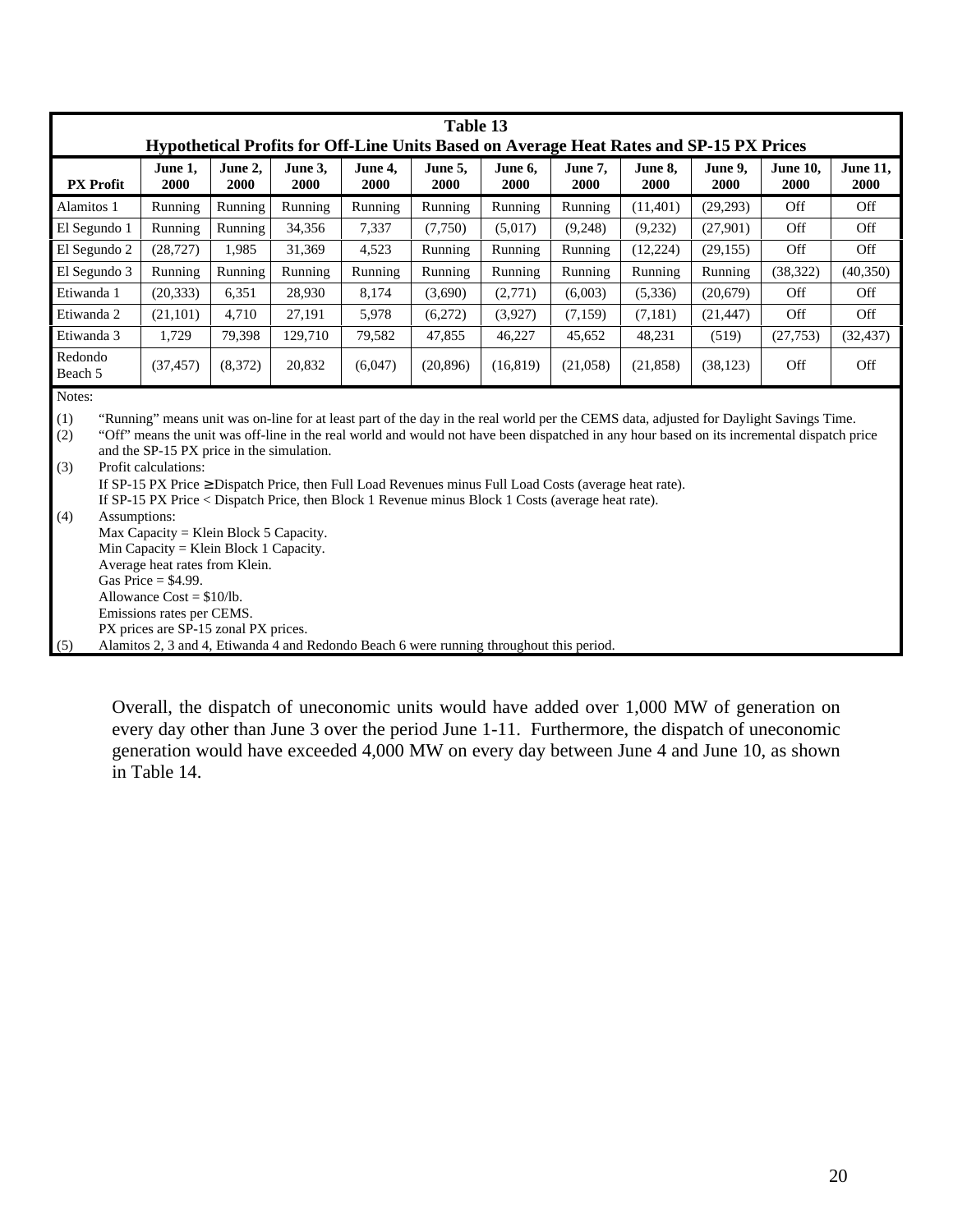|                    |                 |                        |                 |                 | Table 14        | <b>Klein Capacity and Uncapped Prices</b> | <b>Simulated Output of Unprofitable Off-Line Units</b> |                 |                 |       |                                  |
|--------------------|-----------------|------------------------|-----------------|-----------------|-----------------|-------------------------------------------|--------------------------------------------------------|-----------------|-----------------|-------|----------------------------------|
| <b>PX</b> Profit   | June 1,<br>2000 | June 2,<br><b>2000</b> | June 3,<br>2000 | June 4,<br>2000 | June 5,<br>2000 | June 6,<br>2000                           | June 7,<br>2000                                        | June 8.<br>2000 | June 9,<br>2000 | 2000  | June 10, June 11,<br><b>2000</b> |
| Alamitos 1         | Running         | Running                | Running         | Running         | Running         | Running                                   | Running                                                | 1,400           | 525             | Off   | Off                              |
| El Segundo 1       | Running         | Running                | $- -$           |                 | 1,925           | 1,400                                     | 1,400                                                  | 1,750           | 525             | Off   | Off                              |
| El Segundo 2       | 525             | $- -$                  | $-$             | $-$             | Running         | Running                                   | Running                                                | 1,400           | 525             | Off   | <b>Off</b>                       |
| El Segundo 3       | Running         | Running                | Running         | Running         | Running         | Running                                   | Running                                                | Running         | Running         | 2,680 | 670                              |
| Etiwanda 1         | 396             | $-$                    | --              | $-$             | 1,452           | 924                                       | 924                                                    | 1,188           | 396             | Off   | <b>Off</b>                       |
| Etiwanda 2         | 396             | $\qquad \qquad -$      | --              |                 | 1,188           | 924                                       | 924                                                    | 1,056           | 396             | Off   | Off                              |
| Etiwanda 3         |                 | $- -$                  |                 |                 | $- -$           |                                           |                                                        | --              | 4,800           | 3,520 | 1,280                            |
| Redondo<br>Beach 5 | 525             | 2,100                  | $-$             | 1,925           | 1,575           | 1,225                                     | 1,225                                                  | 1,400           | 350             | Off   | Off                              |
| Total              | 1,842           | 2,100                  | $\mathbf{0}$    | 1,925           | 6,140           | 4,473                                     | 4,473                                                  | 8,194           | 7,517           | 6,200 | 1,950                            |

Notes:

(1) "Running" means unit was on-line for at least part of the day in the real world per the CEMS data, adjusted for Daylight Savings Time.

(2) "Off" means the unit was off-line in the real world and would not have been dispatched in any hour based on its incremental dispatch price.

(3) "Simulated Output" is the total calculated output for hours in which the SP-15 PX Price >= Dispatch price on days on which operation would have been unprofitable over the day as a whole evaluated at day-ahead prices (per Table 13).

As before, the analysis of profitability we have undertaken is meant to be illustrative and does not provide a complete assessment of the profitability of operating these units in additional hours. First, the calculations overstate revenues because they are based on Klein capacities, which measure gross output, not the net output that was available for sale. Second, no account is taken of deratings that might have prevented some of these units from operating at capacity (or at all) during this period. Third, the calculations assume all of the output could have been sold at day-ahead prices, which would not have been feasible under the California market design for potentially marginal firms lacking perfect foresight.<sup>35</sup> Fourth, the calculations do not take  $\frac{1}{2}$  account of ancillary service revenues.<sup>36</sup> Fifth, the calculations take no account of CAISO dispatch instructions, ramp rates, or environmental output limits. Sixth, the calculations do not include any allowance for variable O&M. Seventh, the Klein heat rates may differ from the actual heat rates under these operating conditions.

To be clear, the point here is not that we have demonstrated that these units would surely be unprofitable. The point is that there is reason to believe the simulation of electric output based on full load incremental heat rates without regard to minimum load costs, start-up costs, average heat rates or physical unit constraints has the potential to dispatch significant amounts of uneconomic generation and thereby systematically understate the competitive price level.

<sup>&</sup>lt;sup>35</sup> We address this point below.

<sup>&</sup>lt;sup>36</sup> We also discuss this point further below.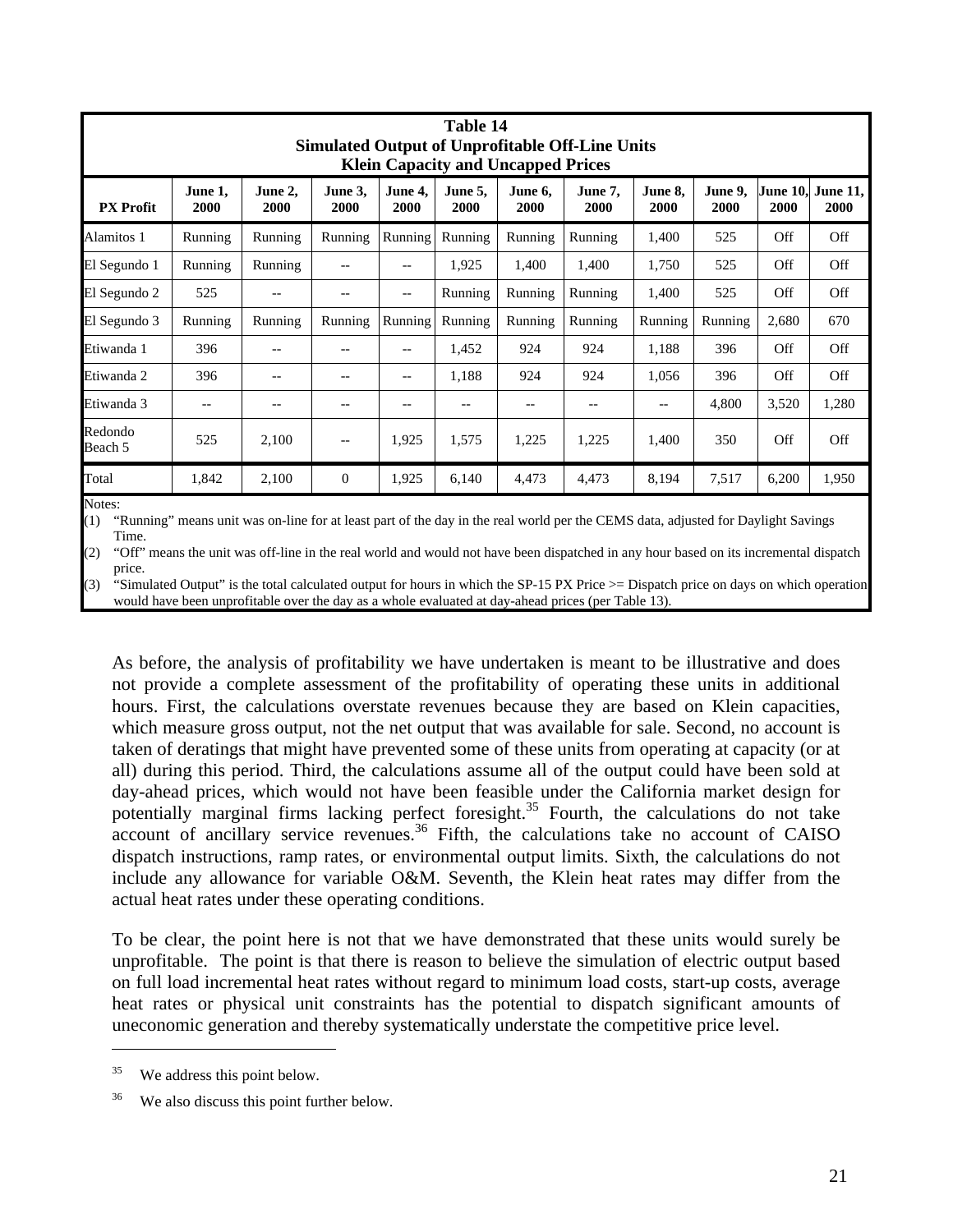Table 15 includes in this calculation of profits for the days June 1-11 the estimated ancillary service revenues of each unit from selling capacity in the spinning reserve market at day-ahead prices. It is again seen that units that would have been dispatched based on their incremental heat rates would often have been unprofitable to operate taking minimum load costs into account.

|                                                                                                                                                                        |                                                                                                                                                |                                                                                                                          |                                                    |                 | Table 15                                                                                                                                                                                                                                                                                                                                                                                                                                                                                               |                 |                 |                 |                 |                         |                         |
|------------------------------------------------------------------------------------------------------------------------------------------------------------------------|------------------------------------------------------------------------------------------------------------------------------------------------|--------------------------------------------------------------------------------------------------------------------------|----------------------------------------------------|-----------------|--------------------------------------------------------------------------------------------------------------------------------------------------------------------------------------------------------------------------------------------------------------------------------------------------------------------------------------------------------------------------------------------------------------------------------------------------------------------------------------------------------|-----------------|-----------------|-----------------|-----------------|-------------------------|-------------------------|
| Hypothetical Profits for Off-Line Units Scheduled at SP-15 PX Prices Based on Incremental Heat Rates<br><b>Including Spinning Reserve Revenues at Day-Ahead Prices</b> |                                                                                                                                                |                                                                                                                          |                                                    |                 |                                                                                                                                                                                                                                                                                                                                                                                                                                                                                                        |                 |                 |                 |                 |                         |                         |
| <b>PX</b> Profit                                                                                                                                                       | June 1,<br>2000                                                                                                                                | June 2,<br>2000                                                                                                          | June 3,<br>2000                                    | June 4,<br>2000 | June 5,<br>2000                                                                                                                                                                                                                                                                                                                                                                                                                                                                                        | June 6,<br>2000 | June 7,<br>2000 | June 8,<br>2000 | June 9,<br>2000 | <b>June 10,</b><br>2000 | <b>June 11,</b><br>2000 |
| Alamitos 1                                                                                                                                                             | Running                                                                                                                                        | Running                                                                                                                  | Running                                            | Running         | Running                                                                                                                                                                                                                                                                                                                                                                                                                                                                                                | Running         | Running         | (9,817)         | (26,608)        | Off                     | Off                     |
| El Segundo 1                                                                                                                                                           | Running                                                                                                                                        | Running                                                                                                                  | 35,377                                             | 8,636           | (5,783)                                                                                                                                                                                                                                                                                                                                                                                                                                                                                                | (2,654)         | (7,261)         | (8,017)         | (25,215)        | Off                     | Off                     |
| El Segundo 2                                                                                                                                                           | (25, 847)                                                                                                                                      | 5,750                                                                                                                    | 32,390                                             | 5,822           | Running                                                                                                                                                                                                                                                                                                                                                                                                                                                                                                | Running         | Running         | (10,641)        | (26, 470)       | Off                     | Off                     |
| El Segundo 3                                                                                                                                                           | Running                                                                                                                                        | Running                                                                                                                  | Running                                            | Running         | Running                                                                                                                                                                                                                                                                                                                                                                                                                                                                                                | Running         | Running         | Running         | Running         | (34,893)                | (35,795)                |
| Redondo<br>Beach 5                                                                                                                                                     | (34,577)                                                                                                                                       | (4,606)                                                                                                                  | 21,853                                             | (4,713)         | (18, 440)                                                                                                                                                                                                                                                                                                                                                                                                                                                                                              | (14, 185)       | (18, 809)       | (20, 274)       | (35, 119)       | Off                     | Off                     |
| Notes:<br>(1)<br>(2)<br>(3)<br>Assumptions:<br>(4)<br>Spinning reserve revenues equal ten-minute ramp rate * SP-15 day-ahead spinning reserve price.                   | and the SP-15 PX price.<br>Average heat rates from Klein.<br>Gas Price $=$ \$4.99.<br>Allowance $Cost = $10/lb$ .<br>Emissions rates per CEMS. | Max Capacity = Klein Block 5 Capacity.<br>Min Capacity = Klein Block 1 Capacity.<br>PX prices are SP-15 zonal PX prices. | Profit calculations, by hour, summed over the day: |                 | "Running" means unit was on-line for at least part of the day in the real world per the CEMS data, adjusted for Daylight Savings Time.<br>"Off" means the unit was off-line in the real world and would not have been dispatched in any hour based on its incremental dispatch price<br>If SP-15 PX Price $\geq$ Dispatch Price then Full Load Revenues minus Full Load Costs (average heat rate).<br>If SP-15 PX Price < Dispatch Price then Block 1 Revenue minus Block 1 Costs (average heat rate). |                 |                 |                 |                 |                         |                         |

We also undertook the same calculation including reserve revenues assuming that 50 percent of the unit's ramping capacity was sold as spinning reserve and 50 percent as non-spinning reserve. Once again, operation was often unprofitable if evaluated based on day-ahead prices and realtime schedules.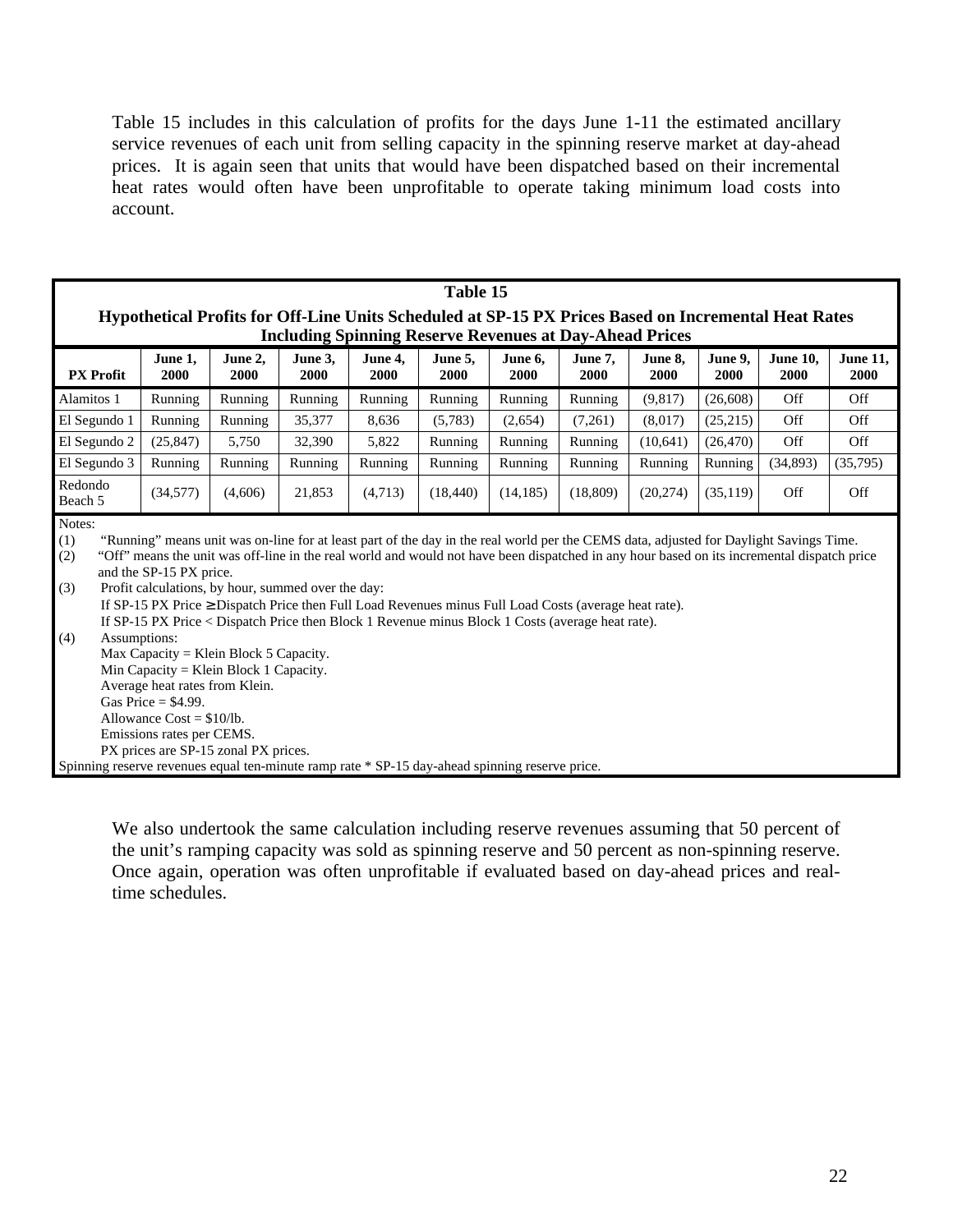| Table 16                                                                                                                                                                                          |                                                                                                                                                                                                                                                                                                                                                                                                                                                                                                                                                                                                                                                                                                                                                                                                                                                                                                                                                                                                                                          |                 |                 |                 |                 |                 |                 |                 |                 |                  |                         |
|---------------------------------------------------------------------------------------------------------------------------------------------------------------------------------------------------|------------------------------------------------------------------------------------------------------------------------------------------------------------------------------------------------------------------------------------------------------------------------------------------------------------------------------------------------------------------------------------------------------------------------------------------------------------------------------------------------------------------------------------------------------------------------------------------------------------------------------------------------------------------------------------------------------------------------------------------------------------------------------------------------------------------------------------------------------------------------------------------------------------------------------------------------------------------------------------------------------------------------------------------|-----------------|-----------------|-----------------|-----------------|-----------------|-----------------|-----------------|-----------------|------------------|-------------------------|
| Hypothetical Profits for Off-line Units Scheduled at SP-15 PX Prices Based on Incremental Heat Rates<br>Includes Ancillary Service Revenues for 50% Spinning/50% Non-Spinning at Day-Ahead Prices |                                                                                                                                                                                                                                                                                                                                                                                                                                                                                                                                                                                                                                                                                                                                                                                                                                                                                                                                                                                                                                          |                 |                 |                 |                 |                 |                 |                 |                 |                  |                         |
| <b>PX</b> Profit                                                                                                                                                                                  | June 1,<br>2000                                                                                                                                                                                                                                                                                                                                                                                                                                                                                                                                                                                                                                                                                                                                                                                                                                                                                                                                                                                                                          | June 2,<br>2000 | June 3,<br>2000 | June 4,<br>2000 | June 5,<br>2000 | June 6,<br>2000 | June 7,<br>2000 | June 8,<br>2000 | June 9,<br>2000 | June 10,<br>2000 | <b>June 11,</b><br>2000 |
| Alamitos 1                                                                                                                                                                                        | Running                                                                                                                                                                                                                                                                                                                                                                                                                                                                                                                                                                                                                                                                                                                                                                                                                                                                                                                                                                                                                                  | Running         | Running         | Running         | Running         | Running         | Running         | (10, 465)       | (27, 562)       | Off              | Off                     |
| El Segundo 1                                                                                                                                                                                      | Running                                                                                                                                                                                                                                                                                                                                                                                                                                                                                                                                                                                                                                                                                                                                                                                                                                                                                                                                                                                                                                  | Running         | 34,910          | 8,039           | (6,709)         | (3,585)         | (7, 974)        | (8,563)         | (26, 169)       | Off              | Off                     |
| El Segundo 2                                                                                                                                                                                      | (26,999)                                                                                                                                                                                                                                                                                                                                                                                                                                                                                                                                                                                                                                                                                                                                                                                                                                                                                                                                                                                                                                 | 3,915           | 31,923          | 5,225           | <b>Running</b>  | Running         | Running         | (11,288)        | (27, 424)       | Off              | Off                     |
| El Segundo 3                                                                                                                                                                                      | Running                                                                                                                                                                                                                                                                                                                                                                                                                                                                                                                                                                                                                                                                                                                                                                                                                                                                                                                                                                                                                                  | Running         | Running         | Running         | Running         | Running         | Running         | Running         | Running         | (36, 162)        | (37,617)                |
| Redondo<br>Beach 5                                                                                                                                                                                | (35, 728)                                                                                                                                                                                                                                                                                                                                                                                                                                                                                                                                                                                                                                                                                                                                                                                                                                                                                                                                                                                                                                | (6, 442)        | 21,385          | (5,319)         |                 |                 | (19, 588)       | (20, 922)       | (36, 198)       | Off              | Off                     |
| (1)<br>(2)<br>(3)<br>(4)<br>reserve price).                                                                                                                                                       | $(19,494)$ (15,197)<br>Notes:<br>"Running" means unit was on-line for at least part of the day in the real world per the CEMS data, adjusted for Daylight Savings Time.<br>"Off" means the unit was off-line in the real world and would not have been dispatched in any hour based on its incremental dispatch<br>price and the SP-15 PX price.<br>Profit calculations, by hour, summed over the day:<br>If SP-15 PX Price $\geq$ Dispatch Price then Full Load Revenues minus Full Load Costs (average heat rate).<br>If SP-15 PX Price < Dispatch Price then Block 1 Revenue minus Block 1 Costs (average heat rate).<br>Assumptions:<br>Max Capacity = Klein Block 5 capacity.<br>Min Capacity = Klein Block 1 capacity.<br>Average heat rates from Klein.<br>Gas Price = $$4.99$ .<br>Allowance $Cost = $10/lb$ .<br>Emissions rates per CEMS.<br>PX prices are SP-15 zonal PX prices.<br>Spinning reserve revenues equal ten-minute ramp rate $(.5 * SP-15$ day-ahead spinning reserve price + $.5 * SP-15$ day-ahead non-spinning |                 |                 |                 |                 |                 |                 |                 |                 |                  |                         |

Although in a well designed electricity market an on-line generator would always find it most profitable to offer all of its ramping capacity as spinning reserve, this would not be rational in the California electricity market. The combination of sequential clearing of ancillary service markets and the "rational buyer protocol," makes it unprofitable for a competitive on-line generator to offer all of its ramping capacity in the spinning reserve market at cost, but instead requires that generators structure their bids to guess the market clearing price.

## **E. Would Operation Have Been Profitable at Simulated Prices?**

Now we turn to another question, for the units that were operating on high priced days in June, would their operation still have been profitable at the prices simulated by Joskow and Kahn? Joskow-Kahn also does not address this issue in the reply, instead assessing whether it was profitable for the plants that were actually operating in the real world to operate at real-world day-ahead prices. The issue raised by their simulation results, however, is not the profitability of operating these plants at real-world prices, but whether these units would have been profitable to operate at the simulated prices. As above, we cannot provide a full answer to this question without the hourly prices simulated by Joskow and Kahn. We can, however, provide an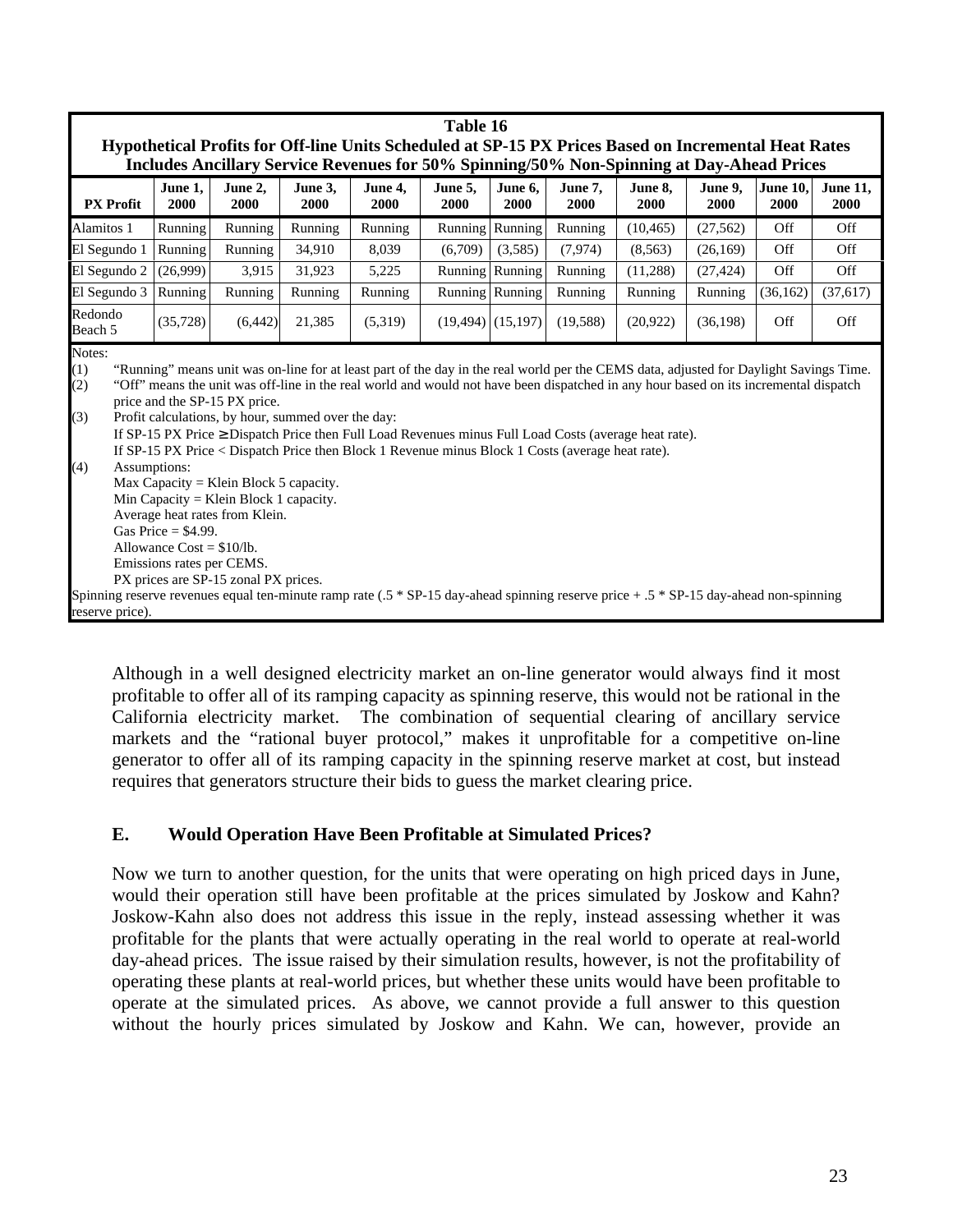indication of the answer by capping real-world energy prices at  $$142.96/MWh<sup>37</sup>$  and asking whether all of the units that were actually operating on some of the high priced days would still have been profitable to operate. Table 7 above portrayed the profitability of operating the 13 high cost units on June 16, 17, 21 and 23 excluding ancillary service revenues. There were six instances of days on which the six highest cost units operated but would have lost money based on real-world PX prices. This profitability calculation has then been repeated with PX prices capped at \$142.96, approximating the price level simulated by Joskow and Kahn. It can be seen in Table 17 that there are an additional three instances (Alamitos 2 on June 16 and June 23; Redondo Beach 6 on June 23) of units that operated in the real world but would not have been profitable to operate at simulated prices.

|                                                                                                                                                                                            | Table 17<br><b>High Heat Rate Unit Operating Profitability</b><br>Day-Ahead SP-15 Prices Capped at \$142.96 |               |                      |                      |  |  |  |  |  |  |  |
|--------------------------------------------------------------------------------------------------------------------------------------------------------------------------------------------|-------------------------------------------------------------------------------------------------------------|---------------|----------------------|----------------------|--|--|--|--|--|--|--|
|                                                                                                                                                                                            | <b>June 16, 2000</b>                                                                                        | June 17, 2000 | <b>June 21, 2000</b> | <b>June 23, 2000</b> |  |  |  |  |  |  |  |
| Alamitos 1                                                                                                                                                                                 |                                                                                                             |               | (13, 144)            | (10,296)             |  |  |  |  |  |  |  |
| Alamitos 2                                                                                                                                                                                 | (5,218)                                                                                                     | (34, 585)     | (20, 502)            | (4,289)              |  |  |  |  |  |  |  |
| Alamitos 3                                                                                                                                                                                 | 348,634                                                                                                     | 79,746        | 65,164               | 193,455              |  |  |  |  |  |  |  |
| Alamitos 4                                                                                                                                                                                 | 348,084                                                                                                     | 83,242        | 72,084               | 194,953              |  |  |  |  |  |  |  |
| El Segundo 1                                                                                                                                                                               | 33,396                                                                                                      |               |                      |                      |  |  |  |  |  |  |  |
| El Segundo 2                                                                                                                                                                               | 38,911                                                                                                      |               | 19,904               | (12,230)             |  |  |  |  |  |  |  |
| El Segundo 3                                                                                                                                                                               | 17,505                                                                                                      | 27,937        |                      | 117,004              |  |  |  |  |  |  |  |
| Etiwanda 1                                                                                                                                                                                 | 72,245                                                                                                      |               |                      |                      |  |  |  |  |  |  |  |
| Etiwanda 2                                                                                                                                                                                 | 56,070                                                                                                      |               |                      |                      |  |  |  |  |  |  |  |
| Etiwanda 3                                                                                                                                                                                 | 248,256                                                                                                     | 66,865        | (998)                | 177,010              |  |  |  |  |  |  |  |
| Etiwanda 4                                                                                                                                                                                 | 215,765                                                                                                     | 51,400        | (315)                | 183,192              |  |  |  |  |  |  |  |
| Redondo Beach 5                                                                                                                                                                            |                                                                                                             |               |                      |                      |  |  |  |  |  |  |  |
| Redondo Beach 6                                                                                                                                                                            |                                                                                                             |               | (18, 235)            | (19,370)             |  |  |  |  |  |  |  |
| Notes:<br>CEMS heat rates.<br>Gas Price = $$4.99$ .<br>Allowance $Cost = $10/lb$ .<br>Calculations do not include variable O&M or station costs, or potential ancillary services revenues. | Emissions rates per CEMS.<br>Calculates are based on CEMS data, adjusted for Daylight Savings Time.         |               |                      |                      |  |  |  |  |  |  |  |

<sup>&</sup>lt;sup>37</sup> If real-world PX prices were capped at \$142.96/MWh, the average June PX price would be \$74.03/MWh, which is equal to the figure reported by Joskow and Kahn for their simulation model. We realize that this is only a rough approximation of the prices they estimated, as our methodology likely reduces prices above \$142.96 by more than they fell in the Joskow-Kahn simulation and reduces prices below \$142.96 by less than they fell in the Joskow-Kahn simulation. Lacking access to the Joskow-Kahn simulation prices, this appears to be a reasonable approach to illustrating the underlying conceptual issue.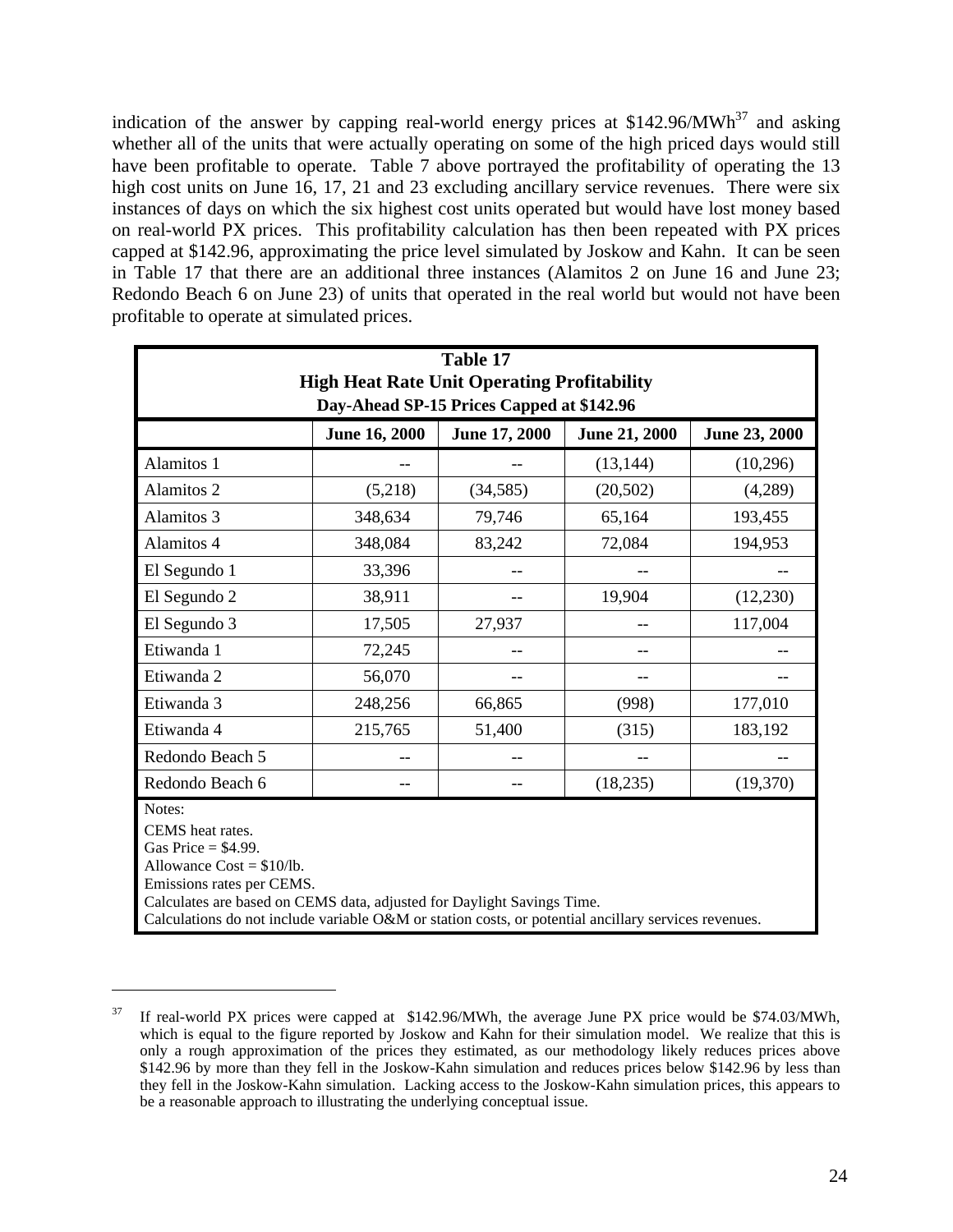The impact of the lower prices in the simulation would have therefore been to reduce output by 2,298 MW on June 23, relative to the real world. (Redondo 6 is an RMR unit and, if constrained on for RMR, would have operated regardless of PX prices.)

The calculations in Table 17 do not include ancillary service revenues, but including estimates of these revenues does not change the conclusion that less output would have been available at the simulated prices than was available in the real world (see Table 18).<sup>38</sup> Thus, if ancillary service revenues are estimated based on spinning reserve prices, operation of Alamitos 1 would have been profitable on June 23 at actual prices (see Table 8) and unprofitable at capped prices. A shutdown of this unit would have reduced energy supply on June 23 by a total of 723 MW. Moreover, the operation of Alamitos 2 and Redondo Beach 6 is barely profitable at capped prices.

| <b>Table 18</b><br><b>High Heat Rate Unit Operating Profitability with Spinning Reserve Revenues</b><br>Energy Prices Capped at \$142.96, Ancillary Services Prices Capped at \$30         |                      |               |                      |               |  |  |  |  |  |  |
|--------------------------------------------------------------------------------------------------------------------------------------------------------------------------------------------|----------------------|---------------|----------------------|---------------|--|--|--|--|--|--|
| <b>PX Profits</b>                                                                                                                                                                          | <b>June 16, 2000</b> | June 17, 2000 | <b>June 21, 2000</b> | June 23, 2000 |  |  |  |  |  |  |
| Alamitos 1                                                                                                                                                                                 |                      |               | (8,258)              | (305)         |  |  |  |  |  |  |
| Alamitos 2                                                                                                                                                                                 | 9,998                | (31, 351)     | (15,719)             | 5,702         |  |  |  |  |  |  |
| Alamitos 3                                                                                                                                                                                 | 353,579              | 80,771        | 69,884               | 196,428       |  |  |  |  |  |  |
| Alamitos 4                                                                                                                                                                                 | 355,631              | 85,010        | 74,817               | 198,631       |  |  |  |  |  |  |
| El Segundo 1                                                                                                                                                                               | 48,486               |               |                      |               |  |  |  |  |  |  |
| El Segundo 2                                                                                                                                                                               | 54,000               |               | 23,757               | (11,273)      |  |  |  |  |  |  |
| El Segundo 3                                                                                                                                                                               | 39,859               | 34,129        |                      | 136,128       |  |  |  |  |  |  |
| Redondo Beach 5                                                                                                                                                                            |                      |               |                      |               |  |  |  |  |  |  |
| Redondo Beach 6                                                                                                                                                                            |                      |               | (14, 487)            | 2,815         |  |  |  |  |  |  |
| Notes:<br>Ancillary revenues are only calculated for those hours in which the unit had positive generation.<br>Etiwanda units are not included because we lack ramp rates for those units. |                      |               |                      |               |  |  |  |  |  |  |

Energy revenues from Table 17.

 $\overline{a}$ 

Calculations do not include variable O&M or station costs.

Similarly, the operation of El Segundo 2 would have been unprofitable on June 23 with real-time output priced at capped day-ahead prices and ancillary service revenues based on 50 percent spinning reserve price and 50 percent non-spinning reserve price, and the operation of Alamitos 1 and 2 would have been barely profitable.

<sup>&</sup>lt;sup>38</sup> Ancillary service prices have also been capped at \$30, consistent with the conclusions of Joskow-Kahn (July), p. 9.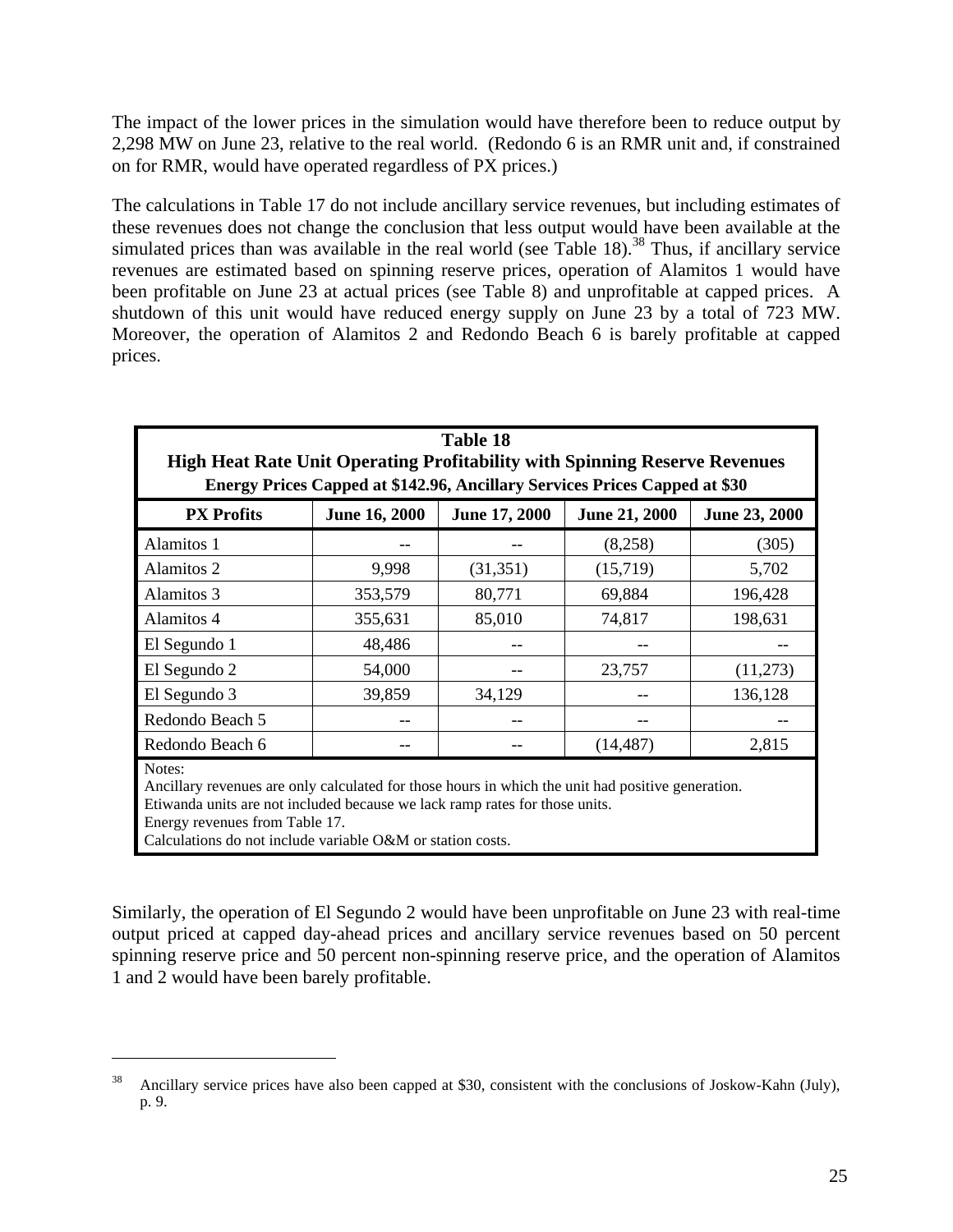|                                                                                                                                       | Table 19<br><b>High Heat Rate Unit Operating Profitability with Ancillary Service Revenues</b> |           |           |          |  |  |  |  |  |  |  |  |
|---------------------------------------------------------------------------------------------------------------------------------------|------------------------------------------------------------------------------------------------|-----------|-----------|----------|--|--|--|--|--|--|--|--|
|                                                                                                                                       |                                                                                                |           |           |          |  |  |  |  |  |  |  |  |
| 50% Spinning Reserve/50% Non-Spinning Reserve<br>Day-Ahead Energy Prices Capped at \$142.96, Ancillary Services Prices Capped at \$30 |                                                                                                |           |           |          |  |  |  |  |  |  |  |  |
| June 17, 2000<br><b>PX Profits</b><br>June 16, 2000<br>June 21, 2000<br>June 23, 2000                                                 |                                                                                                |           |           |          |  |  |  |  |  |  |  |  |
| Alamitos 1                                                                                                                            |                                                                                                |           | (7,983)   | 63       |  |  |  |  |  |  |  |  |
| Alamitos 2                                                                                                                            | 7,552                                                                                          | (31, 362) | (15, 412) | 6,070    |  |  |  |  |  |  |  |  |
| Alamitos 3                                                                                                                            | 352,285                                                                                        | 81,013    | 69,950    | 196,396  |  |  |  |  |  |  |  |  |
| Alamitos 4                                                                                                                            | 354,043                                                                                        | 85,090    | 75,007    | 198,722  |  |  |  |  |  |  |  |  |
| El Segundo 1                                                                                                                          | 46,068                                                                                         |           |           |          |  |  |  |  |  |  |  |  |
| El Segundo 2                                                                                                                          | 51,583                                                                                         |           | 23,971    | (11,282) |  |  |  |  |  |  |  |  |
| El Segundo 3                                                                                                                          | 37,005                                                                                         | 34,107    |           | 136,834  |  |  |  |  |  |  |  |  |
| Redondo Beach 5                                                                                                                       |                                                                                                |           |           |          |  |  |  |  |  |  |  |  |
| Redondo Beach 6                                                                                                                       |                                                                                                |           | (14, 058) | 64,277   |  |  |  |  |  |  |  |  |
| Notes:                                                                                                                                |                                                                                                |           |           |          |  |  |  |  |  |  |  |  |

Ancillary revenues are only calculated for those hours in which the unit had positive generation. Etiwanda units are not included because we lack ramp rates for those units.

Energy revenues from Table 17.

Calculations do not include variable O&M or station costs.

We reiterate that these calculations do not reflect the actual profitability of any of these units. These calculations do not reflect variable O&M costs, are based on gross, not net, output, value real-time output at day-ahead prices, and assume that unloaded capacity could have been fully scheduled to provide ancillary services. The point of these calculations is directional, taking account of minimum load costs and operating inflexibilities can materially impact the calculated profitability of operating units to meet load, and simulations that ignore these costs may not simulate the competitive equilibrium level of prices.

## **F. Does Market Design Matter?**

A final point regarding these profitability assessments is that they illustrate the reality that the California market design is indeed an important issue in understanding generator bidding behavior. In particular, the lack of three-part bids in the PX day-ahead energy market, separation of the energy and ancillary service markets, sequential clearing of the ancillary service markets and lack of effective congestion management mechanisms either day-ahead or in real time, are all critical limitations of the California market design that have potentially substantial impacts on market outcomes. Joskow-Kahn asserts that market design is not part of the problem, stating that:

"Finally, we may ask if the inefficient dispatch was somehow caused by the inefficiencies in the market design alleged by Harvey  $& Hogan$ . With the amount of daily capacity adjustment illustrated in Table 12, it seems difficult to argue that generators were somehow prevented by market rules from turning on their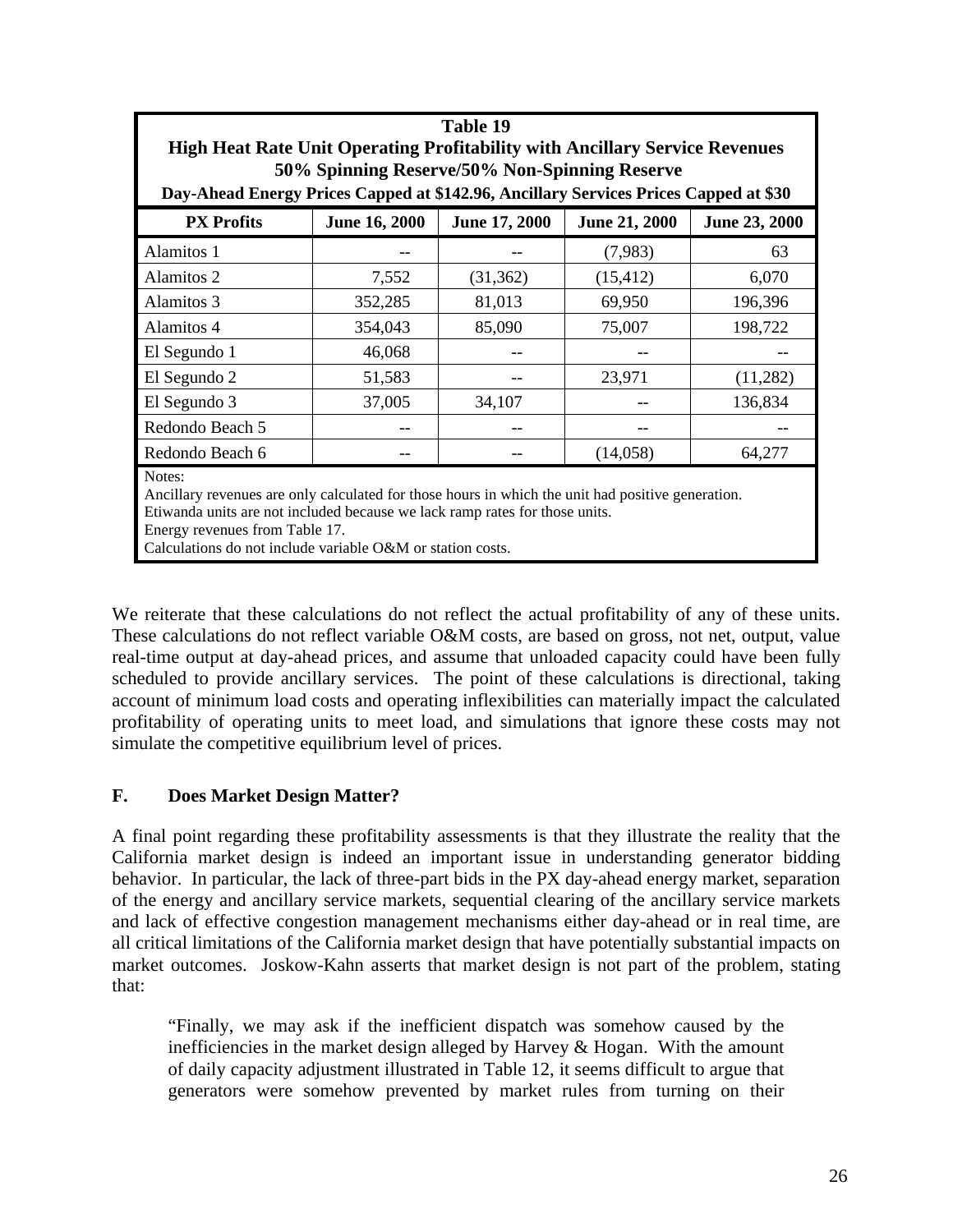capacity when it was economic. The more plausible hypothesis is that generators were withholding at least some of the capacity listed in Table 13."<sup>39</sup>

We disagree. The issue is, of course, not whether generators were prevented from turning on their capacity, but whether the market design facilitated or hindered efficient unit commitment decisions. As discussed more fully below, Table 12 in Joskow-Kahn does not actually provide a good indication of how much capacity was generally being turned on and off on a daily basis. Even if it did, however, this would not support a conclusion that market design is unimportant. The more capacity is potentially turned on and off every day, the more important it will be to have an efficient market-based unit commitment process. This process must permit market participants to ensure that the right units are turned on and off and that an efficient tradeoff is made between the commitment of inflexible units with high start-up costs and low incremental costs and quick start units with higher incremental costs. Joskow-Kahn argues such problems are immaterial.

We believe that several elements of the California market design are important in understanding California market performance. As Joskow has observed for the early operation of the California market:

"Flaws were identified in the congestion management system, with the contracts designed to mitigate local market power problems [footnote in original], the protocols for planning and investment in transmission and the interconnection of new generating plants, the real time balancing markets, the ancillary services markets, under-scheduling before real time operations, and other areas. These market design flaws increased the costs of ancillary services far above projections, led to scheduling and dispatch inefficiencies, slowed down investment in new power plants, increased the costs of managing congestion, increase spot market price volatility, and increased wholesale market prices generally."<sup>40</sup>

It is unlikely that the analysis of the exercise of market power is immune from these general defects which continued in California through the period of study.

## *1. Three-Part Bids*

First, the lack of three-part bids in the PX day-ahead market means that under the California market rules there is no bidding strategy (other than having perfect foresight) that would enable generators to bid in such a manner as to ensure that they are fully scheduled in the day-ahead energy market when it is economic for them to operate, without risking being scheduled to operate when it is not economic for them to operate. In the day-ahead markets coordinated by the PJM and New York ISOs, a generator could submit cost-based three-part bids that would enable its unit to be fully scheduled, based on its bids, without risking uneconomic commitment.

 $39$  Joskow-Kahn (July), p. 25.

<sup>40</sup> Paul M. Joskow, "California's Electricity Crisis," MIT Working Paper, November 2001, (forthcoming *Oxford Review of Economic Policy*), pp. 21-22.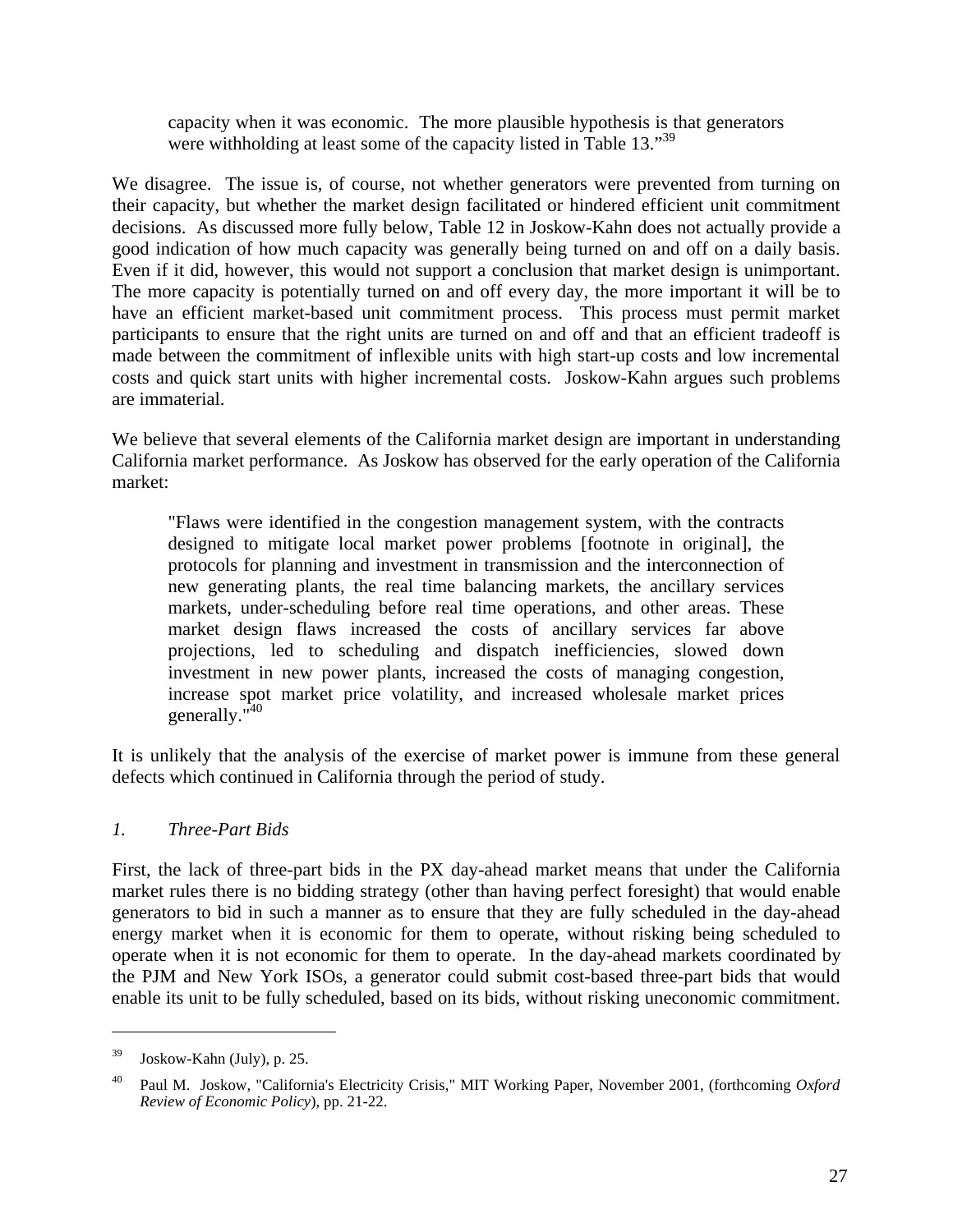It is an explicit design feature of the CAISO market to make it impossible for generators to bid in this manner.

As a practical matter, therefore, while a generator in PJM or New York lacking perfect foresight can readily submit cost-based bids that ensure that their units would be fully scheduled at dayahead prices and would sell additional output at real-time prices if real-time energy prices exceeded day-ahead energy prices, this is not the case in California. The California market design makes it likely that the marginal generators will not be economically scheduled in the day-ahead PX market and will potentially sell additional output in real time at prices that may be lower than day-ahead prices. Thus, in calculating energy revenues in the examples above, we assumed for illustrative purposes that all of the real-time output had been sold at day-ahead prices or that all of the output that would have been profitable to sell at day-ahead prices could have been sold at day-ahead prices. While units that know they will be infra-marginal can accomplish this by bidding their incremental costs into the PX market, there is no bidding strategy that would permit marginal generators, such as those we have attempted to analyze above, to accomplish this, without risking being uneconomically committed at prices that do not recover their costs.<sup>41</sup> Moreover, one cannot assess the importance of this consideration by analyzing the profitability of units committed on days on which the PX prices turned out to be high, because part of the uncertainty is whether day-ahead prices will on average be high enough over the day to recover the costs of operating or high only in a single hour.

## *2. Market Separation*

1

A second and related problem is that this lack of any bidding strategy that would enable a generator to offer capacity in a manner that ensures that it is scheduled to operate if it is profitable but that it is not scheduled to operate unprofitably is further aggravated by the separation of the energy and ancillary service markets. Like the New York electricity market, the California market has explicit ancillary service markets. Unlike the markets coordinated by the New York ISO, however, the California energy and ancillary service markets are cleared sequentially. Marginal generators submitting bids into the California day-ahead energy markets must therefore also factor into their energy market bids a guess as to their likely ancillary service revenues. Failure to guess correctly that ancillary service prices would be high, could cause a potentially marginal generator to submit one part energy bids in the PX that cause it not to clear in the day-ahead market, despite day-ahead prices for energy and ancillary services that in retrospect would have made it profitable to operate.

## *3. Sequential Ancillary Service Markets*

Even worse, the California day-ahead market design has a related third problem, that the ancillary service markets themselves are cleared sequentially, and there is no cost-based bidding strategy, and no bidding strategy at all other than perfect foresight, that would enable an on-line generator to bid so as to ensure that it is paid the market price of spinning reserves. The problem

<sup>&</sup>lt;sup>41</sup> Even units whose output has been fully sold in forward markets need to make a daily evaluation of whether it would be lower cost to cover their forward sales by operating, purchasing power in bilateral markets or buying power in the spot market.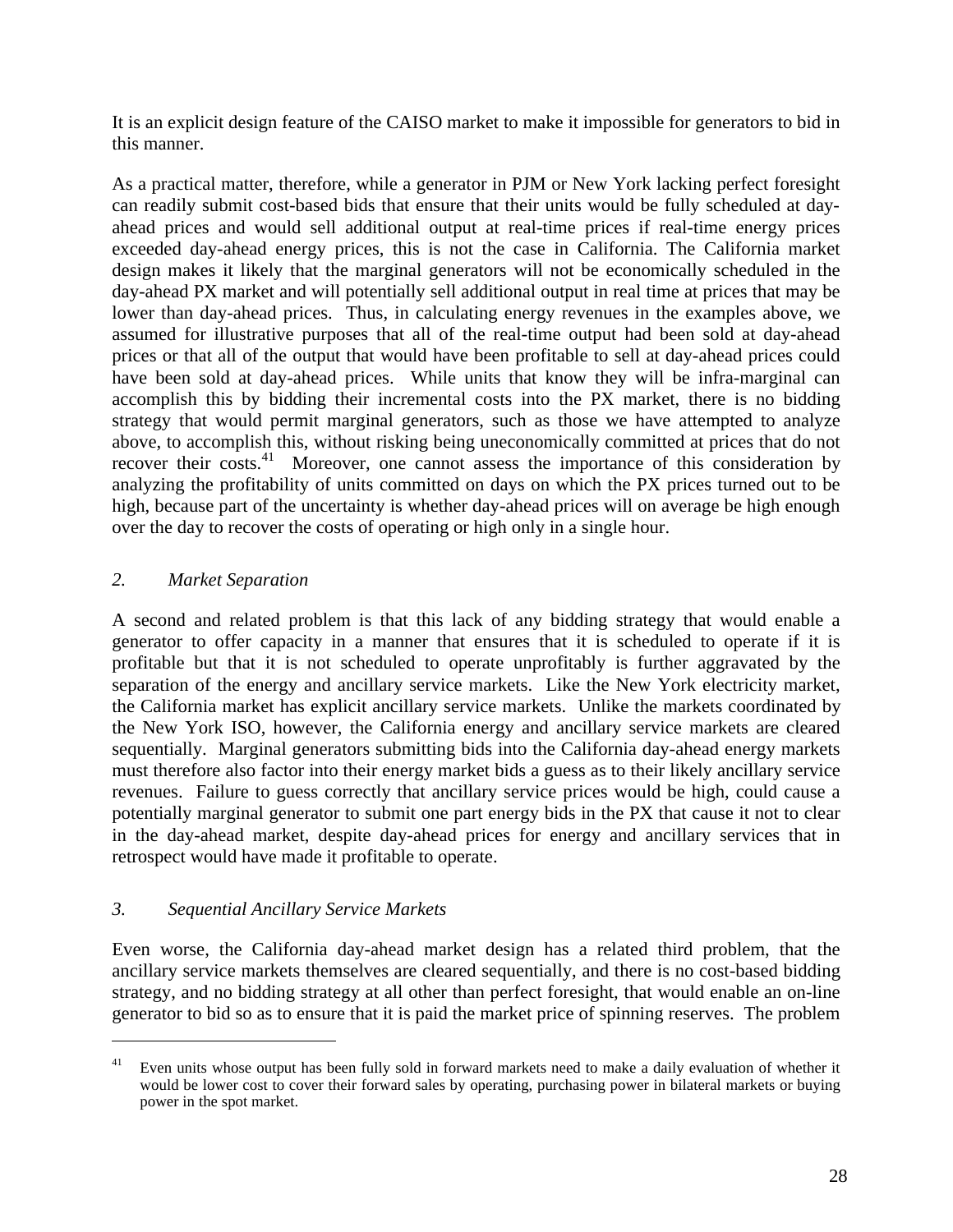is illustrated by the spinning and non-spinning reserve prices for June 23 in our discussion above. Despite the fact that all spinning reserves satisfy the requirement for non-spinning reserves, capacity scheduled to provide spinning reserves was paid a substantially lower price day ahead than capacity scheduled to provide non-spinning reserves on June 23. In order to capture the high non-spinning reserve prices that could have made it economic to keep a unit on line, a generator had to hold capacity out of the energy market, and out of the spinning reserve market. Such a bidding strategy, of course, risks forgoing high prices in these markets in return for low prices in the ten-minute market if there is no shortage in the ten-minute reserve market.<sup>42</sup>

In bidding into the day-ahead PX energy market, a generator would need to not only make an assessment of how to bid energy to avoid being uneconomically committed based on its one part bid, but also guess whether it should hold some capacity back to sell in the ancillary service markets at higher prices, and then decide which ancillary service market it should offer its capacity at what reservation price.

## *4. Congestion Management*

Fourth, the CAISO market is confounded with inefficiencies and inconsistencies because of the lack of an effective congestion management system. Unlike electricity markets in PJM and the NYISO, the CAISO market design is intended to separate congestion management from the energy dispatch. The effects of this poor market design have plagued the California market since start-up, and led the CAISO to increasingly rely on command and control, rather than markets, to manage the system. These deficiencies had caused the FERC to find the CAISO's congestion management system to be "fundamentally flawed," and direct reform, well prior to the summer of  $2000^{43}$ 

The lack of locational marginal pricing (LMP) led to amendment 19, that although ultimately rejected by the FERC, likely deterred the construction of the new generating capacity California needed in 2001.<sup>44</sup> Moreover, the zonal pricing system precluded development of an effective real-time congestion management system and produced a system in which California generators were being dispatched by both the Gen desk (zonal markets) and an RMR desk (intra-zonal congestion management) leading to inconsistencies in both real-time dispatch and real-time pricing.

<sup>&</sup>lt;sup>42</sup> Moreover, such a strategy would require that the generator submit bids that would not be directly related to its costs, making it at best difficult and possibly impossible to determine whether the generator was seeking to exercise market power or merely to be paid the market price. Scott M. Harvey and William W. Hogan, "Issues in the Analysis of Market Power in California," October 27, 2000 (hereafter Harvey-Hogan (October)), pp. 4- 14.

<sup>43</sup> FERC Docket No. ER00-555-000, January 7, 2000.

<sup>&</sup>lt;sup>44</sup> Amendment 19 proposed to impose discriminatory charges and pricing systems on new generation built in California in order to reduce "intra-zonal" congestion and avoid the need for LMP pricing. Amendment 19 was dropped in January 2000 in response to FERC opposition, only a few months before the shortages began.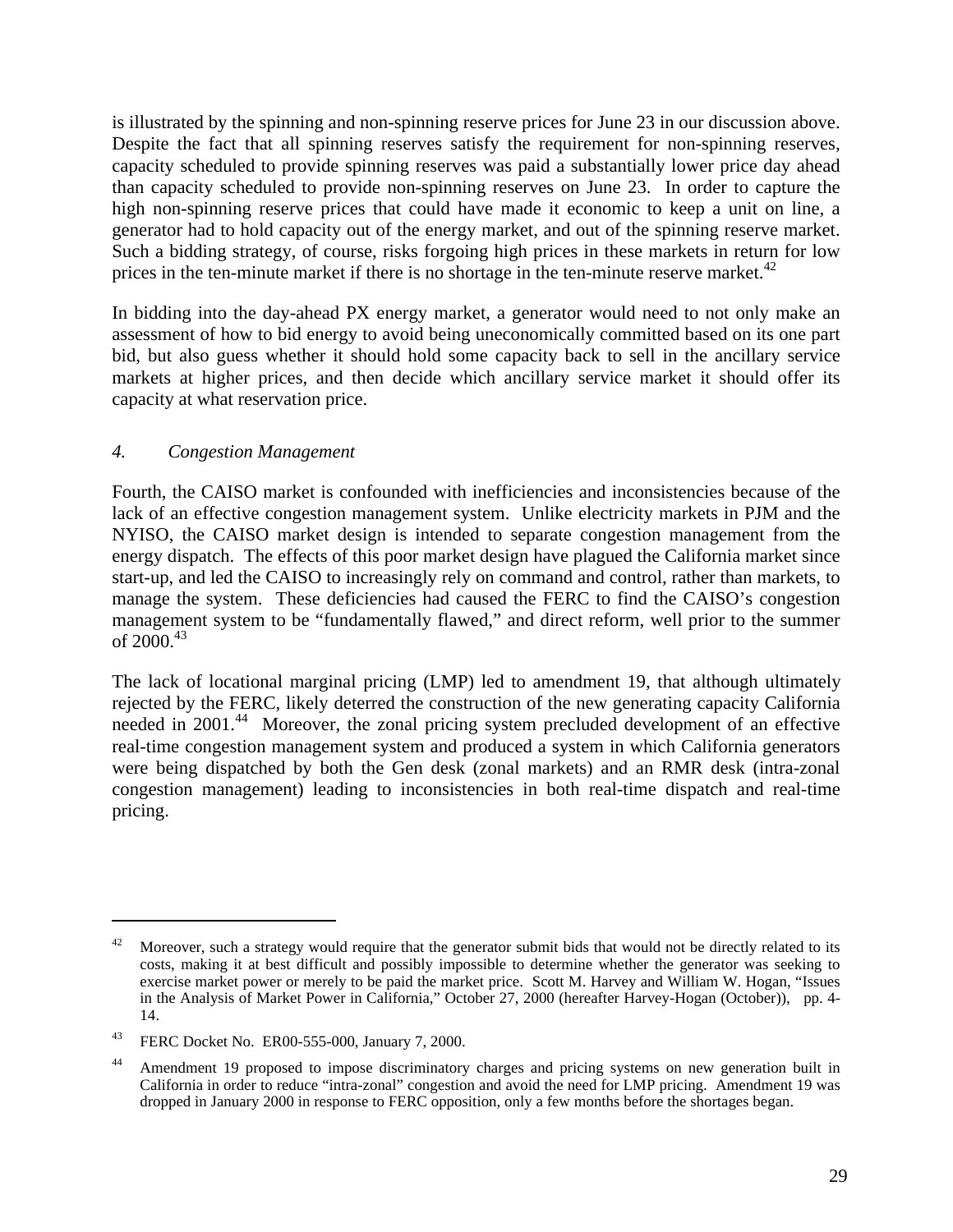#### *5. Bid Production Cost Guarantee*

The bid production cost guarantee is a fundamental element of the electricity markets coordinated by PJM and the NYISO but absent in California. The bid production cost guarantee ensures a generator that if it is dispatched or otherwise instructed by the system operator to generate electricity, it will recover at least its as-bid costs, even if that generation turns out for some reason to be uneconomic evaluated at settlement prices. This concept is applied to units scheduled to operate in the day-ahead market in the circumstance in which LMP market revenues are insufficient to recover the units start-up, minimum load and incremental energy costs over the day (which can be the case for units committed at the margin to provide reserves, to meet forecast load, or occasionally as a result of unit lumpiness). This concept is also applied to units instructed to operate in real-time, in particular quick start units which, once started, must remain in operation for a period of time, even if electricity prices quickly fall below the units offer price.

The reasoning underlying the PJM and NYISO bid production cost guarantee is reliability driven. If the system operator directs a generator to increase output, that generator should not be put in the position of needing to assess the likely profitability of following that dispatch instruction and then deciding how to respond to the dispatch instruction. The lack of a similar bid production cost guarantee in California, and related elements of the CAISO overall real-time settlements rules may have market as well as reliability impacts by at times reducing the supply response to CAISO dispatch instructions and making the supply response in general less predictable by the CAISO.

## *6. Materiality of Market Design*

Joskow-Kahn suggests that market design concerns are not material because they found that the operation of the merchant units that actually operated was always profitable based upon dayahead prices.<sup>45</sup> But the argument does not support the conclusion. First, as discussed above, the operation of these units would not always have been profitable even on the days that turned out to be high priced, if evaluated based on these hypothetical revenues.

Second, as noted above, part of the problem is that there is no bidding strategy that would enable generators to realize these hypothetical revenues. Both our calculations and those of Joskow and Kahn illustrate what the generators would have realized had they been able to bid so as to sell their output at day-ahead prices without being uneconomically committed (i.e., with perfect foresight). Their calculations do not show what the generators actually earned. The impact of the California market design would be seen precisely in the extent to which actual generator net revenues are lower than calculated based on day-ahead prices. On days when real-time prices are lower than day-ahead prices, our calculations could understate the profitability of generators that operated but sold more in the day-ahead market than they generated in real time, but would overstate the profitability of generators that sold less in the day-ahead market than they generated in real time. Conversely, when real-time prices are higher than day-ahead prices, our calculations would understate the profitability of generators that sold less in the day-ahead market than they produced in real time, but would overstate the profitability of those that

<sup>45</sup> Joskow-Kahn (July), p. 18.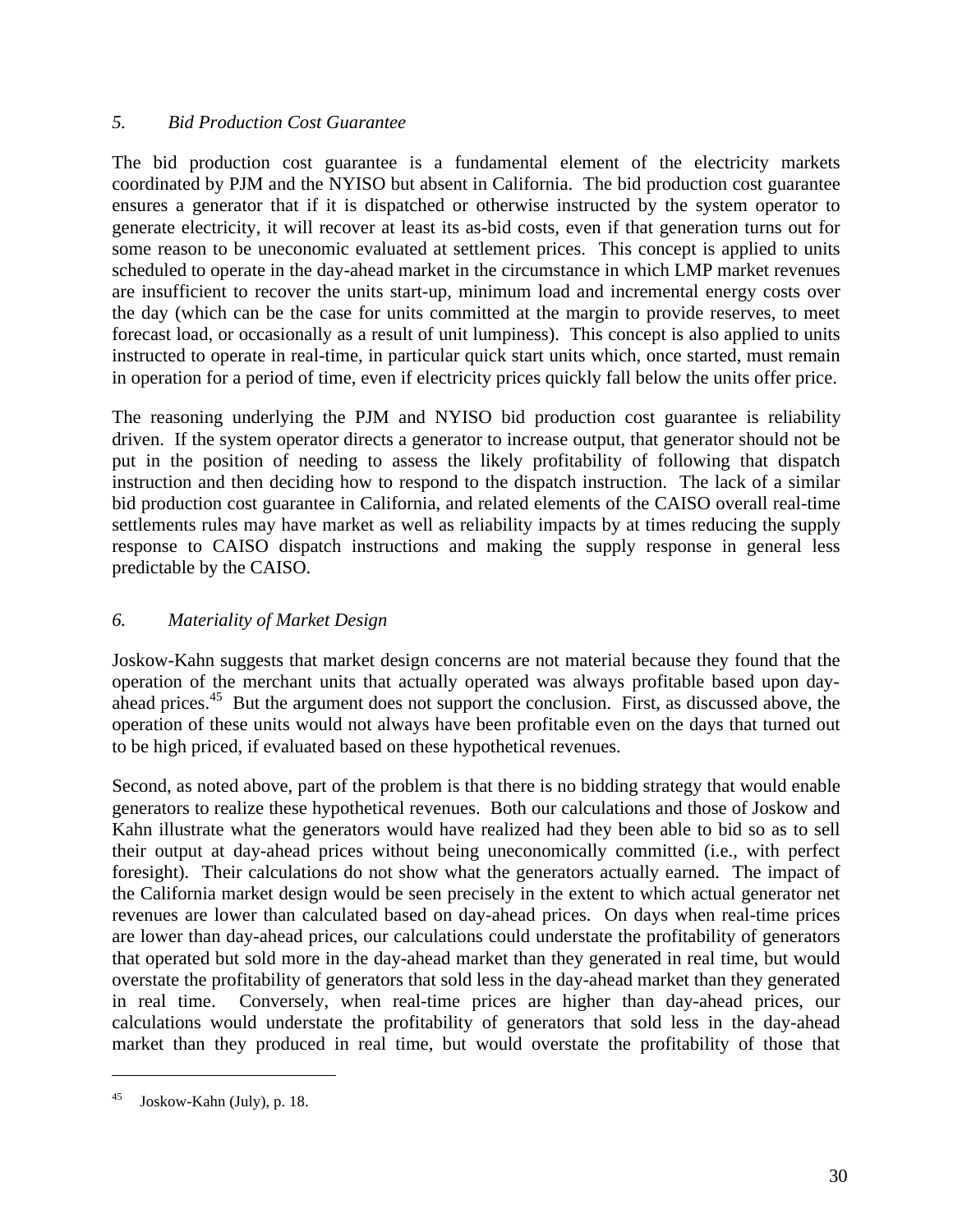operated but generated less in real time than they sold day ahead (as would be the case for generators that decided to close out unprofitable positions in the day-ahead market by purchasing power in the real-time market).

Table 20 portrays the day-ahead energy and ancillary service prices for SP-15 during the on-peak hours of June 13. This is a day in which the day-ahead PX prices were relatively low but the real-time prices were higher. The high real-time prices might simply reflect unexpected changes in weather conditions and have been unavoidable under any market design. The lack of centralized unit commitment and sequential markets for energy and ancillary services might also have contributed to the high real time price. It can be seen in Table 20 that while the PX prices, determined early in the day on June 12, averaged 114.24 for the 16 on peak hours, the price of spinning reserve greatly exceeded the PX energy price in hours ending 11, 19, 20 and 21 and averaged \$109.48 for the on-peak hours. Furthermore, the price of non-spinning reserve greatly exceeded the price of both energy and spinning reserve in hours ending 11-12 and 15-21, averaging \$338.96 for the on-peak hours. This pattern suggests to us that the PX energy prices cleared at too low a price, possibly causing some units not to offer capacity for ancillary services or to offer capacity only at very high prices, with the capacity shortage showing up in nonspinning reserves. While it may be that every available unit was in fact committed on June 13, this is one type of situation in which the California market design may lead to inefficient outcomes and inefficiently high prices.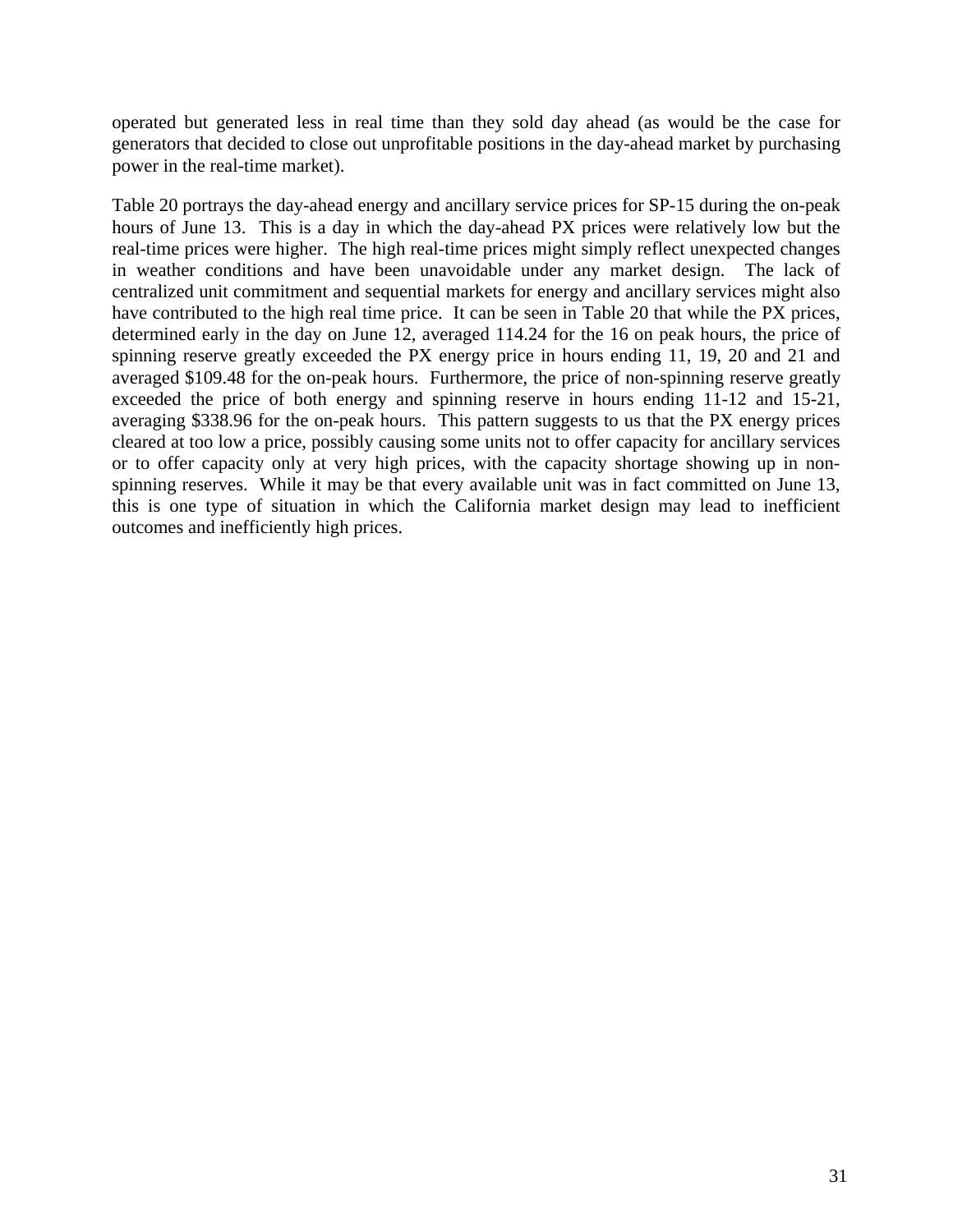|         |                                |                                 |                                                  | Table 20<br>Day-Ahead Energy and Ancillary Services Prices, On-Peak Hours |                             |                          |                                                           |
|---------|--------------------------------|---------------------------------|--------------------------------------------------|---------------------------------------------------------------------------|-----------------------------|--------------------------|-----------------------------------------------------------|
| Date    | Hour<br><b>Ending</b>          | <b>SP-15 PX</b><br><b>Price</b> | <b>Regulation</b><br><b>Down</b><br><b>Price</b> | <b>Regulation</b><br>Up<br><b>Price</b>                                   | <b>Spin</b><br><b>Price</b> | <b>Non-Spin</b><br>Price | <b>Replace-</b><br>ment<br><b>Reserve</b><br><b>Price</b> |
| 6/13/00 | 8                              | 46.26                           | 59.00                                            | 14.25                                                                     | 4.00                        | 0.99                     | 1.12                                                      |
| 6/13/00 | 9                              | 50.00                           | 41.00                                            | 14.25                                                                     | 7.01                        | 1.29                     | 25.00                                                     |
| 6/13/00 | 10                             | 56.20                           | 41.00                                            | 33.16                                                                     | 5.10                        | 55.00                    | 745.11                                                    |
| 6/13/00 | 11                             | 74.85                           | 38.74                                            | 651.11                                                                    | 250.00                      | 749.00                   | 749.00                                                    |
| 6/13/00 | 12                             | 82.28                           | 39.64                                            | 721.11                                                                    | 35.00                       | 749.00                   | 747.47                                                    |
| 6/13/00 | 13                             | 129.02                          | 60.01                                            | 82.00                                                                     | 46.31                       | 33.00                    | 749.11                                                    |
| 6/13/00 | 14                             | 177.11                          | 79.25                                            | 155.00                                                                    | 99.00                       | 33.00                    | 749.11                                                    |
| 6/13/00 | 15                             | 204.01                          | 60.00                                            | 155.00                                                                    | 99.00                       | 250.00                   | 749.11                                                    |
| 6/13/00 | 16                             | 222.17                          | 65.45                                            | 155.00                                                                    | 99.00                       | 400.00                   | 749.11                                                    |
| 6/13/00 | 17                             | 205.41                          | 60.42                                            | 155.00                                                                    | 99.00                       | 449.00                   | 749.11                                                    |
| 6/13/00 | 18                             | 157.01                          | 45.90                                            | 155.00                                                                    | 99.00                       | 449.00                   | 749.11                                                    |
| 6/13/00 | 19                             | 110.82                          | 37.00                                            | 451.11                                                                    | 300.00                      | 749.11                   | 748.11                                                    |
| 6/13/00 | 20                             | 83.55                           | 37.00                                            | 551.11                                                                    | 300.00                      | 749.00                   | 749.00                                                    |
| 6/13/00 | 21                             | 79.27                           | 37.00                                            | 451.11                                                                    | 300.00                      | 749.00                   | 749.00                                                    |
| 6/13/00 | 22                             | 79.14                           | 31.24                                            | 39.58                                                                     | 8.18                        | 6.00                     | 150.00                                                    |
| 6/13/00 | 23                             | 70.70                           | 28.71                                            | 21.78                                                                     | 1.00                        | 0.98                     | 0.01                                                      |
| Average |                                | 114.24                          | 47.59                                            | 237.85                                                                    | 109.48                      | 338.96                   | 572.40                                                    |
| Source: | Price data from CAISO website. |                                 |                                                  |                                                                           |                             |                          |                                                           |

Third, Joskow and Kahn's profitability calculations were limited to days that turned out after the fact to have high day-ahead prices. As we showed in Table 13 there were also many units that would have been unprofitable had they operated on days on which there were no high priced hours. Part of the bidding problem for generators in the California market is how they can bid so as to ensure that they are committed on days on which day-ahead prices are high enough to cover operation while not being committed on days in which day-ahead prices were not high enough to cover operation. Thus there are, in fact, numerous examples of generators whose operation appears unprofitable at day-ahead prices.

It is particularly important that the California market design inevitably causes generators to become financially committed to day-ahead schedules that they cannot profitably cover through operation. This is inevitable because, absent perfect foresight, there is no way for generators to bid so that they are only committed if their revenues over the day exceed their start-up, minimum load and incremental energy costs over the day. Our analysis, as well as that of Joskow and Kahn, has been limited to evaluating the profitability at day-ahead prices of generators that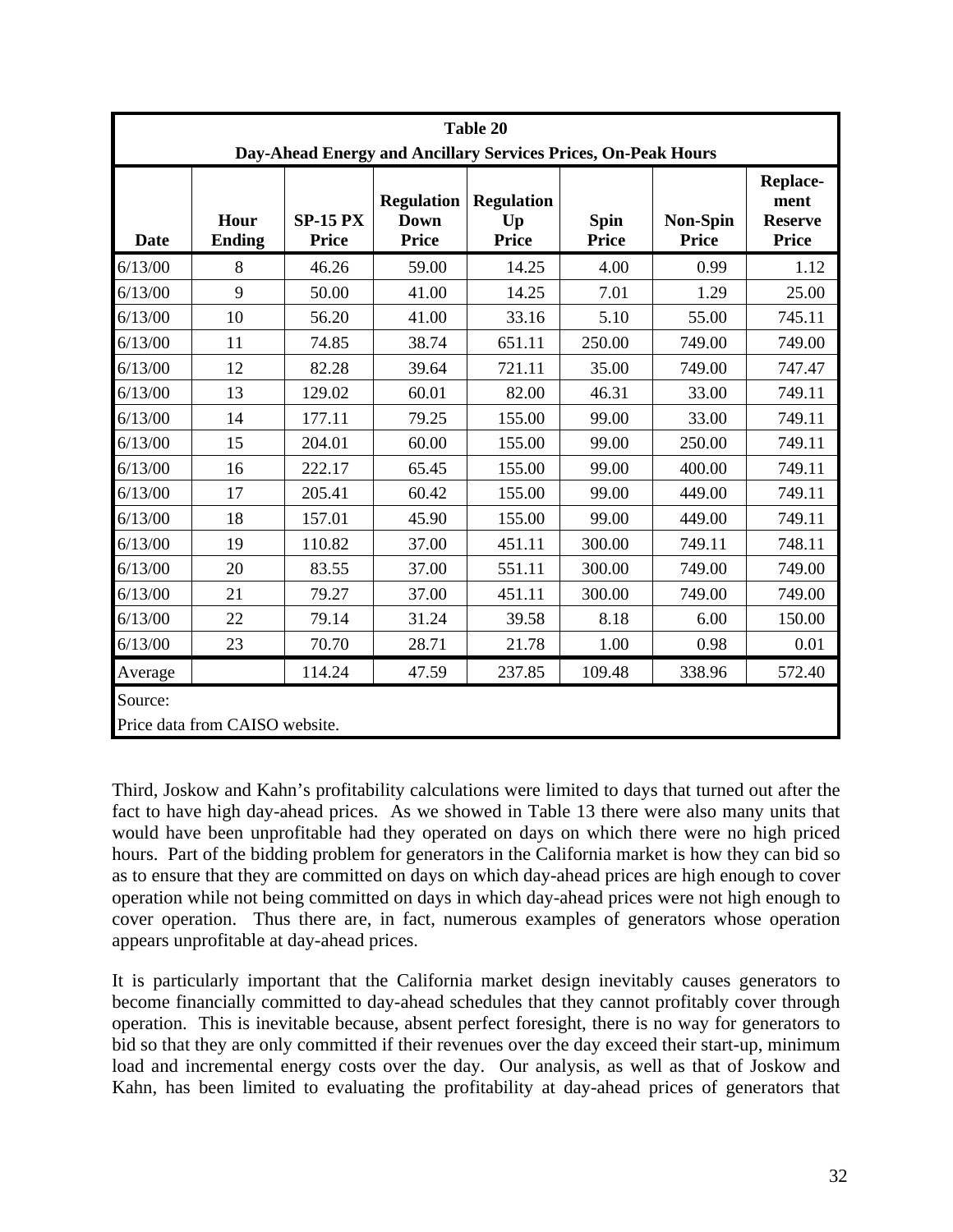actually operated in real time. Generators that inadvertently become uneconomically committed at day-ahead prices in the PX will not necessarily operate in real time but may instead close out their position financially by buying power in the real-time market. The magnitude of the losses they incur relative to their schedule cannot be determined from publicly available data.

Fourth, apparently uneconomic commitment decisions at day-ahead prices may not always even reflect generator decisions, as some of these units may have been committed by the CAISO under RMR contracts. As noted above, Alamitos 4 and Redondo Beach 5 and 6 were all RMR units and may have been committed on some days based on contract rather than market prices.

In fact, therefore, the Joskow-Kahn analysis provides no further information on whether the design of the California market led to inefficient commitment decisions.

### **G. Summary on Alamitos 2 and Similar Examples**

Overall, rather than the Alamitos 2 example being in some sense artificial or misleading, it provides a reasonable illustration of the principle that simulation studies that fail to account for start-up costs, minimum load costs, and operating inflexibilities will meet load with generation resources that may not have operated profitably in the real world. As a result, such studies do not provide sufficient information regarding the competitive level of electricity prices. The Joskow-Kahn simulations fall in this category. The simulations are suggestive of areas that need further analysis. But the simple simulation results do not dispose of the difficult empirical problems in analyzing the possible exercise of market power.

# **III. REVISED PRICE SIMULATION ANALYSES**

Joskow and Kahn revise their simulation analysis and find that their conclusions are unchanged. While the revised paper addresses a few of the issues we have identified with simulation studies of this type, the paper bypasses several of the major concerns we have previously identified and exacerbates, rather than addresses, others. In particular, Joskow-Kahn's revised simulation analysis does not take any account of start-up and no-load costs (and related unit inflexibilities), environmental output limits (other than emission allowance costs), models outages as uniform capacity deratings and makes no allowance for the impact of deratings or similar output limitations. Moreover, the new simulations have new limitations arising from a material understatement of real-world operating reserve requirements.

## **A. Start-Up and Minimum-Load Costs**

Omitting start-up and minimum-load costs and operating inflexibilities from a simulation of the California or any other electricity market will tend to overstate the supply available at a given price in the high price hours (the simulated supply curve will be too flat) and will cause the simulated prices to understate the competitive price level. As discussed above, Joskow-Kahn considers in the reply the profitability of the units that actually operated in the real world, but never provide any theoretical or empirical response to the limitation we identify with prices simulated assuming the absence of start-up and minimum costs and unit inflexibilities. In particular, they do not demonstrate or explain why the units dispatched to meet load in their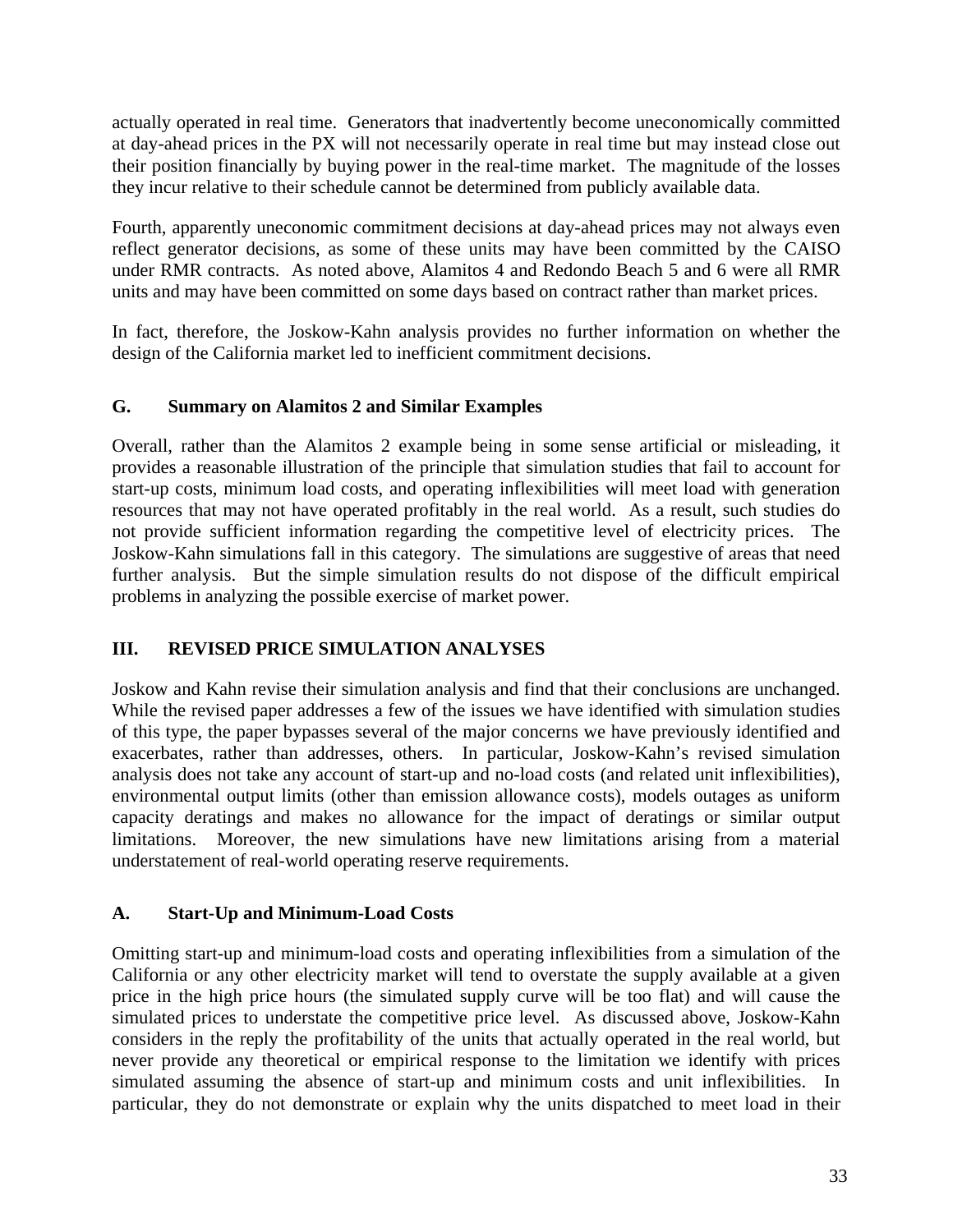simulation model that were not operating in the real world, i.e., the incremental supply that serves to reduce the simulated prices, would have been profitable to operate in the real world. The examples discussed above for June 1-11 and June 16, 17, 21 and 23 suggest the reverse.

The difference can be illustrated in terms of a conventional economic construct, the U-shaped firm average cost curve (AC) portrayed in Figure 21. Having entered, the firm portrayed in Figure 21 might operate anywhere along its marginal cost curve (MC) in a particular period. Now suppose that this firm has not yet entered the industry, or in the metaphor of the electric industry it has not started up. Is the minimum price at which it will supply output Pa or Pb? The Joskow-Kahn approach assumes that the equilibrium price would be at Pa or below, as firms like this would enter whenever the price rose above Pa, their lowest marginal cost. We assume that the equilibrium price could be as high as Pb, because firms would not enter (i.e., start–up) unless they expect to recover their average costs.



**Figure 21**

Although Joskow and Kahn state that "We agree with the spirit of chronological analysis that Harvey & Hogan introduced with their Alamitos 2 example. We present a more complete version of our previous findings in this style."<sup>46</sup> But in the event, the simulation analysis is entirely nonchronological and ignores operating inflexibilities. In the Joskow-Kahn simulation, steam units

Joskow-Kahn (July), p. 21.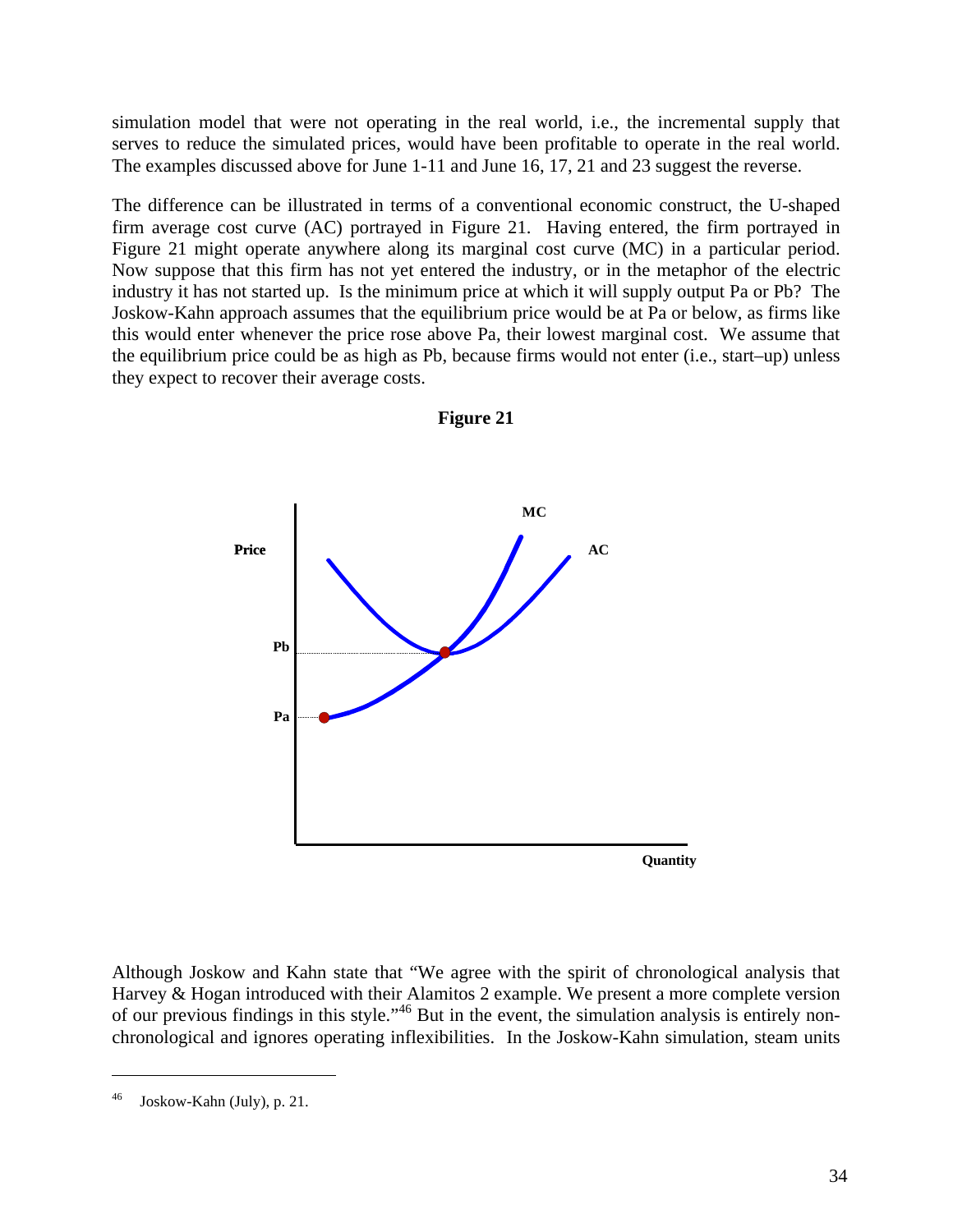can start up at zero cost to serve load during a single high priced hour, then shut down, units that have shut down can immediately restart, pumped storage units do not have to pump in the hours before they use their water, hydro units can use their water in the highest load hours of the month without regard to pondage constraints. All of these features reduce the cost of meeting load in the simulation relative to the real world, but the difference does not reflect the absence of market power, only the absence of real-world operating inflexibilities.

The importance of start-up and minimum load costs were magnified during June 2000 by changes in RMR contracts between 1999 and 2000. During 1999, 12,011 MW (based on Klein capacities) of the units analyzed by Joskow and Kahn were designated as RMR units. During the summer of 2000 this fell to 6,103 MW. We have seen indications that during 1999 the CAISO was not only using the RMR contracts to manage intra-zonal congestion but was also using these contracts to put otherwise uneconomic units on at minimum load, thereby making their capacity available at incremental cost when needed during the day. The substantial reduction in the amount of RMR capacity available to the CAISO during the summer of 2000 would have limited the ability of the CAISO to manage prices by putting uneconomic units on line. Moreover, the drop in RMR status was proportionately larger among the high cost units in the south discussed above, with the RMR capacity falling from 2,929 in 1999 to 670 MW in 2000.

In addition, June 2000 was also the date at which the CAISO implemented pre-scheduling of RMR units. Prior to June 2000, the CAISO determined RMR schedules after the PX cleared and the CAISO cleared its day-ahead schedules, potentially leading to an inefficient unit commitment but permitting the CAISO to schedule additional RMR generation at minimum load to manage the real-time market based on the amount of energy that cleared in the PX or day-ahead bilateral markets. Beginning in June 2000, the CAISO determined day-ahead RMR schedules prior to the PX market and generators with RMR schedules were required to scheduled their energy in the day-ahead market, and could choose to be compensated at either contract or market (i.e., PX or bilateral) prices.<sup>47</sup>

#### **B. Environmental Restrictions**

 $\overline{a}$ 

Joskow and Kahn agree with our comment that cumulative environmental restrictions must be taken into account in analyzing CAISO prices and output, but suggest that these restrictions did not impact the CAISO market until July or August and that environmental limits need not be taken into account in analyzing June prices. We agree that cumulative output limits were likely less important in June than they became in later months but this is not the same as having no impact. Units that had exhausted their annual hours of operation by July would very likely have been impacted by late June. Similarly, given the extremity of the constraints that AES hit later in the year when AES was forced to shut down much of its generation because if cumulative environmental limits, it is not obvious that those constraints did not begin to influence behavior by late June. Reliable conclusions cannot be drawn from simulation models regarding the

<sup>&</sup>lt;sup>47</sup> Day-ahead LMP markets such as those coordinated by PJM and NYISO clear "intra-zonal" congestion neither before nor after the energy market but simultaneously with the energy market. The CAISO was unwilling to do this because it would have entailed adopting LMP pricing mechanisms. California loads and generators bore the costs of the resulting inefficiency.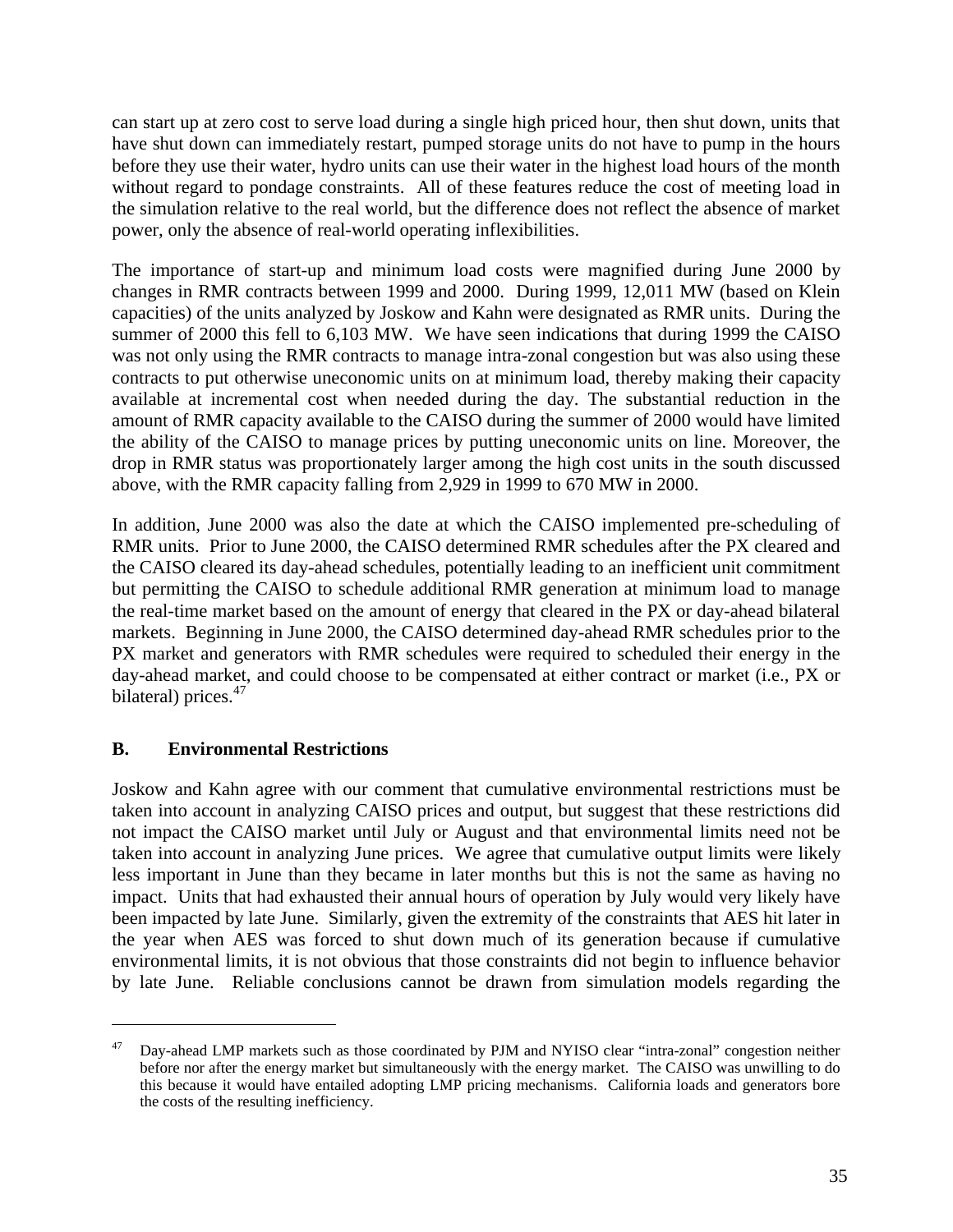exercise of market power as opposed to the impact of environmental limits if the environmental limits are simply ignored in the simulation models. As we stated in our April paper:

"There is more than one way to model these environmental limits, and reasonable people will likely differ on the most appropriate approach. It may in fact be desirable to simulate prices using a range of approaches to understand the sensitivity of the simulation results to these assumptions. It does seem clear, however, that it is not sufficient to simulate electricity prices for California in 2000 under the assumption that none of these environmental limits existed."<sup>48</sup>

More importantly, Joskow-Kahn does not address the impact on prices and output of environmental limitations other than cumulative output restrictions. In particular we noted that the Delta Dispatch restrictions are in effect on the Mirant steam units other than Potrero 3 and Pittsburgh 7 specifically during the late May to early July period. Mirant can exceed the 86 degree limit on outlet water temperatures only when directed to do so by the ISO, either in response to a state of emergency or local area security (i.e., to operate at the level directed by the ISO under Mirant's RMR contract). It is noteworthy that a number of the moderately high priced June days such as June 12, 15, 16, 17, 21, 22, 23, and 30 did not have any hours of Stage 1 or higher level emergency. We have obtained the Mirant real-time dispatch logs for several of these days (June 15, 21, 22, 23 and 30). Although not all CAISO delta dispatch instructions are recorded in the logs, it can be seen in the logs that even during some of the high priced hours Mirant received permission to exceed the 86 degree limit only for its day-ahead RMR output and was not permitted to operate at full output in many high-priced hours. For example, despite real-time prices that reached \$618.27 on June 22, Mirant appears to have been allowed to exceed the 86 degree limit only for its day-ahead RMR schedule.

Prices would indeed have been lower in June 2000 if Mirant did not have to obey the 86 degree limit, but that price impact reflects the environmental costs of operating at higher levels, not strategic withholding by generators.<sup>49</sup> Moreover, although little information appears to be publicly available on other environmental limits, as we pointed out in the earlier paper, Mirant was not the only generator subject to outlet water temperature restrictions.<sup>50</sup>

#### **C. Reserves**

 $\overline{a}$ 

A third major limitation of the Joskow-Kahn price simulations is a new one. In their prior simulations, they described their simulation methodology as dispatching generation resources to meet load and required reserves. We acknowledged in our April paper that this approach was superior to the BB&W/MSC<sup>51</sup> simulation approach which does not account for real-world

<sup>48</sup> Harvey-Hogan (April), p. 20.

<sup>49</sup> California PUC Decision No. 99-04-026, dated April 1, 1999. 1999 Cal. PUC Lexis 224.

<sup>&</sup>lt;sup>50</sup> Harvey-Hogan (April), p. 22.

<sup>51</sup> See Severin Borenstein, James Bushnell and Frank Wolak, "Diagnosing Market Power in California's Restructured Wholesale Electricity Market," August 2000 (hereafter BB&W) and Frank Wolak, Robert Nordhaus, and Carl Shapiro, "An Analysis of the June 2000 Price Spikes in the California ISO's Energy and Ancillary Service Markets," September 6, 2000 (hereafter MSC).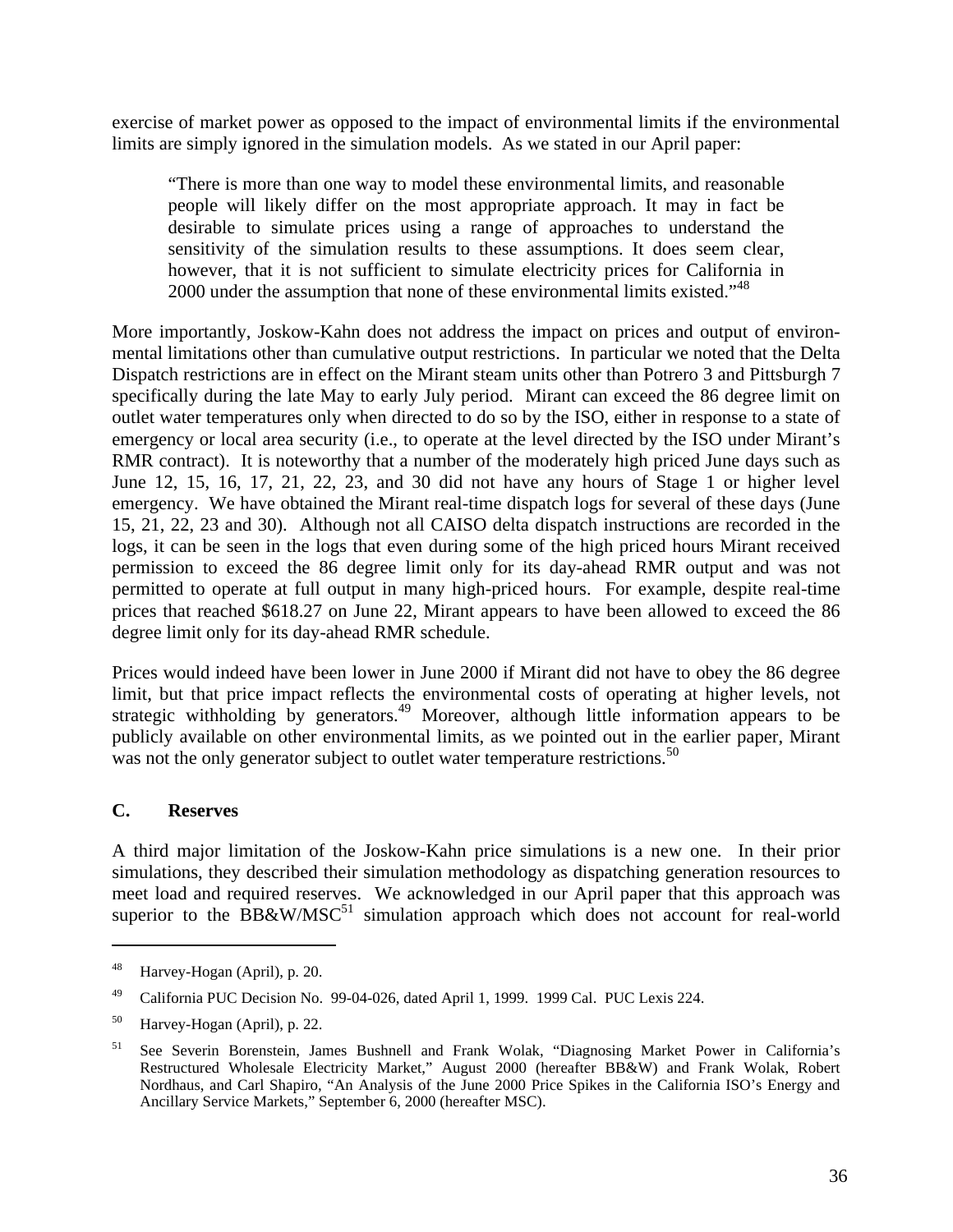reserve requirements. We noted, however, that the simplified approach to reserve modeling taken by Joskow and Kahn (i.e., treating reserves as load) could overstate market prices during non-shortage conditions.<sup>52</sup>

This methodology is radically changed, however, in simulations described in Joskow-Kahn (July). In the reply, Joskow-Kahn states that their new simulation takes account of only the 3 percent regulation up requirement and assumes that the CAISO would not need to meet WSCC criteria for minimum operating reserves.<sup>53</sup> The justification of this approach appears to rest on three grounds. First, that there was sufficient capacity available on unloaded hydro and GTs to provide the required reserves.<sup>54</sup> Second, that it is not necessary for the CAISO to maintain reserves in excess of its upward regulation margin. Third, that there was more than adequate capacity outside California to cover CAISO reserve requirements. We discuss this reasoning in detail below. The bottom line is that because of this assumption Joskow-Kahn simulated a market that is substantially different than that in which the CAISO operated. Market prices would have been lower in such a market, but the lower prices would have nothing to do with the conduct of generators. This is symptomatic of a problem in using the differences between simulated and real-world prices to draw conclusions about competition. Unless the simulation is very carefully calibrated against the real world, the differences between simulated and real-world prices will simply reflect the differences between the simulation and the real world, not differences in competitive conditions.<sup>55</sup>

Consider the first of the rationales Joskow-Kahn offer for the new approach, that there was sufficient capacity available on unloaded hydro and GTs to provide reserves, without backing down generation.<sup>56</sup> If this proposition could be shown to be factually correct, then it would indeed be the case that it would have been unnecessary to carry reserves on steam units and reserve prices would have been determined by the bids of the hydro suppliers and GT units. Joskow-Kahn does not establish the validity of this proposition, but merely assert it. We would be surprised if this were true. We know from the Mirant data that spinning and non-spinning

<sup>52</sup> Harvey-Hogan (April), pp. 16-17.

<sup>53</sup> Joskow-Kahn (July), p. 7. They also state that "In our previous estimate, we followed Hildebrandt (2000) by adding 10% to the observed demand to satisfy AS requirements. Harvey and Hogan agree with our current view that this is too high (pp. 16-17)." What we actually said was that the Joskow-Kahn procedure:

<sup>&</sup>quot;should correct for the considerations discussed above [downward biases in other studies], permitting the analysis to identify capacity shortage hours and avoid the potential understatement of the market price of energy. In fact, this approach would have the potential to cause the simulation to overstate the competitive market price of energy because it would implicitly assume that all reserves are provided by infra-marginal generation which would also be an inaccurate assumption." Harvey-Hogan (April), p. 16.

<sup>&</sup>lt;sup>54</sup> "We argue that unloaded hydro and extra-marginal peaking units are sufficient to meet the demand for other ancillary services." Joskow-Kahn (July), p. 7. "We argue instead that most AS demand can and should be provided by unloaded hydro capacity," p. 8

<sup>&</sup>lt;sup>55</sup> It was explained to us long ago that direct comparisons between simulated and real-world prices would not be meaningful, even using complex simulation tools that take account of start-up costs, no-load costs, unit inflexibilities, and transmission constraints, and even when the world being simulated is one based on regulated cost-based offers.

<sup>&</sup>lt;sup>56</sup> "There is enough hydro in the California ISO control area to provide most of these services, both in reality and in our modeling of the energy market." Joskow-Kahn (July), p. 8.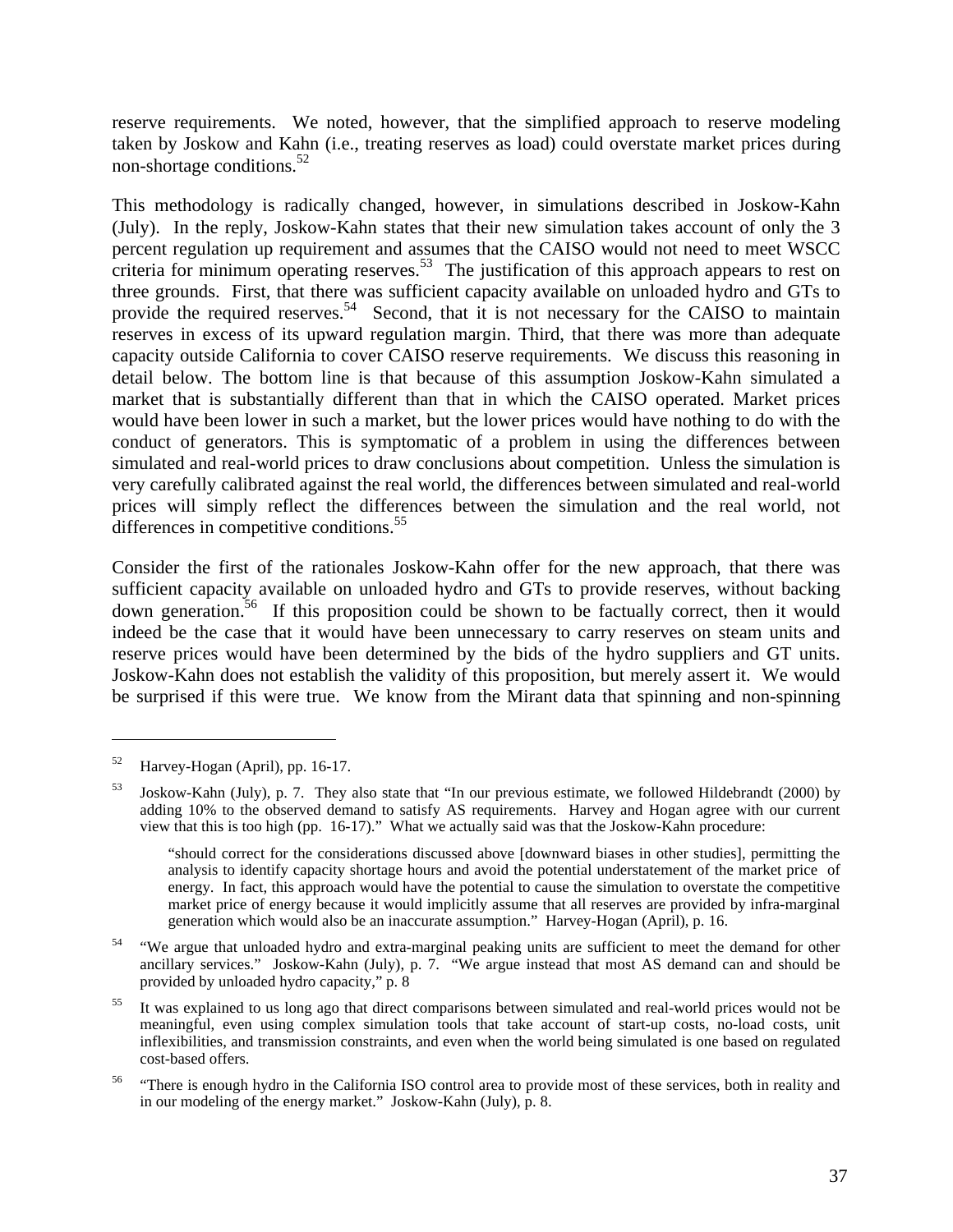reserves were at times scheduled for the Mirant units, so these other resources must not always be sufficient even in NP-15. Moreover, we understand that the GT capacity was assumed to be available to be dispatched to meet load as well as provide reserves in the Joskow-Kahn model. This assumption in effect therefore potentially double-counts capacity, by assuming that it is available to generate energy and to provide reserves. To the extent that the simulation dispatches these units to meet load in the same hours in which Joskow-Kahn are assuming that these units were unloaded to provide reserves, the simulation double-counts capacity.

Joskow and Kahn's second rational for ignoring reserve requirements is perhaps related and appears to us to reflect a misunderstanding of reliability criteria. Joskow and Kahn state that:

"Our analysis adopts a de-rating approach to forced outages, meaning that the capacity we assign to all units is reduced by the assumed forced outage rate. When we stack up resources against demand, we are assuming that these resources meet not only the final demand, but also the 'outage loads' associated with the expected level of forced outages, to the extent that outages occur on-theday and are unknown ahead of time. These forced outages are the reason that AS reserves other than Regulation exist in the first place. In our procedure, we are already including the effect of these 'dispatched' AS reserves on energy prices. Therefore, we add only 3% to demand for Regulation Up. This is similar in spirit to the arguments made by Borenstein, Bushnell and Wolak (BBW) for adjusting demands to reflect Regulation Up but not other ancillary services in this type of supply curve analysis." $57$ 

These are not the WSCC rules followed by the CAISO. WSCC rules require maintenance of 5-7 percent operating reserves, and if the reserves are used to meet load, they require that reserves be restored within 60 minutes.<sup>58</sup> In other words, under the WSCC rules for the idealized case with 1000 small 1 MW plants and an average outage rate of 10 percent, the 900 MW of available plant would be sufficient to meet approximately 810 MW of load, leaving 3 percent needed for up regulation and 7 percent for operating reserves. The Joskow-Kahn assumption implies that these same plants could meet 870 MW of load, needing only the 3 percent up regulation. In the less than idealized case with large and heterogeneous plant sizes, the difference between the WSCC rule and the Joskow-Kahn assumption could be even greater.

Joskow and Kahn's simulations, in effect, assume that the reserves must be maintained as long as it is costless, but not if it becomes expensive. This assumption will also reduce simulated electricity prices as 5-7 percent less capacity would be needed to meet load. This reduction in electricity prices would be appealing but it would have nothing to do with competition or the exercise of market power, and the grid is not operated in this manner for reliability reasons. We previously explained at length why this same methodology as adopted by BB&W and MSC was at odds with the actual CAISO and WSCC reliability standards.<sup>59</sup> The system operator needs to

1

<sup>57</sup> Joskow-Kahn (July), pp. 7-8.

<sup>58</sup> WSCC Minimum Operating Reliability Criteria, p. 3 "Restoration of operating reserves. After the occurrence of any event necessitating the use of operating reserve, that reserve shall be restored as promptly as practicable. The time taken to restore reserves shall not exceed 60 minutes."

<sup>59</sup> See Harvey-Hogan (October), pp. 20-25.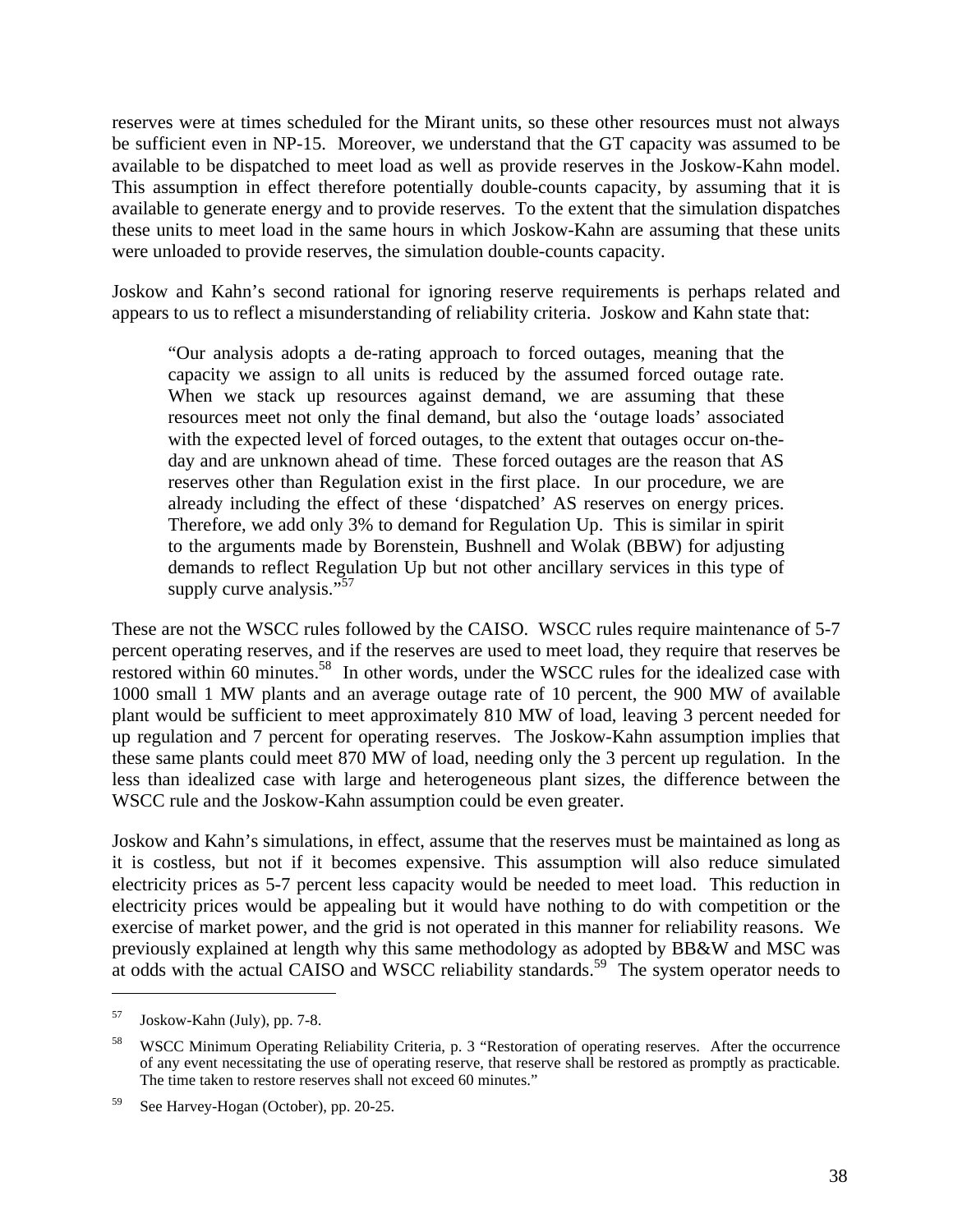have enough capacity to meet WSCC/NERC reliability targets after sustaining normal overnight unit losses and will take actions in real time (including expensive energy purchases) to restore reserves used to meet unexpected load or respond to contingencies.

We do not question that WSCC and CAISO prices would be lower if it were necessary only to maintain sufficient reserves to account for load uncertainty, rather than to maintain reliability after loss of generation units. Indeed, we discussed in prior papers how the WSCC and CAISO reliability standards contributed to high prices, but this impact is not a result of the exercise of market power.<sup>60</sup> Joskow and Kahn are at best simulating the operation of the grid under an alternative set of reliability criteria. This is an exercise in simulating prices in a more benign environment in which units politely suffer proportionate outages on each day and it is not necessary to maintain reserves to cover the loss of large generating units (because they are not lost all at once but only in proportion to their fixed outage rate). These modeling results may have little to say about the existence or exercise of market power, but merely demonstrate that electricity prices would be lower in this more benign environment.

Joskow-Kahn's third reason for ignoring reserve requirements is the view that there are sufficient resources available outside the CAISO control area to meet CAISO reserve requirements. In particular, they note that "There are adequate resources in the region to meet these reserve needs. Resources available for reserves outside of the ISO control area include BPA, LADWP's Castaic pumped storage plant (1,200 MW), and out-of-state gas turbines. Since BPA has adequate capacity (if not energy) for the winter in the Northwest, then it should have had at least several thousand MW in the Summer to sell as AS reserves."<sup>61</sup>

The actual supply of reserves from outside the CAISO control area has not matched this characterization. If Joskow-Kahn were correct regarding the available supply of reserves from outside the CAISO control area, the limited supply of external reserves in the real world would suggest that the source of the high prices in California was withholding of reserves by BPA and other external suppliers, rather than the claimed withholding by California generation owners. Alternatively, perhaps the problem is that the Joskow-Kahn assertion that BPA and others should have had several thousand MW of excess reserves in the summer is inaccurate and fails to reflect 1) the use of capacity to supply energy to California, 2) the need for BPA and other external control areas to maintain their own reserves at WSCC levels, 3) the impact of low hydro conditions on available capacity. In addition, the CAISO market design which treats spinning reserves as just another energy source to be dispatched to meet load, rather than as capacity reserved to respond to contingencies, may have driven energy limited resources out of the California reserve market during the summer of 2000, reducing the supply of reserves.

This is illustrative of the difficulties with such simulations that are at odds with the actual operation of the electric system and introduce substantial differences between the simulated world and the real world that are unrelated to competitive behavior of thermal generators within the CAISO control area. Furthermore, it is noteworthy that no sensitivity analyses were undertaken of these important assumptions regarding reserve requirements that in effect increase the

<sup>&</sup>lt;sup>60</sup> Harvey-Hogan (October), pp.25-26.

<sup>61</sup> Joskow-Kahn (July), p. 8.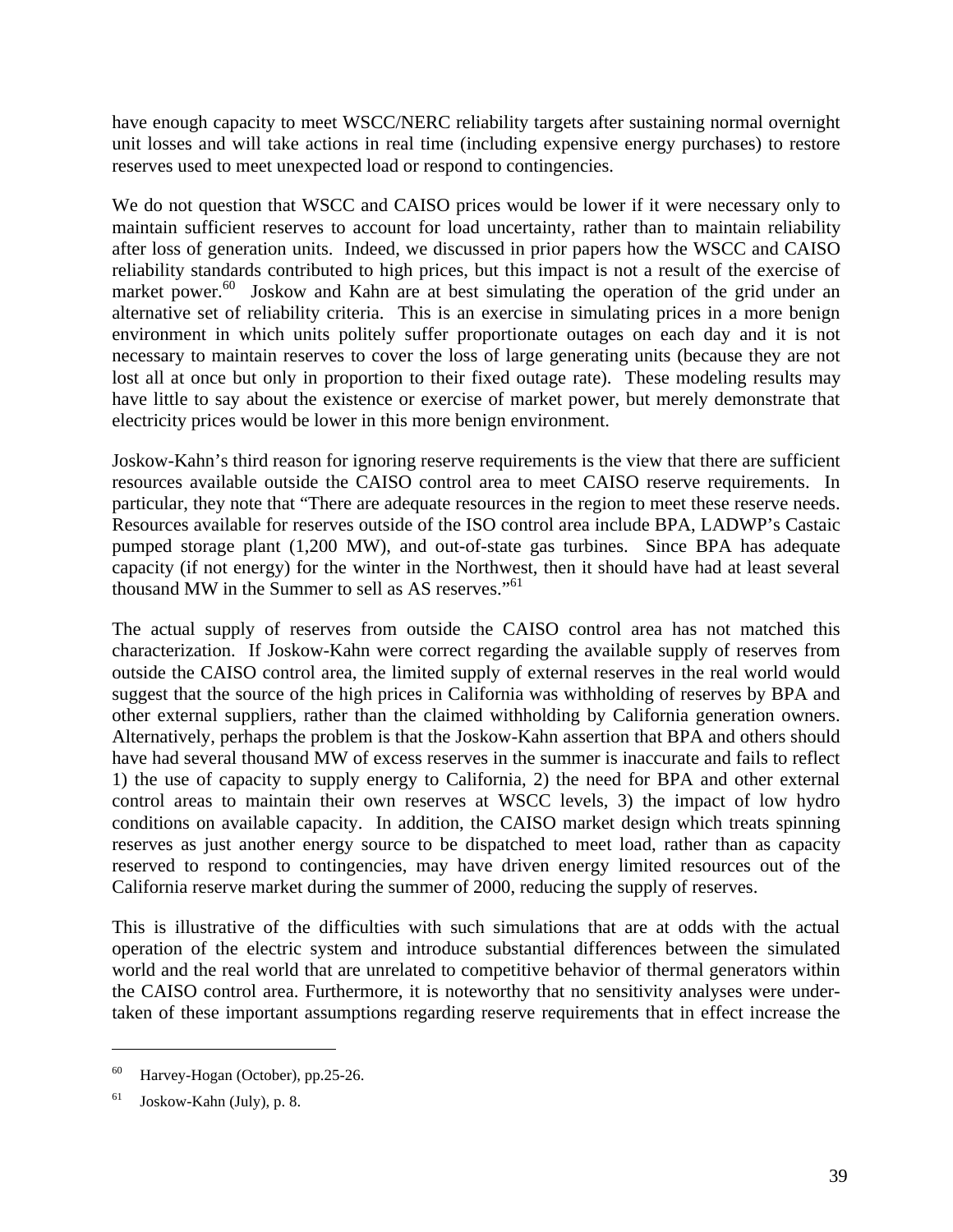capacity available to the CAISO in shortage hours by between 5 and 7 percent, or a few thousand MW.

#### **D. Outages**

We pointed out in our April paper that the Joskow-Kahn treatment of generation outages as proportional deratings of capacity, rather than probabilistic outages, would tend to reduce the number of shortage hours and thus understate the competitive level of prices.<sup>62</sup> In addition, because their methodology is based on assumed theoretical outage rates, rather than the actual outage rates during the summer of 2000, the analysis cannot distinguish between "high prices due to the exercise of market power or to higher than assumed outage rates.<sup>563</sup> We also questioned whether their simulation analysis included various thermal units owned by PG&E that were not available during all or part of the summer due to outages. Joskow-Kahn states that they responded to our comments about the Hunters Point units by deleting the unavailable PG&E units from the simulation<sup>64</sup> but they do not appear to have addressed the more fundamental observations regarding the outage methodology employed in their simulation.

The treatment of outages as proportional deratings of capacity would be particularly likely to understate the competitive price level in periods of capacity shortage, when the market is likely to be clearing on a highly convex portion of the industry inverse supply curve, as was often the case in June 2000. Moreover, the impact of modeling of generation outages as proportionate deratings is unambiguously to understate prices.<sup>65</sup> The impact of the second limitation is ambiguous, because it is not know exactly what "historical outage rates" were used in the simulation or what actual outages were in June. Joskow and Kahn refer to "HESI data on forced outage rates,"<sup>66</sup> but it is not entirely clear which particular outage data are referenced.<sup>67</sup> The Henwood data also do not account for the minor operational problems that reduce real-world output but may not amount to deratings. For example, the output of Mirant's Potrero 3 unit had to be reduced at times because the hydrogen used to cool the generator windings exceeded its temperature limit, requiring a reduction in output to reduce the load on the cooling system. This could happen as a result of a variety of problems in the cooling system, including warm bay water temperature and low tides. This is neither a forced outage nor a derating, but output is reduced.

 $62$  Harvey-Hogan (April), p. 34.

<sup>63</sup> Harvey-Hogan (April), p. 33.

 $64$  Joskow-Kahn (July), p. 11.

<sup>65</sup> Paul L. Joskow and Edward Kahn, "A Quantitative Analysis of Pricing Behavior in California's Electricity Market During Summer 2000," March 2001 (hereafter Joskow-Kahn (March)) , p. 13, states this procedure is "common" and "reflects standard industry practice." Our experience is that the standard industry practice in real production simulations is to use some random process to generate a set of outages, which is why the commercial production simulations, such as GE-MAPS, have such a feature.

<sup>66</sup> Joskow-Kahn (March), p. 13.

 $67$  Joskow-Kahn (December) refers to the used of GADS equivalent forced outage data, which includes an adjustment for deratings.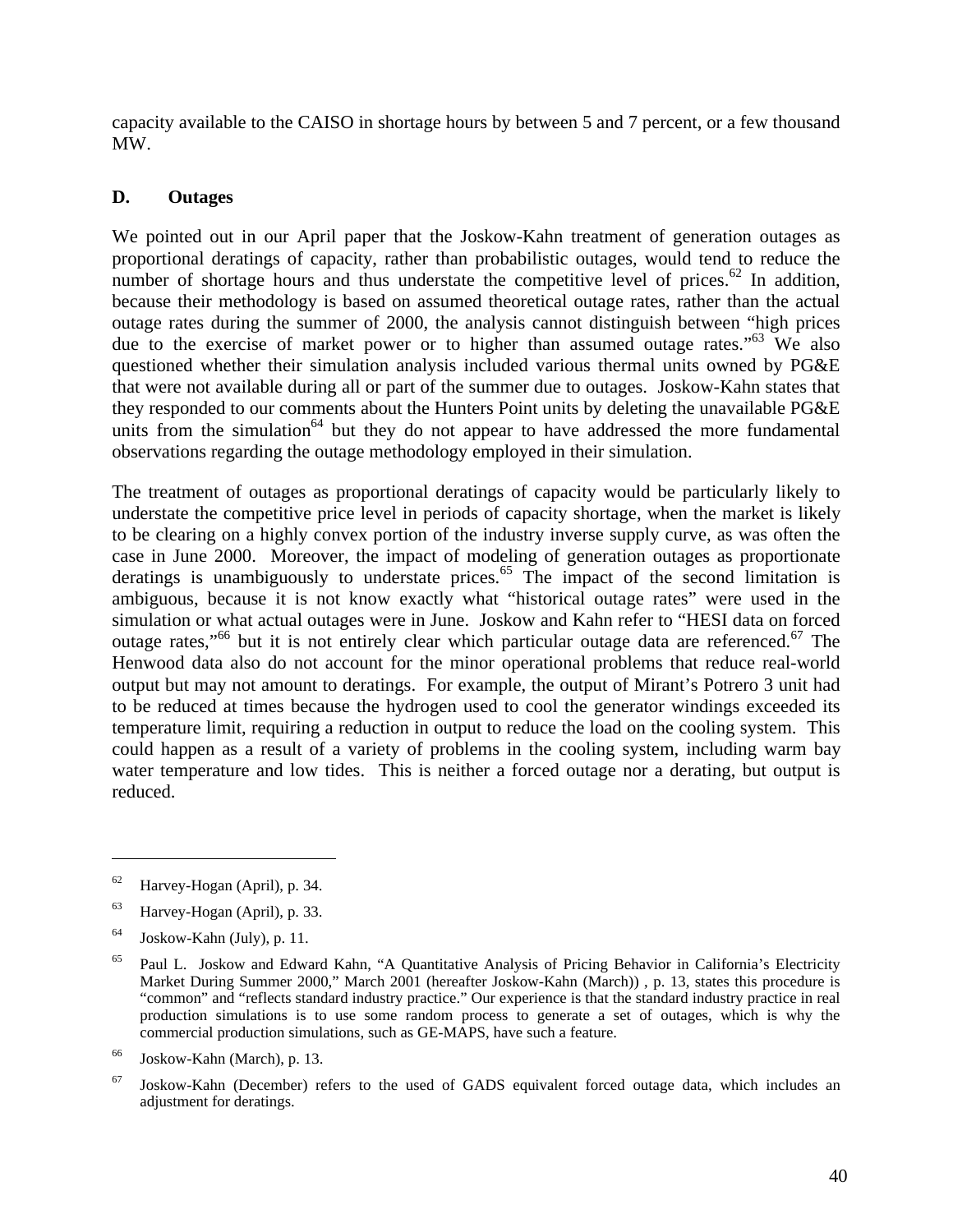Joskow-Kahn suggests that its analysis of withholding somehow addresses whether the output gap is due to withholdings or outages:

"In the absence of unbiased review of generators' operating decisions, our withholding analysis is designed to answer an indirect question: Is the amount of unavailable generation in the California market consistent with the amount we would expect to be unavailable for engineering and other known reasons? Our measures of the output gap show that these amounts are not consistent. As we have calculated it, the output gap shows the amount of unavailable generation above and beyond what would be expected if historical outage rates held true."<sup>68</sup>

This does not appear to be the case, however. As far as we can detect, and based on our replication of the withholding analysis, Tables 8 and 15 in the recent paper include no allowance for "historical outage rates," and no allowance for total expected deratings, under generation and forced outages based on historical data for these or similar units at similar utilization rates.

### **E. Other Features of the Model**

#### *1. Load Shape*

We pointed out in our April paper that the Joskow-Kahn use of hourly deciles could potentially materially affect the estimated prices. In Joskow-Kahn (July) the new simulation uses 100 hourly intervals as well as  $10^{69}$  It can be seen in Table 3 of Joskow-Kahn (July) that more accurately representing demand and capturing the peaks increased the average price in the simulation by nearly \$20 in June 2000 at a \$10/lb. NOx price. This appears to us to be a material effect and suggests that factors affecting the relative tightness of the market in the high priced hours can have material impacts on estimated prices.<sup>70</sup> The sensitivity results suggest that taking account of reserve requirements would materially change the simulated results.

#### *2. Hydro and Geothermal*

We pointed out in April that it was uncertain whether the 8,000 MW of hydro power assumed to be available in Joskow and Kahn's original simulation analysis were actually available in every hour of the four high load deciles, i.e., 40 percent of all June hours.<sup>71</sup> In the new simulation, Joskow-Kahn raises the amount of hydro assumed to be available in the four high load deciles to 8,500 MW based on their conclusion that 8,500 MW of hydro generation appears to have been

1

<sup>68</sup> Joskow-Kahn (July), p. 6.

 $69$  This is the only sensitivity analysis presented in the study.

<sup>&</sup>lt;sup>70</sup> As discussed below in Section III.E.3 below, some of the results based on the 100 hourly intervals are a bit "odd," suggesting that either the methodology is not quite as described or that there is something wrong with the simulation results.

<sup>71</sup> Harvey-Hogan (April), pp. 40-42, and Joskow-Kahn (March), pp.11-12, 34.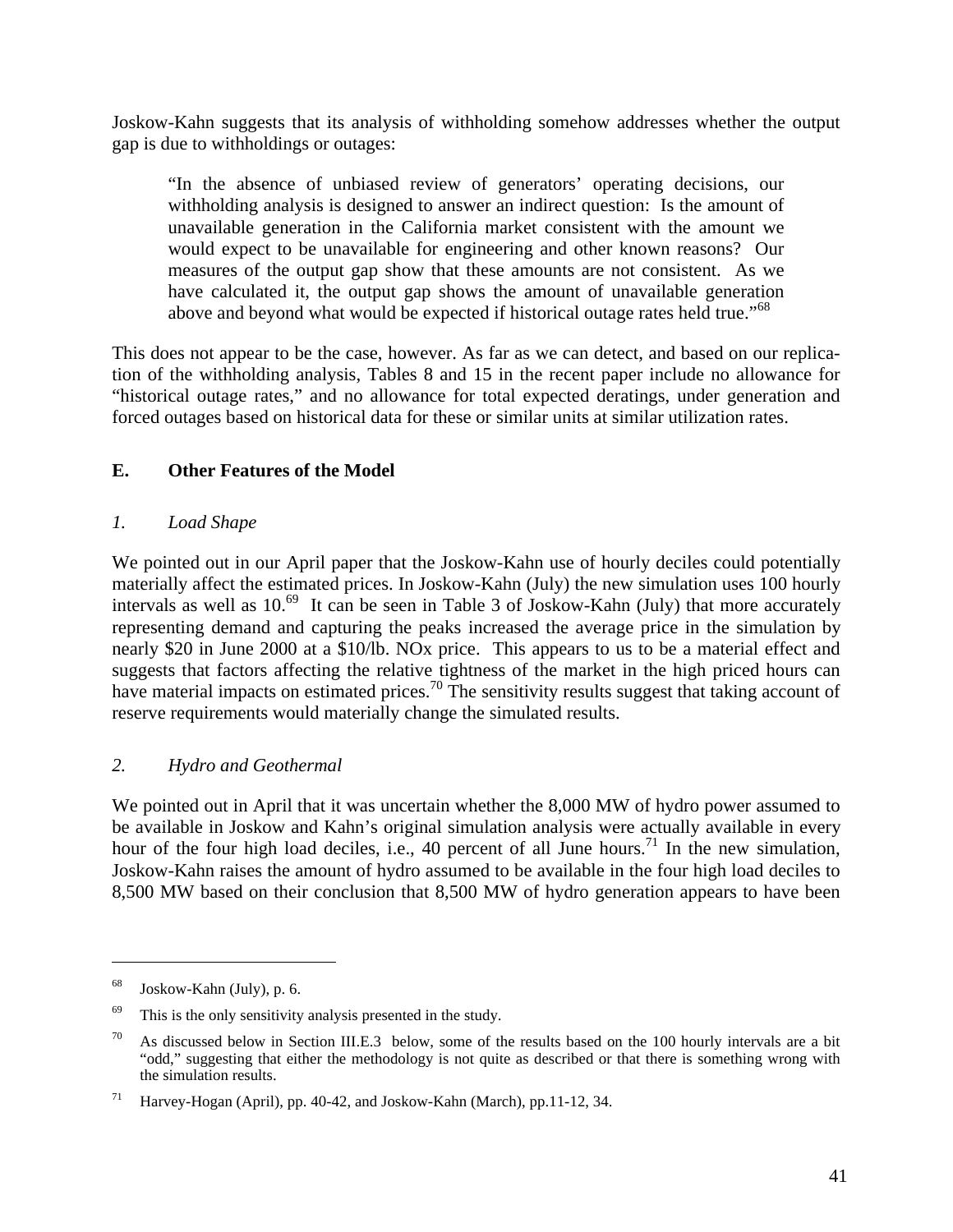available on August 16, 2000.<sup>72</sup> The figure on which they base their conclusion is calibrated only to 2,000 MW, and hydro is the difference between two other regions, so it is hard to be sure what quantities are being reported.<sup>73</sup> It is not clear to us whether the actual peak hydro available on August 16, or in June, was 8,500 MW, 8,000 MW or 7,500 MW. Were all 8,500 MW of hydro available in all of the high-load decile hours in June (i.e., 40 percent of all hours)? Nine hours during August 16 were in the top load decile for the month and 14 hours were in the top four deciles. The non-chronological Joskow–Kahn simulation apparently assumed that 8,500 MW of hydro and pumped storage was available in all 14 of these high load hours. In practice, prices exceeded \$155 during all 14 of the high load hours on August 16, yet the CAISO data to which Joskow-Kahn refers do not indicate, to us, that 8,500 MW of hydro was available in these 14 hours. Our point remains valid. Because the Joskow-Kahn simulation is based on assumed hydro output levels, it cannot provide evidence that market power was exercised, but only establish that the price levels are consistent with either the exercise of market power, or lower levels of hydro output than assumed in the simulation. Moreover, since there is no reported sensitivity analysis regarding the assumed hydro outputs, it is not known how sensitive the simulated prices are to variations in the level of available hydro power.<sup>74</sup>

There is a similar ambiguity in the level of geothermal output assumed in the simulation. Joskow-Kahn based geothermal output on derated output capacities in their new simulation, but it is still not known how this output level compares to actual output.<sup>75</sup> As above, we cannot tell from the analysis whether the simulated price levels are lower than real-world price levels because of market power, or because of incorrect assumptions regarding the availability of geothermal energy. There is a similar ambiguity regarding the output of non-wind qualifying facility (QF) plants whose output also varies dramatically day to day and hour to hour.<sup>76</sup>

We observed in both of our prior papers discussing California price simulations that treating energy limited hydro and geothermal resources as price taking, rather than price making could cause the simulation to estimate lower prices than prevailed in the real world, even if no market power were exercised and all thermal generation had been bid into the market at competitive offer levels and was fully dispatched.<sup>77</sup> Joskow-Kahn did not change this feature of the model, nor offer any rationale for the approach taken.

#### *3. Dispatch Instructions*

We also pointed out in prior papers that simulations are not impacted by real-world constraints such as ramping limits or the chaos of real-time events.<sup>78</sup> In the real world, electricity demand

 $72$  Joskow-Kahn (July), p. 9. We have been unable to confirm with CAISO that only California hydro is included in the shaded region referred to by Joskow and Kahn.

<sup>73</sup> California ISO CAISO 2001 Summer Assessment, Figure I-A, p. 9.

<sup>&</sup>lt;sup>74</sup> It is also not known if the simulation took account of the need for pumped storage to consume energy off-peak.

 $^{75}$  Joskow-Kahn (July), p. 10.

<sup>76</sup> California ISO CAISO 2001 Summer Assessment, p. 13 , and Figure II C, p. 14

<sup>77</sup> Harvey-Hogan (October), p. 34-35; Hogan-Harvey (April), pp. 22-23.

<sup>78</sup> Harvey-Hogan (October), p. 28 and Harvey-Hogan (April) pp. 60-64.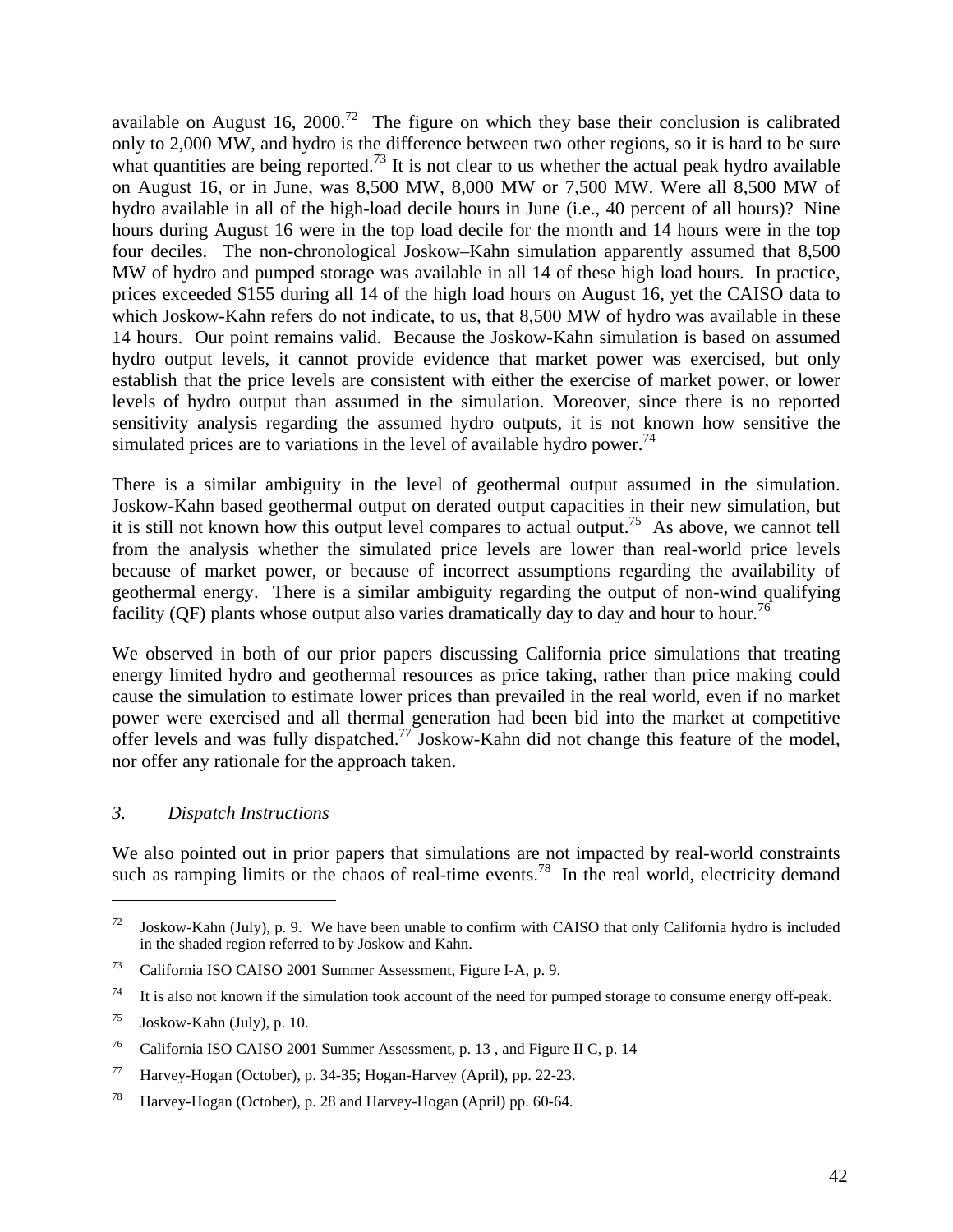must be met on a short-term basis and system operators sometimes must meet load with high cost quick ramping generation at the same time that generation with lower bids is on-line, and slowly increasing its output. In the Joskow-Kahn non-chronological simulation, there are no ramping constraints and load can always be met with the cheapest available generation. Similarly, even if start-up and minimum load costs are taken into account in the determination of equilibrium prices, real-world prices are also impacted by the fact that the actual demand level is often different from the anticipated level, which can require that load be met with much more expensive than anticipated generation. If the inverse supply curve is convex, these errors will not cancel out and demand uncertainty will raise the equilibrium level of real-time prices.<sup>79</sup>

Moreover, Joskow and Kahn simulate the least cost dispatch of generation to meet load, rather than attempting to simulate the operation of a market with the CAISO rules. Any market inefficiency arising from California market design would therefore be classified as arising from the exercise of market power.<sup>80</sup> None of these considerations are addressed in the Joskow and Kahn's reply.

#### *4. Transmission Congestion*

We also pointed out in our prior paper that the Joskow-Kahn simulation assumed the absence of transmission constraints within  $\tilde{California}^{81}$  The new Joskow-Kahn simulations apparently continue to assume the absence of transmission constraints, and the comparisons between the simulated and PX prices continue to be based on the "unconstrained" PX price. The "unconstrained" PX price is a price calculated as if there is no inter-zonal congestion, based upon actual bids, which may have been submitted in a period in which there was inter-zonal congestion. It is not the actual settlement price. The importance of this assumption is not clear. However, it may be of less importance given that we are unaware of arguments that transmission constraints played a prominent role in high priced hours in California in 2000.

#### *5. Imports*

 $\overline{a}$ 

We previously expressed concern with the ambiguously described methodology for accounting for imports in the BB&W, MSC and Joskow-Kahn simulation studies.<sup>82</sup> This methodology has not been clarified. Moreover, we have separately pointed out that the import elasticity assumed by Joskow-Kahn implies a much lower price response for import supply than internal CAISO supply.<sup>83</sup> Our concern regarding the validity of the import modeling is exacerbated by the new Joskow-Kahn results and discussion. It can be seen in Table 3 in Joskow-Kahn (July) (reproduced below as Table 22) that the simulated price for June 2000 declines with increases in

<sup>79</sup> Harvey-Hogan (April), p. 38-40.

<sup>80</sup> Harvey-Hogan (October), pp. 29, 31-34, and Harvey-Hogan (April), pp. 35-36.

<sup>81</sup> Harvey-Hogan (April), p. 23-25.

<sup>&</sup>lt;sup>82</sup> Harvey-Hogan (October), p. 35-36; Harvey-Hogan (April), p. 21, and Harvey-Hogan (November), pp. 18-25.

<sup>&</sup>lt;sup>83</sup> See Harvey-Hogan (November) pp. 20-25, particularly Table 7. The assumed import elasticity will not bias the simulation results as long as simulated imports equal actual imports at the real-world price. The assumed import elasticity can, however, magnify the impact of other elements of the simulation that overstate supply.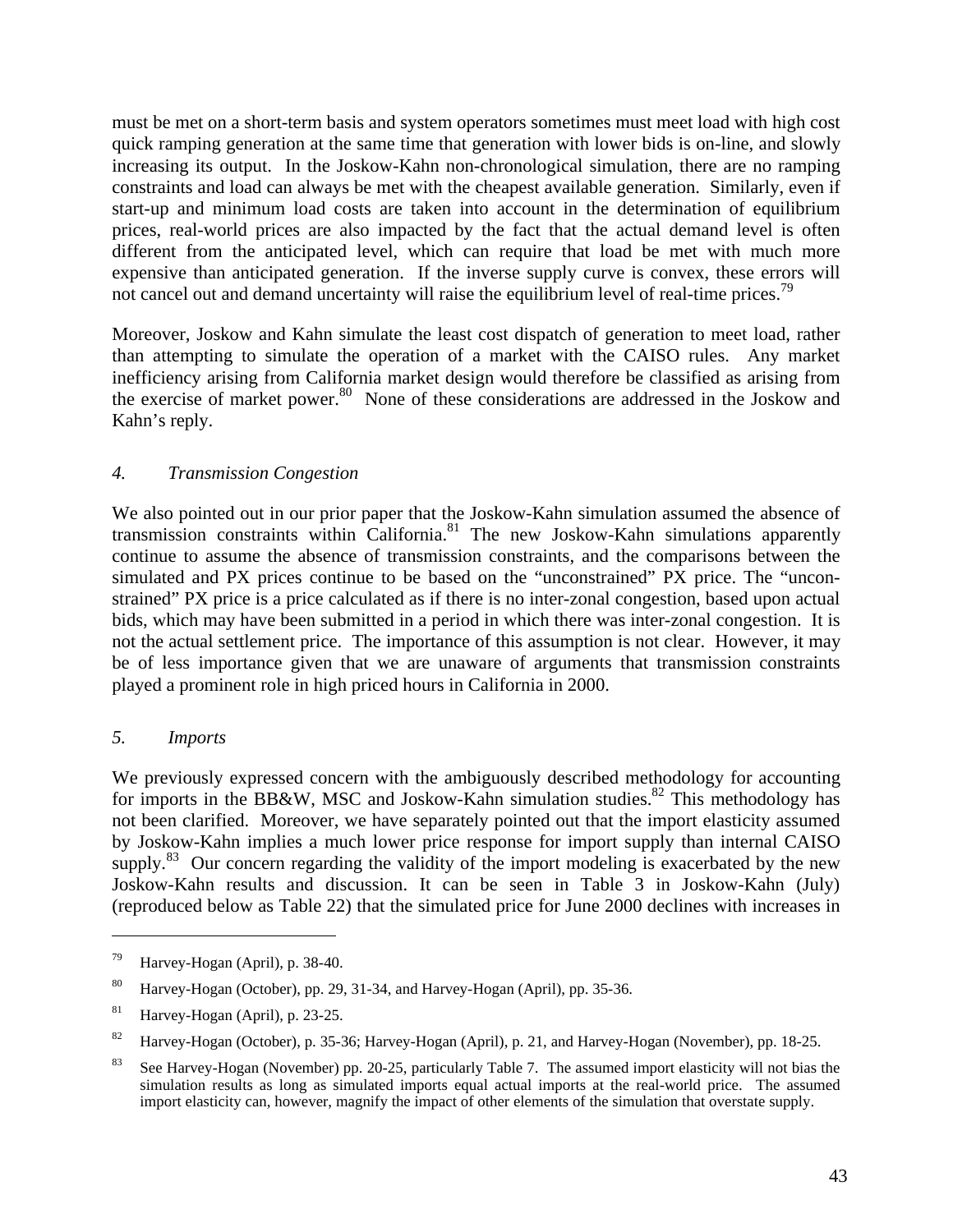NOx allowance costs above \$10/lb. We do not find this plausible and it is tempting to assume that is just a typographical error. The Joskow-Kahn paper, however, notes the anomaly and explains:

"The June results for the 100 load point estimate are somewhat counter-intuitive, with benchmark prices first rising as RTC prices go from \$0/lb to \$10/lb and then falling as these prices go from \$10/lb up to \$30/lb. The lower price at high RTC costs is due to the import elasticity effect, which brings in more resources as instate fossil costs increase. These increased imports then reduce the effect of the \$750/MWh price cap as well."<sup>84</sup>

If the anomalous results in Joskow-Kahn Table 3 are attributable to the supply of imports, this implies that the import supply curve underlying these simulation results makes more import supplies available at lower prices (\$71.65 for example) than at higher prices (\$74.03). This suggests to us that there is something else driving this simulation beyond what has been discussed above.<sup>85</sup>

<sup>84</sup> Joskow-Kahn (July), p. 12, footnote 26.

<sup>&</sup>lt;sup>85</sup> An alternative explanation might be that the prices in Joskow-Kahn Table 3 (p.13) are averages calculated using a set of weights that depends on the amount of thermal generation dispatched. If this is the case, they are not comparable to the PX prices to which they have been compared. A paper released just as we were completing this paper, Paul Joskow and Edward Kahn, "A Quantitative Analysis of Pricing Behavior in California's Wholesale Electricity Market During Summer 2000," December 21, 2001, p. 17 (hereafter Joskow-Kahn (December)), contains simulation estimates that have the expected pattern, i.e. they increase with NOx costs and differ materially from those in Joskow-Kahn (July). There is no explanation for these differences.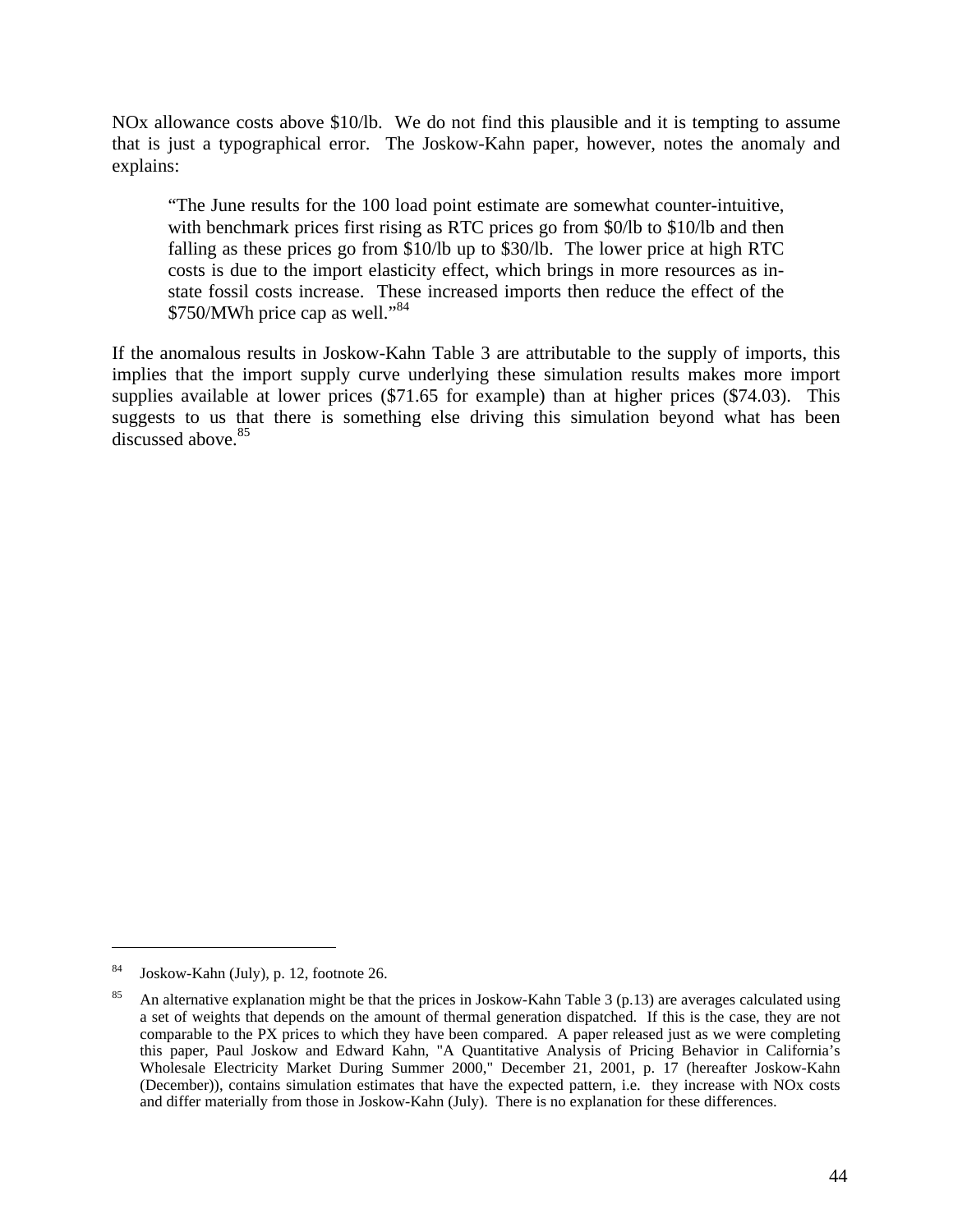| Table 22<br><b>Joskow-Kahn Table 3</b><br><b>Summary of Benchmark Costs</b> |                                        |                            |                |         |         |         |  |  |  |  |
|-----------------------------------------------------------------------------|----------------------------------------|----------------------------|----------------|---------|---------|---------|--|--|--|--|
|                                                                             |                                        | <b>Average MC (\$/MWh)</b> |                |         |         |         |  |  |  |  |
| <b>Month</b>                                                                | Average<br><b>PX</b> Price<br>(\$/MWh) | \$0/lb                     | \$10/lb        | \$20/lb | \$30/lb | \$35/lb |  |  |  |  |
| 100 Load Points                                                             |                                        |                            |                |         |         |         |  |  |  |  |
| May                                                                         | 47.23                                  | 55.78                      | 59.38          | 60.54   | 62.20   | 62.85   |  |  |  |  |
| June                                                                        | 120.20                                 | 70.81                      | 74.03          | 71.65   | 62.66   | 64.16   |  |  |  |  |
| July                                                                        | 105.72                                 | 56.23                      | 54.80          | 56.69   | 58.26   | 59.04   |  |  |  |  |
| August                                                                      | 166.24                                 | 64.88                      | 69.58          | 72.75   | 75.59   | 78.13   |  |  |  |  |
| September                                                                   | 114.87                                 | 68.96                      | 72.47          | 75.35   | 78.26   | 79.67   |  |  |  |  |
|                                                                             |                                        |                            | 10 Load Points |         |         |         |  |  |  |  |
| May                                                                         | 47.23                                  | 44.01                      | 45.81          | 48.49   | 50.37   | 51.34   |  |  |  |  |
| June                                                                        | 120.20                                 | 52.01                      | 53.98          | 56.70   | 58.04   | 59.24   |  |  |  |  |
| July                                                                        | 105.72                                 | 48.31                      | 50.30          | 51.91   | 53.90   | 54.38   |  |  |  |  |
| August                                                                      | 166.24                                 | 60.86                      | 64.46          | 68.47   | 72.79   | 74.74   |  |  |  |  |
| September                                                                   | 114.87                                 | 66.41                      | 70.77          | 74.06   | 76.58   | 77.51   |  |  |  |  |
| Source:                                                                     | Joskow-Kahn (July), Table 3, p. 13.    |                            |                |         |         |         |  |  |  |  |

This highlights a general problem with the simulation. The simulation shows that high prices in real system were due to market power, or due to the simulation using lower reserve requirements than applied in the real system, and/or ignoring start-up and no-load costs, and/or treating forced outages as proportional deratings and ignoring maintenance outages and other operating output limitations, and/or ignoring environmental output limitations, and/or overstating hydro, QF, geothermal and/or import supply. This simulation comparison is not easy to make, and the arguments above suggest that with the available data we cannot assume that these differences do not matter enough to change the conclusion about the size and scope of the exercise of market power.

## **F. Simulations**

It is not an easy matter to design an efficient market for an electricity system. Furthermore, it is not a simple matter to simulate a market as complex as the electricity system, especially one with badly designed market institutions. Some of the problems with the Joskow-Kahn simulations are normally avoidable, some perhaps avoidable with effort, and some are intractable. However, our experience has been that even answering simpler questions than that posed by Joskow-Kahn can be difficult and resource intensive.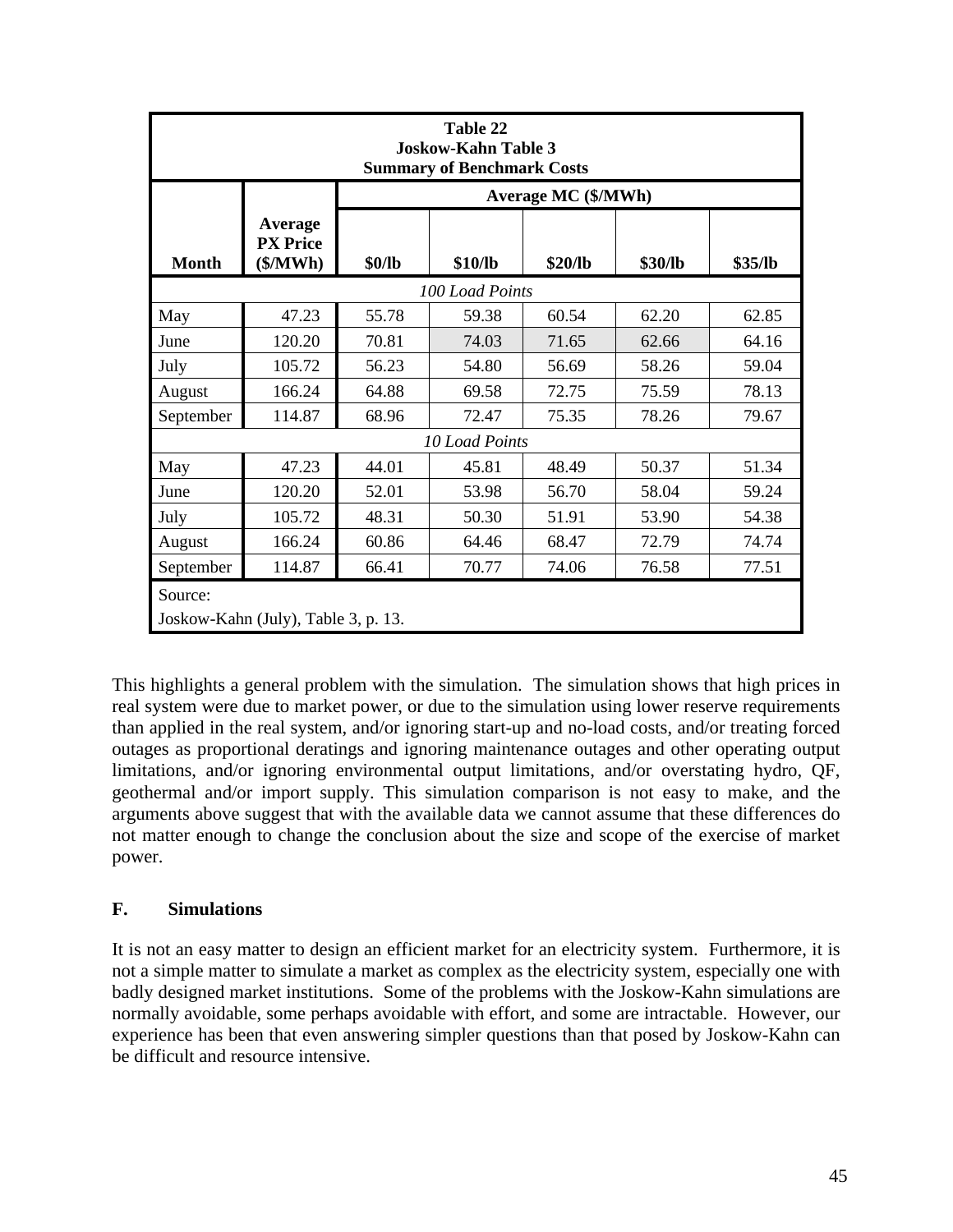The failures to take account of start-up costs, minimum load costs, unit inflexibilities, and transmission constraints are correctable. Because these considerations have such powerful effects on simulation results, standard industry simulation tools used for many years have been designed to address these problems. GE MAPS, for example, is a widely used simulation tool in the electricity industry.<sup>86</sup> MAPS is a chronological model; that is, it looks at each hour in sequence, and runs a unit commitment evaluation on a weekly basis and then dispatches generation to meet load given this unit commitment. MAPS has a 3-pass option for the unit commitment step, which takes longer to run but provides a more consistent unit commitment. Because MAPS is chronological, it can and does take account of inflexibilities such as minimum run times in its unit commitment. MAPS also takes account of transmission constraints in dispatching generation to meet load and even calculates LMP prices for each location specified. Most standard industry modeling tools, including GE MAPS, are also designed to take account of reserve requirements, although it is sometimes not possible to model all of the locational requirements applying to each category of reserves. Data on non-dispatchable generation by QFs, wind and other generation sources can readily be built into the model and the other generation dispatched based on start-up, minimum load, and incremental energy bids.<sup>87</sup>

Most simulation studies, however, are intended to simulate future prices and compare alternative modeling scenarios, rather than to replicate past prices. This focus on the differences in modeled scenarios necessarily controls for the other common features of the model and isolates the causes of the differences. By contrast, it is quite another matter to extend this simulation approach to compare the model to the real data, especially under highly stressed conditions. One could in principle build in hourly load patterns and unit outages (if one had the outage data) reflecting the actual historical outages. Alternatively, as noted, one could build in outage factors reflecting forced outages and deratings and let MAPS apply these factors on a random basis.<sup>88</sup>

It would be much more difficult to build in environmental limits, even if one had all of the required data. Monthly and annual energy limits are hard to model, and capacities that change hour to hour during a day and depend on the status of the system (such as the Delta Dispatch) would not be easy to model in MAPS. One could perhaps indirectly model the Delta Dispatch by including the capacity with a very high dispatch price to signify that it would only become available for dispatch during shortages in which the price was high, but this would not capture all of the complexities of the Delta Dispatch.

Price setting hydro, pumped storage and geothermal generation could also be modeled in MAPS, but if they are modeled as price setting, they cannot be modeled as energy limited, and if they are

<sup>&</sup>lt;sup>86</sup> GE MAPS can be licensed from GE Power Systems Economic Consulting or GE will run MAPS simulations for the user. GE Power Systems Economic Consulting has existing transmission databases for all U.S. regions, including the WSCC, as well as generation data bases, based on publicly available data. There also a variety of specialized MAPS databases for various regions that included various confidential data that are available for use by certain entities. Many MAPS users begin with the GE databases and modify them based on their information.

 $87$  The bid curves in MAPS may have up to seven price points.

<sup>&</sup>lt;sup>88</sup> This approach has the property that the results depend on the actual pattern of random outages. We have found that even average annual prices can be noticeably affected by the pattern of outages. For this reason, one usually uses the same random number seed in comparative MAPS runs.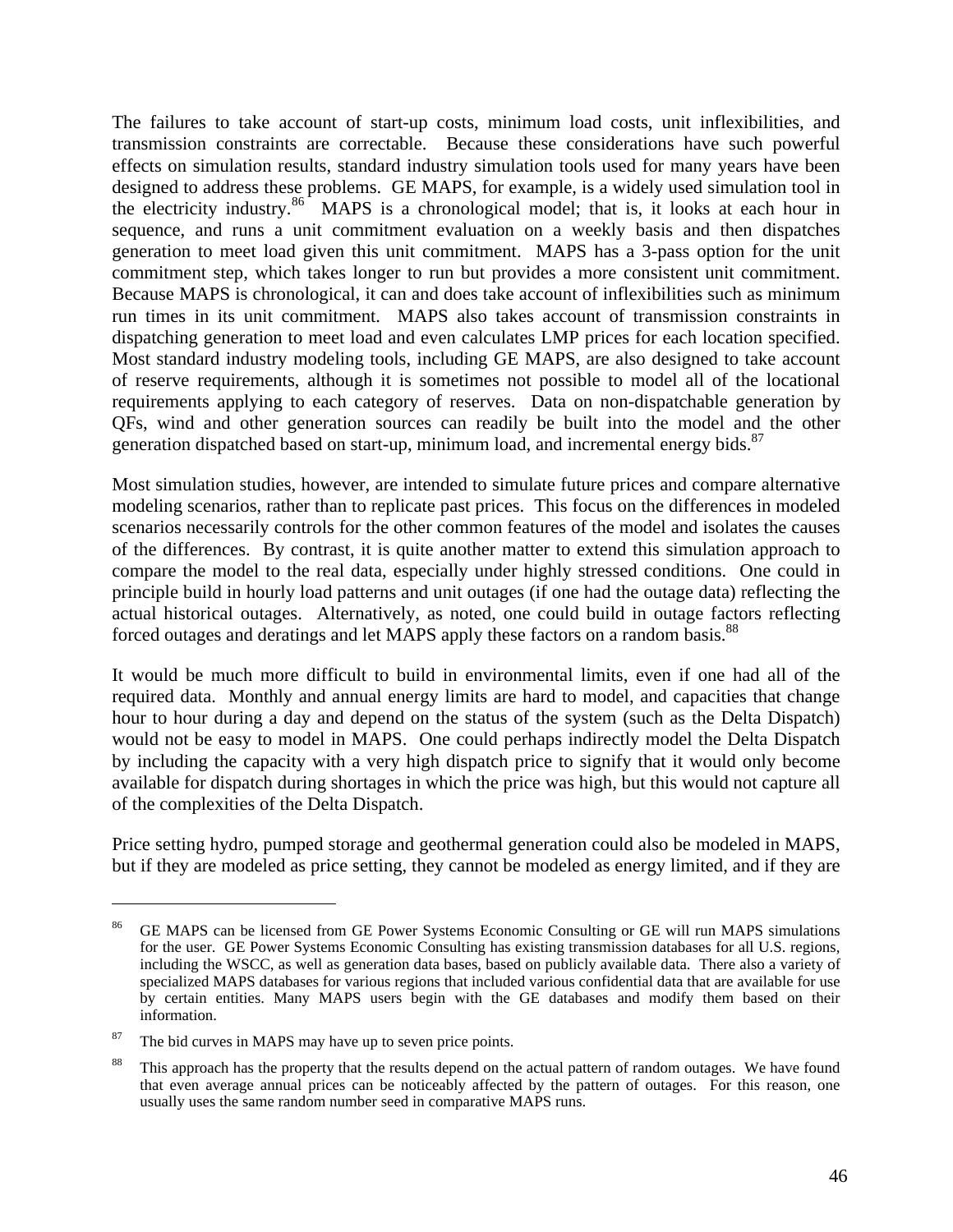modeled as energy limited, they cannot be modeled as price setting and the outcome of the simulation might depend to a considerable degree on the assumed bidding strategy of these entities.

Further, the existing structure of most simulation tools is not well suited to modeling the chaos of real-time. While MAPS and other simulation tools include unit ramp rates, there are no surprises in the current structure. The load shape on which the unit commitment is based is also the load shape against which the units are dispatched. Moreover, random outages all occur prior to unit commitment in MAPS. This is similar to the way Joskow and Kahn have treated outages but with such an approach there is no analogue to the forced outage occurring in real-time.

While people have talked of modifying this structure, it has not to our knowledge actually been done, and entities using simulation tools make other ad hoc adjustments to the simulated prices to reflect these elements of the real world.

Finally, it should be noted that MAPS dispatches generation to meet load at least cost and calculates LMP prices based on this dispatch. This is not the structure of the CAISO markets. A simulation model would need to be modified to account for the dispatch of RMR generation by the CAISO and intra-zonal congestion management. Moreover, a substantial effort might be required to translate the dispatch of generation to meet load in MAPS and the resulting LMP prices, into a set of zonal prices as they would be calculated by the CAISO. It is not apparent that there is a straight-forward way in which to reflect the structure and inefficiency of California electricity markets in a simulation.

# **IV. WITHHOLDING ANALYSIS**

## **A. Introduction**

In our April paper we replicated the Joskow-Kahn withholding analysis and observed that much of the apparent output gap was attributable to several factors:

- 1. The hours selected by Joskow-Kahn for the "output gap" analysis included hours with high day-ahead prices but low real-time prices. Competitive firms should be expected to operate below capacity when real-time prices are low, regardless of day-ahead prices.<sup>89</sup>
- 2. The data on ancillary services utilized by Joskow and Kahn measured ancillary services procurement from internal CAISO generation, not requirements, and did not include all of the zones included in the withholding analysis. In addition, ancillary service procurement from internal CAISO generation was higher in the high real-time priced hours.<sup>90</sup>
- 3. Some of the hours with high day-ahead and real-time prices were immediately before or after low priced hours or dispatch intervals or even included low-priced dispatch intervals. Competitive firms that were following the CAISO's dispatch instructions should be expected

<sup>89</sup> See Table 17 Harvey-Hogan (April).

 $90$  See Tables 18, 19 and 20 Harvey-Hogan (April).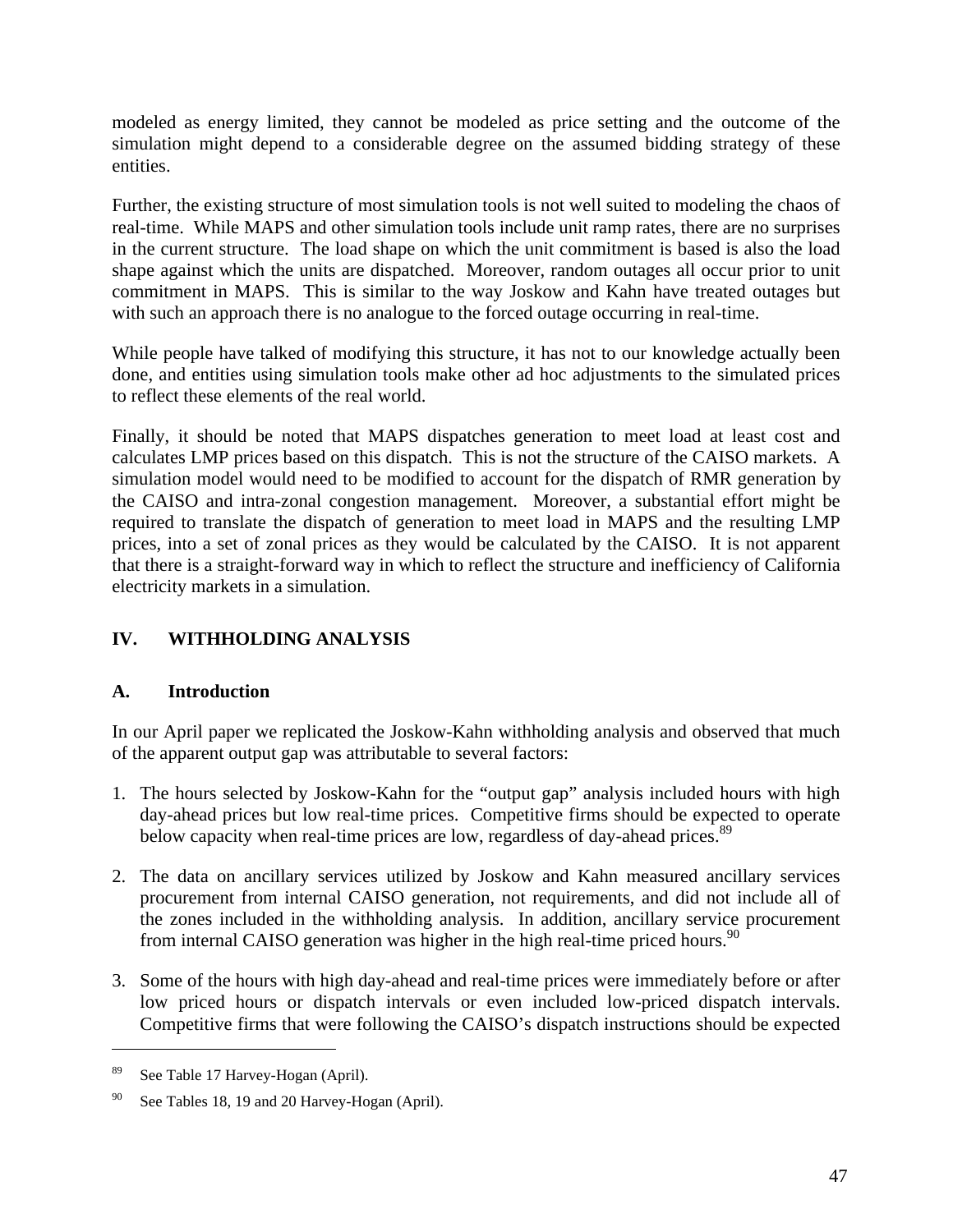to be ramping up or down during part of such hours, reducing their average output and giving rise to an apparent output gap.  $91$ 

- 4. The Joskow-Kahn output gap calculation made no allowance for unit deratings, short of complete outages, or other temporary output limitations.  $92$
- 5. The Joskow-Kahn output gap calculation made no allowance for environmental output limits such as the Delta Dispatch.<sup>9</sup>
- 6. The Joskow-Kahn output gap calculation was based on capacity measured by the highest output achieved by the unit for a single hour and did not necessarily measure capacity under normal conditions or for sustained operation.<sup>94</sup>

The revised Joskow-Kahn paper includes an improved calculation of ancillary service procurement, including procurement of ancillary services from generation from all of the relevant internal zones, but does not address any of the other limitations of their analysis that were described in our April paper. As a result, the paper provides limited information as to whether there has been strategic economic withholding of capacity. Indeed, several of the tables are based on premises regarding what constitutes strategic withholding of capacity that appear widely inconsistent with conventional views of competitive behavior.

#### **B. Daylight Savings Time**

Before turning to a detailed discussion of the new Joskow-Kahn analysis, it is necessary to point out and correct an error underlying the empirical analysis of the CEMS data in our prior paper and in both of the Joskow-Kahn papers. In our earlier paper we were able to largely replicate the Joskow-Kahn output gap calculations based on the CEMS data and the ISO and PX price data. In comparing the CEMS output data to actual Mirant generation data, however, we identified occasional relatively large discrepancies (in addition to the relatively consistent differences arising from the fact that the CEMS data reports gross generation and Mirant's metered output reports net generation).<sup>95</sup> The pattern in the discrepancies enabled us to identify the source of the problem as that the CEMS data are recorded based on standard time, while the Mirant output data and ISO and PX price data for June 2000 are recorded on a daylight savings time basis.<sup>96</sup> As

<sup>&</sup>lt;sup>91</sup> See Table 21 and 22 Harvey-Hogan (April).

 $^{92}$  Harvey-Hogan (April), pp. 51-52.

<sup>93</sup> Harvey-Hogan (April), pp. 51-52.

<sup>&</sup>lt;sup>94</sup> Harvey-Hogan (April), pp. 64-66.

<sup>&</sup>lt;sup>95</sup> That is, the CEMS data include as output electricity that was consumed at the plant and thus not available for sale.

<sup>&</sup>lt;sup>96</sup> We have confirmed with Mirant that it reports its CEMS data on a standard basis with no adjustment for daylight savings time. The EPA website also indicates that the data are to be reported based on standard time. "Revised EDR Version 2.1 Reporting Instructions," Clean Air Markets Division, U.S. EPA, January 24, 2001. www.epa.gov/airmarkets/reporting/edr21/index.html. Finally, we verified that all of the generators included in the Joskow-Kahn analysis reported 720 hours of CEMS data for April 2000, while there are only 719 hours of ISO and PX price data.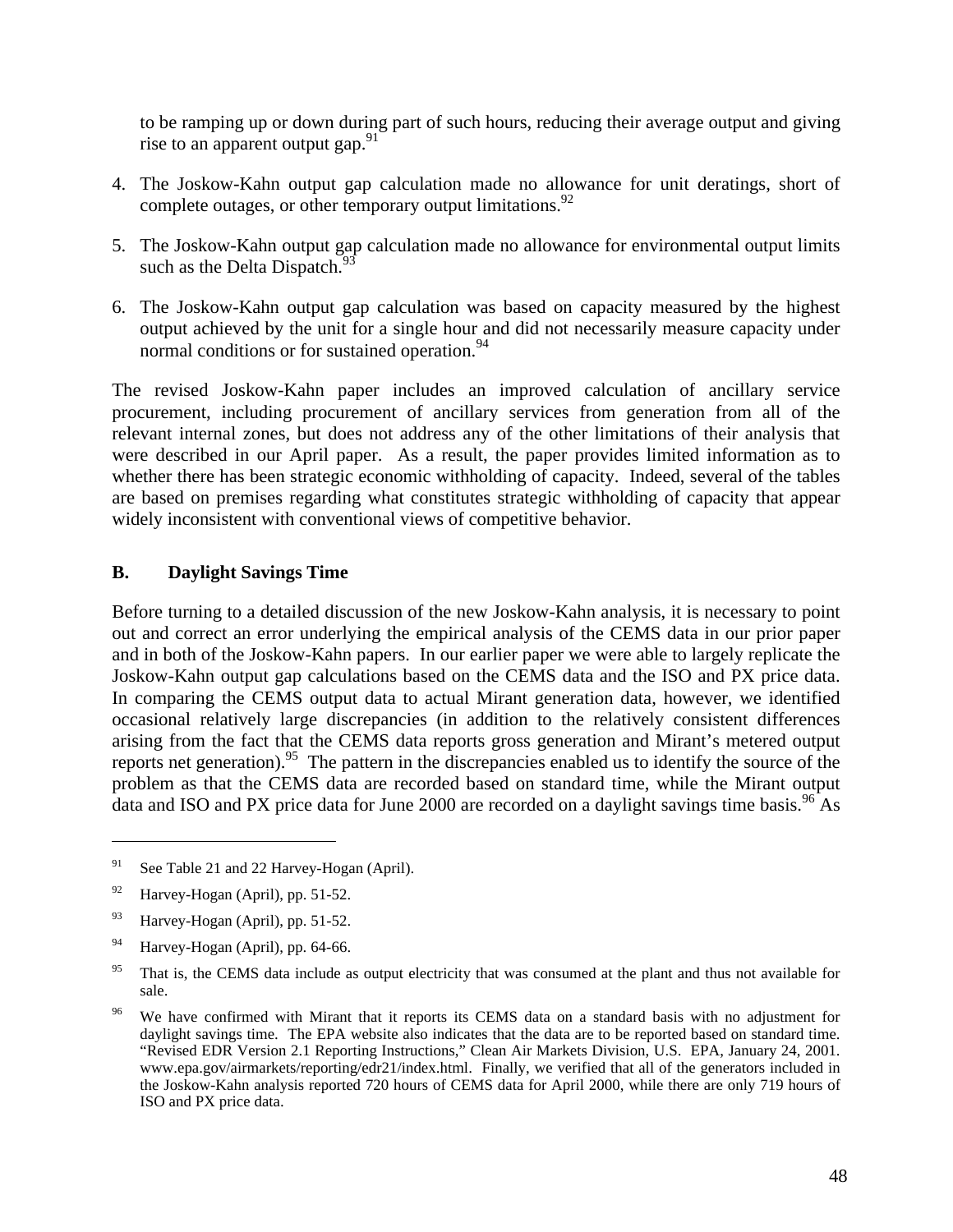a result of this difference, both we and they have not appropriately matched price and output data in the prior analyses. While this does not make much difference in practice during long periods of sustained high prices, it can produce large discrepancies during hours in which prices are rising or falling.

To avoid confusion and correct this error, we have recalculated the tables in our earlier paper based on an appropriate matching of prices and output. Table 23 below reproduces Table 14 in our earlier paper reporting the output gap for the hours with high prices in the day-ahead PX market. It can be seen that the correction does not greatly change the calculation of the average output gap.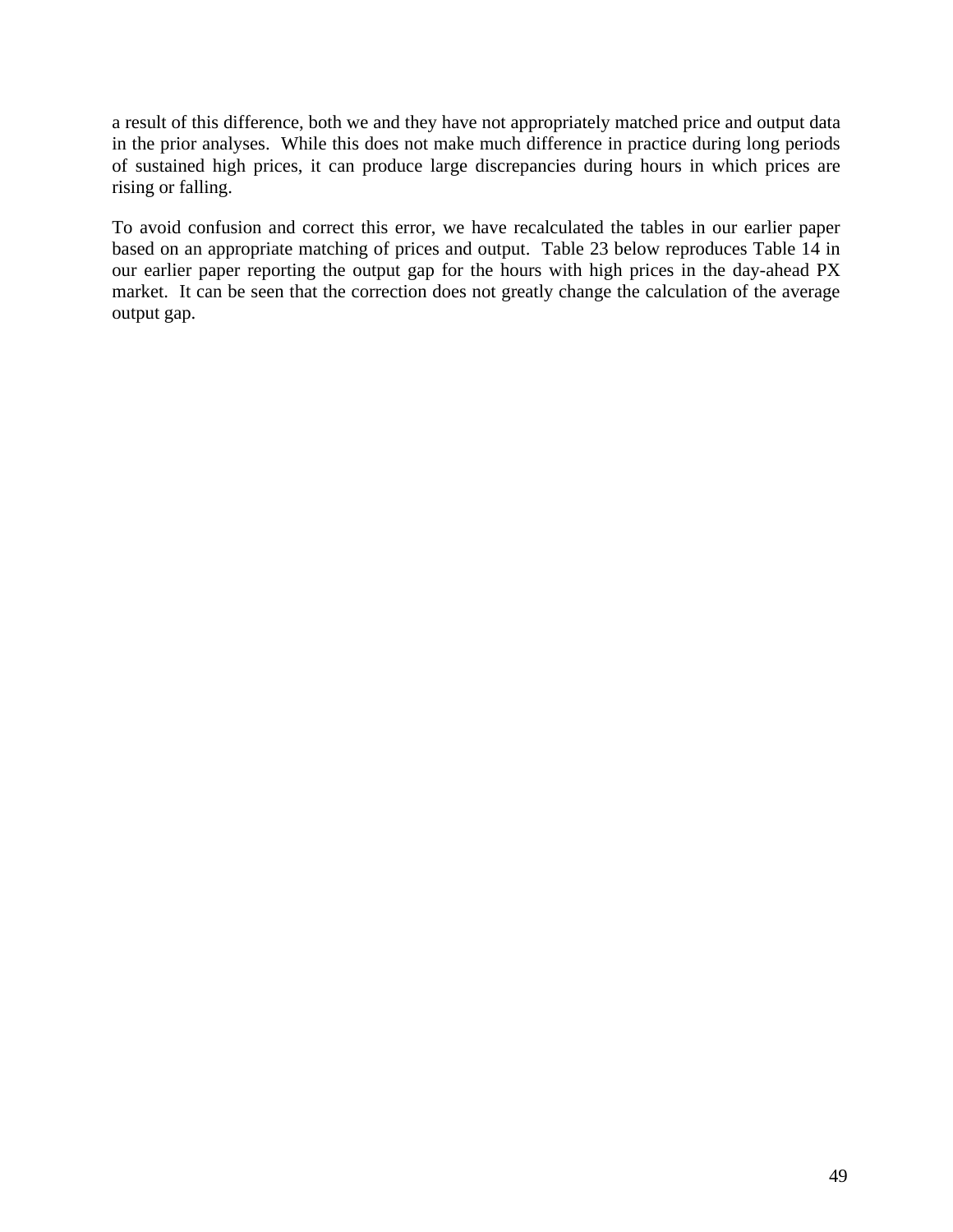|                                                  |                                                                                                                                                               | Table 23<br><b>Output Gap, Not Adjusted for Outages</b> |                      |                              |                      |  |  |  |  |  |
|--------------------------------------------------|---------------------------------------------------------------------------------------------------------------------------------------------------------------|---------------------------------------------------------|----------------------|------------------------------|----------------------|--|--|--|--|--|
|                                                  |                                                                                                                                                               | June 2000, PX Price > \$120/MWh                         |                      |                              |                      |  |  |  |  |  |
|                                                  |                                                                                                                                                               | <b>Joskow-Kahn Calculation</b>                          |                      |                              | <b>Replication</b>   |  |  |  |  |  |
| Owner                                            | <b>Maximum</b><br>Output<br>(A)                                                                                                                               | <b>Mean</b><br>Output<br>(B)                            | Output<br>Gap<br>(C) | <b>Mean</b><br>Output<br>(D) | Output<br>Gap<br>(E) |  |  |  |  |  |
|                                                  |                                                                                                                                                               | <b>NP-15, SF and Z-26</b>                               |                      |                              |                      |  |  |  |  |  |
| Duke                                             | 2,563                                                                                                                                                         | 2,422                                                   | 141                  | 2,426                        | 137                  |  |  |  |  |  |
| Southern                                         | 2,932                                                                                                                                                         | 2,090                                                   | 842                  | 2,110                        | 822                  |  |  |  |  |  |
| Total                                            | 5,495                                                                                                                                                         | 4,512                                                   | 983                  | 4,536                        | 959                  |  |  |  |  |  |
| <b>AS Procurement</b><br>(excluding replacement) |                                                                                                                                                               |                                                         |                      |                              | 1107                 |  |  |  |  |  |
| <b>AS Procurement</b><br>(including replacement) |                                                                                                                                                               |                                                         | 1510                 |                              | 1610                 |  |  |  |  |  |
|                                                  |                                                                                                                                                               | <b>SF</b> and Humboldt                                  |                      |                              |                      |  |  |  |  |  |
| PG&E                                             | N/A                                                                                                                                                           | N/A                                                     | N/A                  | 95                           | 184                  |  |  |  |  |  |
|                                                  |                                                                                                                                                               | $SP-15$                                                 |                      |                              |                      |  |  |  |  |  |
| <b>AES</b>                                       | 3,681                                                                                                                                                         | 2,542                                                   | 1,139                | 2,561                        | 1,120                |  |  |  |  |  |
| Duke                                             | 733                                                                                                                                                           | 643                                                     | 90                   | 652                          | 81                   |  |  |  |  |  |
| Dynegy                                           | 2,000                                                                                                                                                         | 1,014                                                   | 986                  | 1,060                        | 940                  |  |  |  |  |  |
| Reliant                                          | 3,487                                                                                                                                                         | 2,351                                                   | 1,136                | 2,380                        | 1,107                |  |  |  |  |  |
| Total                                            | 9,901                                                                                                                                                         | 6,550                                                   | 3,351                | 6,653                        | 3,248                |  |  |  |  |  |
| <b>AS Procurement</b><br>(excluding replacement) |                                                                                                                                                               |                                                         |                      |                              | 1048                 |  |  |  |  |  |
| <b>AS Procurement</b><br>(including replacement) |                                                                                                                                                               |                                                         | 1672                 |                              | 1678                 |  |  |  |  |  |
| Sources:<br>$(A) - (C)$ :<br>$(D)$ :<br>$(E)$ :  | Joskow-Kahn, Table 8.<br>CEMS data, adjusted for Daylight Savings Time.<br>Col. (A) – Col. (D). Ancillary Service Procurement, Harvey-Hogan (April), Table 8. |                                                         |                      |                              |                      |  |  |  |  |  |

Table 24 below reproduces Table 15 in our earlier paper, reporting the calculated output gap for the subset of the hours with both high day-ahead prices and real-time prices. Once again, the calculated output gap is not greatly different than that in our earlier paper.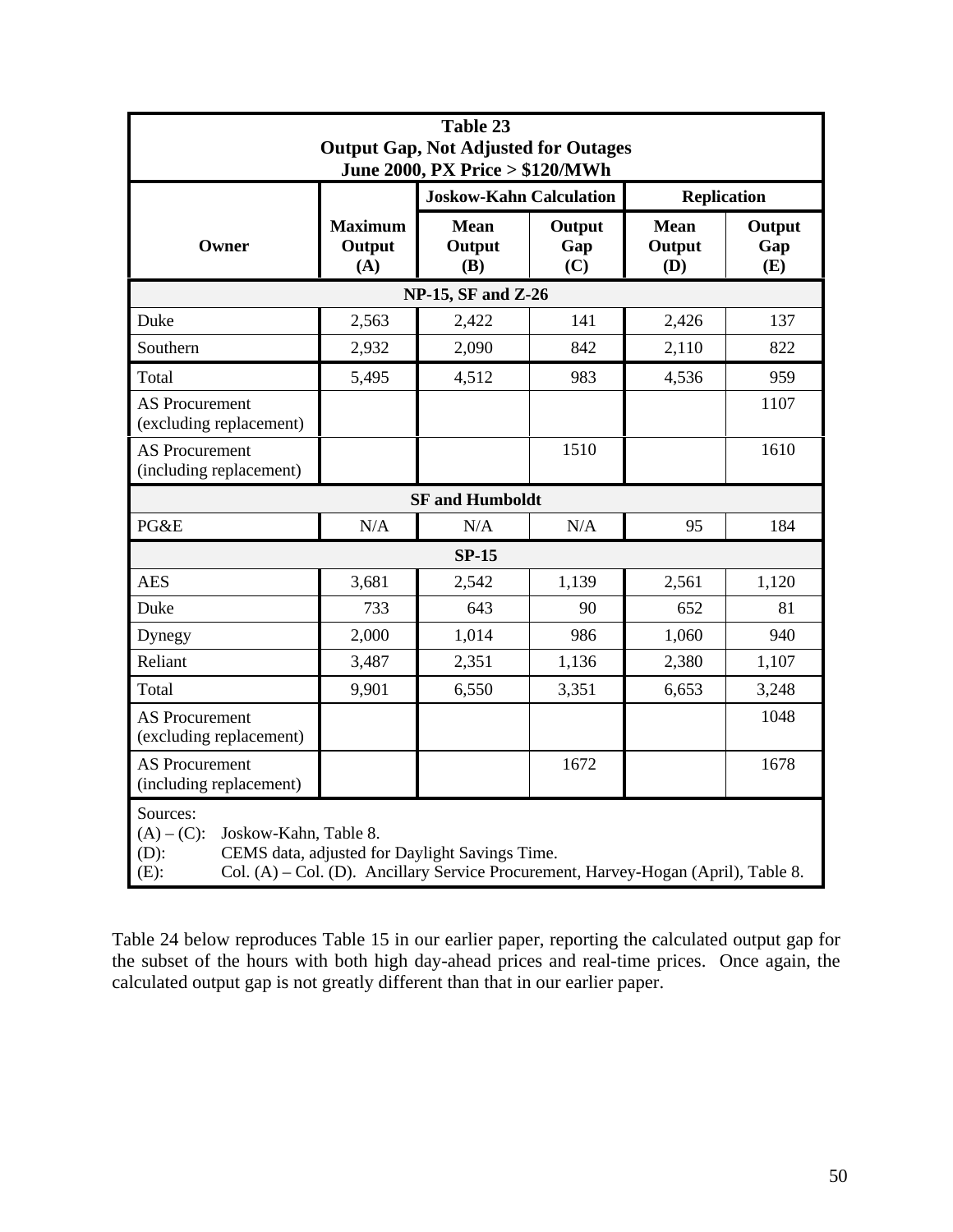|                                                  |                                                                                                                                                                | <b>Table 24</b>              | <b>Output Gap (MW), Not Adjusted for Outages</b> |                              |                                              |  |  |  |  |
|--------------------------------------------------|----------------------------------------------------------------------------------------------------------------------------------------------------------------|------------------------------|--------------------------------------------------|------------------------------|----------------------------------------------|--|--|--|--|
|                                                  |                                                                                                                                                                | <b>June 2000</b>             |                                                  |                              |                                              |  |  |  |  |
|                                                  |                                                                                                                                                                |                              | <b>Joskow-Kahn</b><br>$PX$ Price $> $120/MWh$    |                              | <b>PX and Real-Time</b><br>Price > \$120/MWh |  |  |  |  |
| Owner                                            | <b>Maximum</b><br>Output<br>(A)                                                                                                                                | <b>Mean</b><br>Output<br>(B) | Output<br>Gap<br>(C)                             | <b>Mean</b><br>Output<br>(D) | Output<br>Gap<br>(E)                         |  |  |  |  |
|                                                  |                                                                                                                                                                | NP-15, SF and Z-26           |                                                  |                              |                                              |  |  |  |  |
| Duke                                             | 2,563                                                                                                                                                          | 2,422                        | 141                                              | 2,414                        | 149                                          |  |  |  |  |
| Southern                                         | 2,932                                                                                                                                                          | 2,090                        | 842                                              | 2,313                        | 619                                          |  |  |  |  |
| Total                                            | 5,495                                                                                                                                                          | 4,512                        | 983                                              | 4,727                        | 768                                          |  |  |  |  |
| <b>AS Procurement</b><br>(excluding replacement) |                                                                                                                                                                |                              |                                                  |                              | 1,125                                        |  |  |  |  |
| <b>AS Procurement</b><br>(including replacement) |                                                                                                                                                                |                              | 1,510                                            |                              | 1,746                                        |  |  |  |  |
|                                                  |                                                                                                                                                                | <b>SF</b> and Humboldt       |                                                  |                              |                                              |  |  |  |  |
| PG&E                                             | 279                                                                                                                                                            | 93                           | 186                                              | 102                          | 177                                          |  |  |  |  |
|                                                  |                                                                                                                                                                | <b>SP-15</b>                 |                                                  |                              |                                              |  |  |  |  |
| <b>AES</b>                                       | 3,681                                                                                                                                                          | 2,542                        | 1,139                                            | 2,606                        | 1,075                                        |  |  |  |  |
| Duke                                             | 733                                                                                                                                                            | 643                          | 90                                               | 672                          | 61                                           |  |  |  |  |
| Dynegy                                           | 2,000                                                                                                                                                          | 1,014                        | 986                                              | 1,184                        | 816                                          |  |  |  |  |
| Reliant                                          | 3,487                                                                                                                                                          | 2,351                        | 1,136                                            | 2,451                        | 1,036                                        |  |  |  |  |
| Total                                            | 9,901                                                                                                                                                          | 6,550                        | 3,351                                            | 6,913                        | 2,988                                        |  |  |  |  |
| <b>AS Procurement</b><br>(excluding replacement) |                                                                                                                                                                |                              |                                                  |                              | 1,100                                        |  |  |  |  |
| <b>AS Procurement</b><br>(including replacement) |                                                                                                                                                                |                              | 1,672                                            |                              | 1,945                                        |  |  |  |  |
| Sources:<br>$(A) - (C)$ :<br>$(D)$ :<br>$(E)$ :  | Joskow-Kahn, Table 8.<br>CEMS data, adjusted for Daylight Savings Time.<br>Col. (A) – Col. (D). Ancillary Service Procurement, Harvey-Hogan (April), Table 19. |                              |                                                  |                              |                                              |  |  |  |  |

Table 25 reproduces Table 17 in our earlier paper reporting the output gap calculated for on-line units (Joskow-Kahn Test 1) for the hours with high both high day-ahead prices and real-time prices. Once again, the correctly calculated output gap is slightly smaller than, but not greatly different from the figures reported in the earlier paper.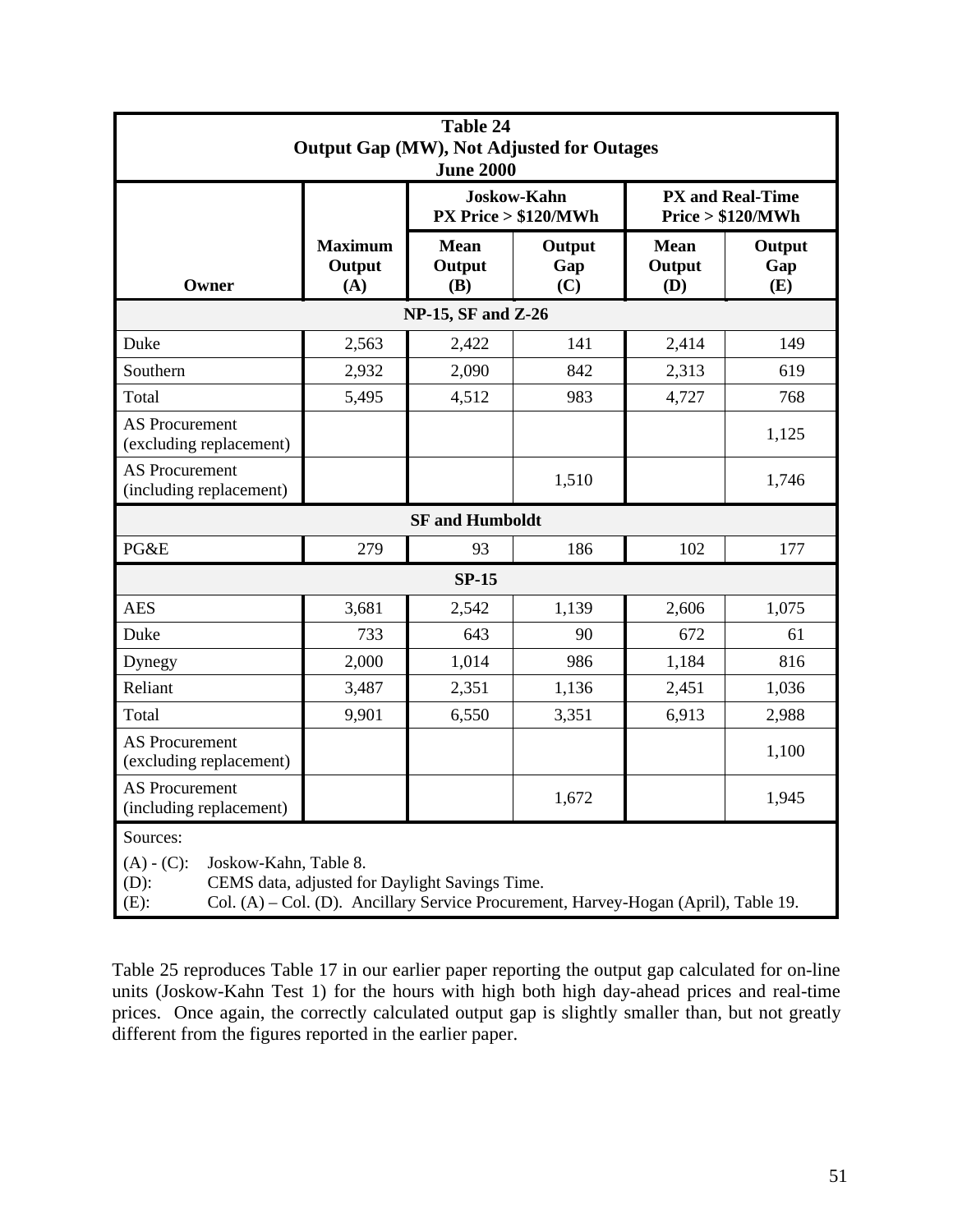|                                                                                                                                                              | Table 25<br>Output Gap (MW), Adjusted for Outages (Test 1)<br><b>June 2000</b> |                                               |                      |                                 |                                              |                      |  |  |  |  |  |
|--------------------------------------------------------------------------------------------------------------------------------------------------------------|--------------------------------------------------------------------------------|-----------------------------------------------|----------------------|---------------------------------|----------------------------------------------|----------------------|--|--|--|--|--|
|                                                                                                                                                              |                                                                                | <b>Joskow-Kahn</b><br>$PX$ Price $> $120/MWh$ |                      |                                 | <b>PX and Real-Time</b><br>Price > \$120/MWh |                      |  |  |  |  |  |
| Owner                                                                                                                                                        | <b>Maximum</b><br>Output<br>(A)                                                | <b>Mean</b><br>Output<br>(B)                  | Output<br>Gap<br>(C) | <b>Maximum</b><br>Output<br>(D) | <b>Mean</b><br>Output<br>(E)                 | Output<br>Gap<br>(F) |  |  |  |  |  |
|                                                                                                                                                              |                                                                                | <b>NP-15, SF and Z-26</b>                     |                      |                                 |                                              |                      |  |  |  |  |  |
| Duke                                                                                                                                                         | 2,541                                                                          | 2,422                                         | 119                  | 2,528                           | 2,414                                        | 114                  |  |  |  |  |  |
| Southern                                                                                                                                                     | 2,740                                                                          | 2,090                                         | 650                  | 2,788                           | 2,313                                        | 475                  |  |  |  |  |  |
| Total                                                                                                                                                        | 5,281                                                                          | 4,512                                         | 769                  | 5,316                           | 4,727                                        | 589                  |  |  |  |  |  |
| <b>AS Procurement</b><br>(excluding replacement)                                                                                                             |                                                                                |                                               |                      |                                 |                                              | 1125                 |  |  |  |  |  |
| <b>AS Procurement</b><br>(including replacement)                                                                                                             |                                                                                |                                               | 1510                 |                                 |                                              | 1746                 |  |  |  |  |  |
|                                                                                                                                                              |                                                                                | <b>SF</b> and Humboldt                        |                      |                                 |                                              |                      |  |  |  |  |  |
| PG&E                                                                                                                                                         | NA                                                                             | <b>NA</b>                                     | NA                   | 109                             | 102                                          | $\overline{7}$       |  |  |  |  |  |
|                                                                                                                                                              |                                                                                | $SP-15$                                       |                      |                                 |                                              |                      |  |  |  |  |  |
| <b>AES</b>                                                                                                                                                   | 2,945                                                                          | 2,542                                         | 403                  | 2,942                           | 2,606                                        | 336                  |  |  |  |  |  |
| Duke                                                                                                                                                         | 723                                                                            | 643                                           | 80                   | 722                             | 672                                          | 50                   |  |  |  |  |  |
| Dynegy                                                                                                                                                       | 1,611                                                                          | 1,014                                         | 597                  | 1,592                           | 1,184                                        | 408                  |  |  |  |  |  |
| Reliant                                                                                                                                                      | 3,225                                                                          | 2,351                                         | 874                  | 3,243                           | 2,451                                        | 792                  |  |  |  |  |  |
| Total                                                                                                                                                        | 8,504                                                                          | 6,550                                         | 1,954                | 8,499                           | 6,913                                        | 1,586                |  |  |  |  |  |
| <b>AS Procurement</b><br>(excluding replacement)                                                                                                             |                                                                                |                                               |                      |                                 |                                              | 1,100                |  |  |  |  |  |
| <b>AS Procurement</b><br>(including replacement)                                                                                                             |                                                                                |                                               | 1,672                |                                 |                                              | 1,945                |  |  |  |  |  |
| Sources:<br>(A) - (C): Joskow-Kahn, Table10, as corrected in Harvey-Hogan (April), Table 16.<br>$(D) - (E)$ : CEMS data, adjusted for Daylight Savings Time. |                                                                                |                                               |                      |                                 |                                              |                      |  |  |  |  |  |

(F): (D) – (E) Ancillary Service Procurement, Harvey-Hogan (April), Table 18.

Finally, Table 26 reproduces Table 21 in our earlier paper, reporting the calculated output gap for on-line units (Joskow-Kahn Test 1) for the non-ramping hours with high real-time prices. The correctly calculated output gap is slightly larger in NP-15 and slightly smaller in SP-15 but basically unchanged overall.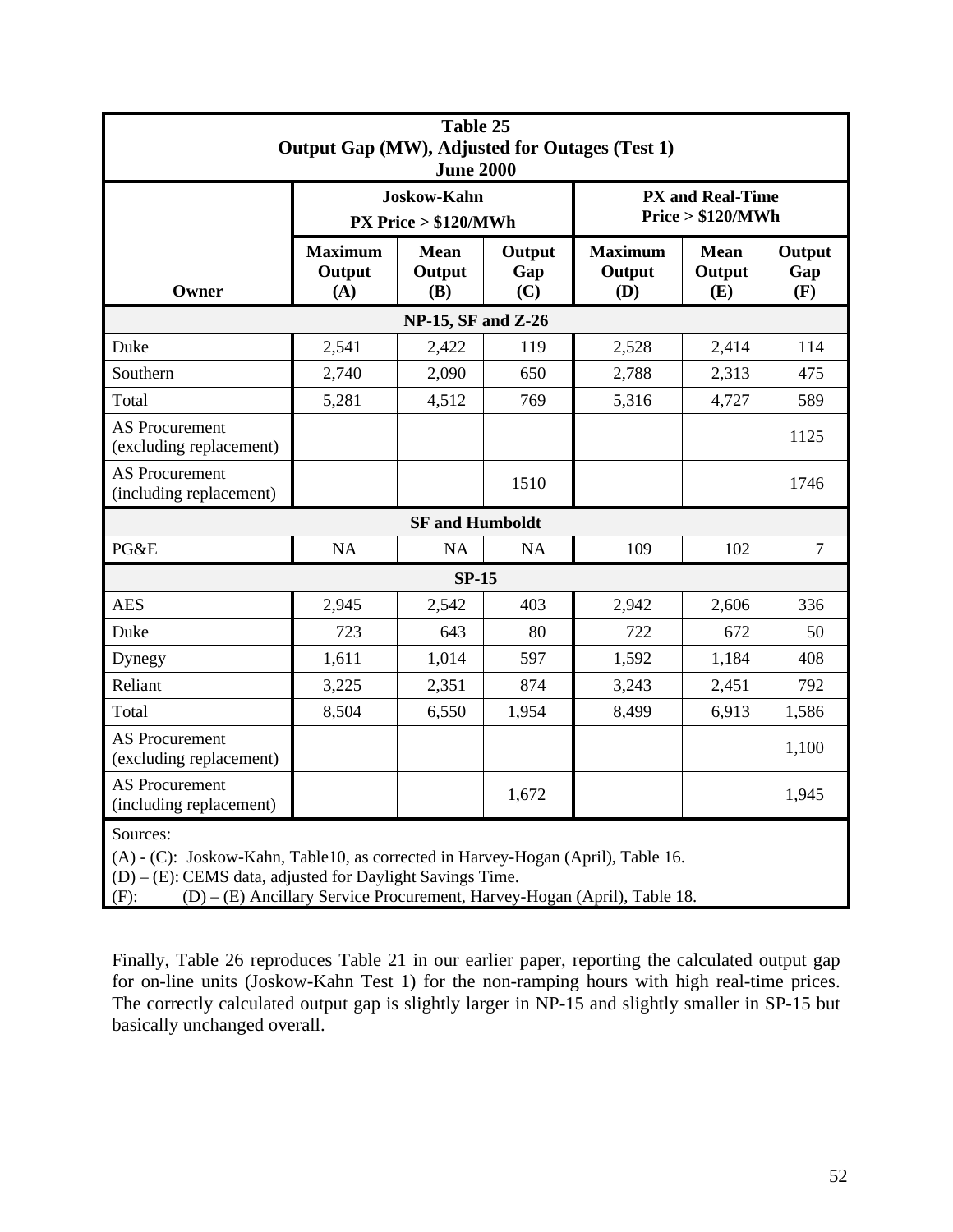|                                                                                                                      | Table 26<br><b>Output Gap (MW), Adjusted for Outages and Ramping</b><br><b>June 2000</b> |                              |                      |                                 |                                                   |                      |  |  |  |  |  |
|----------------------------------------------------------------------------------------------------------------------|------------------------------------------------------------------------------------------|------------------------------|----------------------|---------------------------------|---------------------------------------------------|----------------------|--|--|--|--|--|
|                                                                                                                      |                                                                                          | <b>High-Priced RT Hours</b>  |                      |                                 | <b>High-Priced Non-Ramping</b><br><b>RT</b> Hours |                      |  |  |  |  |  |
| Owner                                                                                                                | <b>Maximum</b><br>Output<br>(A)                                                          | <b>Mean</b><br>Output<br>(B) | Output<br>Gap<br>(C) | <b>Maximum</b><br>Output<br>(D) | <b>Mean</b><br>Output<br>(E)                      | Output<br>Gap<br>(F) |  |  |  |  |  |
| <b>NP-15, SF and Z-26</b>                                                                                            |                                                                                          |                              |                      |                                 |                                                   |                      |  |  |  |  |  |
| Duke                                                                                                                 | 2,528                                                                                    | 2,414                        | 114                  | 2,537                           | 2,428                                             | 109                  |  |  |  |  |  |
| Southern                                                                                                             | 2,788                                                                                    | 2,313                        | 475                  | 2,812                           | 2,478                                             | 334                  |  |  |  |  |  |
| <b>Total North</b>                                                                                                   | 5,316                                                                                    | 4,727                        | 589                  | 5,349                           | 4,906                                             | 443                  |  |  |  |  |  |
| <b>AS Procurement</b><br>(excluding replacement)                                                                     |                                                                                          |                              | 1,125                |                                 |                                                   | 1,038                |  |  |  |  |  |
| <b>AS Procurement</b><br>(including replacement)                                                                     |                                                                                          |                              | 1,746                |                                 |                                                   | 1,796                |  |  |  |  |  |
|                                                                                                                      |                                                                                          | <b>SF</b> and Humboldt       |                      |                                 |                                                   |                      |  |  |  |  |  |
| PG&E                                                                                                                 | 109                                                                                      | 102                          | $\overline{7}$       | 109                             | 105                                               | $\overline{4}$       |  |  |  |  |  |
|                                                                                                                      |                                                                                          | $SP-15$                      |                      |                                 |                                                   |                      |  |  |  |  |  |
| <b>AES</b>                                                                                                           | 2,942                                                                                    | 2,606                        | 336                  | 2,977                           | 2,660                                             | 317                  |  |  |  |  |  |
| Duke                                                                                                                 | 722                                                                                      | 672                          | 50                   | 725                             | 693                                               | 32                   |  |  |  |  |  |
| Dynegy                                                                                                               | 1,592                                                                                    | 1,184                        | 408                  | 1,598                           | 1,273                                             | 325                  |  |  |  |  |  |
| Reliant                                                                                                              | 3,243                                                                                    | 2,451                        | 792                  | 3,295                           | 2,550                                             | 745                  |  |  |  |  |  |
| Total SP-15                                                                                                          | 8,499                                                                                    | 6,913                        | 1,586                | 8,595                           | 7,176                                             | 1,419                |  |  |  |  |  |
| <b>AS Procurement</b><br>(excluding replacement)                                                                     |                                                                                          |                              | 1,100                |                                 |                                                   | 1,178                |  |  |  |  |  |
| <b>AS Procurement</b><br>(including replacement)                                                                     |                                                                                          |                              | 1,945                |                                 |                                                   | 2,273                |  |  |  |  |  |
| Sources:<br>$(A) - (C)$ Table 25.<br>$(D) - (E)$ CEMS data, adjusted for Daylight Savings Time; note Williams units. |                                                                                          |                              |                      |                                 |                                                   |                      |  |  |  |  |  |

 $(F) = (D) - (E)$  Ancillary Service Procurement, Harvey-Hogan (April), Table 22.

Correcting the calculation of the output gap to reflect daylight savings time does not therefore fundamentally change the conclusion in our earlier paper that one cannot infer based on the CEMS data whether economic withholding occurred. The reported procurement of ancillary services is of the same magnitude or larger than the estimate of the output gap. Hence, it is possible that virtually all of the capacity not producing energy was producing required ancillary services.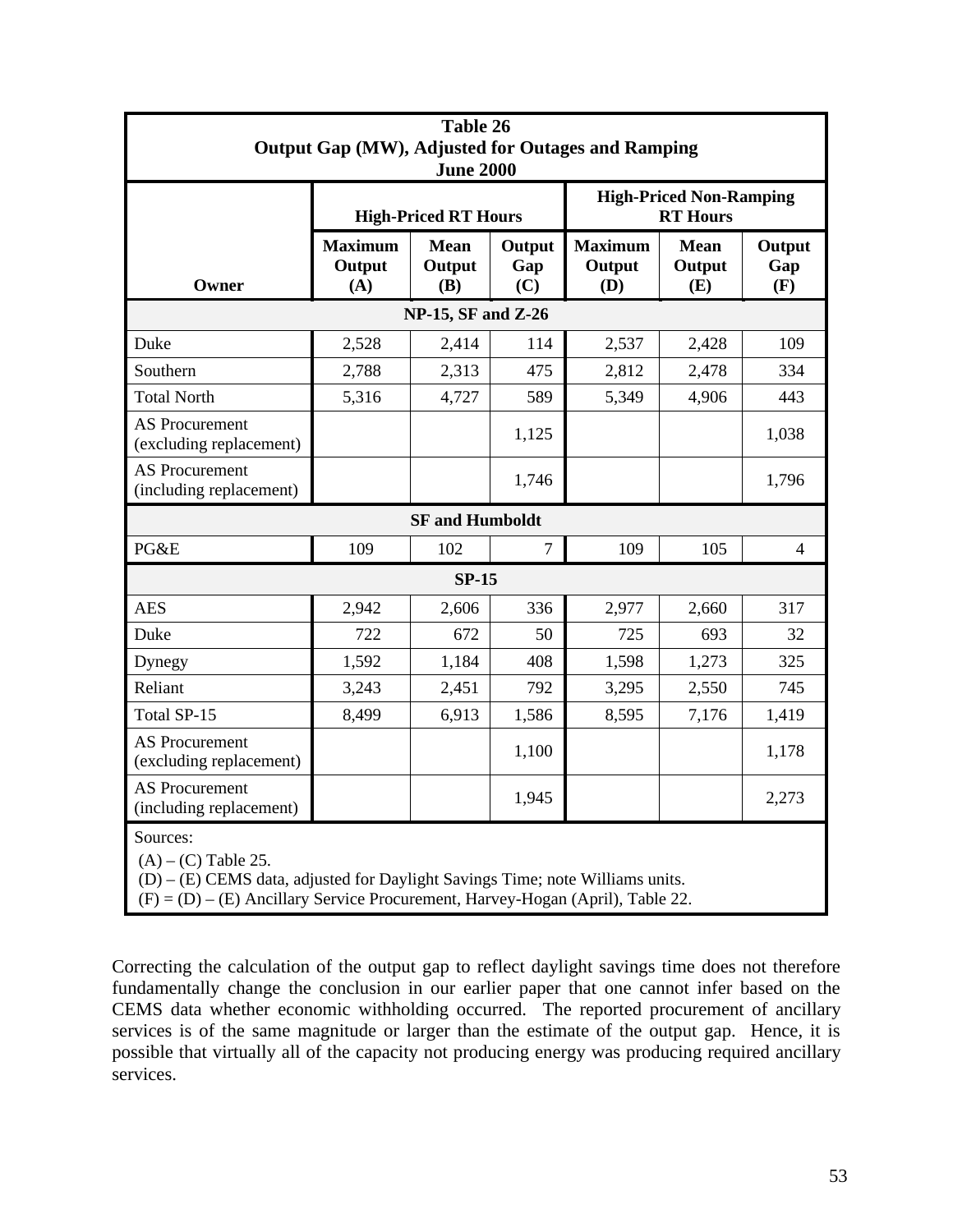#### **C. Output Gaps on High-Priced Days**

We now turn to the new analysis of the output gap offered by Joskow-Kahn. We begin with a consideration of Joskow-Kahn's Table 15, which reports the output gap during five high priced days during June 2000. Joskow-Kahn reasonably concludes that on these five high priced days "demand was so high that all available capacity should have been running."<sup>97</sup> For the selected hours on each of these days they calculate an output gap that greatly exceeds their calculation of undispatched ancillary services from generation. The output gap calculation, however, has the same limitations as the output gap calculations in their earlier paper, and if a few of these limitations are taken into account in the analysis, the output gap is substantially reduced. In particular, the output gap in Table 15 is calculated for hours in which real-time prices were low as well as high, but low output in low-priced hours does not indicate economic withholding. Second, the output gap calculated in Table 15 includes the capacity of off-line units. While we would expect "all available capacity to be running" in the high priced hours on these days, units that are not available due to forced outages would not be running but are not necessarily engaged in economic withholding. Third, even if the output gap calculation is restricted to hours with high real-time prices, the calculation includes ramping hours in which output may be less than capacity because the unit is ramping from a low output level to a high output level over some period of time. Fourth, the analysis does not account for capacity of on-line units that is not available due to derating of capacity (i.e., partial outages). Fifth, the analysis does not account for capacity that is not eligible for dispatch due to environmental limits. Sixth, the analysis of GT capacity makes no allowance for the impact of temperature on GT output. Each of these limitations is discussed in greater detail below.

Before turning to these points, we first note that correcting the Joskow-Kahn calculations to correct for Daylight Savings Time has a very minor impact on the overall output gap, as shown in Table 27.

Joskow-Kahn (July), p. 26.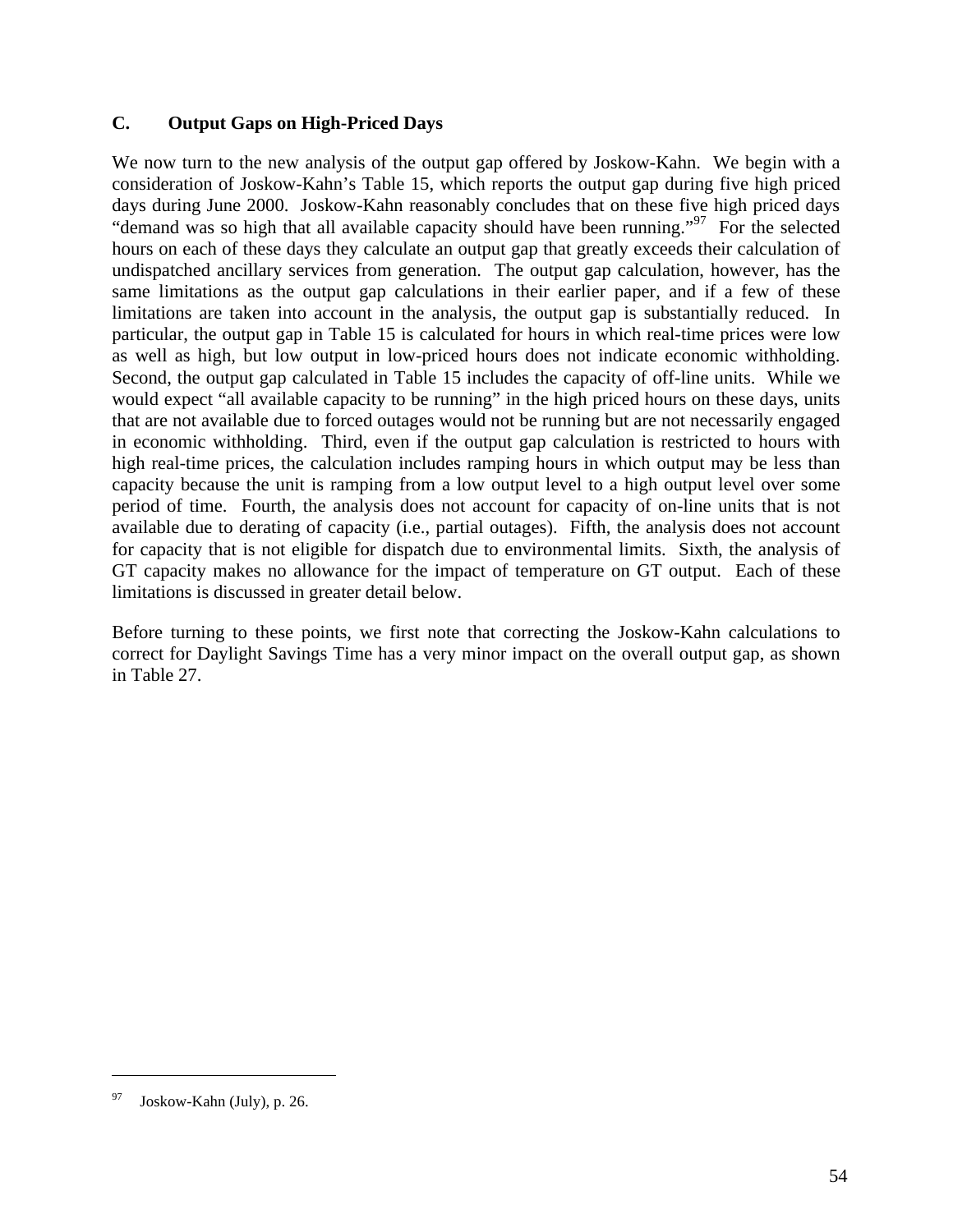|                                                                                                                                                                                     | Table 27<br><b>Joskow-Kahn Table 15. Daily Output Gap Calculations</b><br><b>High Priced PX or RT Hours</b> |                                 |                      |                              |                                 |                      |  |  |  |  |  |
|-------------------------------------------------------------------------------------------------------------------------------------------------------------------------------------|-------------------------------------------------------------------------------------------------------------|---------------------------------|----------------------|------------------------------|---------------------------------|----------------------|--|--|--|--|--|
|                                                                                                                                                                                     |                                                                                                             | <b>Joskow-Kahn</b>              |                      |                              | <b>Replication</b>              |                      |  |  |  |  |  |
| <b>Date</b>                                                                                                                                                                         | <b>Mean</b><br>Output<br>(A)                                                                                | <b>Klein</b><br>Capacity<br>(B) | Output<br>Gap<br>(C) | <b>Mean</b><br>Output<br>(D) | <b>Klein</b><br>Capacity<br>(E) | Output<br>Gap<br>(F) |  |  |  |  |  |
| $6 - 14 - 00$                                                                                                                                                                       | 6,102                                                                                                       | 9,670                           | 3,568                | 6,252                        | 9,751                           | 3,499                |  |  |  |  |  |
| $6 - 15 - 00$                                                                                                                                                                       | 5,994                                                                                                       | 9,670                           | 3,676                | 6,099                        | 9,751                           | 3,652                |  |  |  |  |  |
| $6 - 26 - 00$                                                                                                                                                                       | 7,107                                                                                                       | 9,670                           | 2,563                | 7,225                        | 9,751                           | 2,526                |  |  |  |  |  |
| $6 - 27 - 00$                                                                                                                                                                       | 6,518                                                                                                       | 9,670                           | 3,152                | 6,597                        | 9,751                           | 3,154                |  |  |  |  |  |
| $6 - 28 - 00$                                                                                                                                                                       | 6,330                                                                                                       | 9,670                           | 3,340                | 6,358                        | 9,751                           | 3,393                |  |  |  |  |  |
| Average                                                                                                                                                                             | 6,410                                                                                                       | 9,670                           | 3,260                | 6,506                        | 9,751                           | 3,245                |  |  |  |  |  |
| Sources:<br>$(A) - (C)$ :<br>Joskow-Kahn (July), Table 15.<br>$(D)$ :<br>CEMS data, adjusted for Daylight Savings Time.<br>$(E)$ :<br>Klein (April 1998).<br>$(F)$ :<br>$(E)-(D)$ . |                                                                                                             |                                 |                      |                              |                                 |                      |  |  |  |  |  |

It should be noted, however, that we cannot exactly reproduce the Joskow-Kahn figure for capacity and our analysis is based on the higher figure we have calculated, which, other things equal, would tend to increase the calculated output gap.

It is important to recognize that the output gap calculated in Joskow-Kahn Table 15 is the difference between capacity and output in any hour in which *either* the day-ahead price or realtime price exceeded  $$120.<sup>98</sup>$  This means that Joskow and Kahn consider it to be evidence of the exercise of market power if a generator does not operate at full capacity and the day-ahead price exceeded \$120, even if the real-time price were zero. In our view, this is an oversight. Moreover, this combination of high day-ahead prices and low real-time prices is not hypothetical. Some of the hours included in Joskow and Kahn's calculation of "economic withholding" in Table 15 include hour ending 9 on June 15, during which the SP-15 real-time price was -\$7 (with an "output gap" of 4,836 MW), and hour ending 23 on June 15 during which the SP-15 real-time price was \$2.20 (with an "output gap" of 5,660 MW). Not surprisingly, these output gaps are thousands of MW larger than the average gaps in Joskow-Kahn Table 15 and serve to pull the average up. While high day-ahead prices would affect the willingness of a competitive firm to commit a unit, and thus the likelihood that a unit would be operating at some level in real time, day-ahead prices have no bearing on whether the unit would operate above

<u>.</u>

<sup>98</sup> "Table 15 shows the gap calculations for the high-priced hours (day ahead or real time) for these five days." Joskow-Kahn (July), p. 26.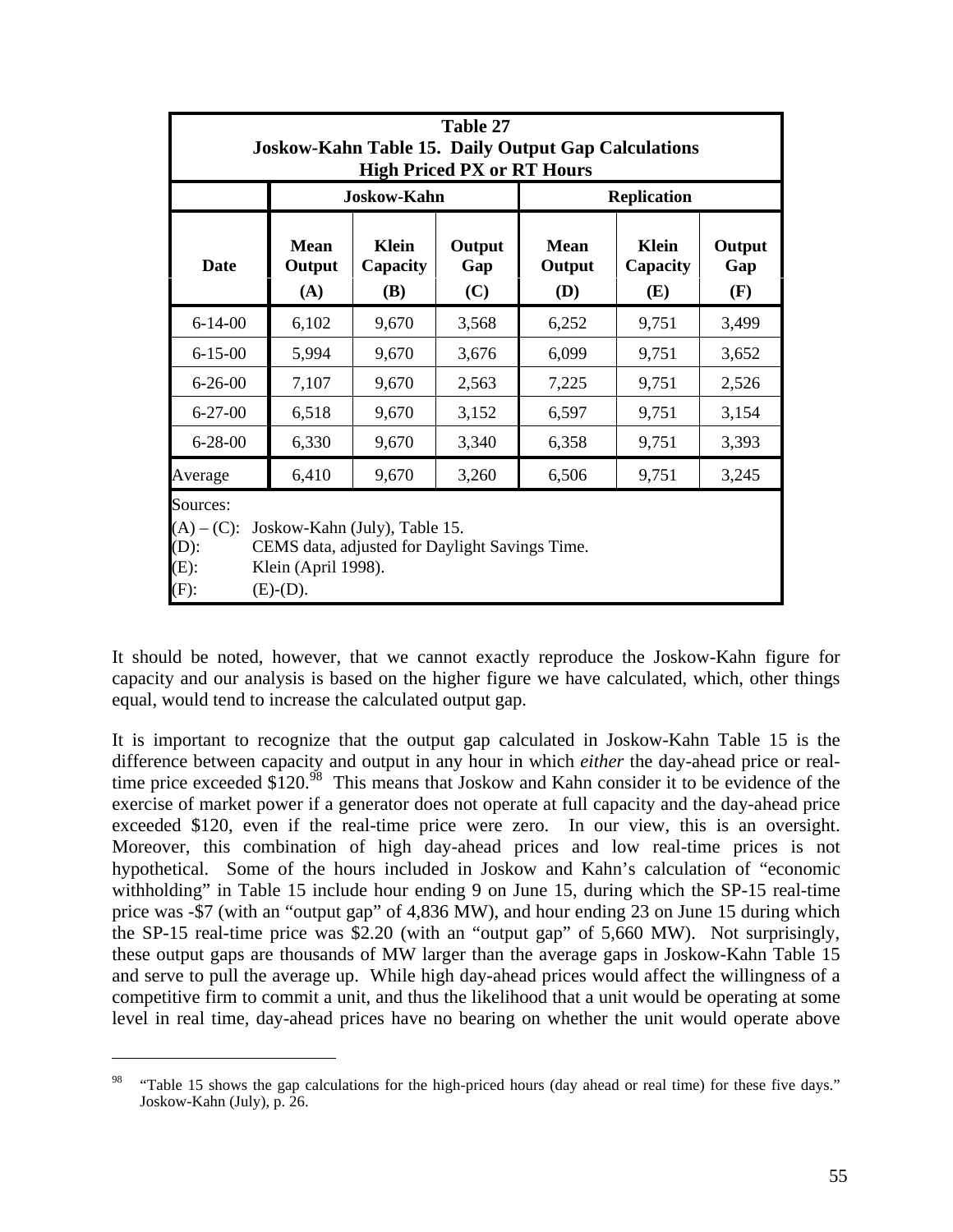minimum load in real-time. The real-time output of a competitive firm should be governed by real-time prices. Table 15 in Joskow-Kahn is therefore premised on a definition of output gap and economic withholding that is not based on competitive behavior and appears to ignore the basic profit maximizing choice.

The only rationale we have been able to identify in the Joskow-Kahn paper for this view of withholding is the statement that:

"Harvey & Hogan claim that the only relevant hours to consider are those when *both* day ahead and real time prices are above a threshold level.<sup>99</sup> Since generators can make both start-up and dispatch decisions up until real time, we think that there are equally compelling arguments for examining hours in which only the real time price exceeds some threshold or  $-$  if at least some irreversible operational decisions are made day ahead – hours in which either the day ahead or the real time price is above some threshold. In what follows, we examine hours which meet this second criterion."<sup>100</sup>

This statement reflects confused reasoning. The irreversible operational decision made day ahead is whether to operate at all. There is no irreversible day-ahead decision to operate at full capacity even if prices are low, zero or even negative in real time. A competitive firm will be unable to respond to high prices in real time if day-ahead prices were low and its unit is off-line in real time, but even in the California markets it will be able to reduce output in real time if realtime prices are low. In our view, the only implication of high day-ahead prices for the real-time output of competitive firms is that more capacity would likely be on-line than if day-ahead prices were low. The real-time output of competitive firms would be governed by the level of real-time prices. This apparently reflects a very fundamental difference between us and Joskow-Kahn with respect to our view of competitive behavior, as they appear to argue that the real-time output decisions of competitive firms should be based on day-ahead prices, without regard to real-time prices.

Harvey-Hogan (April), p. 44. We took as given the hours that Joskow and Kahn identified for analysis and observed that it does not make economic sense to include in a economic withholding analysis the output gap during hours with low real-time prices.

<sup>&</sup>lt;sup>99</sup> This claim does not cite any statement in our April paper and its not accurate. Instead, we stated

<sup>&</sup>quot;Importantly, Joskow and Kahn select the hours they analyze based on high day-ahead PX prices, but then test for withholding based on real-time output. This tends to bias the study towards finding evidence of withholding, even if none existed because the real-time output of a competitive firm depends on real-time prices, not just day-ahead prices. Even if output is sold forward at day-ahead prices, this is only a financial commitment. The ultimate opportunity cost for real-time production is the real-time price that would apply to any differences between dayahead schedules and actual production.

In particular, the selection of high-priced hours restricts attention to the supply region where Joskow and Kahn presume that competitively offered plants would all be at their maximum output. Higher real-time prices should not produce higher output, but lower real-time prices could result in lower output. The effects do not average out. Therefore, with any significant volatility in real-time prices relative to day-ahead prices, this asymmetry would tend to overstate the implied withholding of supply."

 $100$  Joskow-Kahn (July), p. 20.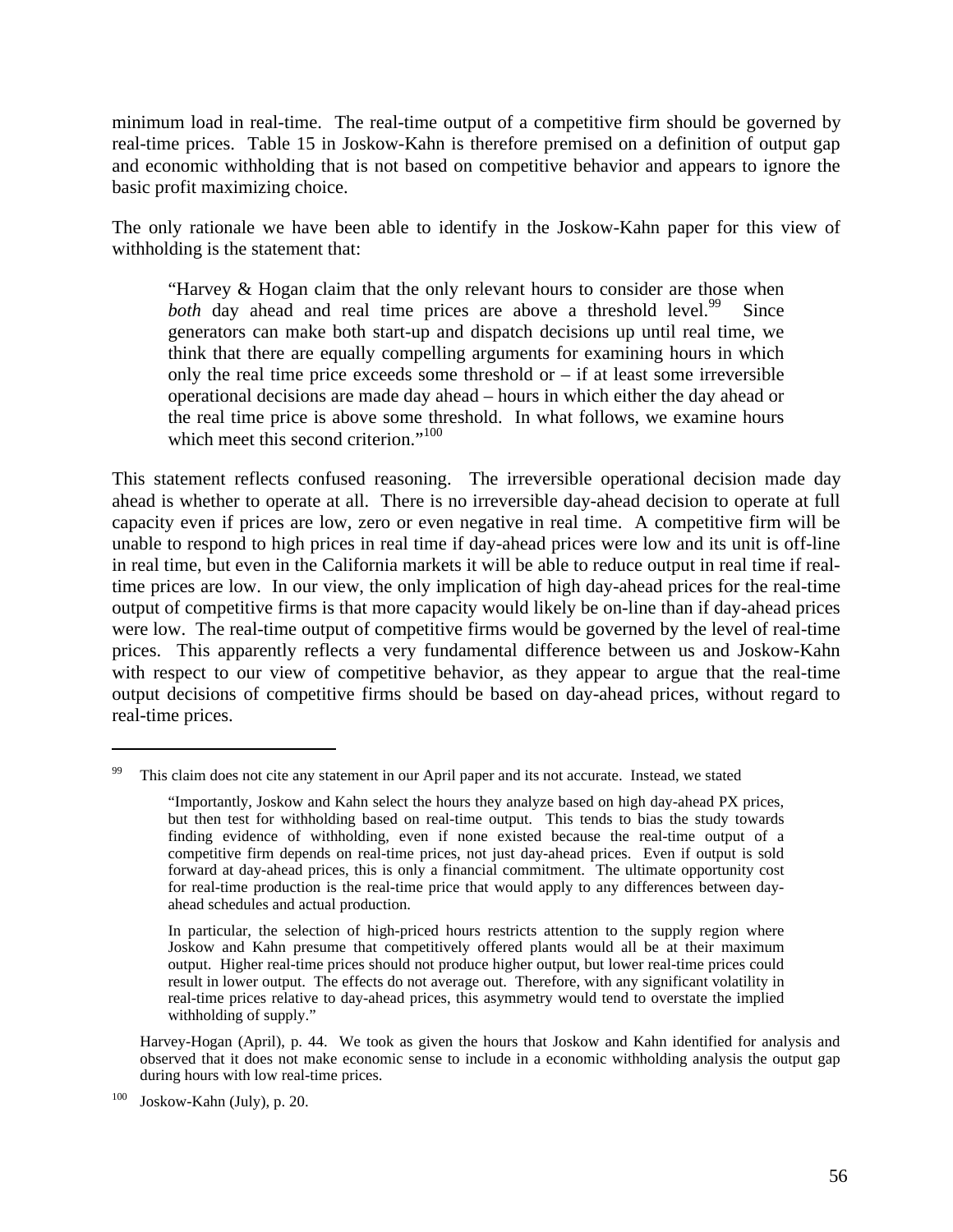We have recalculated in Table 28 the output gap for the steam units (only) in Joskow-Kahn Table 15 restricting the analysis to the hours on these days during which the real-time price exceeded \$120. This recalculation excludes from the calculated output gap capacity that was likely not used to produce electricity for the simple reason that the real-time price was low. It can be seen that real-time output averages about 200 MW higher on an hourly basis during the hours in which real-time prices were high, with larger and smaller differences from hour to hour and day-to-day.

|                                                                                                                                                                                     | <b>Table 28</b><br><b>Joskow-Kahn Table 15. Daily Output Gap Calculations</b> |                                    |                                        |                              |                                 |                      |  |  |  |  |  |  |
|-------------------------------------------------------------------------------------------------------------------------------------------------------------------------------------|-------------------------------------------------------------------------------|------------------------------------|----------------------------------------|------------------------------|---------------------------------|----------------------|--|--|--|--|--|--|
|                                                                                                                                                                                     |                                                                               | <b>High Priced PX or RT Hours</b>  |                                        | <b>High Priced RT Hours</b>  |                                 |                      |  |  |  |  |  |  |
| <b>Date</b>                                                                                                                                                                         | Joskow-<br>Kahn Calc.<br><b>Mean</b><br>Output<br>(A)                         | Joskow-<br>Kahn<br>Capacity<br>(B) | Joskow-<br>Kahn<br>Calc.<br>Gap<br>(C) | <b>Mean</b><br>Output<br>(D) | <b>Klein</b><br>Capacity<br>(E) | Output<br>Gap<br>(F) |  |  |  |  |  |  |
| $6 - 14 - 00$                                                                                                                                                                       | 6,102<br>9,670<br>3,568<br>6,351<br>9,751<br>3,400                            |                                    |                                        |                              |                                 |                      |  |  |  |  |  |  |
| $6 - 15 - 00$                                                                                                                                                                       | 5,994                                                                         | 9,670                              | 3,676                                  | 6,544                        | 9,751                           | 3,207                |  |  |  |  |  |  |
| $6 - 26 - 00$                                                                                                                                                                       | 7,107                                                                         | 9,670                              | 2,563                                  | 7,196                        | 9,751                           | 2,555                |  |  |  |  |  |  |
| $6 - 27 - 00$                                                                                                                                                                       | 6,518                                                                         | 9,670                              | 3,152                                  | 6,597                        | 9,751                           | 3,154                |  |  |  |  |  |  |
| $6 - 28 - 00$                                                                                                                                                                       | 6,330                                                                         | 9,670                              | 3,340                                  | 6,363                        | 9,751                           | 3,388                |  |  |  |  |  |  |
| Average                                                                                                                                                                             | 6,410                                                                         | 9,670                              | 3,260                                  | 6,610                        | 9,751                           | 3,141                |  |  |  |  |  |  |
| Sources:<br>$(A) - (C)$ :<br>Joskow-Kahn (July), Table 15.<br>$(D)$ :<br>CEMS data, adjusted for Daylight Savings Time.<br>$(E)$ :<br>Klein (April 1998).<br>$(F)$ :<br>$(E)-(D)$ . |                                                                               |                                    |                                        |                              |                                 |                      |  |  |  |  |  |  |

As before, we have tested whether the output gap is statistically different in the hours in which day-ahead prices are high but real-time prices are low from the output gap in the hours in which real-time prices are high. The output gap is 766 MW smaller in the hours with high real-time prices than in the hours with low real-time prices and the difference is statistically significantly different from zero at the 90 percent level.

A second limitation of the calculation of the output gap in Table 15 is that it includes the capacity of off-line steam units. While we agree that it is unlikely that many units were off-line on these hot weather and high priced days due to economics (i.e., start-up and no-load costs), units could also have been off-line on these days due to forced outages, or in order to make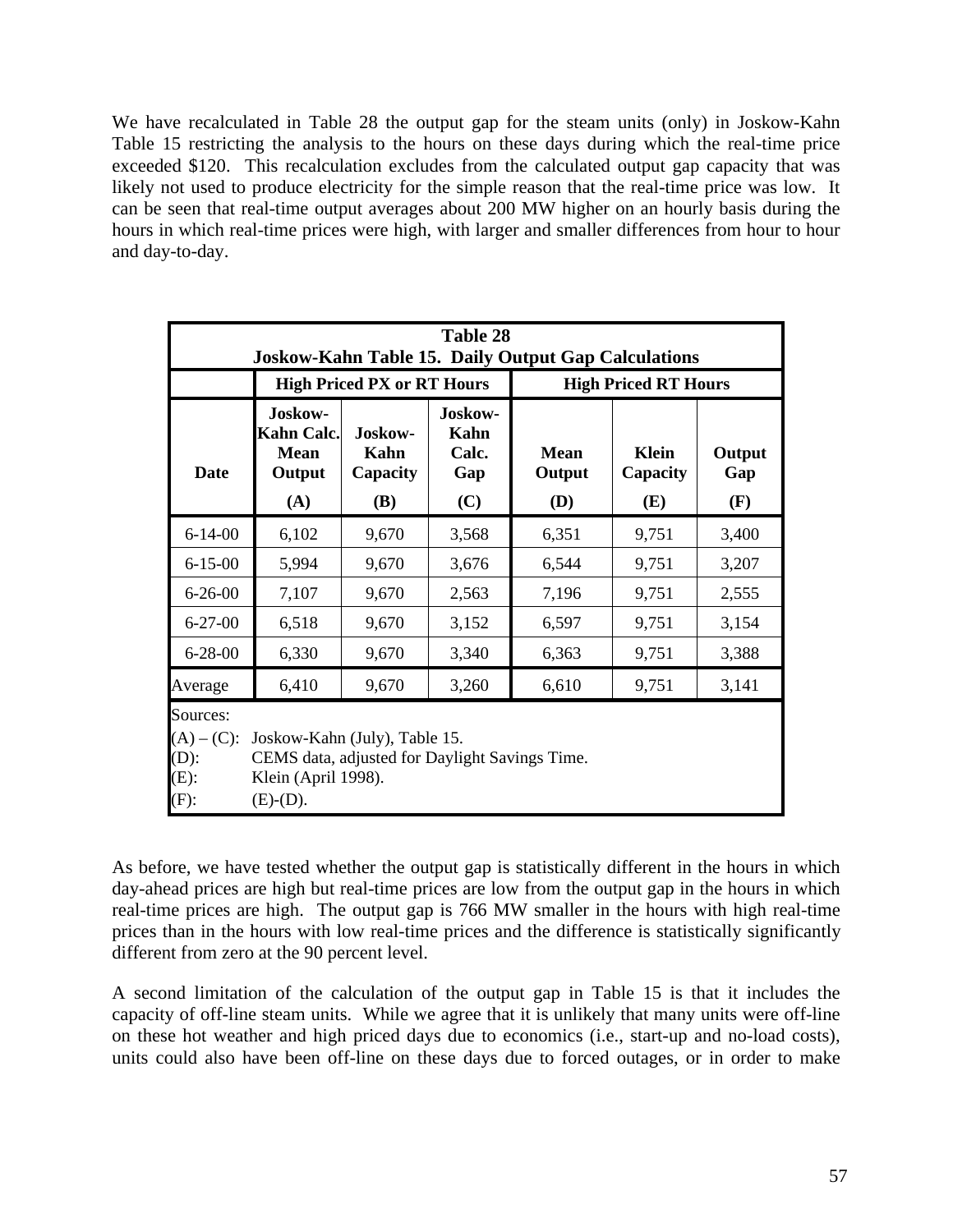repairs, rather than economic withholding. As Joskow and Kahn note in their reply, if the capacity of offline units is excluded, the size of the calculated output gap is further reduced.<sup>101</sup> In fact, it can be seen in Table 29 below that if the output gap is calculated for on line units based on real-time prices, the "output gap" is substantially reduced.

|                                                            |                                                                                                                       |                                        | Table 29<br><b>Joskow-Kahn Table 15. Outage Adjusted Output Gap Calculations</b> |                              |                                 |                      |  |  |  |  |  |  |  |
|------------------------------------------------------------|-----------------------------------------------------------------------------------------------------------------------|----------------------------------------|----------------------------------------------------------------------------------|------------------------------|---------------------------------|----------------------|--|--|--|--|--|--|--|
|                                                            |                                                                                                                       | <b>High Priced PX or RT Hours</b>      |                                                                                  |                              | <b>High Priced RT Hours</b>     |                      |  |  |  |  |  |  |  |
|                                                            |                                                                                                                       | <b>Joskow-Kahn</b>                     |                                                                                  |                              | <b>Outage Adjusted</b>          |                      |  |  |  |  |  |  |  |
| <b>Date</b>                                                | <b>Mean</b><br>Output<br>(A)                                                                                          | <b>Klein</b><br>Capacity<br><b>(B)</b> | Output<br>Gap<br>(C)                                                             | <b>Mean</b><br>Output<br>(D) | <b>Klein</b><br>Capacity<br>(E) | Output<br>Gap<br>(F) |  |  |  |  |  |  |  |
| $6 - 14 - 00$                                              | 6,102                                                                                                                 | 9,670                                  | 3,568                                                                            | 6,351                        | 8,608                           | 2,257                |  |  |  |  |  |  |  |
| $6 - 15 - 00$                                              | 5,994                                                                                                                 | 9,670                                  | 3,676                                                                            | 6,544                        | 7,841                           | 1,297                |  |  |  |  |  |  |  |
| $6 - 26 - 00$                                              | 7,107                                                                                                                 | 9,670                                  | 2,563                                                                            | 7,196                        | 8,499                           | 1,304                |  |  |  |  |  |  |  |
| $6 - 27 - 00$                                              | 6,518                                                                                                                 | 9,670                                  | 3,152                                                                            | 6,597                        | 8,327                           | 1,730                |  |  |  |  |  |  |  |
| $6 - 28 - 00$                                              | 6,330                                                                                                                 | 9,670                                  | 3,340                                                                            | 6,363                        | 8,419                           | 2,056                |  |  |  |  |  |  |  |
| Average                                                    | 6,410                                                                                                                 | 9,670                                  | 3,260                                                                            | 6,610                        | 8,339                           | 1,729                |  |  |  |  |  |  |  |
| Sources:<br>$(A) - (C)$ :<br>$(D)$ :<br>$(E)$ :<br>$(F)$ : | Joskow-Kahn (July), Table 15.<br>CEMS data, adjusted for Daylight Savings Time.<br>Klein (April 1998).<br>$(E)-(D)$ . |                                        |                                                                                  |                              |                                 |                      |  |  |  |  |  |  |  |

We also pointed out in our April paper that competitive units would produce at an average hourly rate that is less than their capacity during hours with high real-time prices if the units were ramping up their output during the hour as a result of low prices at the beginning of the hour or ramping down their output as a result of low prices at the end of the hour. Moreover, the statistical analysis indicated that one could reject at high confidence levels the proposition that the output gap for the ramping and non-ramping hours was drawn from the same distribution. It does not appear to us that Joskow-Kahn anywhere addresses this issue in the reply. The point is simply ignored. Moreover, this consideration is relevant even on the five high priced days they analyze in Table 15, because the real-time prices were in fact not uniformly high on these days and there were a number of significant swings in real-time prices, particularly on June 14 and 15. For example, the incremental price was zero in intervals 1-4 of hour ending 9 on June 14, just before the price spiked to \$120 in hour ending 10. Similarly, the incremental price was zero in each interval of hour ending 23 on June 14, just before the price spiked to as high as \$179 during

 $101$  Joskow-Kahn (July), p. 27.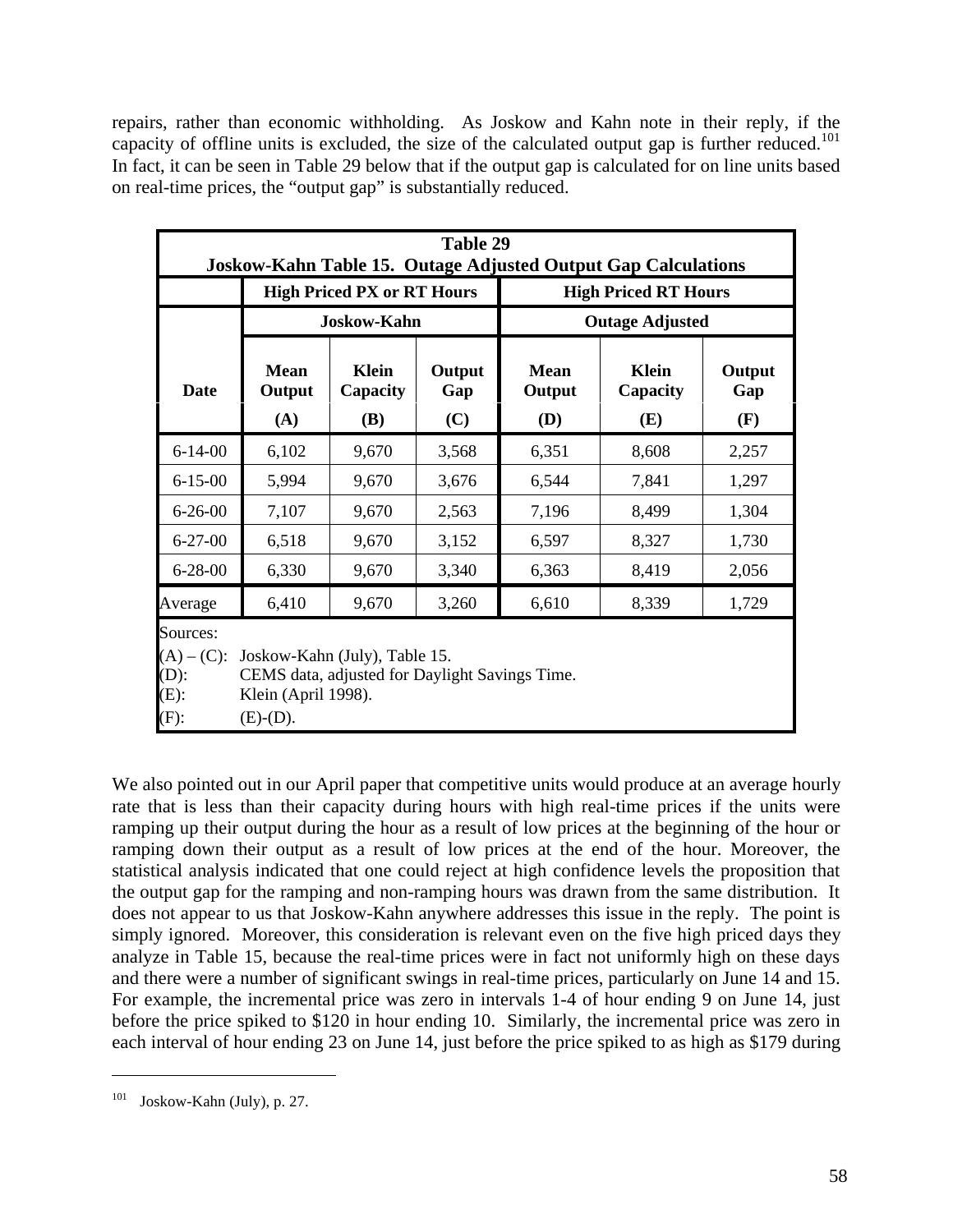hour ending 24. Indeed, the incremental price was zero in the first interval of hour ending 20 (as well as in the last 4 intervals of hour ending 19) on June 15, despite the high average price for the hour.

When large price swings like this occur, some generators may not be able to increase their output as rapidly as the price increases, giving rise to an apparent output gap that merely reflects ramp limits. Moreover, when price first falls dramatically, then rises dramatically, the output response may be further delayed, because some units may have begun to ramp their output down and, once started, it may take a while to reverse direction and increase output. This would also show up as an output gap. These physical limitations could be exacerbated by CAISO market and settlement rules. In particular, hourly settlements would tend to cause market participants to adjust their output in response to the average hourly price rather than to respond to dispatch instructions. Low prices at the beginning of an hour could deter market participants from responding to high prices at the end of the hour (because the average hourly price would be low), potentially leaving the CAISO very short at the beginning of the next hour. This again is not the result of the exercise of market power, but merely a consequence of market and settlement rules.

Overall, if hours in which the preceding or following hour had an overall price less than \$120 are excluded from Table 15, the output gap falls as shown in Table 30. The output gap is 1,493 MW smaller in the non-ramping hours than in the ramping hours and the difference is statistically significantly different from zero at the 99.9 percent confidence level.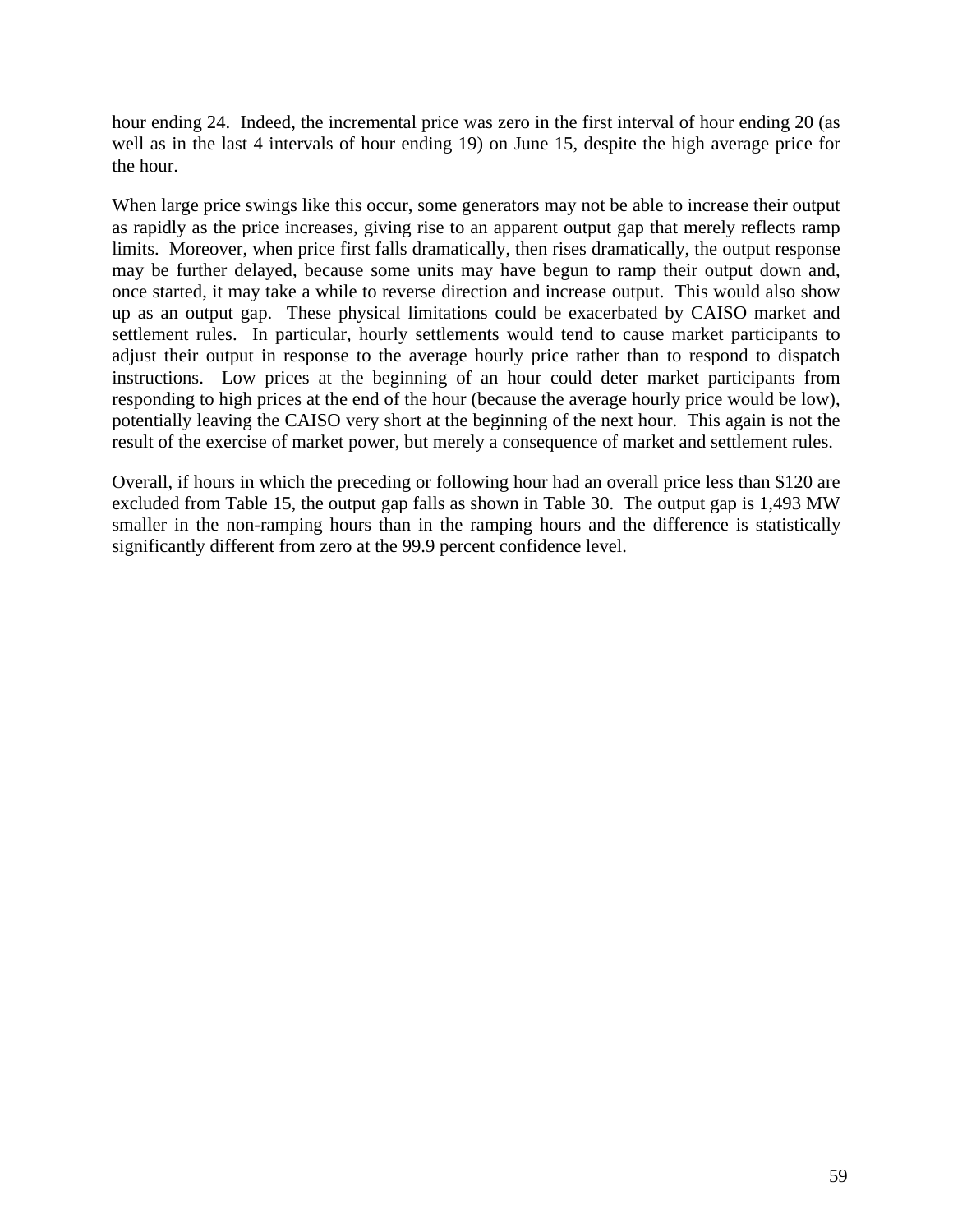|                                                |                                                                                                                                                        |                              | Table 30                                                |                      |                              |                                                                   |                      |  |  |
|------------------------------------------------|--------------------------------------------------------------------------------------------------------------------------------------------------------|------------------------------|---------------------------------------------------------|----------------------|------------------------------|-------------------------------------------------------------------|----------------------|--|--|
|                                                | Joskow-Kahn Table 15. Daily Output Gap Calculations                                                                                                    |                              |                                                         |                      |                              |                                                                   |                      |  |  |
|                                                |                                                                                                                                                        |                              | <b>High Priced PX or RT Hours</b><br><b>Joskow-Kahn</b> |                      |                              | <b>High Priced Non-Ramping RT Hours</b><br><b>Outage Adjusted</b> |                      |  |  |
|                                                |                                                                                                                                                        |                              |                                                         |                      |                              |                                                                   |                      |  |  |
| Date                                           | Unit<br>Category                                                                                                                                       | <b>Mean</b><br>Output<br>(A) | <b>Klein</b><br>Capacity<br>(B)                         | Output<br>Gap<br>(C) | <b>Mean</b><br>Output<br>(D) | Klein<br>Capacity<br>(E)                                          | Output<br>Gap<br>(F) |  |  |
|                                                | <b>Big GTs</b>                                                                                                                                         | 202                          | 476                                                     | 274                  | N/A                          | N/A                                                               | N/A                  |  |  |
|                                                | <b>Unadjusted CEMS</b>                                                                                                                                 | 6,102                        | 9,670                                                   | 3,568                | 6,932                        | 8,650                                                             | 1,718                |  |  |
| $6 - 14 - 00$                                  | Long Beach                                                                                                                                             | 291                          | 560                                                     | 269                  | N/A                          | N/A                                                               | N/A                  |  |  |
|                                                | Small GTs                                                                                                                                              | 102                          | 271                                                     | 169                  | N/A                          | N/A                                                               | N/A                  |  |  |
|                                                | Total                                                                                                                                                  | 6,697                        | 10,977                                                  | 4,280                | N/A                          | N/A                                                               | N/A                  |  |  |
|                                                | Total AS Procurement (excl. replacement)                                                                                                               |                              |                                                         |                      |                              |                                                                   | 1,519                |  |  |
|                                                | <b>Undispatched AS Procurement</b>                                                                                                                     |                              |                                                         | 1460                 |                              |                                                                   | 2,012                |  |  |
|                                                | Big GTs                                                                                                                                                | 63                           | 476                                                     | 413                  | N/A                          | N/A                                                               | N/A                  |  |  |
|                                                | <b>Unadjusted CEMS</b>                                                                                                                                 | 5,994                        | 9,670                                                   | 3,676                | 6,771                        | 7,871                                                             | 1,100                |  |  |
| $6 - 15 - 00$                                  | Long Beach                                                                                                                                             | 413                          | 560                                                     | 147                  | N/A                          | N/A                                                               | N/A                  |  |  |
|                                                | Small GTs                                                                                                                                              | 54                           | 271                                                     | 217                  | N/A                          | N/A                                                               | N/A                  |  |  |
|                                                | Total<br>Total AS Procurement (excl. replacement)                                                                                                      | 6,524                        | 10,977                                                  | 4,453                | N/A                          | N/A                                                               | N/A<br>1,015         |  |  |
|                                                | <b>Undispatched AS Procurement</b>                                                                                                                     |                              |                                                         | 1800                 |                              |                                                                   | 1,353                |  |  |
|                                                | Big GTs                                                                                                                                                | 174                          | 476                                                     | 302                  | N/A                          | N/A                                                               | N/A                  |  |  |
|                                                | <b>Unadjusted CEMS</b>                                                                                                                                 | 7,107                        | 9,670                                                   | 2,563                | 7,664                        | 8,573                                                             | 909                  |  |  |
| $6 - 26 - 00$                                  | Long Beach                                                                                                                                             | 90                           | 560                                                     | 470                  | N/A                          | N/A                                                               | N/A                  |  |  |
|                                                | Small GTs                                                                                                                                              | 131                          | 271                                                     | 140                  | N/A                          | N/A                                                               | N/A                  |  |  |
|                                                | Total                                                                                                                                                  | 7,502                        | 10,977                                                  | 3,475                | N/A                          | N/A                                                               | N/A                  |  |  |
|                                                | Total AS Procurement (excl. replacement)                                                                                                               |                              |                                                         |                      |                              |                                                                   | 1,107                |  |  |
|                                                | <b>Undispatched AS Procurement</b>                                                                                                                     |                              |                                                         | 1041                 |                              |                                                                   | 1,199                |  |  |
|                                                | Big GTs                                                                                                                                                | 293                          | 476                                                     | 183                  | N/A                          | N/A                                                               | N/A                  |  |  |
|                                                | <b>Unadjusted CEMS</b>                                                                                                                                 | 6,518                        | 9,670                                                   | 3,152                | 7,383                        | 8,413                                                             | 1,030                |  |  |
| $6 - 27 - 00$                                  | Long Beach                                                                                                                                             | 311                          | 560                                                     | 249                  | N/A                          | N/A                                                               | N/A                  |  |  |
|                                                | Small GTs                                                                                                                                              | 113                          | 271                                                     | 158                  | N/A                          | N/A                                                               | N/A                  |  |  |
|                                                | Total                                                                                                                                                  | 7,235                        | 10,977                                                  | 3,742                | N/A                          | N/A                                                               | N/A                  |  |  |
|                                                | Total AS Procurement (excl. replacement)                                                                                                               |                              |                                                         |                      |                              |                                                                   | 1,229                |  |  |
|                                                | <b>Undispatched AS Procurement</b>                                                                                                                     |                              |                                                         | 1,321                |                              |                                                                   | 1,599                |  |  |
|                                                | Big GTs                                                                                                                                                | 172                          | 476                                                     | 304                  | N/A                          | N/A                                                               | N/A                  |  |  |
|                                                | Unadjusted CEMS                                                                                                                                        | 6,330                        | 9,670                                                   | 3,340                | 6,943                        | 8,448                                                             | 1,505                |  |  |
| $6 - 28 - 00$                                  | Long Beach                                                                                                                                             | 276                          | 560                                                     | 284                  | N/A                          | N/A                                                               | N/A                  |  |  |
|                                                | Small GTs                                                                                                                                              | 71                           | 271                                                     | 200                  | N/A                          | N/A                                                               | N/A                  |  |  |
|                                                | Total                                                                                                                                                  | 6,849                        | 10,977                                                  | 4,128                | N/A                          | N/A                                                               | N/A                  |  |  |
|                                                | Total AS Procurement (excl. replacement)                                                                                                               |                              |                                                         |                      |                              |                                                                   | 1,023                |  |  |
|                                                | <b>Undispatched AS Procurement</b>                                                                                                                     |                              |                                                         | 1195                 |                              |                                                                   | 1,470                |  |  |
| Sources:                                       |                                                                                                                                                        |                              |                                                         |                      |                              |                                                                   |                      |  |  |
| $(A) - (C)$ :<br>$(D)$ :<br>$(E)$ :<br>$(F)$ : | Joskow-Kahn, Table 15.<br>CEMS data, adjusted for Daylight Savings Time.<br>Klein (April 1998).<br>(E)-(D). Ancillary Service Data from CAISO website. |                              |                                                         |                      |                              |                                                                   |                      |  |  |
|                                                |                                                                                                                                                        |                              |                                                         |                      |                              |                                                                   |                      |  |  |

If the cause of high prices were economic withholding of output, this withholding should show up in periods of sustained high prices. If there is no apparent economic withholding during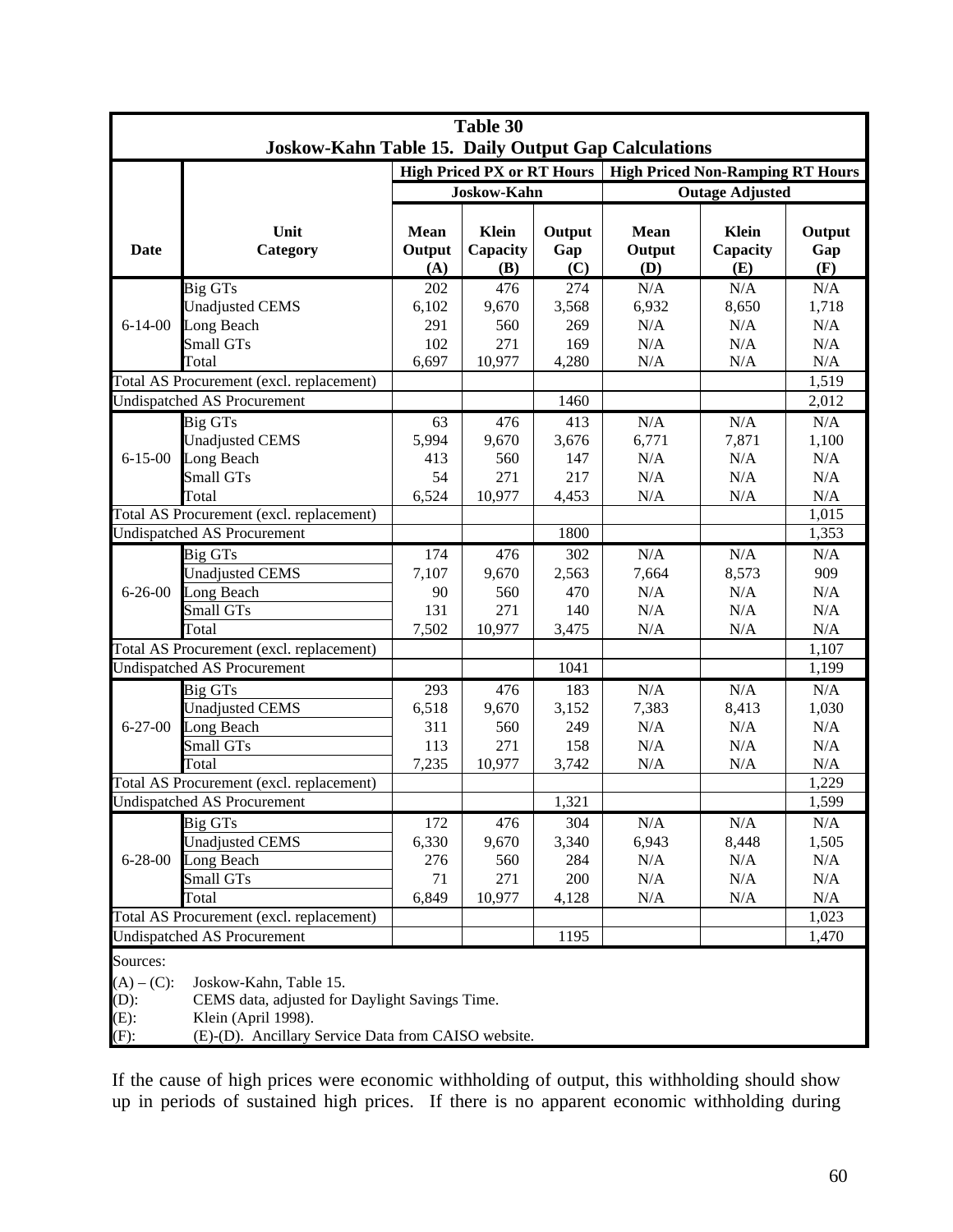periods of sustained high prices, then there is little basis for assuming that any output gap during ramping hours reflects economic withholding rather than ramping constraints.

Finally, it appears that Joskow and Kahn's use of BEEP stack dispatch data to draw inferences about the amount of generation procured to provide ancillary services that was dispatched provides useful information and we have adopted it in Table  $30^{102}$  Nevertheless, a few qualifications ought to be attached to these data. First, the BEEP dispatch was not always operational in June 2000 and instructions were at times relayed by phone. It is not clear that the posted BEEP data are accurate for all of these hours. Second, we have identified hours in which units supposedly providing spinning or non-spinning reserves were generating energy rather than providing reserves, the BEEP was operating and the dispatch of these units is not reported in the published BEEP dispatch data. One circumstance that can produce this outcome would be an RMR unit that is instructed to increase output in real time and chooses to be paid the market rather than the contract price. The unit's real-time output in excess of day-ahead schedules would apparently be treated by the CAISO as uninstructed output and no BEEP instruction would be recorded. A RMR unit could apparently be instructed to go to the top in the morning, run at capacity all day, and never show up as dispatched in the BEEP stack.<sup>103</sup> While the Joskow-Kahn approach is useful, we should all keep in mind that it provides only an approximate measure of the undispatched capacity providing reserves.

The output gap on the steam units portrayed in Table 30 is much reduced from that portrayed in Joskow-Kahn Table 15 and is less than estimated undispatched ancillary services capacity on the  $14<sup>th</sup>$ ,  $15<sup>th</sup>$ ,  $26<sup>th</sup>$  and  $27<sup>th</sup>$ . Joskow-Kahn provides calculations indicating a further output gap on units not included in the CEMS data, as shown on the left hand side of Table 30. We have not attempted to replicate those calculations. However, the output gap Joskow-Kahn calculates for units not included in the CEMS data includes the capacity of GTs that were not available to provide reserves or capacity due to outages; does not account for GT capacity deratings due to high ambient temperatures; or other operating problems and is calculated for hours with low realtime prices as well as high real-time prices. Similarly, the output gap calculated for units in the CEMS database does not account for deratings of steam unit capacity due to operational problems or environmental restrictions; may not be based on sustainable capacities, and includes ramp-constrained capacity of steam units coming on-line.<sup>104</sup>

We lack the data necessary to directly resolve all of these ambiguities. It is, however, possible to gain considerable insight into the significance of economic withholding and the reliability of the

1

 $102$  Joskow and Kahn take us to task because "Harvey & Hogan appear to accept that Replacement Reserve was dispatched, but continue the unfortunate practice of focusing mainly on the total AS in each zone and fail to include dispatched AS capacity in their withholding analysis." p. 21. We merely reproduced their ancillary service calculations and corrected them to include data for zones omitted from the Joskow-Kahn calculation.

<sup>&</sup>lt;sup>103</sup> In this circumstance, the measure Joskow-Kahn (July) introduce of capacity providing ancillary services would be conservative.

<sup>&</sup>lt;sup>104</sup> For example, El Segundo 1 and 2 came on-line during the day on June 27, and 82 MW of the overall output gap is due to those units. El Segundo 3 and Redondo 5 came on line during the day on June 28 and accounted for 147 MW of the overall output gap. Alta 3-1 and 3-2 came on-line during the day on June 26. South Bay 4 also came on-line during the day on June 28 but its capacity is so understated by Klein that its negative output gap after it comes on-line more than compensates for the positive output gap as the unit is coming on-line.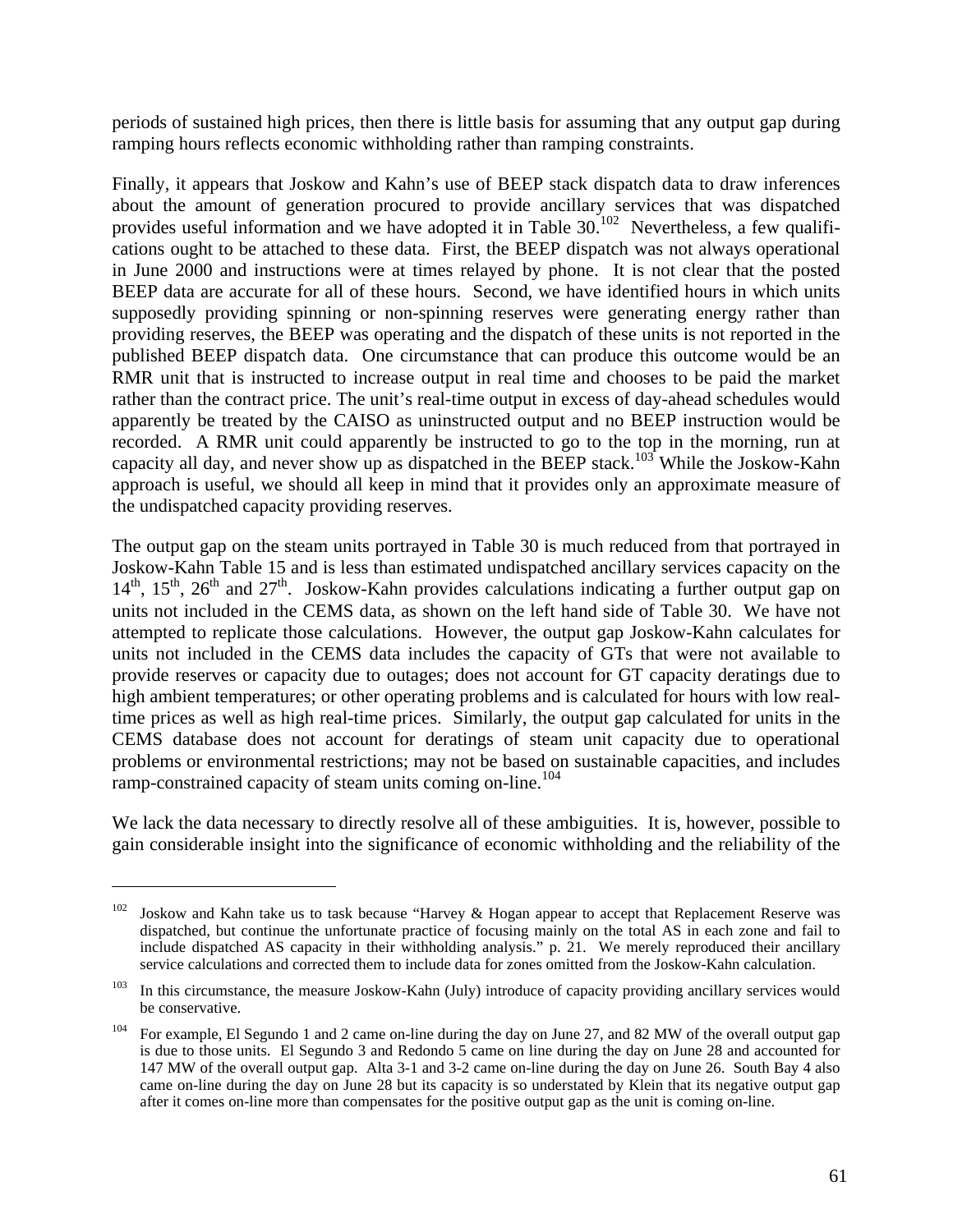Joskow-Kahn simulation methodology by approaching the question from another direction. A number of the hours on these days were hours of declared stage 1 or higher emergency. This is significant in assessing the supply and demand calculations because the declaration of a stage 1 emergency implies that the CAISO has inadequate capacity to meet its reserve requirements, at any price. Thus, although Joskow and Kahn have attempted to demonstrate through an indirect analysis that the available capacity exceeded ancillary service requirements, we know directly from other CAISO data there was inadequate capacity available during many of the high priced real-time hours, regardless of the results of Joskow and Kahn's hypothetical analysis. Table 31 portrays the output gap for the high priced non-ramping hours on these days in total, broken down by emergency and non-emergency hours, as well as ancillary service requirements and undispatched capacity calculated using the Joskow and Kahn methodology.

Table 31 suggests several conclusions. First, the rather large average output gap relative to calculated ancillary service requirements in Table 31 during emergency hours in which it is known that there was in fact a capacity shortage in real-time, suggests that the limitations we have previously noted regarding some of the data used in the Joskow-Kahn output gap analysis (i.e., overstated maximum capacities, no account taken of deratings and operating problems, no  $\alpha$  account taken of environmental output restrictions)<sup>105</sup> are material in practice.

Harvey-Hogan (April), pp. 51-52, 64-66.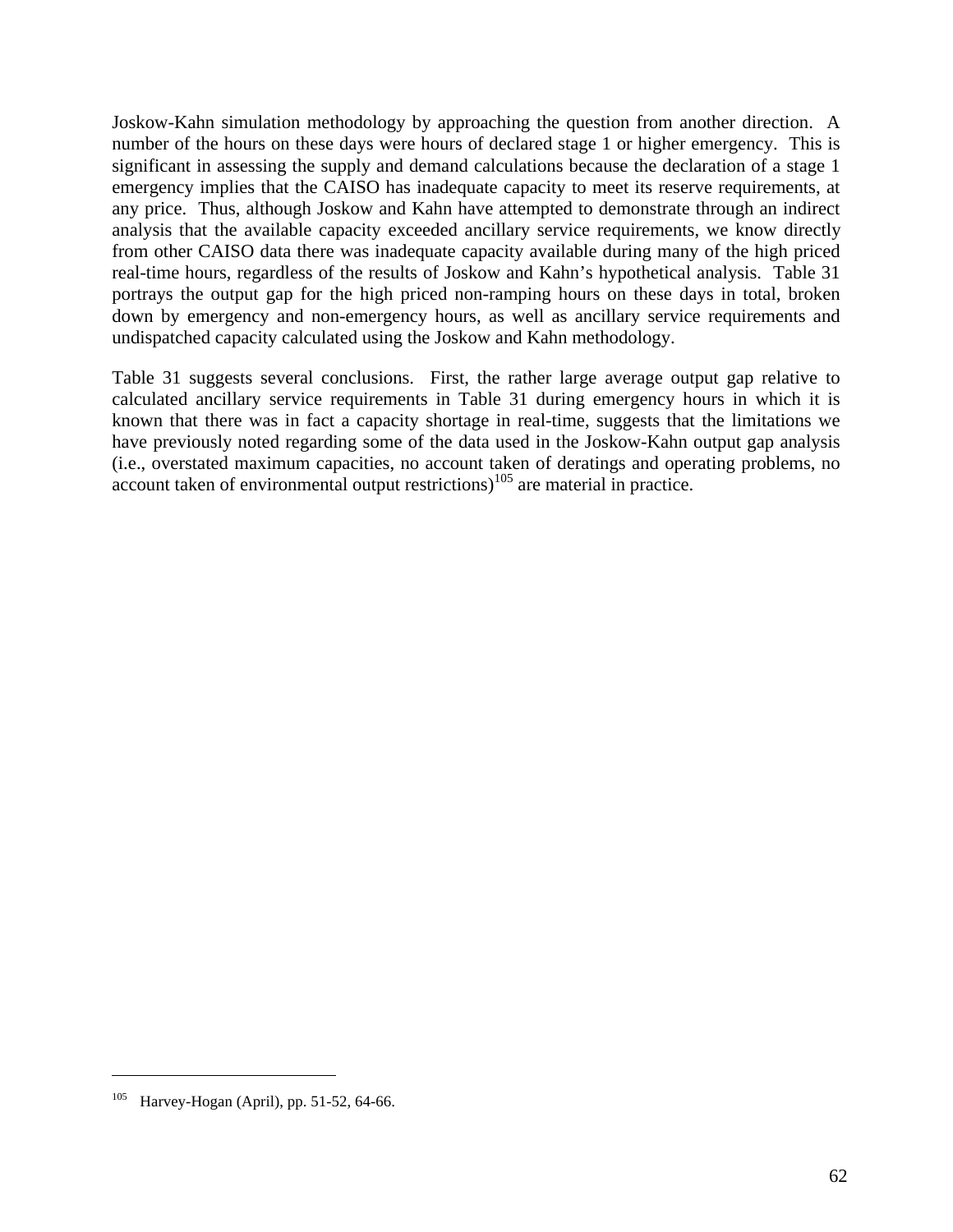|                               | Table 31                                                                                                                                                                                                                                          |                                                  |                               |                                     |                                          |                                                 |                                                             |                                                          |                     |  |  |  |
|-------------------------------|---------------------------------------------------------------------------------------------------------------------------------------------------------------------------------------------------------------------------------------------------|--------------------------------------------------|-------------------------------|-------------------------------------|------------------------------------------|-------------------------------------------------|-------------------------------------------------------------|----------------------------------------------------------|---------------------|--|--|--|
|                               | Capacity and Output During Non-Ramping Emergency and Non-Emergency Hours                                                                                                                                                                          |                                                  |                               |                                     |                                          |                                                 |                                                             |                                                          |                     |  |  |  |
|                               |                                                                                                                                                                                                                                                   |                                                  |                               |                                     | <b>AS Procurement</b>                    |                                                 |                                                             |                                                          |                     |  |  |  |
| Date                          | <b>CAISO</b><br><b>State</b><br>(A)                                                                                                                                                                                                               | <b>On-Line</b><br>Capacity<br>(MW)<br><b>(B)</b> | Mean<br>Output<br>(MW)<br>(C) | Output<br>Gap<br>(MW)<br><b>(D)</b> | Incl.<br>Replace-<br>ment<br>(MW)<br>(E) | Excl.<br><b>Replace-</b><br>ment<br>(MW)<br>(F) | Un-<br><b>Dispatched</b><br><b>AS</b><br>(MW)<br><b>(G)</b> | SP-15 Time<br>Average<br>Price<br>$(\frac{M}{W})$<br>(H) | <b>Hours</b><br>(I) |  |  |  |
| 6/14                          | Emergency                                                                                                                                                                                                                                         | 8,650                                            | 6,884                         | 1,767                               | 2,799                                    | 1,513                                           | 1,923                                                       | \$668.64                                                 | 8                   |  |  |  |
|                               | Non-Emergency                                                                                                                                                                                                                                     | 8,650                                            | 7,061                         | 1,589                               | 3,100                                    | 1,536                                           | 2,250                                                       | \$585.72                                                 | 3                   |  |  |  |
| $6/15$                        | Emergency                                                                                                                                                                                                                                         | N/A                                              | N/A                           | N/A                                 | N/A                                      | N/A                                             | N/A                                                         | N/A                                                      | N/A                 |  |  |  |
|                               | Non-Emergency                                                                                                                                                                                                                                     | 7,871                                            | 6,771                         | 1,100                               | 2,328                                    | 1,015                                           | 1,353                                                       | \$602.53                                                 | $\overline{4}$      |  |  |  |
| 6/26                          | Emergency                                                                                                                                                                                                                                         | 8,590                                            | 8,050                         | 540                                 | 2,476                                    | 995                                             | 1,310                                                       | \$750.00                                                 | 3                   |  |  |  |
|                               | Non-Emergency                                                                                                                                                                                                                                     | 8,560                                            | 7,375                         | 1,185                               | 1,665                                    | 1,191                                           | 1,117                                                       | \$547.34                                                 | $\overline{4}$      |  |  |  |
| 6/27                          | Emergency                                                                                                                                                                                                                                         | 8,413                                            | 7,383                         | 1,030                               | 2,172                                    | 1,229                                           | 1,599                                                       | \$699.48                                                 | 11                  |  |  |  |
|                               | Non-Emergency                                                                                                                                                                                                                                     | N/A                                              | N/A                           | N/A                                 | N/A                                      | N/A                                             | N/A                                                         | N/A                                                      | N/A                 |  |  |  |
| 6/28                          | Emergency                                                                                                                                                                                                                                         | 8,486                                            | 7,031                         | 1,455                               | 2,176                                    | 1,176                                           | 1,762                                                       | \$674.40                                                 | 8                   |  |  |  |
|                               | Non-Emergency                                                                                                                                                                                                                                     | 8,373                                            | 6,768                         | 1,605                               | 935                                      | 720                                             | 889                                                         | \$499.72                                                 | $\overline{4}$      |  |  |  |
| $(A)$ :<br>$(B)$ :<br>$(H)$ : | Sources:<br>Emergency hour designation from CAISO website.<br>Klein (April 1998).<br>$(B)-(D)$ :<br>CEMS data, adjusted for Daylight Savings Time.<br>Ancillary service data from CAISO website.<br>$(E)-(G)$ :<br>Price data from CAISO website. |                                                  |                               |                                     |                                          |                                                 |                                                             |                                                          |                     |  |  |  |

Second, three of the days (June 14, 26 and 28) have high priced non-ramping hours that fall into both categories, emergency and non-emergency. The non-emergency hours were not hours of capacity shortage,<sup>106</sup> thus the high prices during these hours could, in principle, be attributable to economic withholding rather than shortage.

Third, the average output gap calculated in this manner for the non-emergency hours is not substantially different than the gap during the emergency hours during which it is known that there was a shortage. Moreover, the average output gap during emergency hours reflects the impact of hours of rather extreme shortage. It can be seen in Table 32 that the range of output gap levels during non-emergency high-priced hours is little different than the level that would trigger an emergency, suggesting that these are also hours of short supply, rather than the high prices being the product of economic withholding during non-shortage hours. Thus, the output gap calculated using the Joskow-Kahn methodology ranged from 1,397 to 2,434 during the emergency hours on June 14, with gaps exceeding 1,683 in four hours and exceeding 1,625 in five of the eight hours. The calculated gap ranged from 1,459 to 1,683 in the non-emergency hours with gaps of 1,625 or less in two of the three hours. This does not suggest a major difference in the degree of supply tightness between the emergency and non-emergency hours.

<sup>&</sup>lt;sup>106</sup> Although, it should be kept in mind they may have been expected to have been hours of shortage, at least by some market participants, just as some of the actual shortage hours may not have been anticipated, at least by all market participants.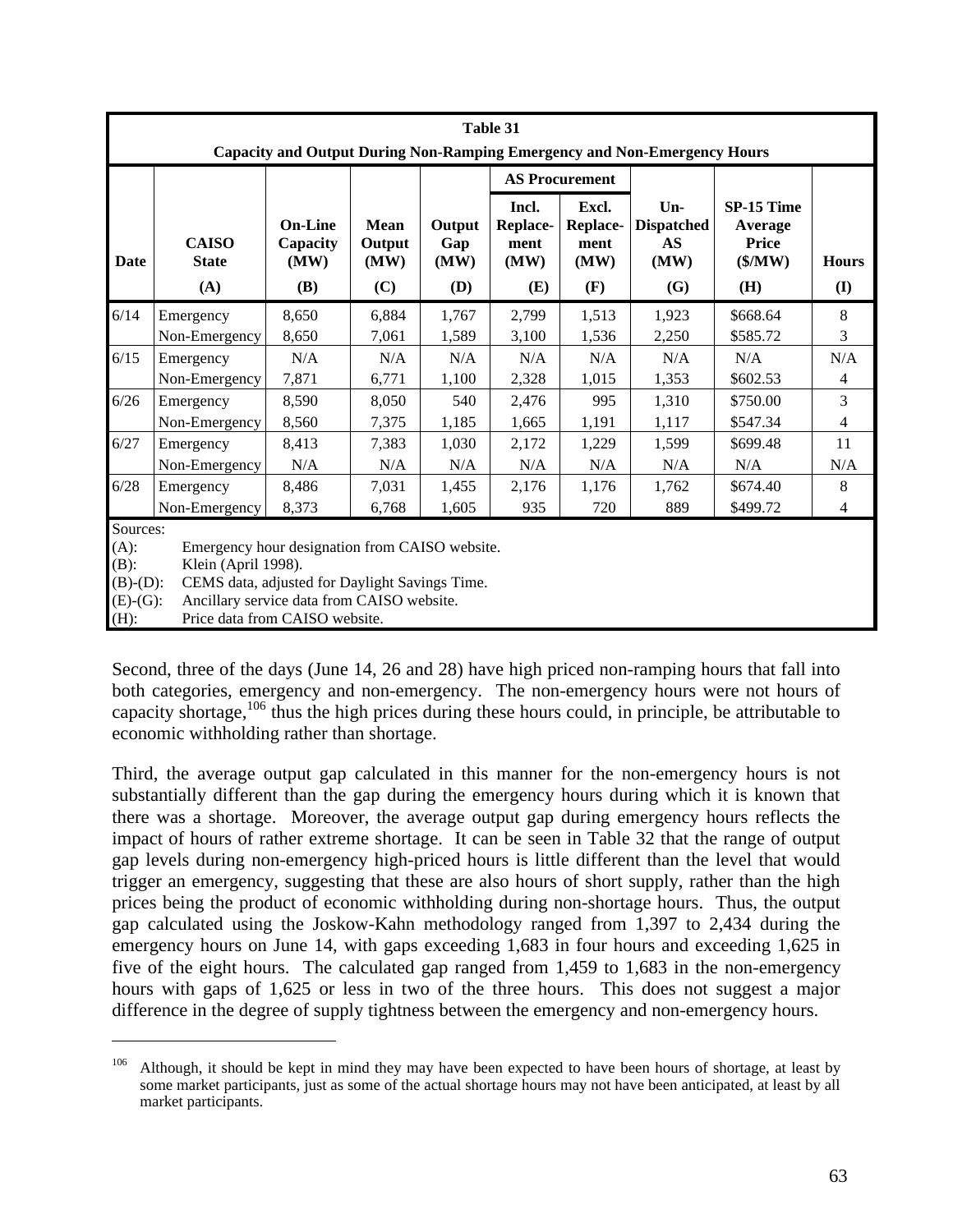|                      |                              | Capacity and Output During Non-Ramping Emergency and Non-Emergency Hours |                       | Table 32                         |                       |                                                |                           |                                             |
|----------------------|------------------------------|--------------------------------------------------------------------------|-----------------------|----------------------------------|-----------------------|------------------------------------------------|---------------------------|---------------------------------------------|
|                      |                              |                                                                          |                       | <b>CAISO Emergency Hours</b>     |                       |                                                |                           |                                             |
| Date                 | Hour<br><b>Ending</b><br>(A) | <b>On-Line</b><br>Capacity<br>(B)                                        | Mean<br>Output<br>(C) | Output<br>Gap<br>$(B-C)$         | Incl.<br>(D)          | Excl.<br><b>Replacement Replacement</b><br>(E) | Undispatched<br>AS<br>(F) | <b>SP-15 Real-Time</b><br>Avg. Price<br>(G) |
| 14 June              | 14                           | 8,650.00                                                                 | 6,814.00              | 1,836.00                         | 3,353.95              | 1,713.10                                       | 2,040.70                  | \$750.00                                    |
|                      | 15                           | 8,650.00                                                                 | 6,992.00              | 1,658.00                         | 3,376.59              | 1,669.71                                       | 1,658.53                  | 750.00                                      |
|                      | 16                           | 8,650.00                                                                 | 7,041.00              | 1,609.00                         | 3,341.83              | 1,531.32                                       | 1,549.15                  | 750.00                                      |
|                      | 17                           | 8,650.00                                                                 | 7,224.00              | 1,426.00                         | 3,367.81              | 1.506.76                                       | 3,188.42                  | 750.00                                      |
|                      | 18                           | 8,650.00                                                                 | 7,253.00              | 1.397.00                         | 3.183.72              | 1,403.32                                       | 1,704.91                  | 750.00                                      |
|                      | 19                           | 8,650.00                                                                 | 6,958.00              | 1,692.00                         | 2,940.06              | 1,766.99                                       | 2.580.26                  | 491.09                                      |
|                      | 20                           | 8,650.00                                                                 | 6,570.00              | 2,080.00                         | 1,993.91              | 1,786.91                                       | 1,934.21                  | 637.47                                      |
|                      | 21                           | 8,650.00                                                                 | 6,216.00              | 2,434.00                         | 830.82                | 723.31                                         | 726.51                    | 470.56                                      |
| 15 June              | N/A                          | N/A                                                                      | N/A                   | N/A                              | N/A                   | N/A                                            | N/A                       | N/A                                         |
| 26 June              | 16                           | 8.590.00                                                                 | 7,997.00              | 593.00                           | 2,488.91              | 1.000.80                                       | 1,020.50                  | 750.00                                      |
|                      | 17                           | 8,590.00                                                                 | 8,223.00              | 367.00                           | 2,551.52              | 1,016.80                                       | 941.87                    | 750.00                                      |
|                      | 18                           | 8,590.00                                                                 | 7,931.00              | 659.00                           | 2,388.28              | 967.76                                         | 1,966.84                  | 750.00                                      |
| 27 June              | 11                           | 8,014.00                                                                 | 6,987.00              | 1.027.00                         | 2,133.61              | 2,065.01                                       | 1,686.69                  | 337.04                                      |
|                      | 12                           | 8,255.00                                                                 | 7,320.00              | 935.00                           | 1,383.68              | 1,330.08                                       | 939.07                    | 679.83                                      |
|                      | 13                           | 8,255.00                                                                 | 7,050.00              | 1,205.00                         | 2,240.93              | 1,140.76                                       | 1,662.20                  | 750.00                                      |
|                      | 14                           | 8,435.00                                                                 | 7,303.00              | 1,132.00                         | 2,309.41              | 1,320.10                                       | 1,663.82                  | 750.00                                      |
|                      | 15                           | 8,435.00                                                                 | 7,743.00              | 692.00                           | 2,223.71              | 1,147.41                                       | 1,403.83                  | 750.00                                      |
|                      | 16                           | 8,435.00                                                                 | 7,957.00              | 478.00                           | 2,286.43              | 1.191.83                                       | 1.447.75                  | 750.00                                      |
|                      | 17                           | 8.435.00                                                                 | 7,914.00              | 521.00                           | 2,632.91              | 1,378.31                                       | 1,779.63                  | 750.00                                      |
|                      | 18                           | 8,435.00                                                                 | 7,510.00              | 925.00                           | 2,694.75              | 1,095.66                                       | 2,090.01                  | 750.00                                      |
|                      | 19                           | 8,615.00                                                                 | 7,458.00              | 1,157.00                         | 2,311.57              | 1.124.94                                       | 1,587.52                  | 750.00                                      |
|                      | 20                           | 8,615.00                                                                 | 7,084.00              | 1.531.00                         | 2,025.28              | 974.28                                         | 1,733.14                  | 750.00                                      |
|                      | 21                           | 8,615.00                                                                 | 6,883.00              | 1,732.00                         | 1,652.54              | 754.91                                         | 1,419.61                  | 677.45                                      |
| 28 June              | 13                           | 8,105.00                                                                 | 6,426.00              | 1,679.00                         | 1,569.11              | 737.11                                         | 1,430.34                  | 750.00                                      |
|                      | 14                           | 8,440.00                                                                 | 6,769.00              | 1,671.00                         | 2,083.73              | 1,208.73                                       | 1,977.07                  | 750.00                                      |
|                      | 15                           | 8,440.00                                                                 | 7,289.00              | 1,151.00                         | 2,535.48              | 1,133.49                                       | 1,573.04                  | 750.00                                      |
|                      | 16                           | 8.440.00                                                                 | 7,378.00              | 1,062.00                         | 2,661.19              | 1.149.20                                       | 1.990.02                  | 750.00                                      |
|                      | 17                           | 8,615.00                                                                 | 7,581.00              | 1,034.00                         | 2,612.60              | 1,177.50                                       | 1,772.73                  | 750.00                                      |
|                      | 18                           | 8,615.00                                                                 | 7,157.00              | 1,458.00                         | 2,601.22              | 1,532.72                                       | 2,104.44                  | 750.00                                      |
|                      | 19                           | 8,615.00                                                                 | 6,897.00              | 1,718.00                         | 1,698.89              | 1,354.89                                       | 1,607.19                  | 749.00                                      |
|                      | 20                           | 8,615.00                                                                 | 6,750.00              | 1,865.00                         | 1,648.53              | 1,112.53                                       | 1,638.02                  | 146.18                                      |
|                      |                              |                                                                          |                       | <b>CAISO Non-Emergency Hours</b> |                       |                                                |                           |                                             |
| 14 June              | 11                           | 8,650.00                                                                 | 6,967.00              | 1,683.00                         | 2,748.46              | 1,579.67                                       | 2,224.70                  | 738.47                                      |
|                      | 12                           | 8,650.00                                                                 | 7,191.00              | 1,459.00                         | 3,187.96              | 978.94                                         | 2.052.02                  | 269.34                                      |
|                      | 13                           | 8,650.00                                                                 | 7,025.00              | 1,625.00                         | 3,364.29              | 2,049.38                                       | 2,471.81                  | 749.35                                      |
| 15 June              | 15                           | 7,931.00                                                                 | 7,098.00              | 833.00                           | 3,015.59              | 1,272.10                                       | 1,617.88                  | 716.30                                      |
|                      | 16                           | 7,931.00                                                                 | 7,102.00              | 829.00                           | $2,951.\overline{51}$ | 1,250.01                                       | 1,778.39                  | 750.00                                      |
|                      | 17                           | 7,810.50                                                                 | 6,845.00              | 965.50                           | 2,989.30              | 1,298.80                                       | 1,682.79                  | 706.19                                      |
|                      | 21                           | 7,810.50                                                                 | 6,039.00              | 1,771.50                         | 356.90                | 239.90                                         | 330.98                    | 237.61                                      |
| 26 June              | 12                           | 8,469.50                                                                 | 7,076.00              | 1,393.50                         | 1,385.78              | 980.60                                         | 1,145.07                  | 229.83                                      |
|                      | 13                           | 8,590.00                                                                 | 7,301.00              | 1,289.00                         | 1,158.68              | 1,053.08                                       | 901.06                    | 459.52                                      |
|                      | 14                           | 8,590.00                                                                 | 7,534.00              | 1,056.00                         | 1,760.09              | 1,406.79                                       | 1,187.25                  | 750.00                                      |
|                      | 15                           | 8,590.00                                                                 | 7,587.00              | 1,003.00                         | 2,356.37              | 1,324.37                                       | 1,233.14                  | 750.00                                      |
| $\overline{27}$ June | N/A                          | N/A                                                                      | NA                    | <b>NA</b>                        | N/A                   | N/A                                            | N/A                       | N/A                                         |
| 28 June              | 11                           | 8,130.00                                                                 | 6,434.00              | 1,696.00                         | 822.01                | 708.01                                         | 798.83                    | 213.44                                      |
|                      | 12                           | 8,130.00                                                                 | 6,549.00              | 1,581.00                         | 1,193.84              | 529.53                                         | 1,083.96                  | 573.87                                      |
|                      | 21                           | 8,615.00                                                                 | 7,077.00              | 1,538.00                         | 1,155.91              | 1,074.91                                       | 1,105.65                  | 667.22                                      |
|                      | $22\,$                       | 8,615.00                                                                 | 7,012.00              | 1,603.00                         | 567.27                | 567.27                                         | 567.27                    | 544.34                                      |
| Notes:<br>$(B)$ :    | Klein (April 1998).          |                                                                          |                       |                                  |                       |                                                |                           |                                             |

(C): CEMS data, adjusted for Daylight Savings Time.

 $(D) - (F)$ : Ancillary service data from CAISO website.

(G): Price data from CAISO website.

Emergency hour designation from CAISO website.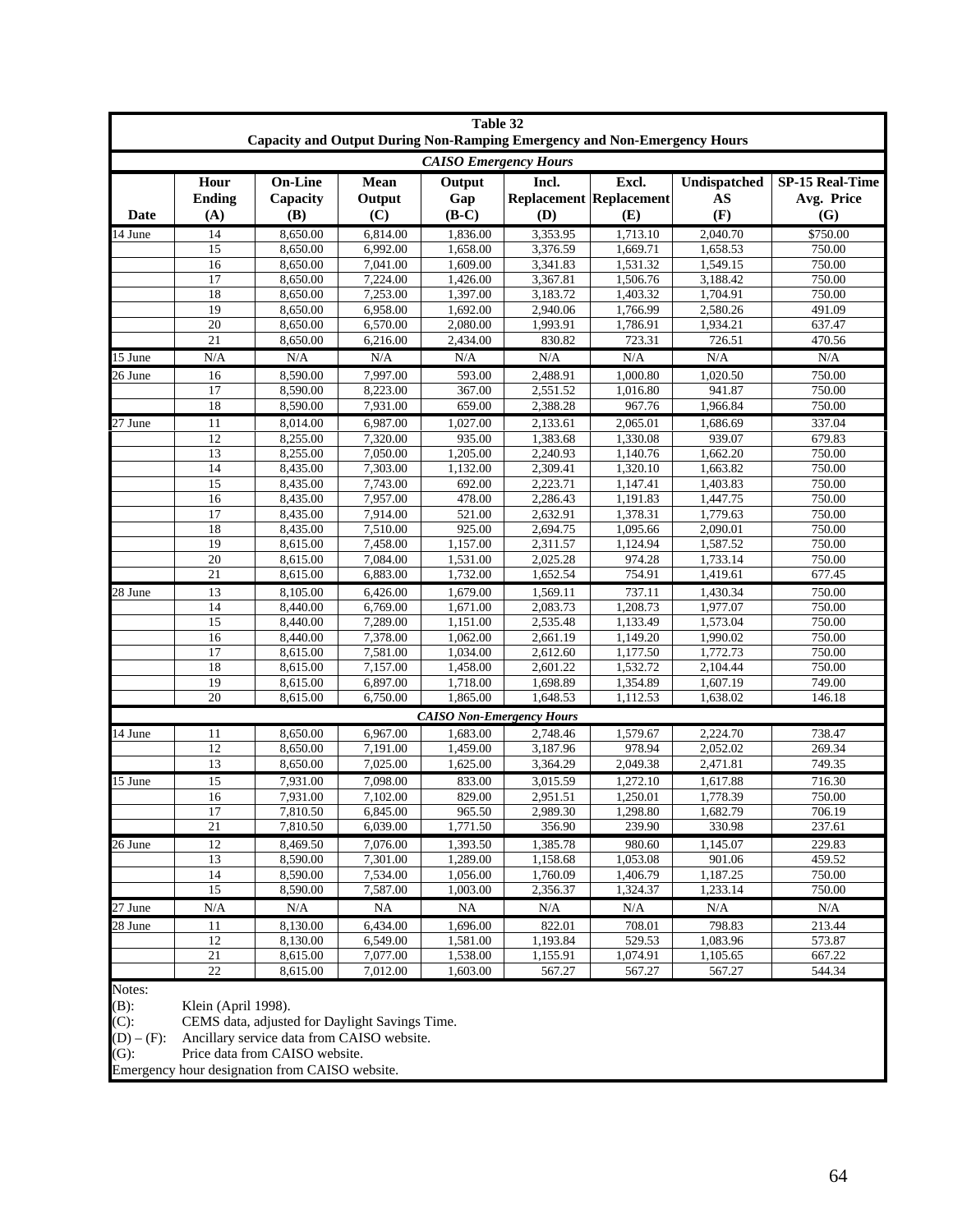Fourth, the output in particular hours can be materially impacted by units coming on-line as noted above.

This analysis does not demonstrate an absence of economic withholding, as it cannot rule out economic withholding during the non-emergency hours, but it does indicate that the true output gaps is actually not so large that it cannot be accounted for by ancillary service requirements. Moreover, the analysis does not demonstrate an absence of physical withholding during the emergency hours, it merely shows that given the units that were available at any price, there was a shortage. Thus, if the outages were real, the problem was shortage, not economic withholding.

#### **D. Output Gaps in High-Priced Hours**

The output gap calculations in Joskow-Kahn Table  $8^{107}$  also provide the basis for conclusions by Joskow-Kahn regarding economic withholding but have limitations similar to Joskow-Kahn Table 15. Table 8 only includes hours in which the real-time price exceeds  $$120,^{108}$  so unlike Joskow-Kahn Table 15 it does not include hours in which rational competitive firms lacking market power would have reduced output in real time, but unlike Joskow-Kahn Table 15, Joskow-Kahn Table 8 is not limited to days on which it was very likely economic to operate all available units. Joskow-Kahn Table 8 includes every real-time price spike, even if the spike occurred on a day on which day-ahead prices were relatively low, and the calculated output gap includes the capacity of offline units.

The output gap in Joskow-Kahn Table 8 includes, for example, the output of units not operating in hour ending 22 of June 1 when real-time prices spiked to \$125.70 before falling to \$24.25. On June 6 there were two high priced hours (16 and 17) on a day with moderate to low day-ahead prices. Similarly, in hour ending 1 on June 16 the price spiked to \$164.07 in the south from \$61.88 the hour before (\$2.20 the hour before that) before falling to \$29.44 in the following hour. Similarly, prices spiked to \$185.09 in hour ending 22 of June 23 after being \$59.42, \$35.26 and \$71.63 in the preceding three hours. Simply assuming that units should be on line to respond to price spikes, even when the day-ahead price was low is not a meaningful test of strategic withholding, as units may have been off-line during these hours either as a result of outages, economics or simply a lack of perfect foresight. The failure of generators to operate could therefore reflect a lack of perfect foresight, poor economics or forced outages, as well as possible withholding. We have shown that the CEMS data suggest that it would likely have been unprofitable for a number of units to have operated on June 1-11, 16, 17, 21 and 23. Joskow-Kahn Table 8 includes hours with real-time price spikes on days with low prices, days not included in the set for which Joskow and Kahn analyzed the profitability of unit operation, such as hour 22 on June 1; hours 16 and 17 on June 6; hours 15 and 16 on June 20; and hours 17, 18, 19 and 20 on Sunday, June 25.

1

 $107$  Joskow-Kahn (July), p. 19.

It should be noted that the data for Duke and Mirant in NP-15 in Table 8 in Joskow-Kahn was apparently calculated based on SP-15 real-time prices rather than NP-15 real-time prices. This is corrected in Table 33 below, resulting in a slight increase in the calculated output gap in NP-15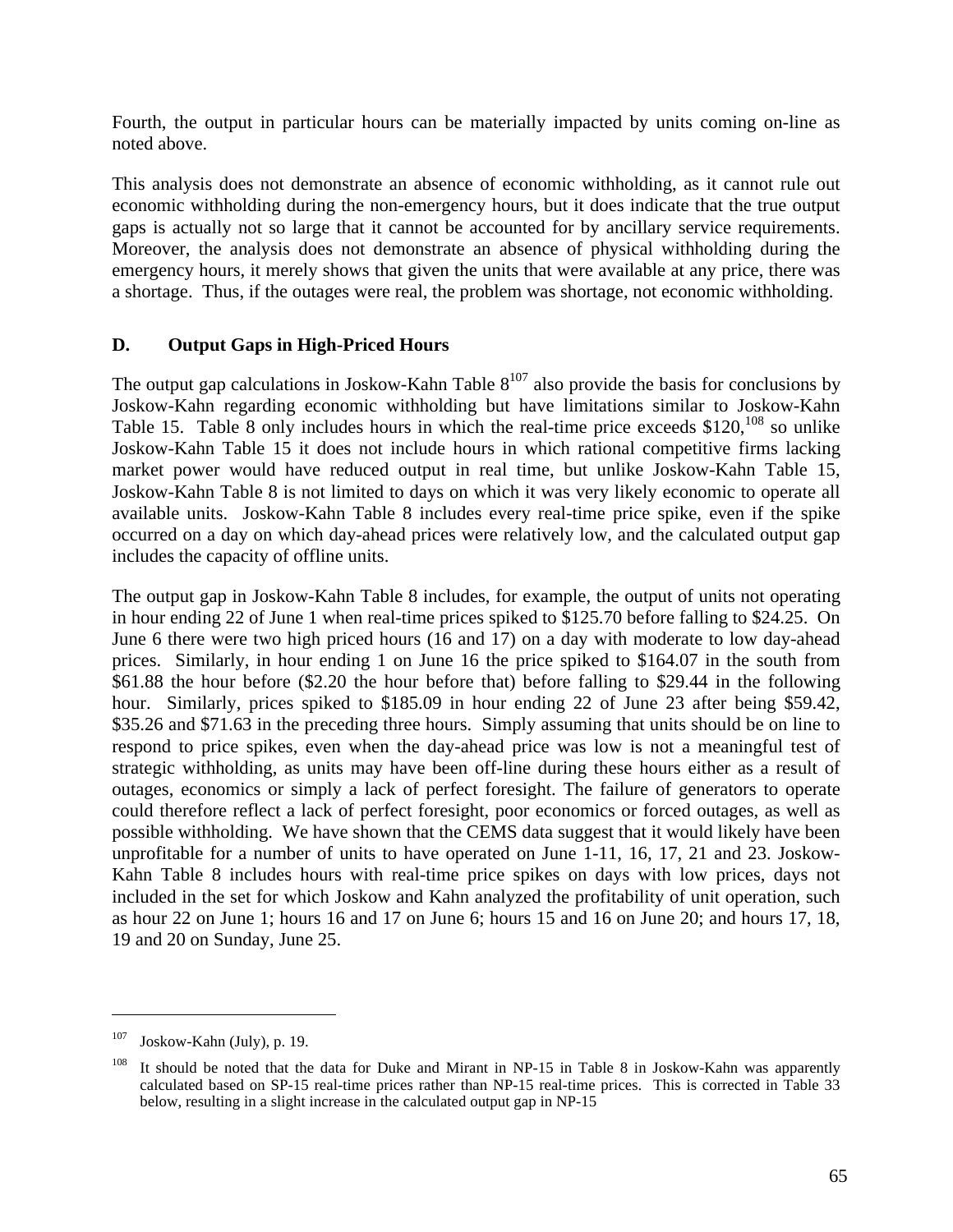It can be seen in Table 33 that if Joskow-Kahn Table 8 is revised to reflect the daylight savings time reporting of the CEMS data the calculated output gap rises by about 25 MW in NP-15 and falls by about 125 MW in SP-15. If the output gap calculation is further adjusted to exclude the output of off-line units, the calculated output gap falls by roughly 250 MW in NP15 and about 1,700 MW in SP-15.

|                  | Table 33<br><b>Output Gap (MW)</b><br><b>Real-Time Prices &gt; \$120/MWh</b> |                                |                      |                                 |                              |                      |                                 |                              |                      |  |  |  |
|------------------|------------------------------------------------------------------------------|--------------------------------|----------------------|---------------------------------|------------------------------|----------------------|---------------------------------|------------------------------|----------------------|--|--|--|
|                  |                                                                              | <b>Joskow-Kahn Calculation</b> |                      |                                 | <b>Replication</b>           |                      |                                 | <b>Adjusted for Outages</b>  |                      |  |  |  |
| Owner            | <b>Maximum</b><br>Output<br>(A)                                              | Mean<br>Output<br>(B)          | Output<br>Gap<br>(C) | <b>Maximum</b><br>Output<br>(D) | <b>Mean</b><br>Output<br>(E) | Output<br>Gap<br>(F) | <b>Maximum</b><br>Output<br>(G) | <b>Mean</b><br>Output<br>(H) | Output<br>Gap<br>(I) |  |  |  |
|                  |                                                                              |                                |                      |                                 | <b>NP-15</b>                 |                      |                                 |                              |                      |  |  |  |
| Duke             | 1,526                                                                        | 1,414                          | 112                  | 1,526                           | 1,405                        | 121                  | 1,463                           | 1,405                        | 58                   |  |  |  |
| Mirant           | 2,719                                                                        | 1,936                          | 783                  | 2,719                           | 1,921                        | 798                  | 2,527                           | 1,921                        | 605                  |  |  |  |
| Total            | 4,245                                                                        | 3,350                          | 895                  | 4,245                           | 3,326                        | 919                  | 3,990                           | 3,326                        | 664                  |  |  |  |
| <b>SF</b>        |                                                                              |                                |                      |                                 |                              |                      |                                 |                              |                      |  |  |  |
| Mirant           | 213                                                                          | 155                            | 58                   | 213                             | 157                          | 56                   | 208                             | 157                          | 51                   |  |  |  |
| Total            | 213                                                                          | 155                            | 58                   | 213                             | 157                          | 56                   | 208                             | 157                          | 51                   |  |  |  |
|                  |                                                                              |                                |                      |                                 | $SP-15$                      |                      |                                 |                              |                      |  |  |  |
| AES/<br>Williams | 3,681                                                                        | 2,482                          | 1,199                | 3,681                           | 2,515                        | 1,166                | 2,960                           | 2,515                        | 445                  |  |  |  |
| Duke             | 733                                                                          | 594                            | 139                  | 733                             | 611                          | 122                  | 690                             | 611                          | 80                   |  |  |  |
| Dynegy           | 2,000                                                                        | 1,002                          | 998                  | 2,000                           | 1,033                        | 967                  | 1,538                           | 1,033                        | 504                  |  |  |  |
| Reliant          | 3,487                                                                        | 2,221                          | 1,266                | 3,487                           | 2,267                        | 1,220                | 3,107                           | 2,267                        | 840                  |  |  |  |
| Total            | 9,901                                                                        | 6,299                          | 3.602                | 9,901                           | 6,426                        | 3.475                | 8,295                           | 6.426                        | 1,869                |  |  |  |
|                  |                                                                              |                                |                      |                                 | $Z-26$                       |                      |                                 |                              |                      |  |  |  |
| Duke             | 1,037                                                                        | 950                            | 87                   | 1,037                           | 960                          | 77                   | 1,037                           | 960                          | 77                   |  |  |  |
| Total            | 1,037                                                                        | 950                            | 87                   | 1,037                           | 960                          | 77                   | 1,037                           | 960                          | 77                   |  |  |  |
| CAISO<br>Total   | 15,396                                                                       | 10,754                         | 4,642                | 15,396                          | 10,869                       | 4,527                | 13,529                          | 10,869                       | 2,660                |  |  |  |

Note:

Joskow-Kahn used SP-15 prices in calculating the output gap for NP-15. The replication uses NP-15 prices for Northern zones and SP-15 prices for Southern zones to identify high-priced hours.

Sources:

 $(A) - (C)$ : Joskow-Kahn (July), Table 8.

(D) – (G): CEMS data, adjusted for Daylight Savings Time.

(F): Col. (D) – Col. (E).

(I): Col.  $(G) - Col.$  (H).

(G): Excludes capacity of off-line units.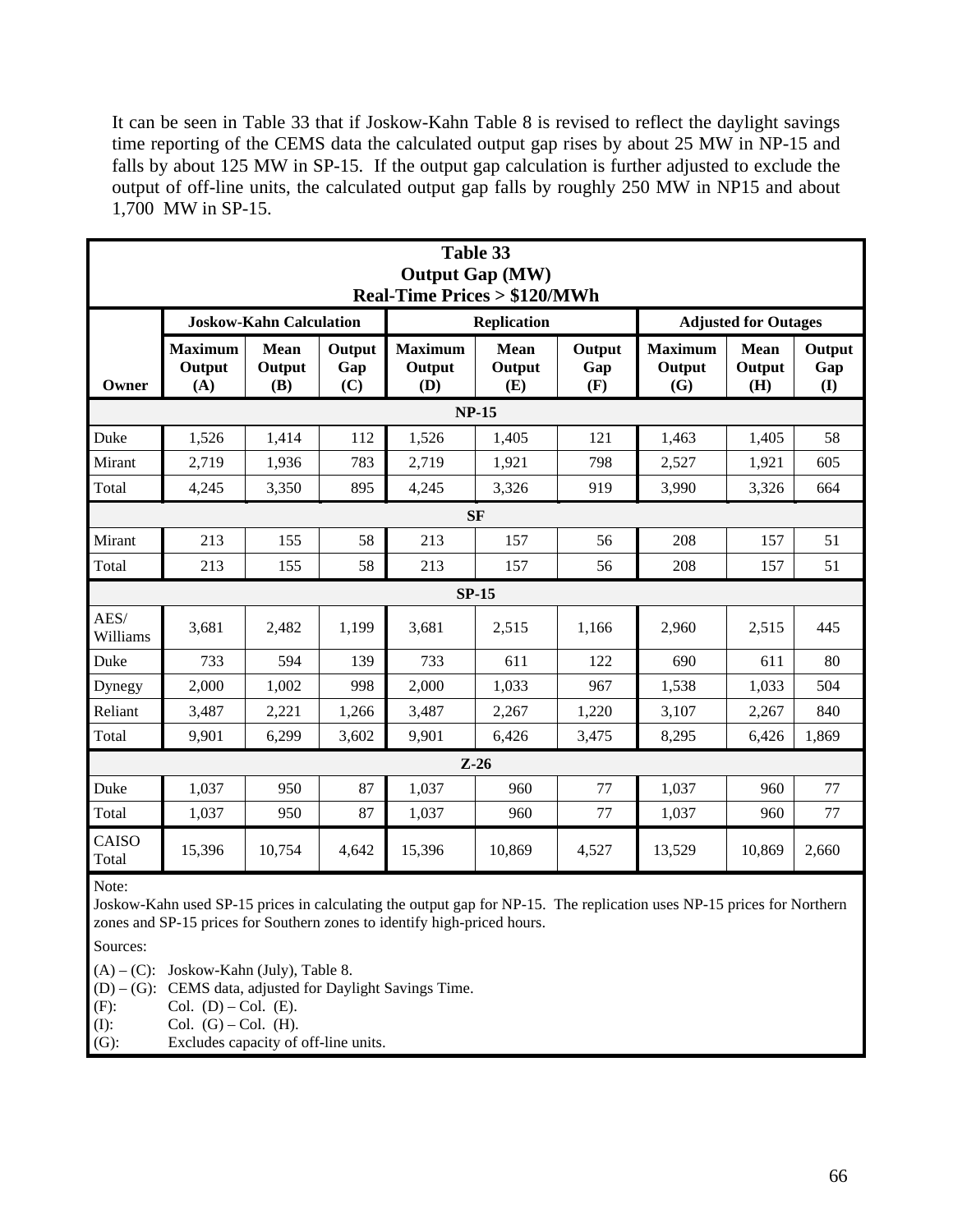The calculated output gap in Table 33 includes the output gap attributable to the normal ramping of units from lower to higher output levels as prices rise. If the output gap is recalculated excluding high real-time price hours following or preceding hours with average prices below \$120, then the gap falls by almost an additional 300 MW in NP-15 and more than 400 MW in SP-15 as shown in Table 34. The calculated output gap of 1,926 in Table 34 is basically the same as the output gap of 1,889 MW we reported in Table 21 of our earlier paper or 1,862 MW calculated on the same basis after adjustment for daylight savings time (Table 26 above).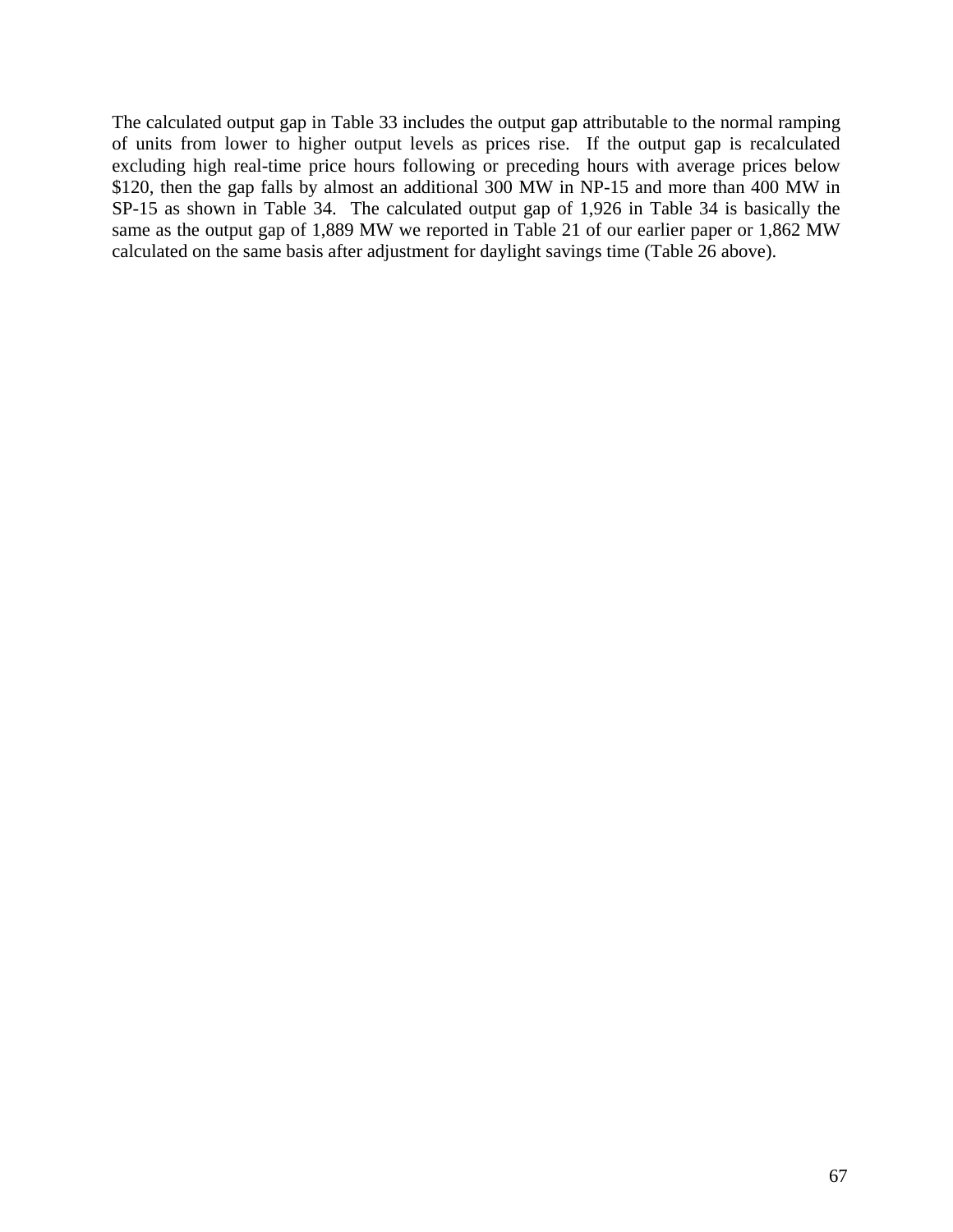| Table 34                                     |                                |             |        |                                                                         |             |        |
|----------------------------------------------|--------------------------------|-------------|--------|-------------------------------------------------------------------------|-------------|--------|
| <b>Output Gap for Non-Ramping Hours (MW)</b> |                                |             |        |                                                                         |             |        |
| <b>Real-Time Prices &gt; \$120/MWh</b>       |                                |             |        |                                                                         |             |        |
| (Excluding Capacity of Off-Line Units)       |                                |             |        |                                                                         |             |        |
|                                              | <b>Joskow-Kahn Calculation</b> |             |        | <b>High-Priced Non-Ramping RT</b><br><b>Hours, Adjusted for Outages</b> |             |        |
|                                              | <b>Maximum</b>                 | <b>Mean</b> | Output | <b>Maximum</b>                                                          | <b>Mean</b> | Output |
|                                              | Output                         | Output      | Gap    | Output                                                                  | Output      | Gap    |
| Owner                                        | (A)                            | (B)         | (C)    | (D)                                                                     | (E)         | (F)    |
| <b>NP-15</b>                                 |                                |             |        |                                                                         |             |        |
| Duke                                         | 1,526                          | 1,414       | 112    | 1,441                                                                   | 1,378       | 63     |
| Mirant                                       | 2,719                          | 1,936       | 783    | 2,567                                                                   | 2,255       | 312    |
| Total                                        | 4,245                          | 3,350       | 895    | 4,009                                                                   | 3,634       | 375    |
| AS Procurement (excl. replacement)           |                                |             | 1,137  |                                                                         |             | 1,092  |
| AS Procurement (incl. replacement)           |                                |             | 1,553  |                                                                         |             | 1,649  |
| Undispatched AS                              |                                |             |        |                                                                         |             | 1,197  |
| <b>SF</b>                                    |                                |             |        |                                                                         |             |        |
| Mirant                                       | 213                            | 155         | 58     | 210                                                                     | 160         | 50     |
| Total                                        | 213                            | 155         | 58     | 210                                                                     | 160         | 50     |
| AS Procurement (excl. replacement)           |                                |             | 29     |                                                                         |             | 33     |
| AS Procurement (incl. replacement)           |                                |             | 46     |                                                                         |             | 61     |
| <b>Undispatched AS</b>                       |                                |             |        |                                                                         |             | 28     |
| $SP-15$                                      |                                |             |        |                                                                         |             |        |
| AES/Williams                                 | 3,681                          | 2,482       | 1,199  | 2,974                                                                   | 2,658       | 316    |
| Duke                                         | 733                            | 594         | 139    | 716                                                                     | 674         | 42     |
| Dynegy                                       | 2,000                          | 1,002       | 998    | 1,561                                                                   | 1,191       | 370    |
| Reliant                                      | 3,487                          | 2,221       | 1,266  | 3,178                                                                   | 2,446       | 733    |
| Total                                        | 9,901                          | 6,299       | 3,602  | 8,429                                                                   | 6,969       | 1,460  |
| AS Procurement (excl. replacement)           |                                |             | 986    |                                                                         |             | 1,164  |
| AS Procurement (incl. replacement)           |                                |             | 1,606  |                                                                         |             | 2,100  |
| Undispatched AS                              |                                |             |        |                                                                         |             | 1,503  |
| $Z-26$                                       |                                |             |        |                                                                         |             |        |
| Duke                                         | 1,037                          | 950         | 87     | 1,037                                                                   | 996         | 41     |
| Total                                        | 1,037                          | 950         | 87     | 1,037                                                                   | 996         | 41     |
| AS Procurement (excl. replacement)           |                                |             | 34     |                                                                         |             | 34     |
| AS Procurement (incl. replacement)           |                                |             | 67     |                                                                         |             | 78     |
| Undispatched AS                              |                                |             |        |                                                                         |             | 31     |
| <b>CAISO</b> Total                           | 15,396                         | 10,754      | 4,642  | 13,685                                                                  | 11,759      | 1,926  |
| <b>CAISO AS Procurement</b>                  |                                |             |        |                                                                         |             | 2,323  |
| (incl. replacement)                          |                                |             |        |                                                                         |             |        |
| <b>CAISO AS Procurement</b>                  |                                |             |        |                                                                         |             | 3,888  |
| (excl. replacement)                          |                                |             |        |                                                                         |             |        |
| Undispatched AS                              |                                |             |        |                                                                         |             | 2,759  |
|                                              |                                |             |        |                                                                         |             |        |

Note:

Joskow-Kahn uses SP-15 prices for their high priced hours for all zones. LECG calculation uses NP-15 prices for Northern zones and SP-15 prices for Southern zones to identify high-priced hours.

Sources:

 $(A) - (C)$ : Joskow-Kahn (July), Table 8.

(D) – (E): CEMS data, adjusted for Daylight Savings Time.

(F): Col.  $(D) - Col.$  (E).

Ancillary service data from CAISO website.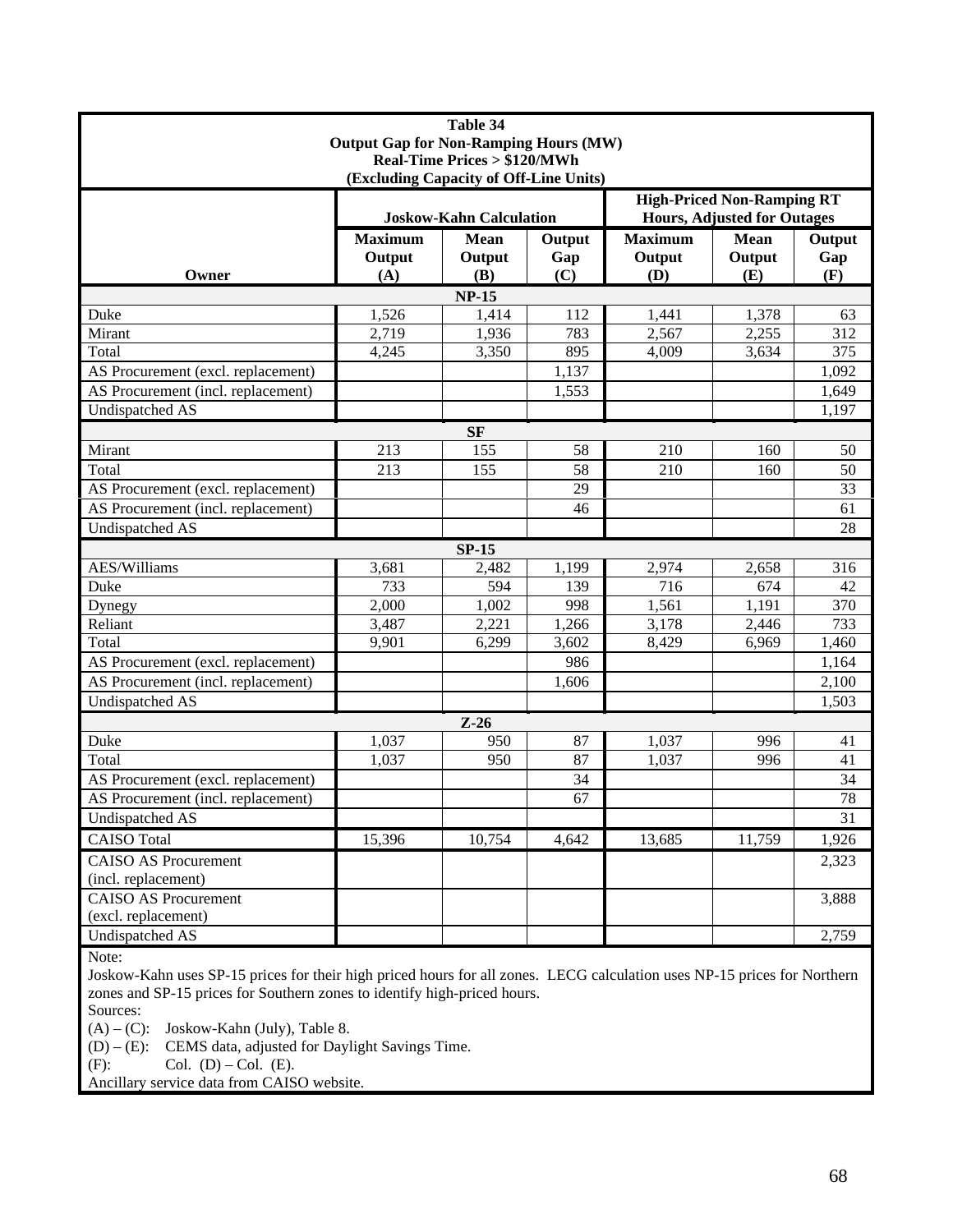The calculated output gap is 1,614 MW smaller in the high-priced, non-ramping hours than in the high-priced ramping hours and the difference is statistically significantly different from zero at the 99.9 percent confidence level.

The data in Table 34 indicate an "output gap," although the calculated output gap is less than ancillary service procurement from generation in NP-15 and for the CAISO overall, as well as less than the calculated undispatched ancillary service capacity. In other words, the capacity not used to generate energy could have been supplying required ancillary services. Moreover, as noted above, the output gap calculation makes no allowance for unit deratings, environmental limits, ISO dispatch decisions, or the output gap on units coming on-line, and may be calculated based on a capacity in excess of the units actual capacity under real-time conditions and therefore undispatched capacity not providing ancillary services may not actually reflect economic withholding. Joskow and Kahn, however, conclude based on the data in their Table 8 that "generators withheld capacity far in excess of what can be explained by historical outage rates or demand for ancillary services."<sup>109</sup> The data do not support such a conclusion. The Joskow-Kahn withholding analysis does not appear to contain any statistical analysis of historical outages rates and as seen above, the calculated output gap can in fact be largely accounted for, within the limitations of the publicly available data, by the demand for ancillary services, and the calculated output gap reflects several factors other than economic withholding (misstated capacity, environmental limits, deratings and operating problems, ISO dispatch instructions).

As discussed in connection with Table 30 above, the remaining output gap could be attributable to a variety of factors. First, the actual capacity bid in to the CAISO market may be less than the capacity assumed by Joskow and Kahn for several reasons. These considerations include Mirant capacity at Pittsburgh and Contra Costa that is not bid in because it would be above the expected 86 degree limit, capacity not bid in because of deratings, and any difference between the capacities assumed by Klein and actual operating capacity. Second, actual output could also differ from the capacity bid into the CAISO market for a variety of reasons. These considerations could include supplementary energy offered at high prices, environmental limits such as the 86 degree limit that bound at lower than expected output levels in real time, minor operational problems that prevented the unit from operating at full capacity, serious operating problems that required substantial output reductions, ISO dispatch instructions, as well as mismetering in the CEMS data.

Once again, we lack the data required to fully adjust the calculated output gap for these factors, but can provide a degree of insight into their magnitude by recalculating the output gap for the hours in which the CAISO was operating under a stage 1 or higher level emergency and for the non-emergency hours, as before. The significance of this distinction is that a stage 1 emergency declaration indicates that there was a shortage of capacity *at any price*. Table 35 reports the calculated output gap for the hours of stage 1 or higher emergency. It can be seen that the calculated output gap averages 218 MW in the North and 1,422 MW in the South during these hours in which it is known that there was not enough capacity available at any price, and thus that there was a shortage, not economic withholding.<sup>110</sup> The calculated output gap on the steam

 $109$  Joskow-Kahn (July), p. 18.

 $110$  The data we present do not exclude the possibility that the shortage conditions could have been a result of physical withholding. We comment on physical withholding issues in Section V.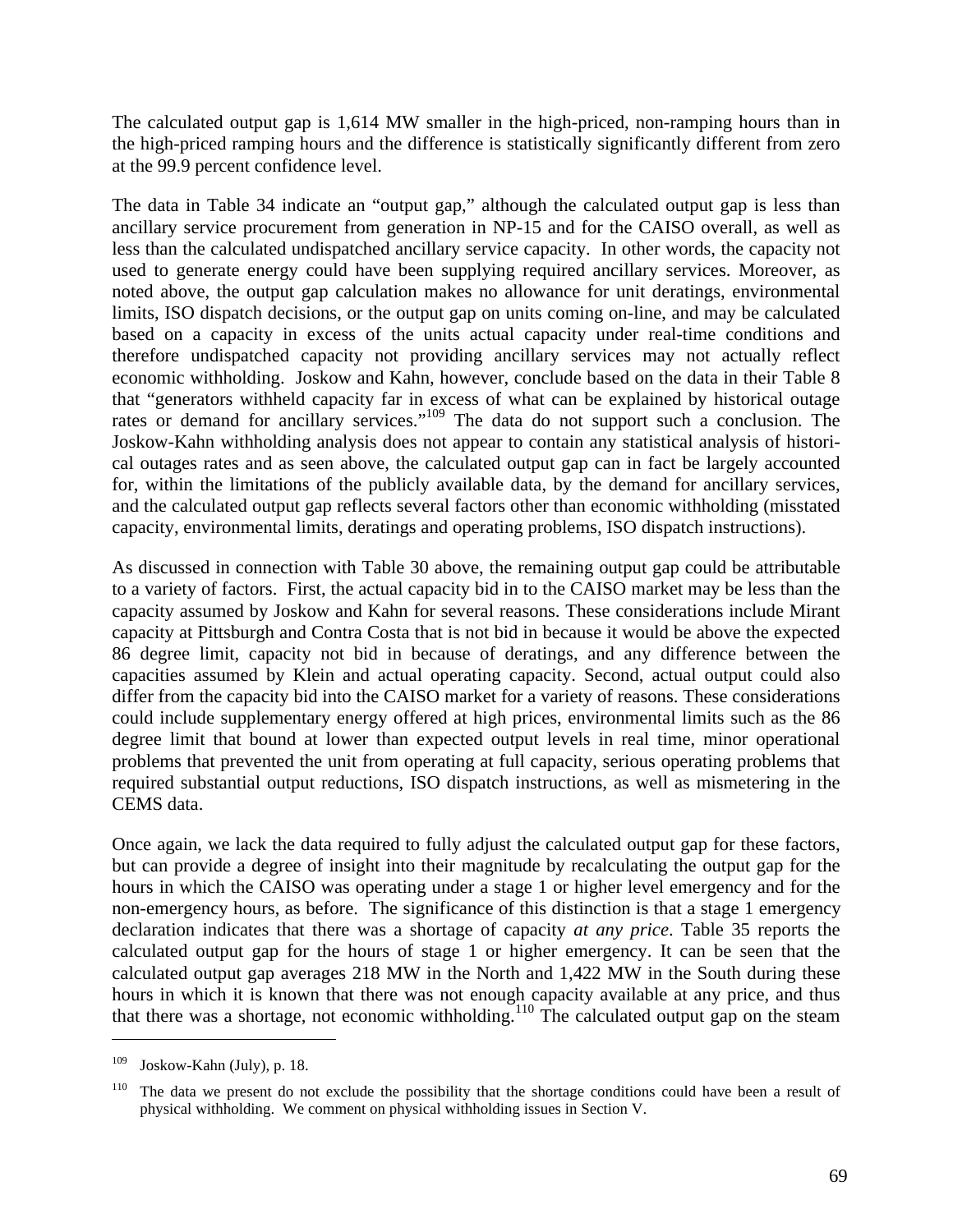units is generally lower than the calculated undispatched ancillary services, but not all of these ancillary services were being provided by units covered by the CEMS data, as Joskow and Kahn and we have noted.

| Table 35<br>Output Gap (MW) Real-Time Prices > \$120/MWh<br><b>June 2000</b> |                                 |                       |                      |                                                                                   |                       |                      |  |  |
|------------------------------------------------------------------------------|---------------------------------|-----------------------|----------------------|-----------------------------------------------------------------------------------|-----------------------|----------------------|--|--|
|                                                                              | <b>Joskow-Kahn Calculation</b>  |                       |                      | <b>High-Priced Non-Ramping RT Emergency</b><br><b>Hours, Adjusted for Outages</b> |                       |                      |  |  |
| Owner                                                                        | <b>Maximum</b><br>Output<br>(A) | Mean<br>Output<br>(B) | Output<br>Gap<br>(C) | <b>Maximum</b><br>Output<br>(D)                                                   | Mean<br>Output<br>(E) | Output<br>Gap<br>(F) |  |  |
| <b>NP-15</b>                                                                 |                                 |                       |                      |                                                                                   |                       |                      |  |  |
| Duke                                                                         | 1,526                           | 1,414                 | 112                  | 1,467                                                                             | 1,427                 | 41                   |  |  |
| Mirant                                                                       | 2,719                           | 1,936                 | 783                  | 2,626                                                                             | 2,449                 | 177                  |  |  |
| Total                                                                        | 4,245                           | 3,350                 | 895                  | 4,093                                                                             | 3,875                 | 218                  |  |  |
| AS Procurement (excl. replacement)                                           |                                 |                       |                      |                                                                                   |                       | 943                  |  |  |
| AS Procurement (incl. replacement)                                           |                                 |                       |                      |                                                                                   |                       | 1,637                |  |  |
| <b>Undispatched AS</b>                                                       |                                 |                       |                      |                                                                                   |                       | 1,104                |  |  |
|                                                                              |                                 | <b>SF</b>             |                      |                                                                                   |                       |                      |  |  |
| Mirant                                                                       | 213                             | 155                   | 58                   | 213                                                                               | 141                   | 72                   |  |  |
| Total                                                                        | 213                             | 155                   | 58                   | 213                                                                               | 141                   | $\overline{72}$      |  |  |
| AS Procurement (excl. replacement)                                           |                                 |                       |                      |                                                                                   |                       | 26                   |  |  |
| AS Procurement (incl. replacement)                                           |                                 |                       |                      |                                                                                   |                       | 65                   |  |  |
| <b>Undispatched AS</b>                                                       |                                 |                       |                      |                                                                                   |                       | 29                   |  |  |
|                                                                              |                                 | $SP-15$               |                      |                                                                                   |                       |                      |  |  |
| <b>AES/Williams</b>                                                          | 3,681                           | 2,482                 | 1,199                | 3,023                                                                             | 2.699                 | 324                  |  |  |
| Duke                                                                         | 733                             | 594                   | 139                  | 733                                                                               | 704                   | 29                   |  |  |
| Dynegy                                                                       | 2,000                           | 1,002                 | 998                  | 1.602                                                                             | 1,268                 | 335                  |  |  |
| Reliant                                                                      | 3,487                           | 2,221                 | 1,266                | 3,328                                                                             | 2,593                 | 734                  |  |  |
| Total                                                                        | 9,901                           | 6,299                 | 3,602                | 8,686                                                                             | 7,265                 | 1,422                |  |  |
| AS Procurement (excl. replacement)                                           |                                 |                       |                      |                                                                                   |                       | 1,252                |  |  |
| AS Procurement (incl. replacement)                                           |                                 |                       |                      |                                                                                   |                       | 2,359                |  |  |
| <b>Undispatched AS</b>                                                       |                                 |                       |                      |                                                                                   |                       | 1,671                |  |  |
|                                                                              |                                 | $ZP-26$               |                      |                                                                                   |                       |                      |  |  |
| Duke                                                                         | 1,037                           | 950                   | 87                   | 1,037                                                                             | 996                   | 41                   |  |  |
| Total                                                                        | 1.037                           | 950                   | 87                   | 1.037                                                                             | 996                   | 41                   |  |  |
| AS Procurement (excl. replacement)                                           |                                 |                       |                      |                                                                                   |                       | 42                   |  |  |
| AS Procurement (incl. replacement)                                           |                                 |                       |                      |                                                                                   |                       | 92                   |  |  |
| <b>Undispatched AS</b>                                                       |                                 |                       |                      |                                                                                   |                       | $\overline{39}$      |  |  |
| <b>CAISO</b> Total Output Gap                                                | 15,396                          | 10,754                | 4,642                | 14,029                                                                            | 12,277                | 1,752                |  |  |
| <b>CAISO AS Procurement</b>                                                  |                                 |                       |                      |                                                                                   |                       | 2,264                |  |  |
| (excl. replacement)                                                          |                                 |                       |                      |                                                                                   |                       |                      |  |  |
| <b>CAISO AS Procurement</b>                                                  |                                 |                       |                      |                                                                                   |                       | 4,153                |  |  |
| (incl. replacement)                                                          |                                 |                       |                      |                                                                                   |                       |                      |  |  |
| <b>CAISO</b> Undispatched AS                                                 |                                 |                       |                      |                                                                                   |                       | 2,844                |  |  |
| Sources:                                                                     |                                 |                       |                      |                                                                                   |                       |                      |  |  |

Sources:

(A) - (C): Joskow-Kahn (July), Table 8. Joskow-Kahn uses SP-15 prices for all zones.

(D) – (E): CEMS data, adjusted for Daylight Savings Time. The replication uses NP-15 prices for Northern zones and SP-15 prices for Southern zones to identify high-priced hours.

(F): (D) – (E).

Ancillary services data from CAISO website.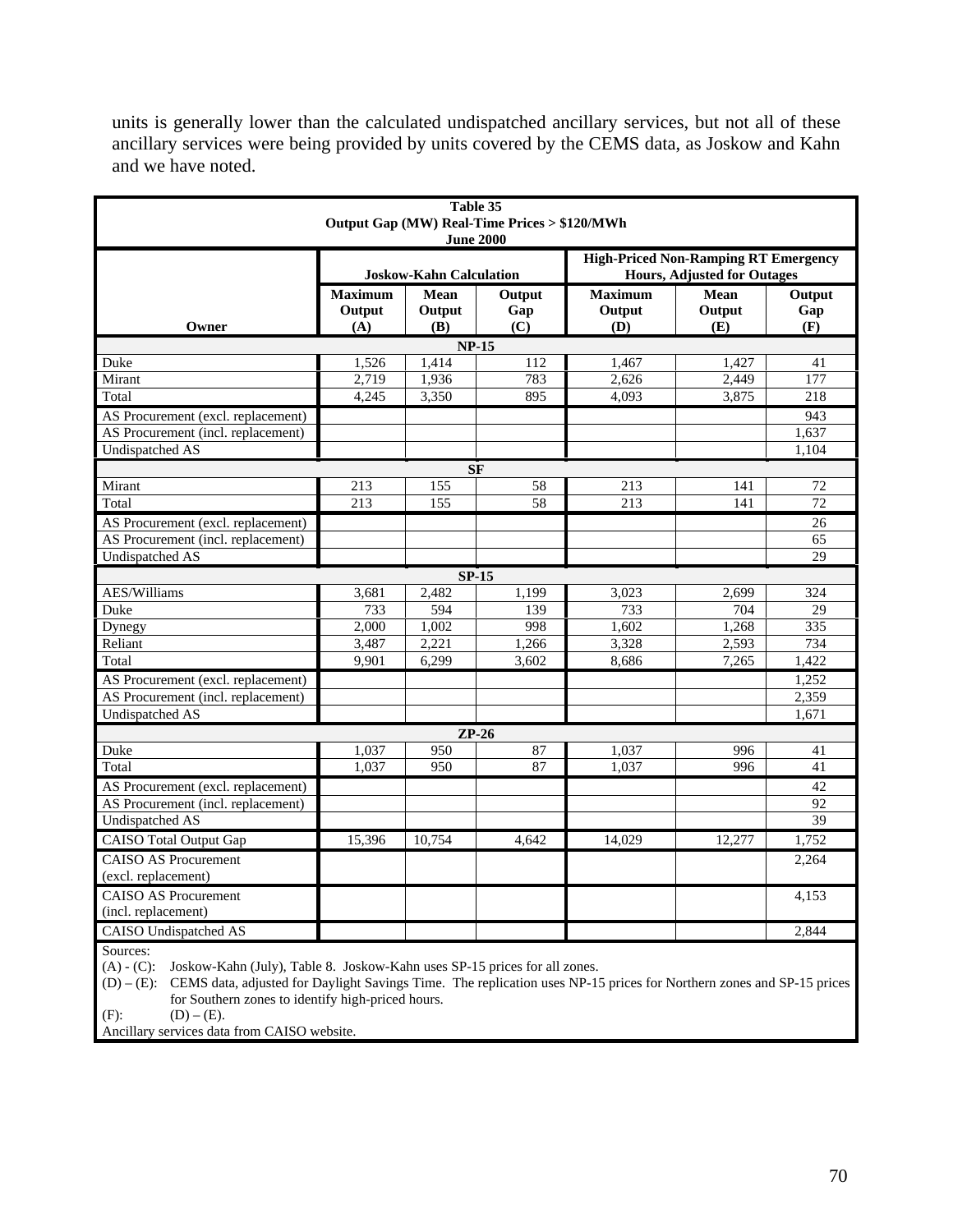The hours covered in Table 34 also included a number of hours with high real-time prices that were not stage 1 (or higher) emergencies. We have separately calculated the output gap for these hours, and report it in Table 36. It can be seen that the calculated output gap is somewhat larger in the non-emergency hours than in the emergency hours, particularly for Mirant. It should be kept in mind, however, that Mirant was released from Delta Dispatch restrictions during emergencies, but could be subject to these restrictions absent an emergency, thus creating an apparent output gap, during high priced non-emergency hours.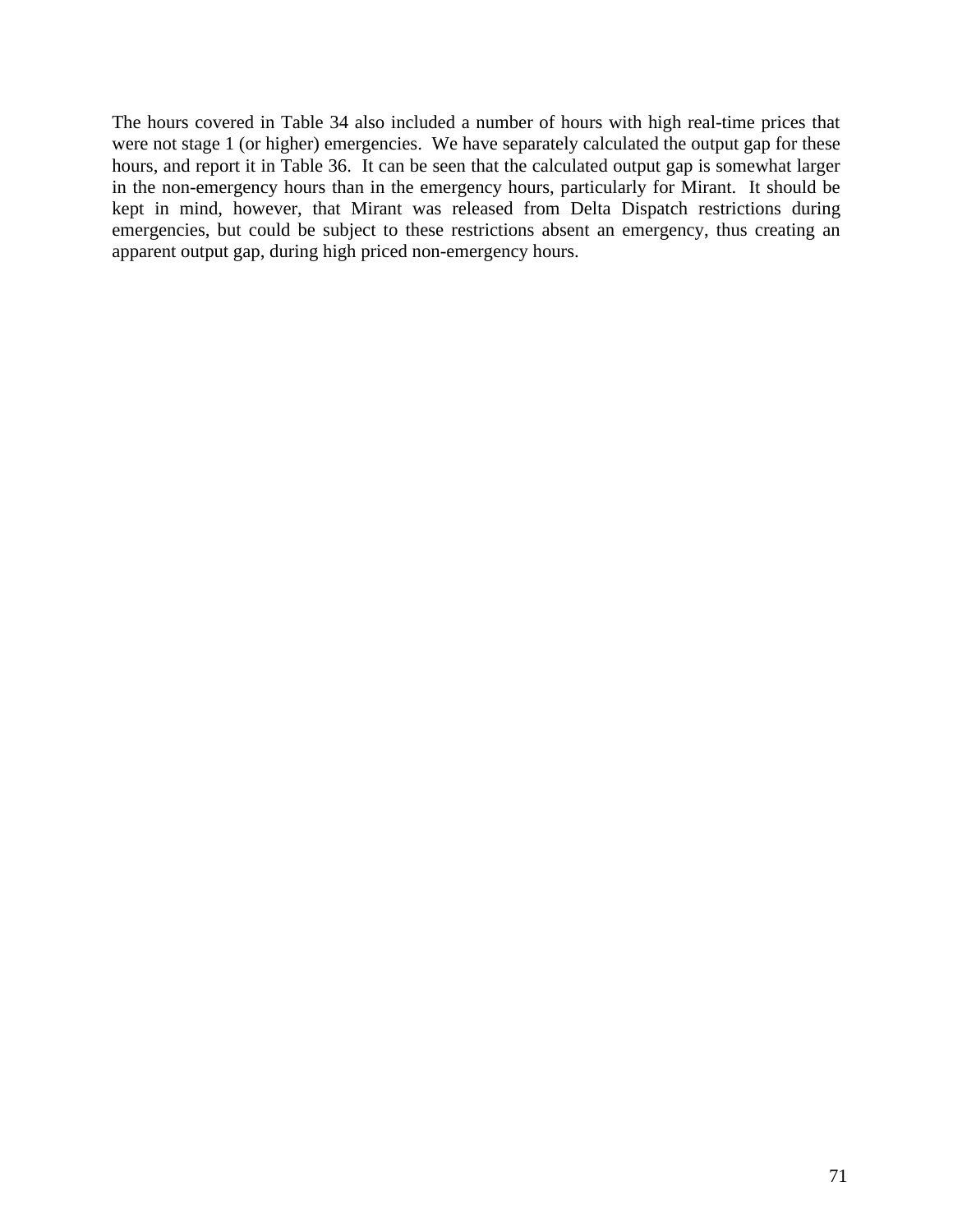| Table 36                                                                                   |                                                 |                    |                 |                |                                    |                 |  |                  |  |
|--------------------------------------------------------------------------------------------|-------------------------------------------------|--------------------|-----------------|----------------|------------------------------------|-----------------|--|------------------|--|
| <b>Output Gap (MW)</b><br><b>Real-Time Prices &gt; \$120/MWh</b>                           |                                                 |                    |                 |                |                                    |                 |  |                  |  |
|                                                                                            |                                                 |                    |                 |                |                                    |                 |  | <b>June 2000</b> |  |
|                                                                                            | <b>High-Priced Non-Ramping RT Non-Emergency</b> |                    |                 |                |                                    |                 |  |                  |  |
|                                                                                            | <b>Joskow-Kahn Calculation</b>                  |                    |                 |                | <b>Hours, Adjusted for Outages</b> |                 |  |                  |  |
|                                                                                            | <b>Maximum</b>                                  | Mean               | Output          | <b>Maximum</b> | <b>Mean</b>                        | Output          |  |                  |  |
|                                                                                            | Output                                          | Output             | Gap             | Output         | Output                             | Gap             |  |                  |  |
| Owner                                                                                      | (A)                                             | (B)                | (C)             | (D)            | (E)                                | (F)             |  |                  |  |
| $NP-15$                                                                                    |                                                 |                    |                 |                |                                    |                 |  |                  |  |
| Duke                                                                                       | 1,526                                           | 1,414              | 112             | 1,410          | 1,321                              | 89              |  |                  |  |
| Mirant                                                                                     | 2,719                                           | 1,936              | 783             | 2,498          | 2,026                              | 472             |  |                  |  |
| Total                                                                                      | 4,245                                           | 3,350              | 895             | 3,909          | 3,348                              | 561             |  |                  |  |
| AS Procurement (excl. replacement)                                                         |                                                 |                    |                 |                |                                    | 1,268           |  |                  |  |
| AS Procurement (incl. replacement)                                                         |                                                 |                    |                 |                |                                    | 1,663           |  |                  |  |
| <b>Undispatched AS</b>                                                                     |                                                 |                    |                 |                |                                    | 1,307           |  |                  |  |
|                                                                                            |                                                 | <b>SF</b>          |                 |                |                                    |                 |  |                  |  |
| Mirant                                                                                     | 213                                             | 155                | $\overline{58}$ | 207            | 184                                | 23              |  |                  |  |
| Total                                                                                      | 213                                             | 155                | 58              | 207            | 184                                | 23              |  |                  |  |
| AS Procurement (excl. replacement)                                                         |                                                 |                    |                 |                |                                    | 41              |  |                  |  |
| AS Procurement (incl. replacement)                                                         |                                                 |                    |                 |                |                                    | 56              |  |                  |  |
| <b>Undispatched AS</b>                                                                     |                                                 |                    |                 |                |                                    | $\overline{27}$ |  |                  |  |
|                                                                                            |                                                 | $SP-15$            |                 |                |                                    |                 |  |                  |  |
| <b>AES/Williams</b>                                                                        | 3.681                                           | 2.482              | 1.199           | 2.910          | 2.605                              | 305             |  |                  |  |
| Duke                                                                                       | 733                                             | 594                | 139             | 693            | 634                                | 59              |  |                  |  |
| Dynegy                                                                                     | 2,000                                           | 1,002              | 998             | 1,507          | 1,091                              | 416             |  |                  |  |
| Reliant                                                                                    | 3,487                                           | 2,221              | 1,266           | 2,984          | 2,253                              | 731             |  |                  |  |
| Total                                                                                      | 9,901                                           | 6,299              | 3,602           | 8,095          | 6,584                              | 1,511           |  |                  |  |
| AS Procurement (excl. replacement)                                                         |                                                 |                    |                 |                |                                    | 1,050           |  |                  |  |
| AS Procurement (incl. replacement)                                                         |                                                 |                    |                 |                |                                    | 1,763           |  |                  |  |
| <b>Undispatched AS</b>                                                                     |                                                 |                    |                 |                |                                    | 1,284           |  |                  |  |
|                                                                                            |                                                 | $\overline{ZP-26}$ |                 |                |                                    |                 |  |                  |  |
| Duke                                                                                       | 1,037                                           | 950                | 87              | 1,037          | 997                                | 41              |  |                  |  |
| Total                                                                                      | 1,037                                           | 950                | 87              | 1,037          | 997                                | 41              |  |                  |  |
| AS Procurement (excl. replacement)                                                         |                                                 |                    |                 |                |                                    | $\overline{22}$ |  |                  |  |
| AS Procurement (incl. replacement)                                                         |                                                 |                    |                 |                |                                    | 60              |  |                  |  |
| <b>Undispatched AS</b>                                                                     |                                                 |                    |                 |                |                                    | 16              |  |                  |  |
| <b>CAISO</b> Total Output Gap                                                              | 15,396                                          | 10.754             | 4.642           | 13.247         | 11.111                             | 2,136           |  |                  |  |
| <b>CAISO AS Procurement</b>                                                                |                                                 |                    |                 |                |                                    | 2,381           |  |                  |  |
| (excl. replacement)                                                                        |                                                 |                    |                 |                |                                    |                 |  |                  |  |
| <b>CAISO AS Procurement</b>                                                                |                                                 |                    |                 |                |                                    | 3,542           |  |                  |  |
| (incl. Replacement)                                                                        |                                                 |                    |                 |                |                                    |                 |  |                  |  |
| <b>CAISO</b> Undispatched AS                                                               |                                                 |                    |                 |                |                                    | 2,633           |  |                  |  |
| Sources:                                                                                   |                                                 |                    |                 |                |                                    |                 |  |                  |  |
| $(A) - (C)$ :<br>Joskow-Kahn (July), Table 8. Joskow-Kahn uses SP-15 prices for all zones. |                                                 |                    |                 |                |                                    |                 |  |                  |  |

(D) – (E): CEMS data, adjusted for day-light savings time. The replication uses NP-15 prices for Northern zones and SP-15 prices for Southern zones to identify high-priced hours.

(F): (D) – (E).

Ancillary services data from CAISO website.

Moreover, the average output gap inevitably conceals some of the underlying variation, as the degree of shortage was of course larger in some hours than in others.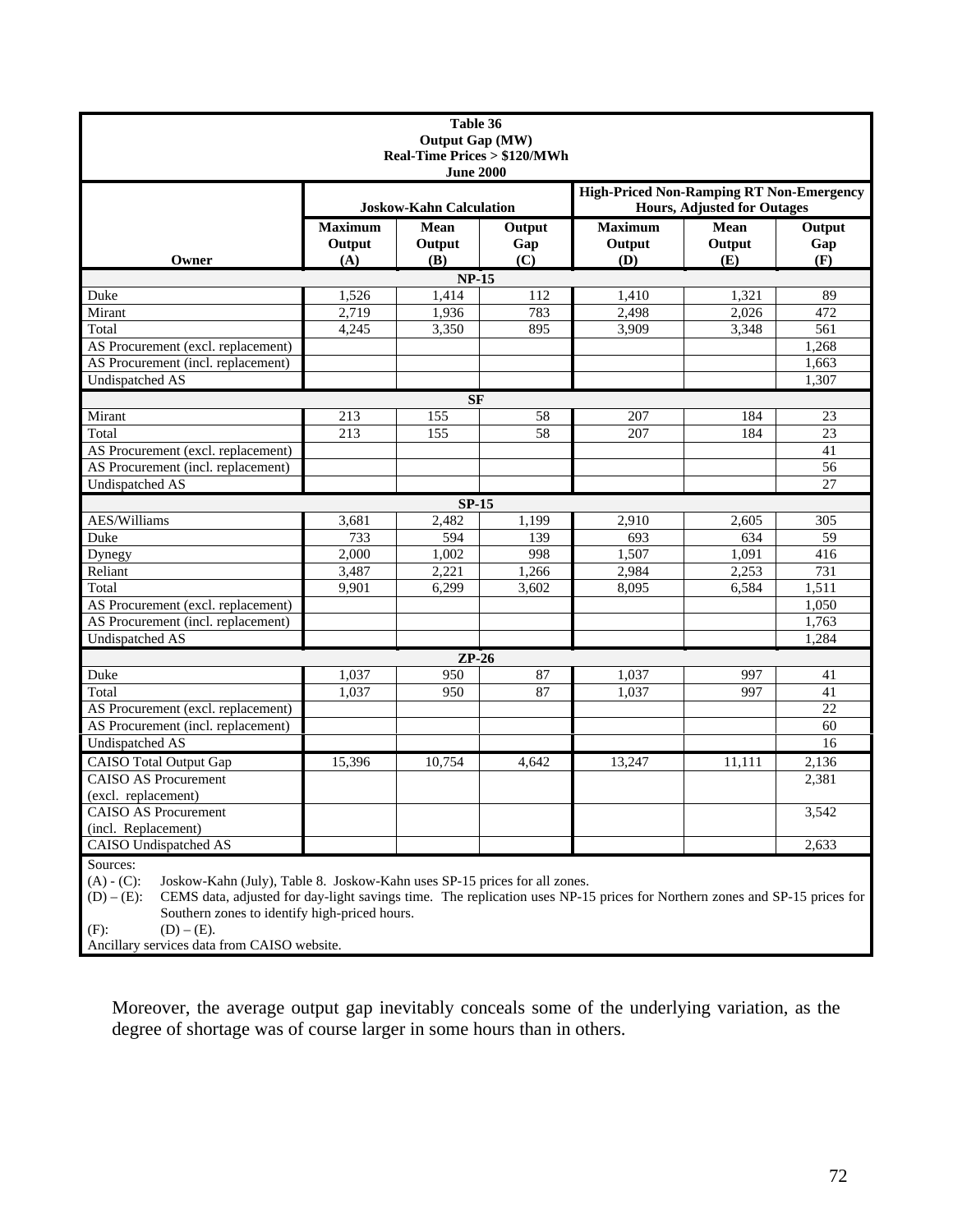## **V. PHYSICAL WITHHOLDING**

Although Joskow and Kahn assert at several points in their paper that they provide evidence of physical withholding, the paper does not actually contain any evidence that operable capacity has been physically withheld from any market. They appear to simply assume that units that were not on-line during high priced hours were physically withheld.<sup>111</sup>

Joskow and Kahn draw strong conclusions regarding withholding from their Tables 12 (Table 37 below) and 13 (Table 38 below) that are inconsistent with the data and economic analysis. With respect to Joskow-Kahn Table 12, portraying the output of steam and GTs on June 12-17, 21-23 and 26-30, they state that:

"The Steam Part Day capacity shows that many units were started daily but only ran for part of the day. The Big GT and Small GT entries reflect capacity that is running no more than seven or eight hours per day. Given the inefficiency and high emissions rates of the Big GT and Small GT units, in a competitive market we would expect to see them operating only on days when all generating units with lower costs and emissions were already supplying the market to the extent possible." $112$ 

These conclusions are based on several false premises. First, the statement that steam units operating part of the day indicates units that were started daily is not correct. While some of this capacity reflects units that are taken on and off line each day it also reflects units coming on line in response to high demand after several days of low load as well as units coming off line after sustained periods of high load, for repairs, or simply for a weekend. Thus, the large level of partial day operation on June 16 reflects units coming off line for the weekend (and much lower load) when the weather broke after having operated at high levels for several days. Similarly, the large level of partial day operation on June 13 reflects units coming on line on Tuesday in response to the hot weather, much higher load, and high real-time prices.

 $111$  Joskow-Kahn (July), pp. 23.

 $112$  Joskow-Kahn (July), p. 24.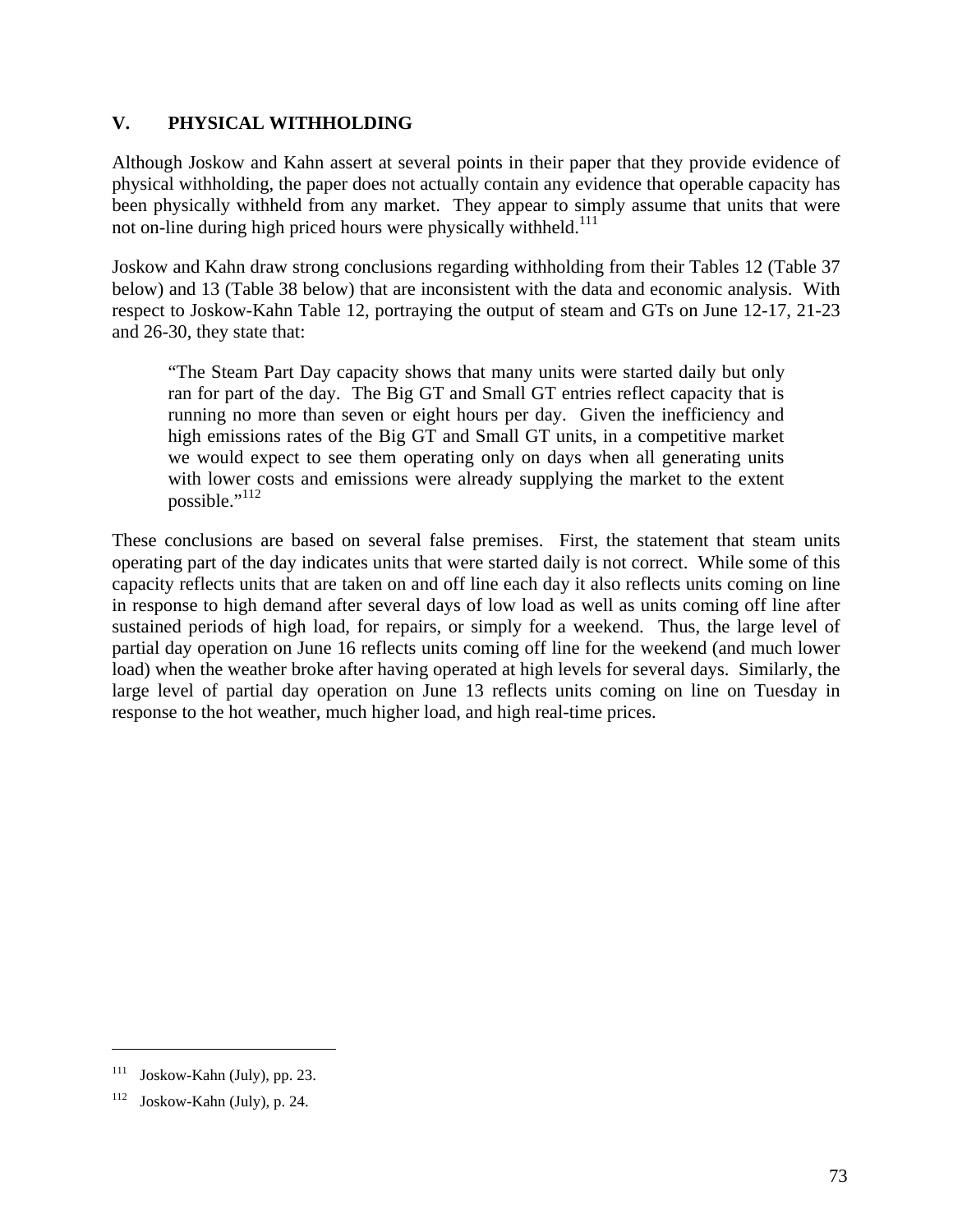| Table 37<br><b>Joskow-Kahn Table 12</b><br><b>Total SP-15 Capacity Committed On-Peak (MW)</b> |                                |                             |                      |                  |                           |                          |                    |                                              |
|-----------------------------------------------------------------------------------------------|--------------------------------|-----------------------------|----------------------|------------------|---------------------------|--------------------------|--------------------|----------------------------------------------|
| Date                                                                                          | <b>Steam</b><br><b>All Day</b> | <b>Steam</b><br>Part<br>Day | Long<br><b>Beach</b> | Big<br><b>GT</b> | <b>Small</b><br><b>GT</b> | <b>Total</b><br>Capacity | <b>ISO</b><br>Peak | <b>Total</b><br>Capacity/<br><b>ISO Peak</b> |
| June 12                                                                                       | 6,271                          | 734                         | 560                  | $\Omega$         | 19                        | 7,584                    | 37,132             | 0.204                                        |
| June 13                                                                                       | 6,855                          | 1,330                       | 560                  | 476              | 271                       | 9,492                    | 42,288             | 0.224                                        |
| June 14                                                                                       | 7,902                          | 763                         | 560                  | 476              | 271                       | 9,972                    | 43,447             | 0.230                                        |
| June 15                                                                                       | 7,422                          | 356                         | 560                  | 236              | 260                       | 8,833                    | 43,146             | 0.205                                        |
| June 16                                                                                       | 6,727                          | 2,273                       | 560                  | $\theta$         | $\theta$                  | 9,560                    | 39,823             | 0.240                                        |
| June 17                                                                                       | 7,520                          | 480                         | $\theta$             | $\overline{0}$   | $\theta$                  | 8,000                    | 33,800             | 0.237                                        |
| June 21                                                                                       | 6,101                          | 603                         | 560                  | 476              | 223                       | 7,963                    | 41,414             | 0.192                                        |
| June 22                                                                                       | 6,491                          | 906                         | 560                  | 350              | 260                       | 8,566                    | 40,089             | 0.214                                        |
| June 23                                                                                       | 7,506                          | 283                         | 560                  | $\overline{0}$   | $\theta$                  | 8,349                    | 37,228             | 0.224                                        |
| June 26                                                                                       | 7,568                          | 952                         | 560                  | 476              | 271                       | 9,826                    | 42,672             | 0230                                         |
| June 27                                                                                       | 7,889                          | 471                         | 560                  | 476              | 271                       | 9,666                    | 42,693             | 0.226                                        |
| June 28                                                                                       | 7,729                          | 806                         | 560                  | 476              | 256                       | 9,826                    | 42,303             | 0.232                                        |
| June 29                                                                                       | 8,064                          | 296                         | 560                  | 476              | 260                       | 9,655                    | 41,606             | 0.232                                        |
| June 30                                                                                       | 7,714                          | 500                         | 560                  | $\boldsymbol{0}$ | $\boldsymbol{0}$          | 8,774                    | 38,187             | 0.230                                        |
| Source:<br>Joskow-Kahn (July), Table 12.                                                      |                                |                             |                      |                  |                           |                          |                    |                                              |

Second, the statement by Joskow and Kahn that GTs should only be operating on days when all other generating units were in operation supplying the market is incorrect. An important reason for having quick-start units such as GTs is to respond to unanticipated changes in demand or supply that cannot be met by slow starting steam units. Thus, GTs are sometimes running because of load forecasting mistakes or real-time outages. Joskow-Kahn Table 5 shows that average day-ahead prices were low on June 13 and June 21 (\$87 and \$63), reflecting expected supply and demand conditions, but real-time prices were much higher, reflecting higher than expected demand. Another reason for using GTs to meet load is to meet short lived demand peaks of an hour or so that would not justify starting up a steam unit that must run for several or many hours and incurs material start-up costs. A third reason for using GTs, rather than a lower cost steam unit, to meet load can be that energy is needed at the location of the GT. For example, in NP 15 the Potrero GTs were often started to meet demand inside the San Francisco constraint that could not have been met by steam units elsewhere in NP 15 since the PG&E Hunters Point units were off line throughout June 2000. Some of the Southern California GTs are also located in load pockets, such as San Diego and may have been started at times to manage congestion in these load pockets. Fourth, many GTs are not dispatchable but once started must run at capacity. As a result, they usually cannot provide spinning reserves that may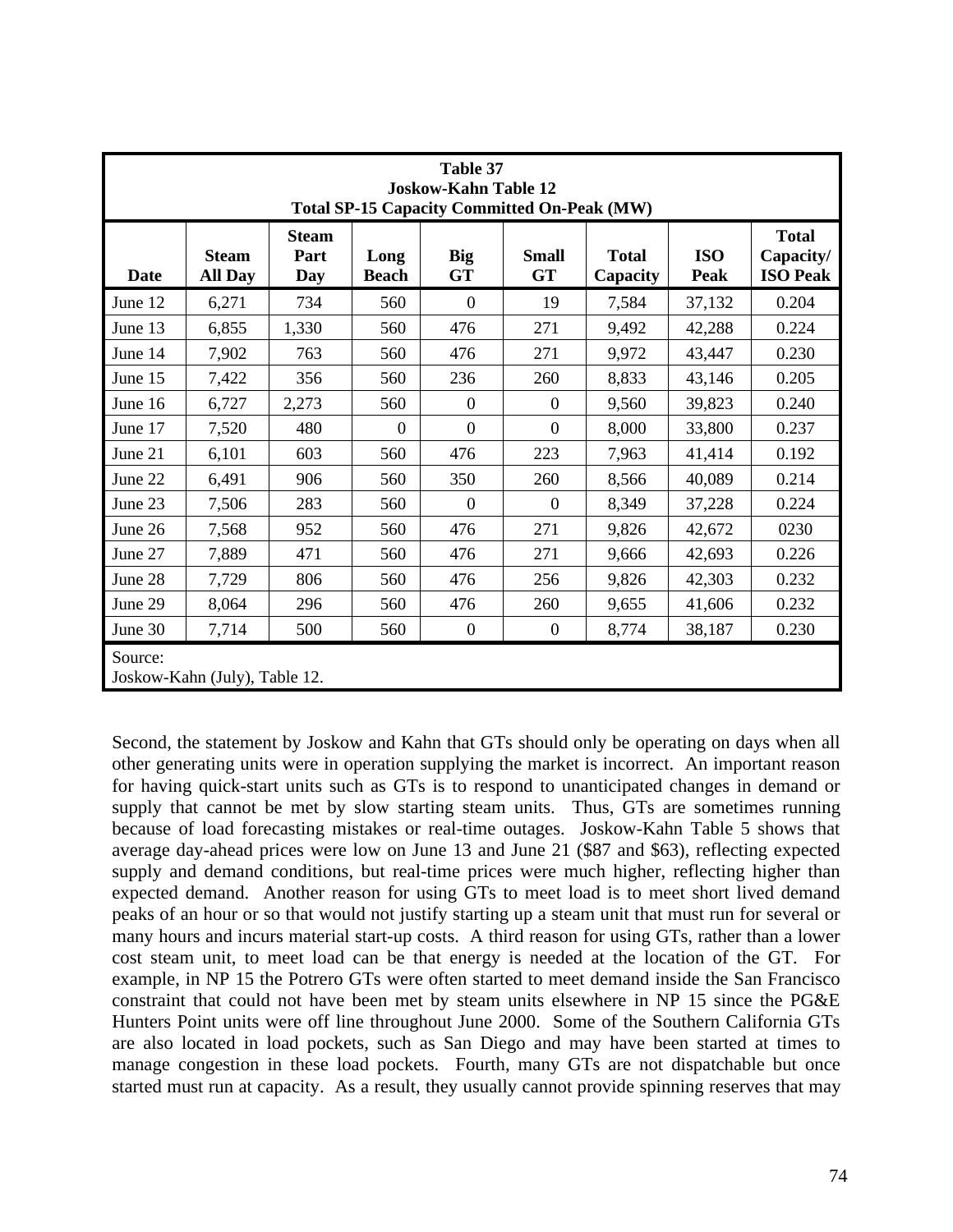therefore need to be provided by the ISO holding back generation on steam units with lower energy bids than the GTs.

All of these considerations are reasons why it can be efficient for GTs to be operating on realworld electric systems at the same time that steam units with lower incremental energy costs are off-line or not fully dispatched.

Joskow and Kahn also draw strong conclusions from their Table 13, replicated and expanded below as Table 38. They state that:

"For each of the 14 high-price days, Table 13 lists steam units that did not run at all. Together with Table 12, this table shows that significant amounts of steam capacity did not operate on days when more costly and polluting capacity did run. Among the units listed in Table 13 are some with low emissions rates, such as Redondo Beach 8, Alamitos 5  $\&$  6, and El Segundo 4. If the operators of these plants were acting like price-takers, they would have run as much low-cost and low-emissions capacity as possible before turning to the highest-cost units. Even if the units had minor operating problems, they would still have run at some level if the suppliers were behaving competitively." $\frac{1}{113}$ 

<sup>113</sup> Joskow-Kahn (July), p. 24.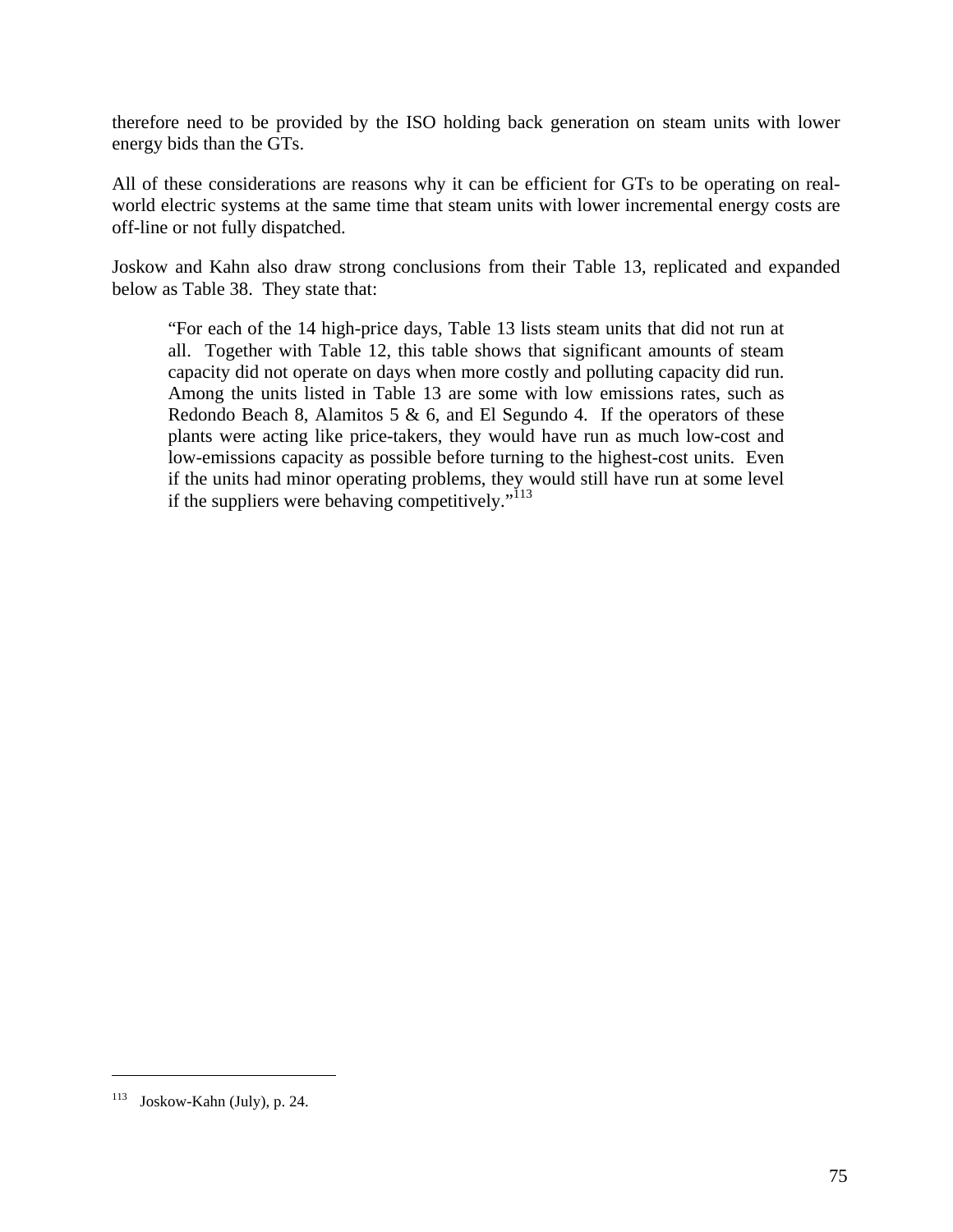| Table 38                                                                              |                         |                     |               |                                       |                                       |  |  |  |
|---------------------------------------------------------------------------------------|-------------------------|---------------------|---------------|---------------------------------------|---------------------------------------|--|--|--|
| <b>Joskow-Kahn Table 13</b><br><b>Full Outage Pattern for Uncommitted Steam Units</b> |                         |                     |               |                                       |                                       |  |  |  |
| <b>Date</b>                                                                           | AES/<br><b>Williams</b> | <b>Reliant</b>      | <b>Dynegy</b> | Average<br><b>PX</b> Price<br>$SP-15$ | Average<br><b>RT</b> Price<br>$SP-15$ |  |  |  |
| 12 June                                                                               | A1, A6, R5, R6          | Et3, C1, 31-2       | $Ec3, Es1-4$  | 67.21                                 | 70.77                                 |  |  |  |
| 13 June                                                                               | A1, A6, R5, R6          | $C31-2$             | Es3           | 88.56                                 | 255.43                                |  |  |  |
| 14 June                                                                               | A1, R5, R6              | C <sub>31</sub>     | Es3           | 250.00                                | 364.33                                |  |  |  |
| 15 June                                                                               | A1, R5, R6              |                     | Es3           | 324.44                                | 163.83                                |  |  |  |
| 16 June                                                                               | A1, R5, R6              | $C31-2$             |               | 243.46                                | 56.10                                 |  |  |  |
| 17 June                                                                               | A1, R5, R6              | Et1-2, C1, 31-2     | Es1, 2; Ec1-3 | 59.87                                 | 52.48                                 |  |  |  |
| 18 June                                                                               | A1, R5, R6              | Et1-2, C1, 31-2     | Es1, 2; Ec1-3 | 46.12                                 | 38.42                                 |  |  |  |
| 19 June                                                                               | R <sub>5</sub>          | C1, C31-2           | Es2; Ec1-3    | 60.89                                 | 93.06                                 |  |  |  |
| 20 June                                                                               | R5, R8                  | Et1-2, C1, C31-2    | Es2; Ec1-3    | 50.69                                 | 72.72                                 |  |  |  |
| 21 June                                                                               | R5, R8                  | M1, Et1, 2, 4; C1-2 | Es1, 3; Ec1-3 | 62.84                                 | 216.53                                |  |  |  |
| 22 June                                                                               | R5, R8                  | Et1-2; C1, 2, 32    | Es1, Ec1-3    | 98.88                                 | 118.76                                |  |  |  |
| 23 June                                                                               | R5, R8                  | Et1-2, C1, 2, 31-2  | Es1, Ec1-3    | 91.57                                 | 61.01                                 |  |  |  |
| 24 June                                                                               | R5, R8                  | Et1-2, C1, 2, 31-2  | Es1, 2, Ec1-3 | 60.61                                 | 66.02                                 |  |  |  |
| 25 June                                                                               | R5, R8                  | Et1-2, C1, 2, 31-2  | Es1, 2, Ec1-2 | 49.64                                 | 82.38                                 |  |  |  |
| 26 June                                                                               | R5, R8                  | $C1-2$              | $Es1-2$       | 122.62                                | 296.18                                |  |  |  |
| 27 June                                                                               | R5, R8                  | $C1-2$              | Es4           | 228.65                                | 391.16                                |  |  |  |
| 28 June                                                                               | R8                      | $C1-2$              | Es4           | 319.31                                | 377.45                                |  |  |  |
| 29 June                                                                               | A1, R8                  | $C1-2$              | Es4           | 364.49                                | 260.12                                |  |  |  |
| 30 June                                                                               | A1, R5                  | $C1, 2, 31-2$       | Es4           | 332.62                                | 69.14                                 |  |  |  |

 $A=$  Alamitos;  $R =$  Redondo Beach;  $Ec =$  Encina;  $Et =$  Etiwanda;  $Es =$  El Segundo.

 $C = \text{Coolwater}$ ;  $M = \text{Mandalay}$ .

Sources:

Joskow-Kahn (July), Table 13 and CEMS data.

Notes:

(1) Highlighted days denote days not included in Joskow-Kahn (July) Table 13.

(2) Highlighted days data based on CEMS data, adjusted for day-light savings time. Original data are not so adjusted.

Joskow-Kahn's Table 12 and 13, however, do not provide any evidence that the operators did not run as much low-cost and low-emissions capacity as possible, before turning to the highest cost units, nor do they indicate that the operators failed to continue operating units with minor operating problems. On the contrary, it is apparent from Table 38 that fewer units and less capacity were unavailable on the days with high day-ahead prices than on days with low day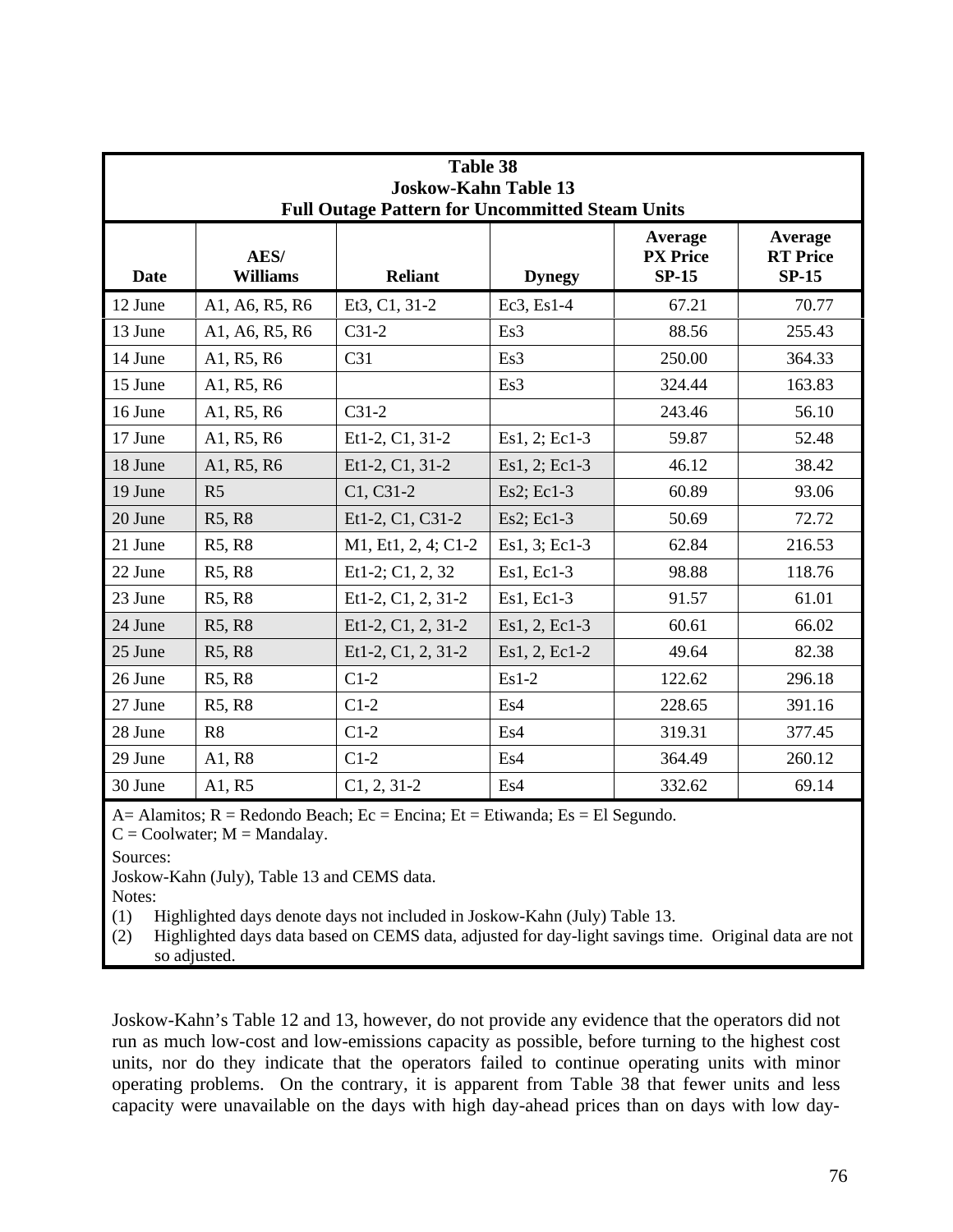ahead prices. This is consistent with competitive behavior. Joskow and Kahn's conclusions assume that it should be possible to always have all units available on high load days, but that is never the case. There always have been and will be forced outages, and units taken down for repairs when load declines may not yet be available when load rises again. There is no data in Joskow-Kahn Table 12 or Table 38 above that indicates that any of the unit outages reflected strategic physical withholding of capacity rather than forced outages or repair outages.<sup>114</sup> Conversely, our point is not that Table 27 demonstrates that there was no physical withholding of capacity. As we said before, these data do not permit one to determine whether there was physical withholding of capacity by all, some or none of the thermal generators.

The closest Joskow-Kahn comes to providing empirical evidence of physical withholding is to observe that Duke is reputed to have sold 90 percent of its output forward and also had relatively high availability for its units.<sup>115</sup> Joskow-Kahn does not provide comparable outage statistics for any other generators but suggest that the outage rates would be higher. We noted above that the output gap for the Duke units is understated because Klein uses a very low capacity for South Bay 4. The output gap Joskow-Kahn calculates for Duke is lower than the gap they calculate for other companies in part because the Duke output gap is understated by understated capacities and that of other suppliers overstated by overstated capacities. Moreover, we previously observed that the company with the highest level of forward sales was AES which sold all of its output forward. AES also described itself as having had unusually high forced outage rates during 2000.<sup>116</sup> The result of the high forced outage rates was that the company became a net buyer and actually lost money in California during  $2000$ .<sup>117</sup> Similarly, we previously pointed out that another net buyer, PG&E, also had very poor unit availability during June 2000 as none of its Hunters Point units were available.<sup>118</sup>

Apparently the outage conditions were not so clear or simple. Furthermore, the FERC outage report indicates that a number of the units with outage problems during 2000 were not only old units, but they were units that were rarely used in prior years but heavily used during 2000 (e.g., El Segundo 1 and 2, and Etiwanda 1 and  $2$ ).<sup>119</sup>

Finally, the units listed in Joskow-Kahn Table 13 as being off line on these high priced days also share the characteristic that they were all previously owned and maintained by SCE and were

<sup>&</sup>lt;sup>114</sup> The FERC outage report specifically mentions June outages for installation of AGC at Coolwater (Alta) unit 1 and a catastrophic fan failure in June at unit 2 which kept that unit down for four weeks. The FERC Outage Report also discusses outages at Coolwater 3 beginning with a failure on May 26. FERC Outage report pp. 17- 18. Joskow and Kahn may not find the FERC Outage Report to provide conclusive proof that there was no physical withholding but the information in the Outage Report is consistent with the forced outage explanation for non-availability. Other data might show that the non-availability of the units in Table 38 was not due to forced outages, but Joskow and Kahn do not provide any such evidence.

 $115$  Joskow-Kahn (July), pp. 25-26.

<sup>116</sup> See Stu Ryan, AES Pacific, February 1, 2001, Analyst Presentation.

<sup>&</sup>lt;sup>117</sup> AES January 29, 2001, press release re: Annual Earnings, Aesc.com/investor/press/index.html.

<sup>&</sup>lt;sup>118</sup> See Harvey-Hogan (April), p. 46. Joskow-Kahn (July) state that we asserted this, p. 11, but we relied on the same CEMS data that they used for their analysis. It can readily be determined from the CEMS data that the Hunters Points units were not operating during June 2000.

<sup>&</sup>lt;sup>119</sup> See FERC Outage Report El Segundo 1 and 2, p. 40, Etiwanda 1 and 2, p. 20.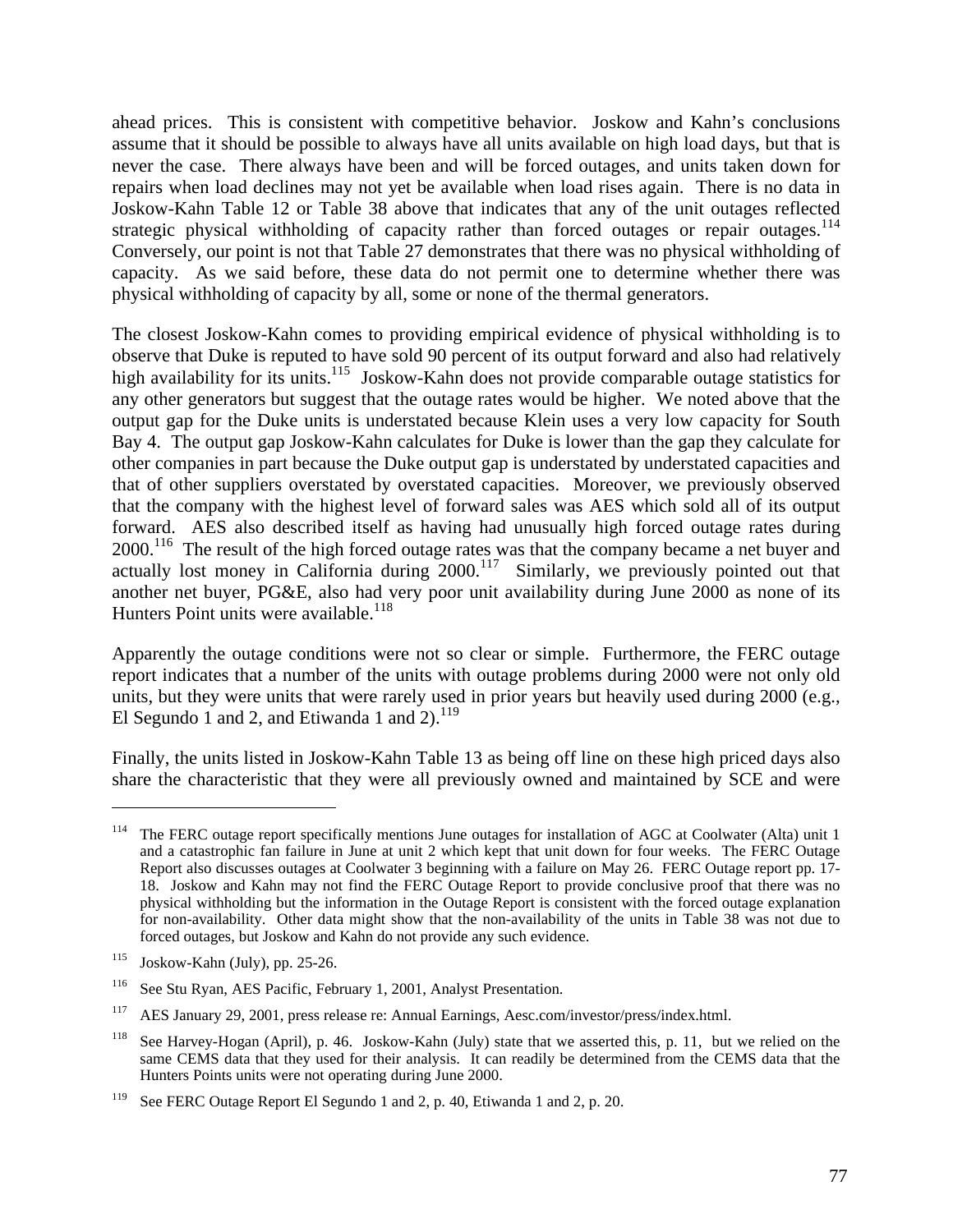being maintained during June 2000 by SCE. The Duke units listed in Table 14 have all been maintained by PG&E and SDG&E. Perhaps, therefore, the difference in outage rates is attributable to the maintenance practices of  $SCE$ .<sup>120</sup> Alternatively, the difference in outage rates might be attributable to differences in the way the units have historically been utilized, with lower outage rates for units that run as base load units and higher outage rates on the units that frequently come on and off-line. These are empirical issues that neither we nor Joskow-Kahn have addressed. The only empirical analysis of outages and examination of individual unit outages is that of the FERC staff, which while not conclusive, did not identify any physical withholding. $121$ 

## **VI. MARKET POWER ANALYSIS**

Joskow-Kahn addresses a difficult public policy question. With data currently available only to the CAISO and market participants, this question could be answered, although not easily. However, Joskow-Kahn does not have access to these data. Instead Joskow-Kahn uses publicly available data under two distinct approaches. Both of their approaches face the reality that the range of uncertainty in the publicly available data measuring available capacity, capacity used to provide ancillary services, capacity used to generate energy at the intra-hour peak and capacity dispatched down by the CAISO, could exceed the magnitude of any strategic anticompetitive withholding that might have occurred. The CAISO dispatch data would reveal the total available capacity of the on-line units (net of derations, i.e., the upper limit of the units bid in for supplemental energy), and the amount of this capacity that was either used to generate energy, provide ancillary services, or was backed down by the CAISO to manage congestion or balance generation and load. The CAISO dispatch data, moreover, would reveal whether capacity was being economically withheld (i.e., not used to provide energy or ancillary services) in real time during the shortage hours, based on the actual generator schedules and capacity available in each hour. A fundamental limitation of studies based on the CEMS data is that they must be based on very imperfect measures of things the CAISO dispatch data would reveal almost exactly.

The CAISO dispatch data, however, would not provide the information required to determine whether prices have been affected by physical, rather than economic, withholding. This would require the assessment of the causation of each forced outage or unit derating, assessing the impact of start-up and minimum-load costs on decisions to operate, assessing the impact of annual run restrictions on operating decisions. On this point, the FERC staff has examined outage data for a sample of units and concluded the outages they examined did not reflect physical withholding.

The point of the comments above is not that market power never exists, nor that it cannot be detected. Our point is that the methodologies employed by Joskow-Kahn, BB&W and the MSC are not capable of identifying the exercise of market power in stressed conditions. Absent some kind of large offsetting bias, these methodologies will likely always find that market power has been exercised, as real prices will always be higher than simulated prices and a lot higher in

<sup>&</sup>lt;sup>120</sup> While the comments of the generation owners may be dismissed as self-serving, the FERC Outage Report describes many complaints regarding SCE maintenance practices. See FERC Outage Report, pp. 18, 27, 37.

<sup>&</sup>lt;sup>121</sup> See the FERC Outage Report.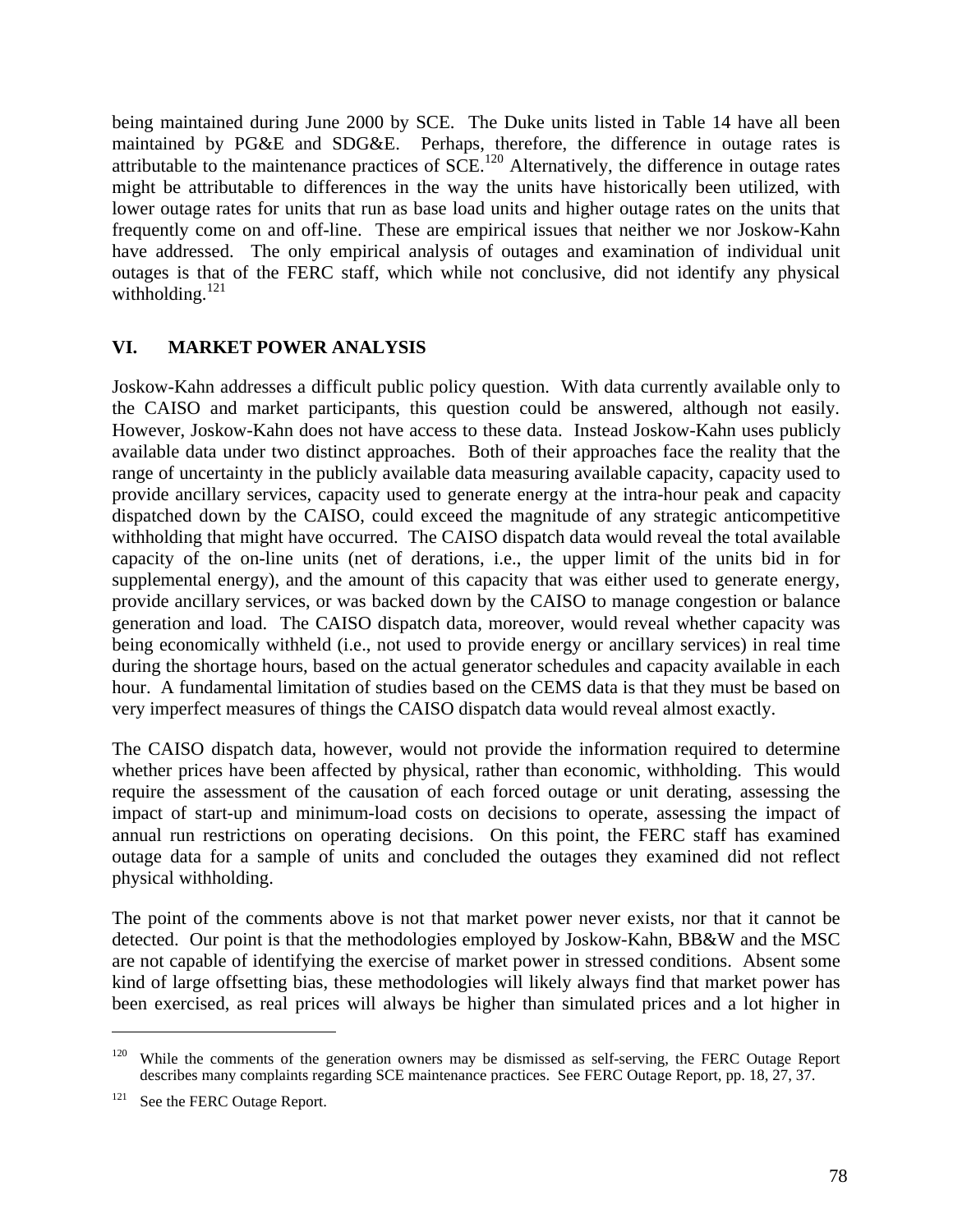shortage conditions. This outcome is virtually guaranteed by analyses based on simulation models that are non-chronological, omit start-up and minimum load costs, omit reserve requirements, omit environmental limits, omit energy limits, do not reflect actual outages and deratings, and make no allowance for the impact of real-time surprises. Additional error can arise if unit capacities are incorrectly specified and the import supply curve misstated and if the simulation does not reflect the actual market rules that determine prices.

Similarly, withholding analyses that do not take account of outages and deratings, ramping constraints, environmental limits and dispatch rules and procedures will inevitably find economic or physical withholding. Additional error can arise if unit capacities are incorrectly specified.

The first question to ask in assessing whether high prices are materially impacted by economic withholding would be to ask whether there was a shortage. That is, was there inadequate capacity available at any price to meet load and provide required ancillary services. If there was not a physical shortage, then the next step would be to determine whether economic withholding materially contributed to creating an economic shortage. This can be assessed by examining the capacity actually offered to the market for dispatch on each unit, accounting for capacity that was not-available due to ancillary reserve requirements, ramping limits, environmental restrictions or because the unit was not on-line, and examining the dispatch instructions and uninstructed output of the units.

This process could be combined with appropriate cost data to identify capacity that was being economically withheld from the market, but it would then be necessary to evaluate whether this economic withholding reflected the exercise of market power, or normal competitive processes, such as allocation of the output of an energy limited unit to the highest valued hours, the extraordinary costs that might be associated with operation at very high levels, or a result of pay-asbid market features.

A third question would be to ask whether the physical withholding of capacity for the purpose of exercising market power materially contributed to the economic shortage. Determining whether on-line capacity was physically withheld from the market requires determining whether it was not available because of an outage, derating or performance problem (low tide, high ambient temperature, etc.). We see no easy short-cut. Higher than average forced outage rates and deratings will usually produce higher than average prices but it does not follow that all above average outage occurrences reflect the exercise of market power. Moreover, capacity may be physically withheld from the market for reasons unrelated to the exercise of market power, such as credit risk or compliance with laws, regulations and other restrictions.

Evaluation of withholding in day-ahead forward markets, and thus asking whether off-line capacity should have been on-line, is harder still, particularly in regions lacking day-ahead markets, or regions like California with very inefficiently structured day-ahead markets.<sup>122</sup> If day-ahead markets do not exist or are structured to make efficient day-ahead unit commitment impossible, market inefficiency and inefficient unit commitment outcomes should not be attributed solely to the exercise of market power.

<u>.</u>

The lack of multi-part bids, the inability to reflect operating inflexibilities in bids, the lack of simultaneous optimization of bids and schedules over the day and across energy and ancillary services.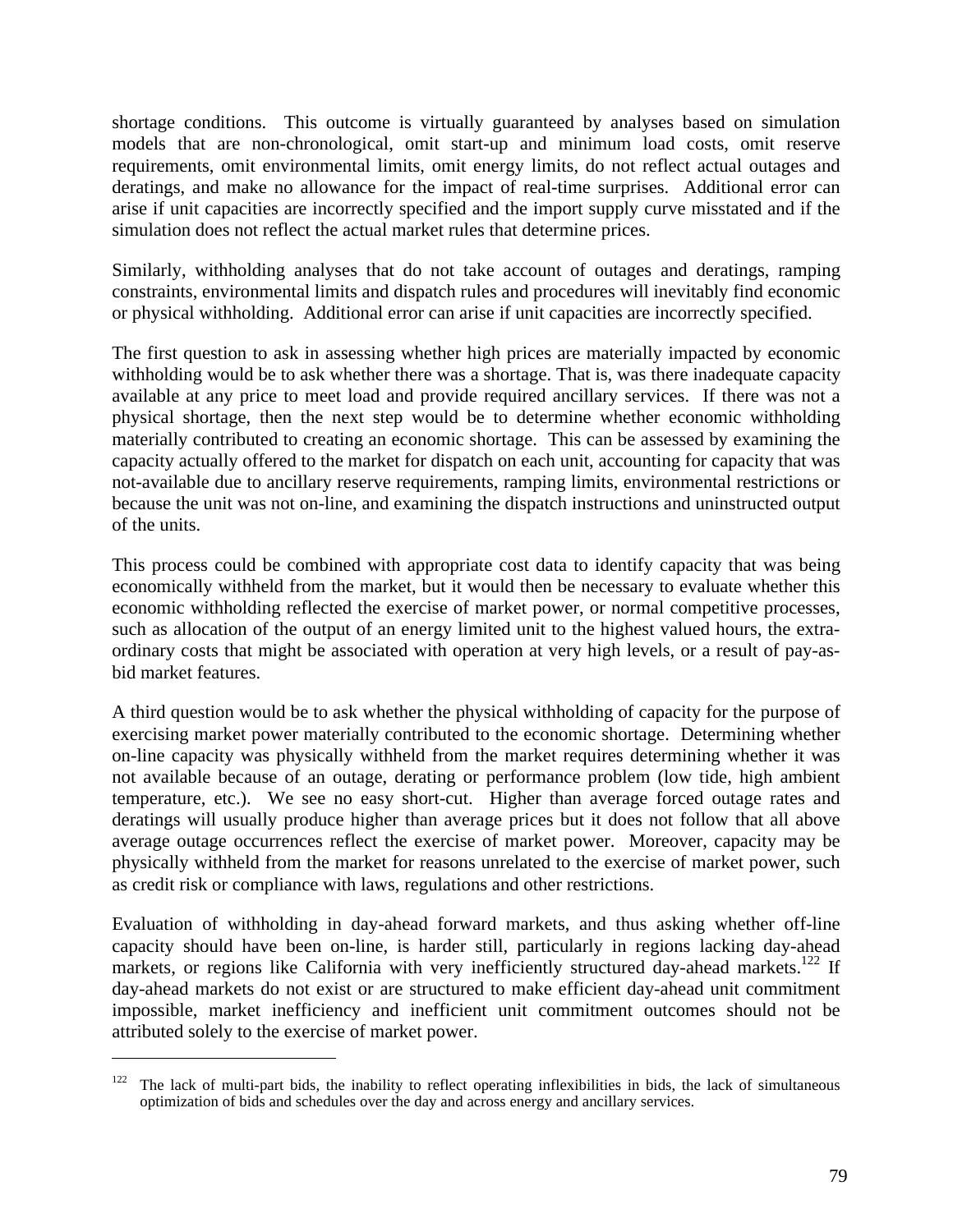Given the design of the California market, however, even the FERC may not be able to determine from the dispatch data in all instances whether capacity was economically withheld in order to exercise market power, or whether it was economically withheld because of mistaken bids arising from imperfect foresight, which are an inevitable by product of the California market design.

Ultimately, it is impossible to prove the absence of any withholding or any exercise of market power without analyzing the reasons for every outage, derating, and decision not to operate by every supplier, which has not been undertaken by any study. The available information, however, has several elements that suggest that the exercise of market power by California thermal generators was not the primary cause of the high prices in California during 2000-2001. First, electricity prices were consistently high both inside and outside California, which strongly suggests that the problem was not the exercise of locational market power inside California but a widespread shortage of energy and/or capacity in the WSCC. Indeed, prices have at times been higher outside of California than within California due to transmission constraints on exports. Second, if thermal unit owners were engaged in a simple withholding of generation, then they would not have exceeded the environmental limits on their output. With the benefit of hindsight, it appears indisputable that perfectly competitive thermal generator owners of constrained units blessed with perfect foresight would have offered less capacity into the market from a number of units in many hours during the spring and summer of 2000 than they actually did, not more capacity, and prices in such a perfectly competitive market would have been higher, not lower, than the actual prices in many of the hours in early 2000. Third, if the high prices in California were attributable to simple withholding by a few thermal generators in California, could these generators be exercising sufficient market power to raise prices off-peak as well as on-peak throughout the entire WSCC?

## **VII. CONCLUSION**

While it is important that allegations of the exercise of market power be carefully investigated, the evidence to date that the high prices in California and the WSCC arise mainly from the exercise of market power by California thermal generators is far from compelling. As Joskow and Kahn have highlighted, many factors contributed to higher prices in California during 2000 and 2001, and the market power theme is only, at most, part of the story. The import of their analysis is not to prove that market power has been exercised but, rather, to suggest that it might be important. The import of the sensitivity analyses summarized here is not to prove that market power has not been exercised but, rather, to suggest that it is unlikely to be the dominant factor and may not even be significant. By contrast, there appears to be little disagreement that other problems of shortage and bad market design are at least large enough to dictate that the solution requires more than just market power mitigation devices.

We observed in April that analysis of the possible exercise of market power should not divert attention from the need for California to:

- 1. Pay its bills;
- 2. Raise retail rates, at least at the margin, to reflect the wholesale market price;
- 3. Assign the financial responsibility for paying electricity bills to someone;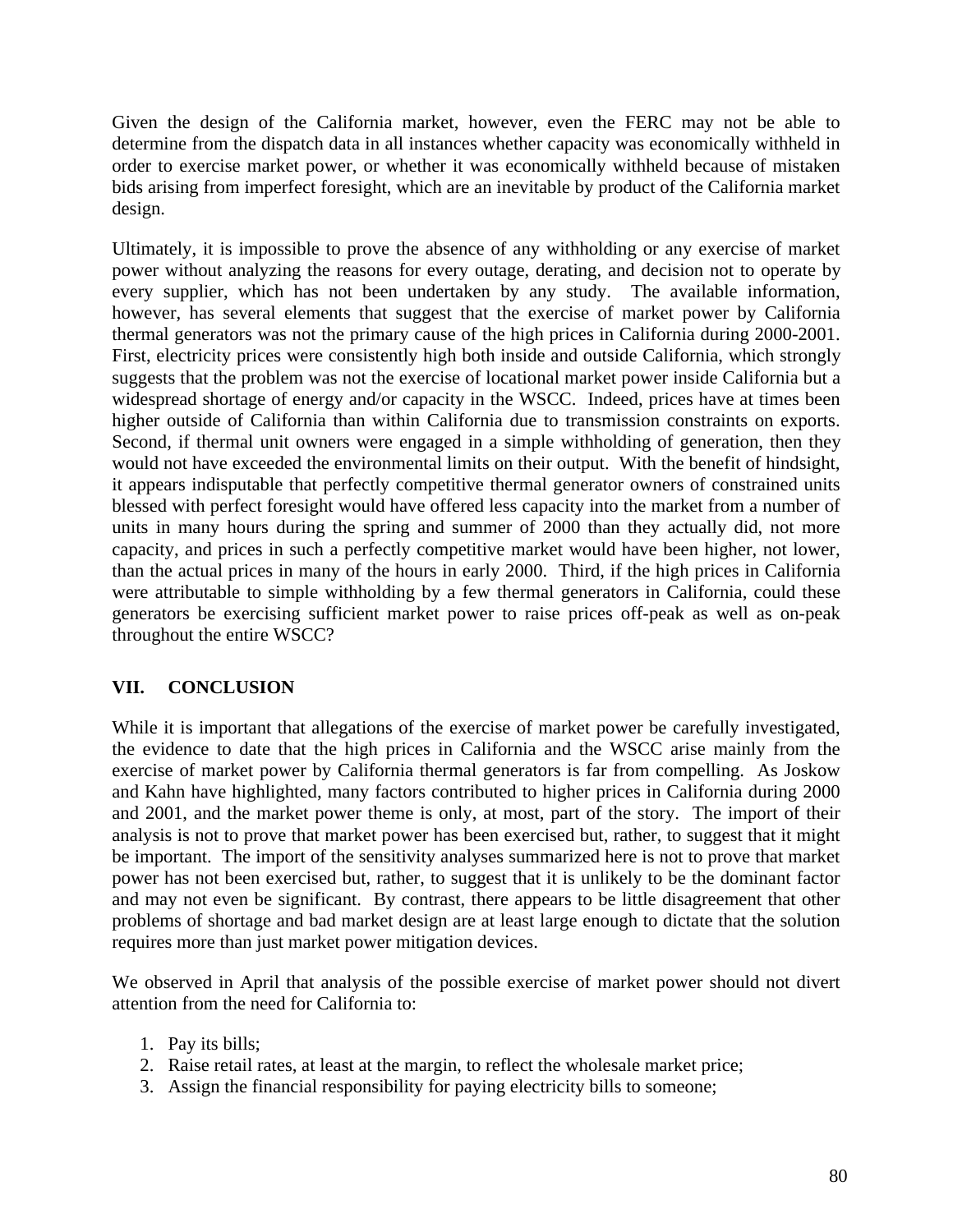- 4. Make it clear if and, if so, how, environmental regulations will be modified; and
- 5. Adopt LMP and reform the wholesale market design.

Steps 1 through 4 have subsequently been taken either by the state or the FERC. Step 5 remains.

The designed inefficiency of the California market has directly raised prices and also greatly complicated diagnosis of the cause of the high prices. The California ISO should shift immediately to a bid-based least-cost dispatch in real-time and bid-based least-cost congestion management in day-ahead markets.<sup>123</sup> Further, the FERC should recognize that directing the CAISO to maintain minimum WSCC reserve levels at any cost has an important impact on the cost of meeting load in a shortage situation. Rather drive out high-cost supply, it would be better public policy to recognize that every MW of the 3,000 or so MW of regulation and reserves that the CAISO seeks to schedule is not worth \$1,000, \$750, \$500 or even \$250/MW.<sup>124</sup>

These market reforms would be important no matter what the resolution of the analysis of the exercise of market power.

<sup>&</sup>lt;sup>123</sup> California Independent System Operator, "Proposed Market Stabilization Plan of the California Independent System Operator Corporation Provided in Response to Letter Order of March 30, 2001," Submission to Federal Energy Regulatory Commission, April 6, 2001. This plan includes some of the suggested reforms, but also introduces other features such as price discrimination between various sources of supply that would likely complicate market operations.

<sup>&</sup>lt;sup>124</sup> This issue is discussed further in Harvey-Hogan, pp. 25-26. See also John D. Chandley, Scott M. Harvey, and William W. Hogan., "Electricity Market Reform in California," Comments in FERC Docket EL00-95-000, Center for Business and Government, Harvard University, November 22, 2000.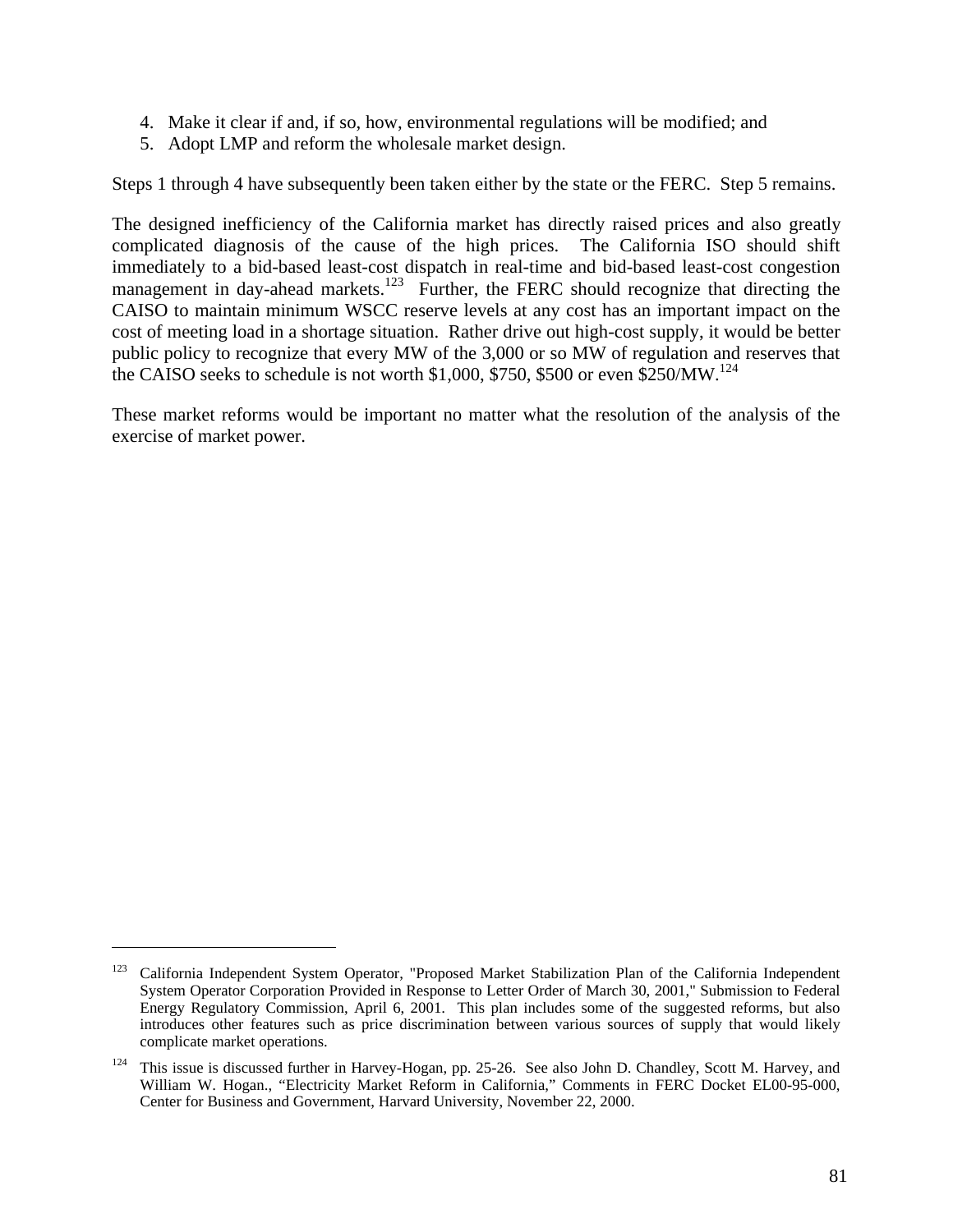## **Bibliography**

Borenstein, Severin, James Bushnell and Frank Wolak, "Diagnosing Market Power in California's Restructured Wholesale Electricity Market," August 2000.

California Independent System Operator, "Proposed Market Stabilization Plan of the California Independent System Operator Corporation Provided in Response to Letter Order of March 30, 2001," Submission to Federal Energy Regulatory Commission, April 6, 2001.

California Independent System Operator, "CAISO 2001 Summer Assessment," March 22, 2001.

Harvey, Scott M. and William W. Hogan, "Further Analysis of the Exercise of Market Power in the California Electricity Market," November 21, 2001.

Harvey, Scott M. and William W. Hogan, "On the Exercise of Market Power Through Strategic Withholding in California," April 24, 2001.

Harvey, Scott M. and William W. Hogan, "Issues in the Analysis of Market Power in California," October 27, 2000.

Joskow, Paul M., "California's Electricity Crisis," MIT Working Paper, (forthcoming *Oxford Review of Economic Policy*), November 2001.

Joskow, Paul L. and Edward Kahn, "A Quantitative Analysis of Pricing Behavior in California's Electricity Market During Summer 2000," December 21, 2001.

Joskow, Paul and Edward Kahn, "Identifying the Exercise of Market Power: Refining the Estimates," July 5, 2001.

Joskow, Paul L. and Edward Kahn, "A Quantitative Analysis of Pricing Behavior in California's Electricity Market During Summer 2000," March 2001.

Klein, Joel, "The Use of Heat Rates in Production Cost Modeling and Market Modeling," April 17, 1998.

Liu, Yenren, Mark Rothleder, Ziad Alaywan, Mehdi Assadian, and Farrokh A. Rahimi, "Implementing Rational Buyer's Algorithm at California ISO," August 17, 2001.

FERC Office of the General Counsel Market Oversight & Enforcement and Office of Markets, Tariffs and Rates, Division of Energy Markets, Report on Plant Outages in the State of California, February 1, 2001.

Ryan, Stu, Analyst Presentation AES Pacific, February 1, 2001.

Western States Coordinating Council, Assessment of the 2001 Summer Operating Period, April 13, 2001.

Western States Coordinating Council, *Minimum Operating Reliability Criteria*.